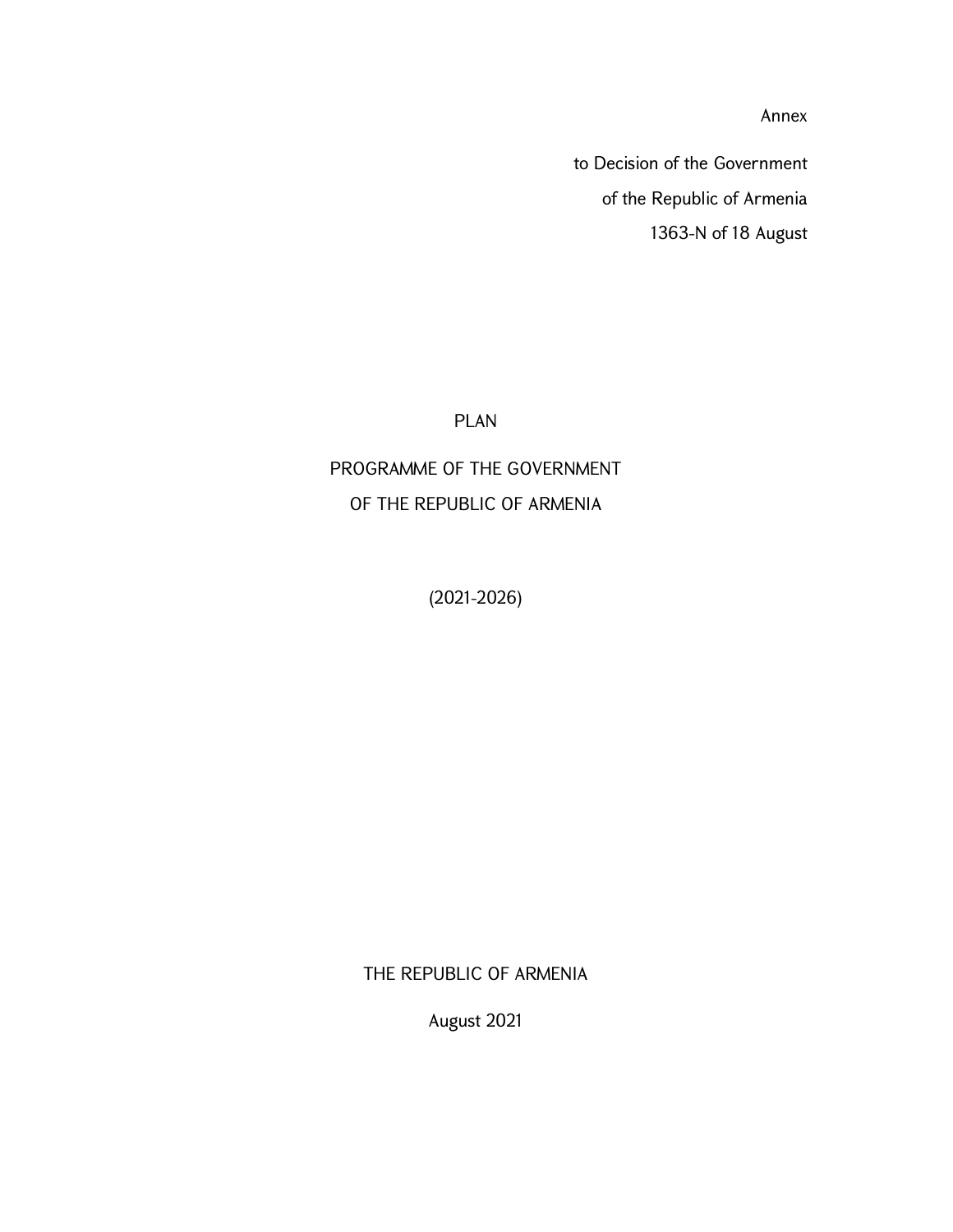# **Programme of the Government**

## **CONTENTS**

| 1.   |                                                      |    |
|------|------------------------------------------------------|----|
| 1.1. |                                                      |    |
| 1.2. |                                                      |    |
|      | 1.3. DEFENCE SECTOR: REFORMS IN THE ARMED FORCES  18 |    |
|      |                                                      |    |
| 2.   |                                                      |    |
|      |                                                      |    |
|      | 2.2. SUSTAINABLE DEVELOPMENT AND GREEN ECONOMY 36    |    |
|      |                                                      |    |
|      |                                                      |    |
|      |                                                      |    |
|      |                                                      |    |
|      |                                                      |    |
|      | 2.8. SUSTAINABLE MANAGEMENT OF NATURAL RESOURCES  51 |    |
| 3.   |                                                      |    |
|      |                                                      |    |
|      |                                                      |    |
|      |                                                      |    |
|      |                                                      |    |
| 4.   |                                                      |    |
|      |                                                      |    |
|      |                                                      |    |
|      |                                                      |    |
|      |                                                      |    |
|      |                                                      |    |
|      |                                                      |    |
|      |                                                      |    |
|      |                                                      | 88 |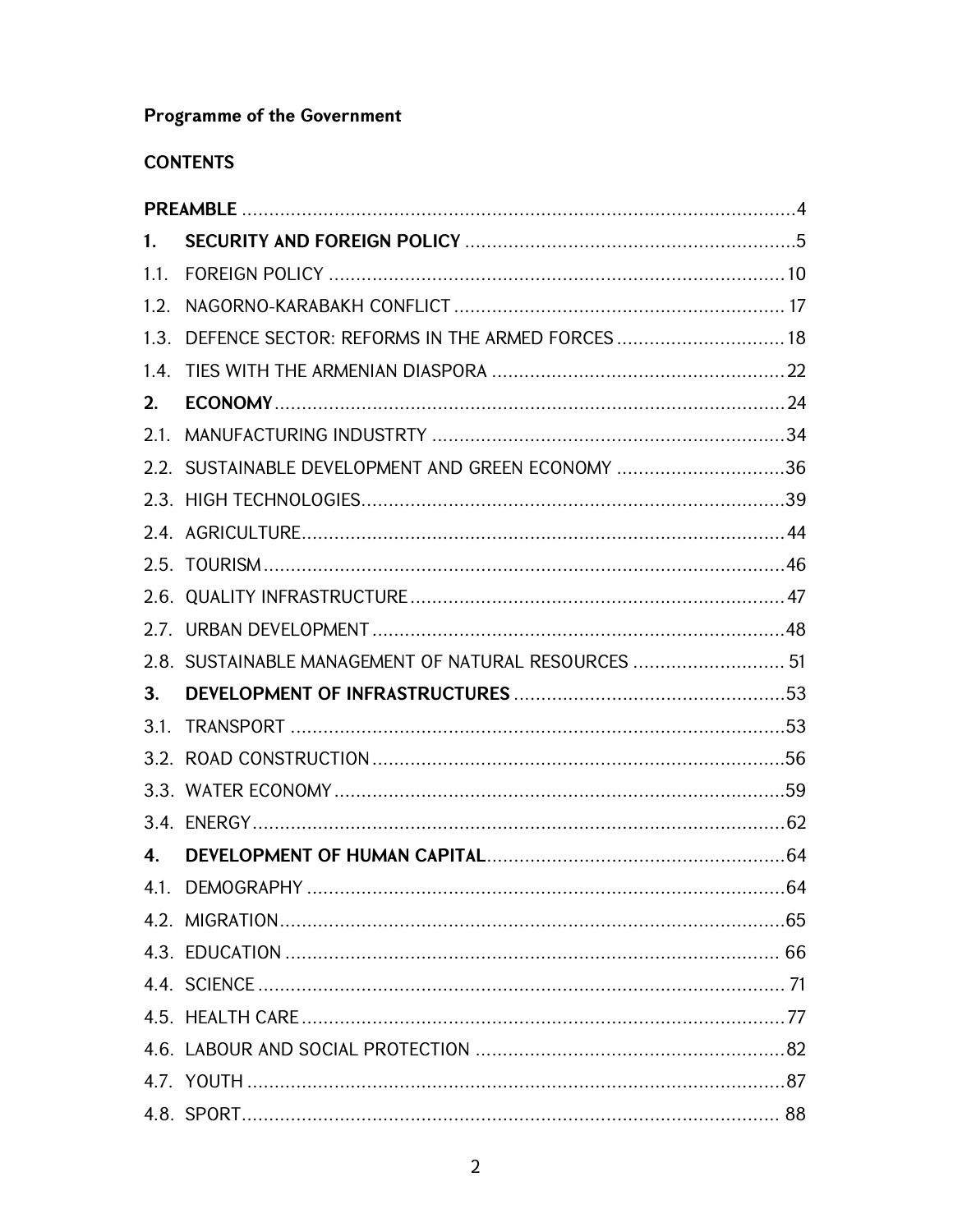| 5. |                                                               |
|----|---------------------------------------------------------------|
|    |                                                               |
|    |                                                               |
|    |                                                               |
|    |                                                               |
|    |                                                               |
|    | 106<br>5.6. REFORMS IN THE PENITENTIARY AND PROBATION SECTORS |
| 6. |                                                               |
|    | 6.1. STRATEGIC PLANNING AND POLICY DEVELOPMENT 106            |
|    | 6.2. SERVICES PROVIDED BY THE STATE TO THE PUBLIC  107        |
|    | 6.3. PUBLIC SERVICE SYSTEM AND HUMAN RESOURCE MANAGEMENT 108  |
|    | 6.4. MODERNISATION OF INSTITUTIONS AND FUNCTIONS 109          |
|    |                                                               |
|    | 6.6. TERRITORIAL ADMINISTRATION AND LOCAL SELF-GOVERNANCE110  |
|    |                                                               |
|    |                                                               |
|    | 6.9. TAX AND CUSTOMS ADMINISTRATION<br>120                    |
|    |                                                               |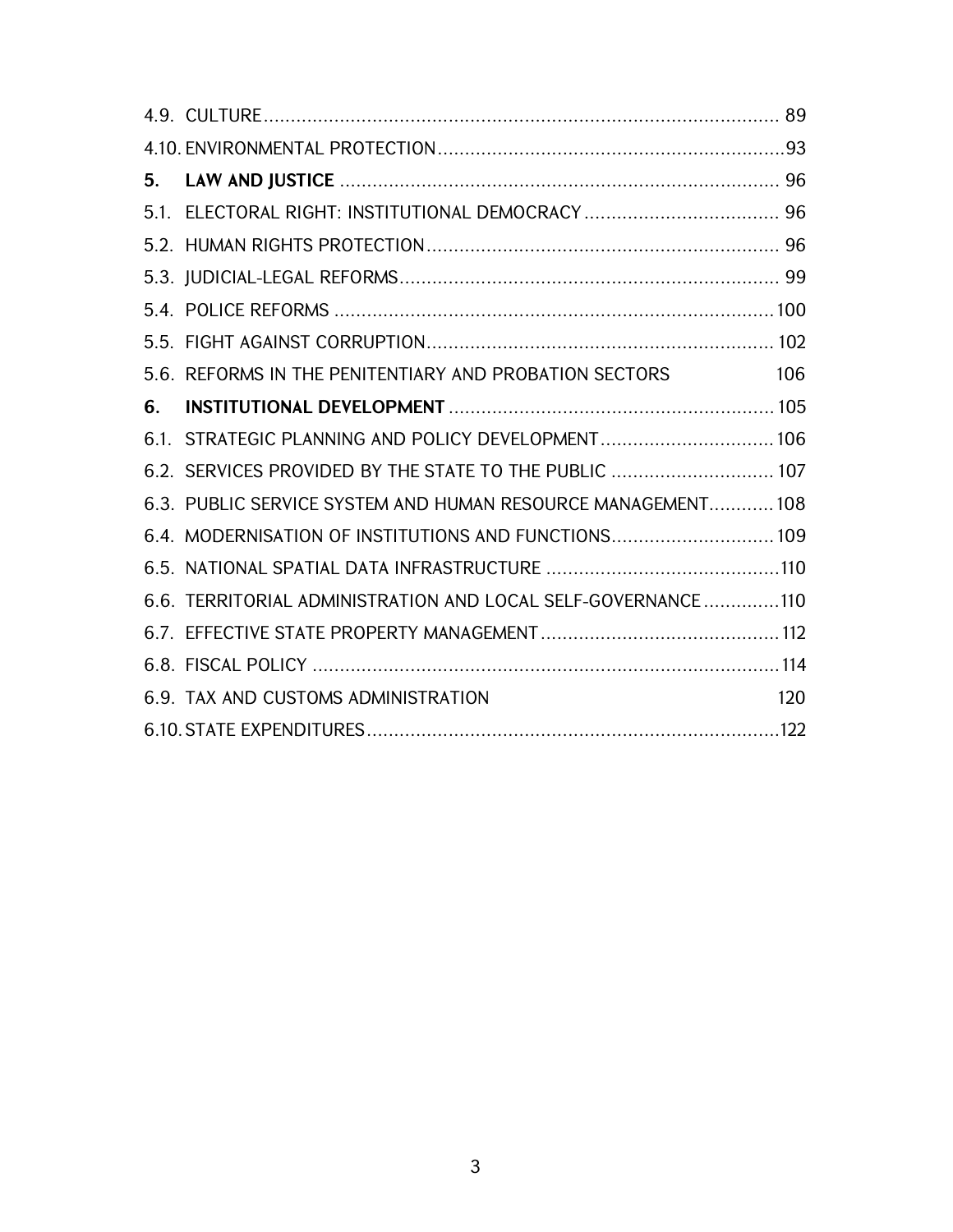#### PREAMBLE

The Programme of the Government of the Republic of Armenia is based on the election programme of the "Civil Contract" political party in the early parliamentary elections of 20 June 2021, the commitments assumed before citizens of the Republic of Armenia during the election campaign, the pledges made to them before the elections and the strategy on the transformation of Armenia until the year 2050.

The early elections of 2021 showed the permanence of democratic processes in the Republic of Armenia. These early elections were the second consecutive nationwide elections that were praised by the international community.

According to international observation missions, the early parliamentary elections were competitive, fundamental rights and freedoms were respected, the elections were free, there were equal opportunities for campaigning, the principle of equality for coverage was ensured and the elections corresponded to the principles of democracy.

The early parliamentary elections of 20 June 2021 were of exclusive significance for the restoration of public solidarity, and the results of the elections helped overcome the atmosphere of public and political disturbances that had begun in November 2020.

Nevertheless, several external and internal challenges posing a threat to the Republic of Armenia have not been overcome. The grave consequences of the 44-day war of 2020 essentially changed the external environment of Armenia, not only escalating several previously existing challenges, but also leading to the emergence of new challenges. Protection of the external security, sovereignty and territorial integrity of Armenia, fair solution to the Nagorno-Karabakh issue and the creation of a favourable regional and international atmosphere around Armenia are still primary.

To solve this issue, the Government, which has received the vote of confidence of the people, intends to take serious measures to consolidate the best potential of the public and nation. One of the priority objectives of the Government is to establish national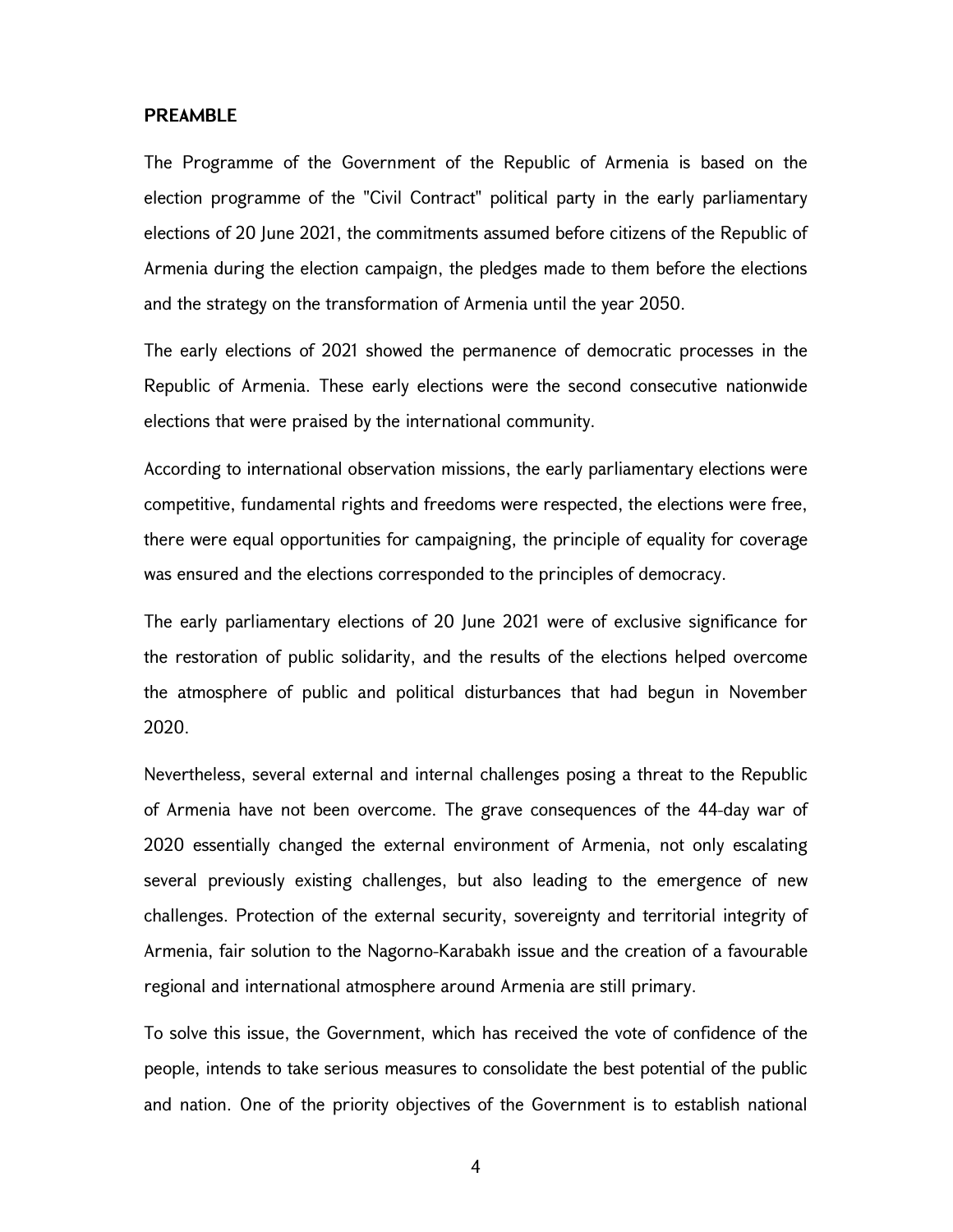unity based on law and rights, mutual respect and the exclusion of hatred and degrading speech.

At the same time, serving democracy as a fertile ground for permissiveness and impunity poses serious threats to the legal system, public safety and rule of law. The "Civil Contract" political party, the Government formed by the political party have received from the people the mandate to establish dictatorship of law and rights in Armenia and will unwaveringly implement that mandate.

Nevertheless, starting the era of peaceful development for Armenia and the region is the greatest mission that the Government has assumed before the people, based on the results of the early elections. The Government acknowledges that meeting this objective depends not only on the Republic of Armenia, but also the posture and desire of the other countries of the region. The Government of the Republic of Armenia assumes its share of actions and responsibility for starting an era of peaceful development for the region.

## 1. SECURITY AND FOREIGN POLICY

## Factors for ensuring security of the Republic of Armenia: Armenian Army being modernised

The large-scale process of structural and substantive reforms of the Armed Forces of Armenia has been launched. From the strategic perspective, the Republic of Armenia will gradually make the transition to a professional army, the structure of fixed-term and mobilisation military service will essentially change.

In perspective, protection of the sections of the state borders of Armenia that are currently being protected by the Armed Forces of Armenia, will be protected by border guard troops, and the subdivisions of the army will be involved in increasing combat readiness and combat effectiveness.

## Armenian-Russian strategic alliance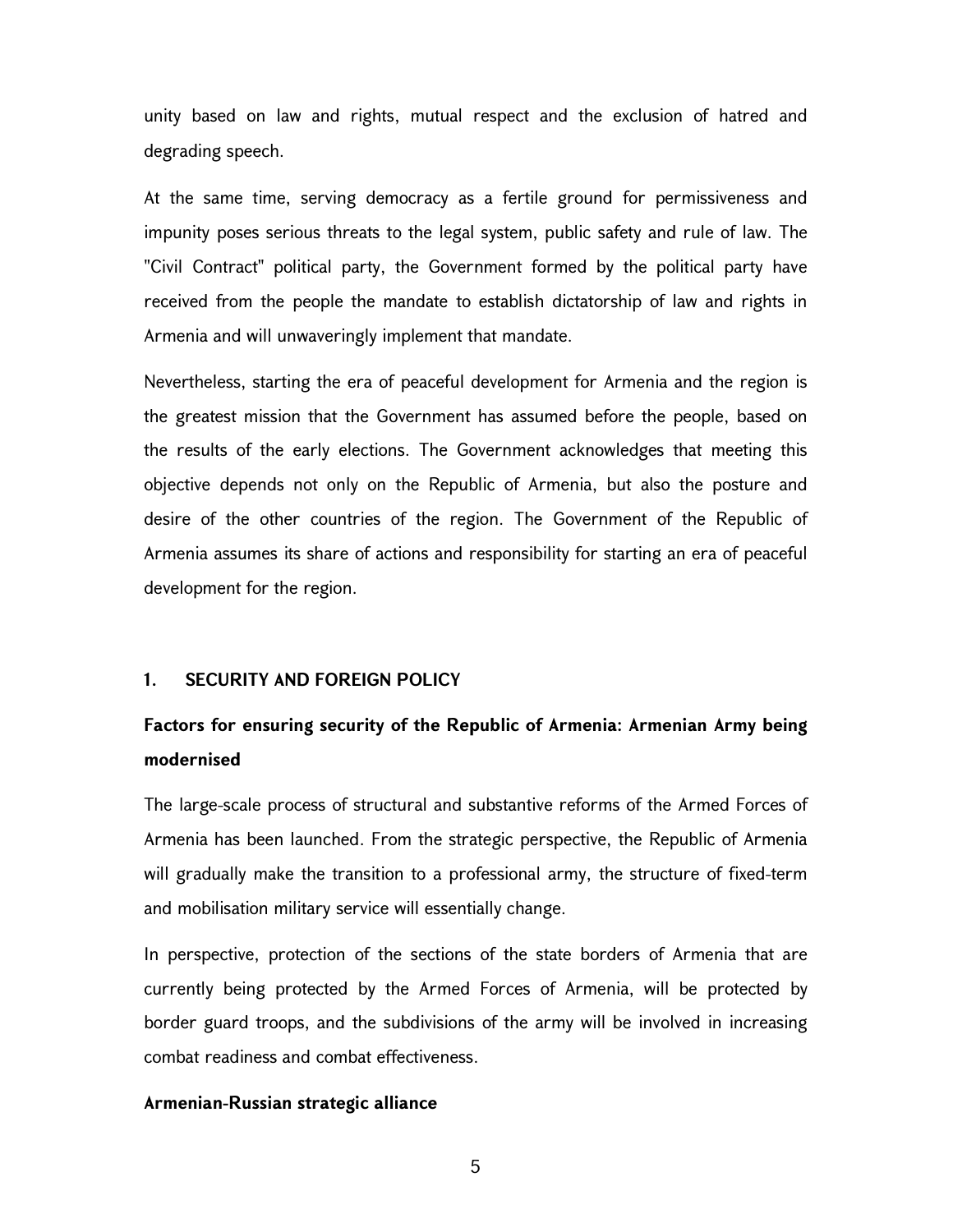The capacity of the 102nd Russian Military Base in Armenia will continue to be equipped on the basis of the Treaty on Friendship, Cooperation and Mutual Assistance between the Republic of Armenia and the Russian Federation, the Agreement between the Republic of Armenia and the Russian Federation on the Joint Group of the Troops (Forces) of the Armed Forces of the Republic of Armenia and the Armed Forces of the Russian Federation, the Agreement between the Republic of Armenia and the Russian Federation on the Creation of a Joint Regional System of Air Defence in the Caucasus Region of Collective Security. Military footholds of the 102nd Russian Military Base in Armenia have been established in the Goris and Sisian regions of Syunik Marz. Russian border guards participate in the protection of the border in a number of sections of the state border of the Republic of Armenia. The involvement of the Border Guard Troops of the Federal Security Service of the Russian Federation in the protection of the state border of the Republic of Armenia will be expanded.

# Accession of the Republic of Armenia to the Collective Security Treaty **Organisation**

Armenia will continue to be actively involved in the activities of the Organisation and work on improvement and application of the contractual and document base and collective security mechanisms which will best reflect and serve the interests and common goals of member states.

# Formation of a sustainable environment in the region and lifting of blockade of regional infrastructures

Peace and stability in the region is our long-term strategy. The deepening or regulation of relations with bordering countries will be one of the major directions of the foreign policy of the Government. The deepening of hostility poses a threat to stability and security in the region. Overcoming hostility may become the axis of the foreign policy agenda in the region.

Lifting the blockade needs to be one of the priorities of the foreign policy of Armenia.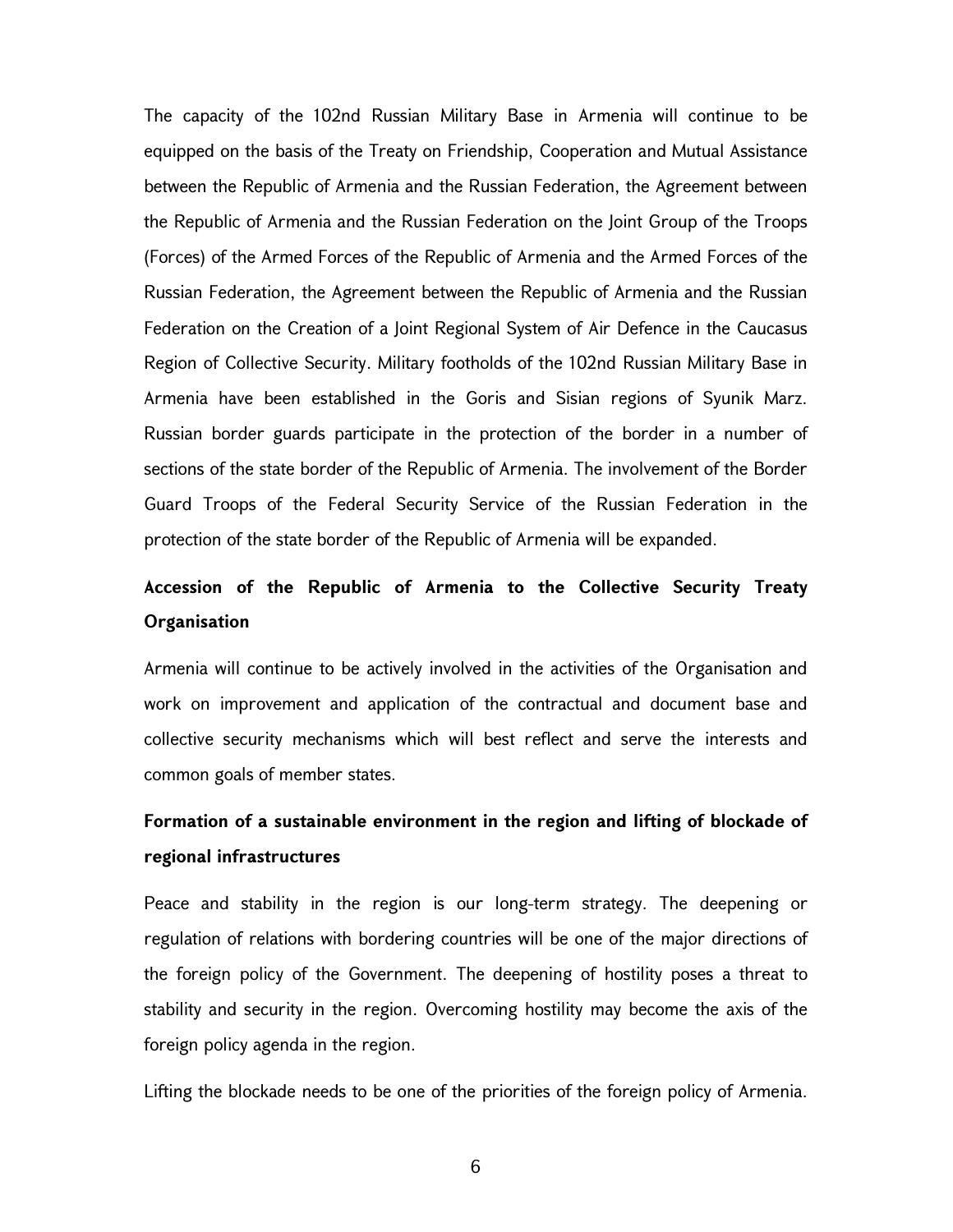At the same time, this process may not take place at the expense of the security and vital interests of Armenia and Artsakh.

In case the other role-players express a constructive position, the efforts of the Government in foreign policy for lifting of blockade in the region will lead to the formation of an atmosphere for peaceful and mutually beneficial co-existence in the region. From this perspective, what is pivotal is the complete and unconditional implementation of the actions envisaged under the trilateral statements signed by the leaders of the Republic of Armenia, the Russian Federation and the Republic of Azerbaijan on 9 November 2020 and on 11 January 2021.

The Government is certain that the establishment and/or development of normal relations with bordering countries are key to long-term peace, stability, security and economic development in the region. Demarcation and delimitation of the borders with Georgia and the Republic of Azerbaijan will be of essential significance for the formation of a sustainable environment in the region.

#### Co-Chairmanship of the OSCE Minsk Group

The role of the Co-Chairmanship of the OSCE Minsk Group is key to the solution to the Nagorno-Karabakh issue and clarification of the final status of Nagorno-Karabakh, the ensuring of stability and security in the region, and Armenia will contribute to the effective activities of this format. Full restoration of the process of peaceful negotiations in the format of the Co-Chairmanship of the OSCE Minsk Group is an essential factor for ensuring stability and security in the region.

## Foreign policy of enterprising and effective involvement in all directions

The ongoing development of bilateral and multilateral relations of Armenia with all states and organisations and effective cooperation with them are among the major goals of the foreign policy for the Government. In this context too, the mutually beneficial and substantive cooperation with the main partners of Armenia is a key component in the architecture for security of the state.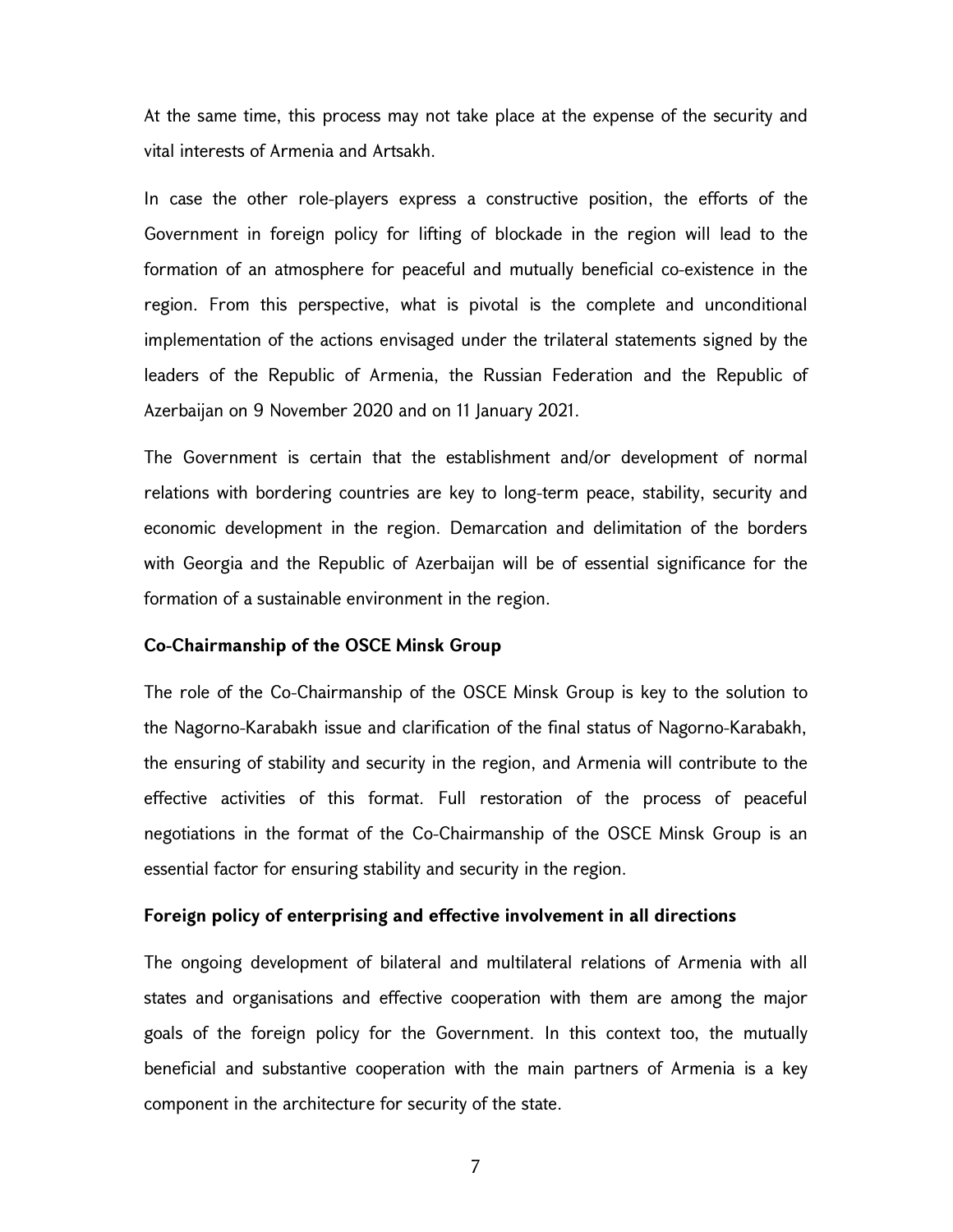#### Sustainable system of national security bodies

One of the major preconditions for internal and external security and stability of the Republic of Armenia and the regular activities of the society is the existence of national security bodies that are constantly improved, are capable of resisting the current challenges, modernised in line with technical developments, replenished with appropriate and qualified specialists and enjoying the trust of the society.

Technically replenishing national security bodies and refilling them with new and qualified personnel and necessary specialists is an overriding objective in order to achieve visible and satisfying results in the areas of intelligence, counter-intelligence and the fight against terrorism. Ongoing improvement of the process of preparing, training and increasing qualification of specialists for national security bodies is one of the key factors for the advancement of those bodies and the deepening of their professional capacities.

Taking into consideration the fact that protection of the entire Armenian-Azerbaijani state border will be transferred from the Ministry of Defence of the Republic of Armenia to the Border Guard Troops of the National Security Service of the Republic of Armenia (hereinafter referred to as "the NSS") in phases, it is necessary to implement reforms within the Border Guard Troops of the NSS, particularly:

- $\triangleright$  increase in the number of personnel of Border Guard Troops;
- $\triangleright$  construction of sites for permanent deployment of border guard units;
- $\triangleright$  equipping the state border with engineering structures;
- $\triangleright$  technical equipment of border guard units.

An External Intelligence Service will be established. The State Protection Service will become a body subordinate to the Prime Minister.

## Fight against terrorism and other violent manifestations of extremism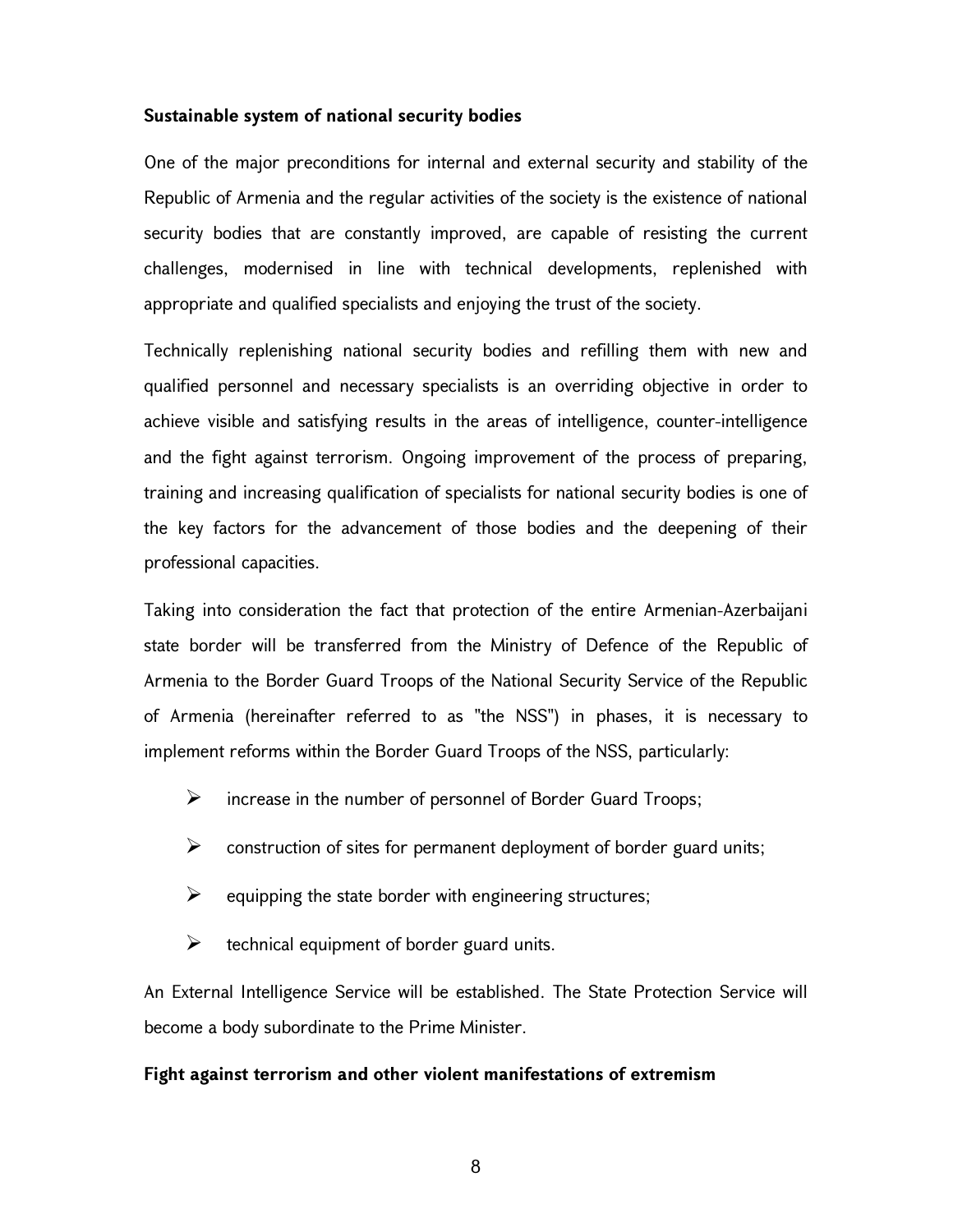The fight against terrorism and other violent manifestations of extremism, as well as fulfilment of the commitments assumed by Armenia in this area within the scope of international and interstate treaties and agreements remain major factors for ensuring external security of the Republic of Armenia.

The targeted activities of the competent bodies of the Republic of Armenia for carrying out the fight against terrorism and other violent manifestations of extremism effectively, detecting and neutralising threats of terrorism in a timely manner in the territory of the Republic of Armenia will continue. There will be development of sector-specific cooperation with the United Nations, the Commonwealth of Independent States, the European Union, the Collective Security Treaty Organization, other interested international and interstate structures, as well as the competent bodies of partnering states and exchange of experience with them. Actions will be carried out to raise the level of anti-terrorism protection of major facilities and infrastructures in the Republic of Armenia, develop and adopt legislative and other regulatory legal acts required for raising the level of anti-terrorism protection, by adapting them to the modern challenges and continuously improve the legislative and other regulatory legal acts.

## Dictatorship of law and rights, legal system

Rule of law, equality of all persons before the law and the effective fight against crime, including corruption, are a major factor for ensuring internal security. An independent judiciary that enjoys public trust, effective and quality preliminary investigation, prosecutor's office that enjoys public trust, as well as modern, mobile and professional police must ensure implementation of the mandate that the Government has received from the people.

#### Raising resistance to disasters

Key regional security issues — natural-climatic, technogenic and man-made disasters, wars, epidemics and terrorist acts, universal (global) climate changes, weak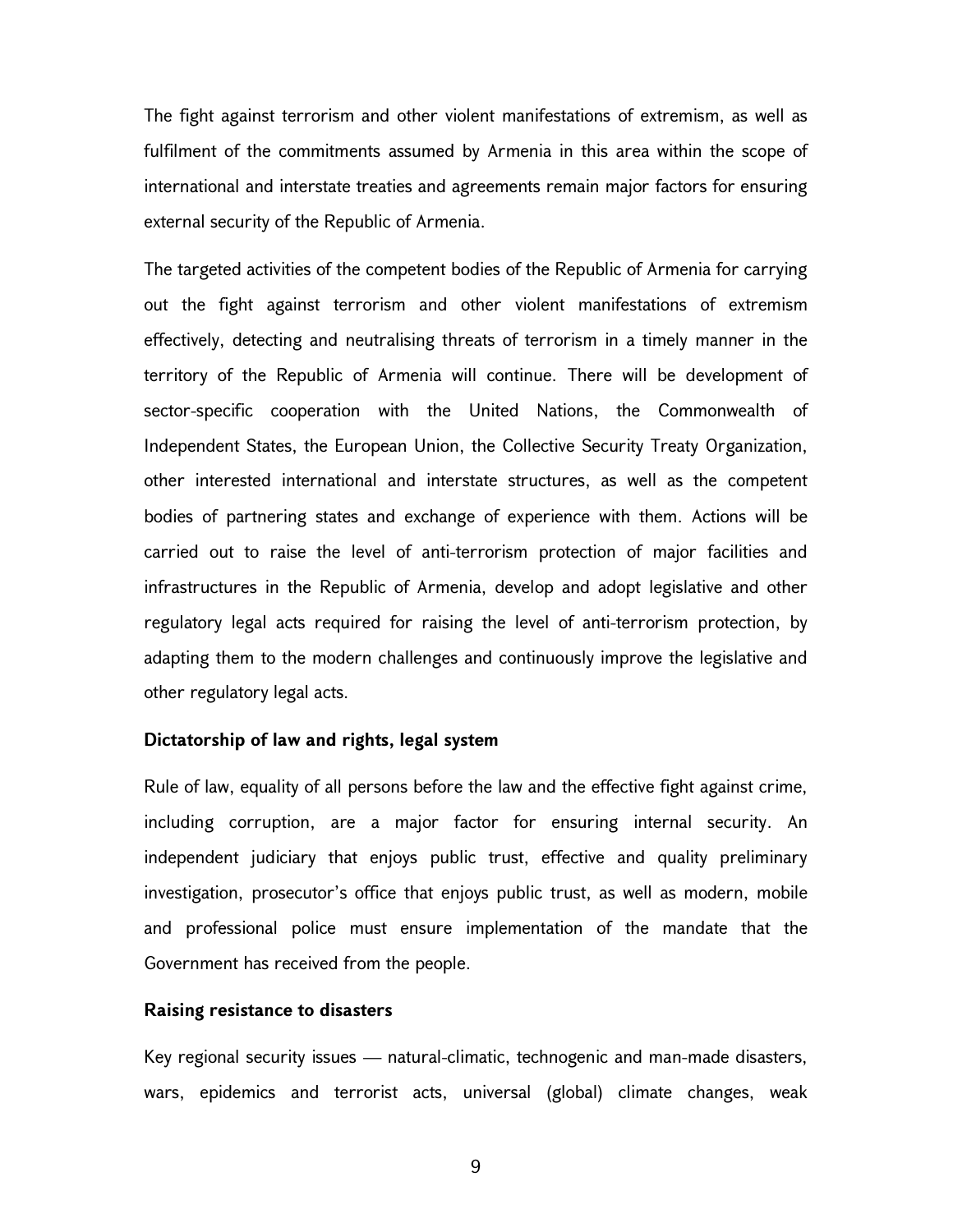institutional management and demographic shifts — become a reason for the emergence of an unstable internal situation, the management of which requires additional forces and resources from the State. In this regard, a harmonious and safe environment will be created through the introduction of an effective system for increasing resistance to disasters, reducing risks, raising awareness and educating.

One of the main factors for ensuring security will be a flexible and efficient system of disaster risk management, the introduction of which will help us to have protected population, economy, territories, infrastructures, cultural and environmental facilities. By making investments in the field of disaster risk management, the Government will directly prevent and impact the causes of emergence of disasters, by avoiding incomparably larger expenses required for elimination of consequences.

From the perspective of resistance to disasters, educational programmes for disaster risk management and protection of the population will be regularly developed, updated and introduced in the educational system in order to raise the level of awareness and preparedness.

#### Economic development and social stability

A developing and taxable economy must generate the resources that are required to ensure security of Armenia and Artsakh. Only a competitive, inclusive and exportoriented economy that complies with the international standards of high technology, industry, manufacturing and nature protection can help secure such resources. Improvement of the social condition of citizens, social stability and the existence of effective healthcare and anti-epidemic systems are of pivotal significance for ensuring internal security.

#### 1.1. FOREIGN POLICY

The benchmarks of the foreign policy of the Government are protection of the state interests of the Republic of Armenia, ensuring of rights and security of the people of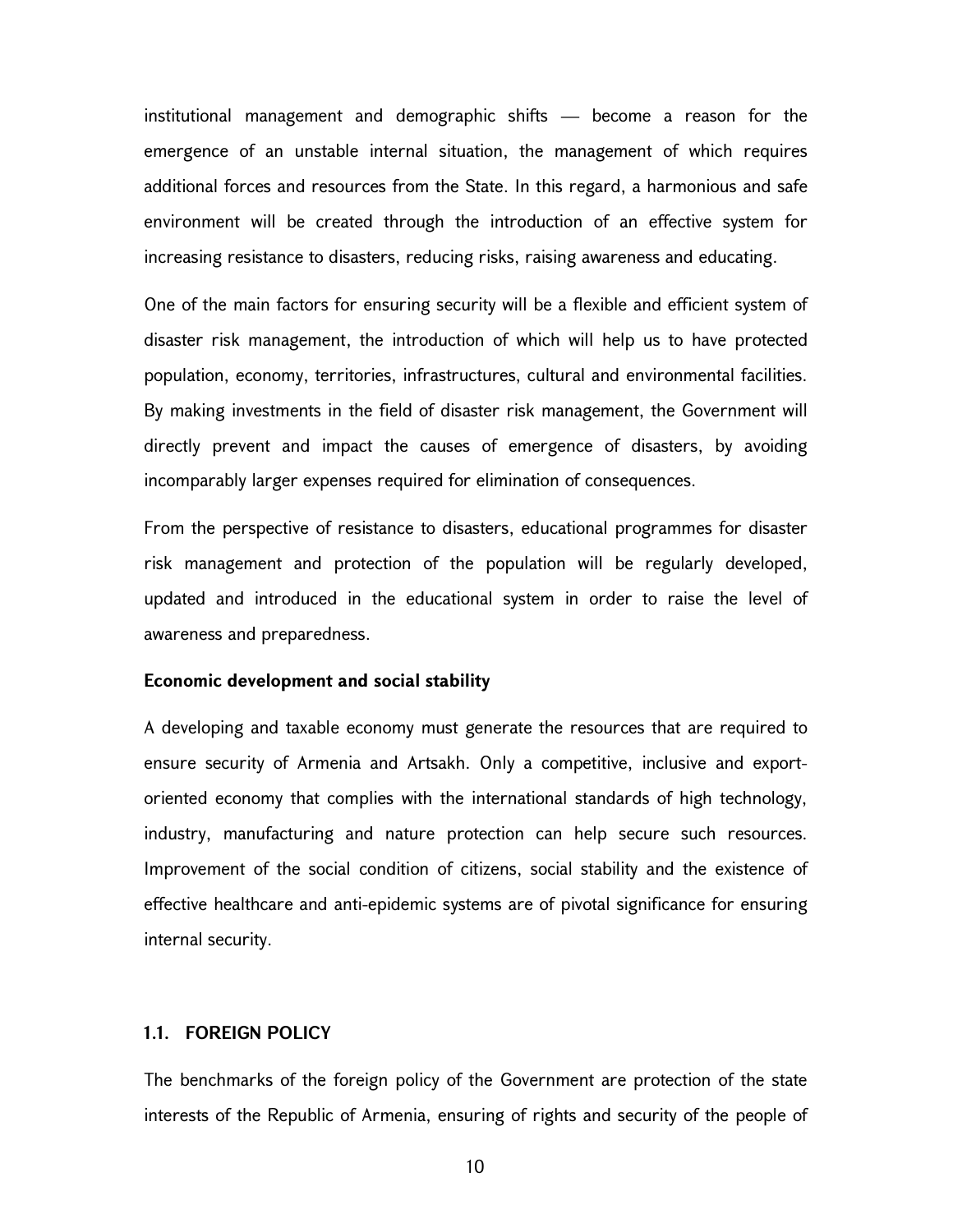Artsakh, establishment of regional peace, lifting of blockade and stability in the region. Among the priorities of foreign and security policies are the peaceful and comprehensive settlement of the Nagorno-Karabakh conflict under the Co-Chairmanship of the OSCE Minsk Group, based on the known principles and elements, ensuring of security of the people of Artsakh, as well as the preservation of cultural and religious heritage and solution to humanitarian issues. The Republic of Armenia will use its full potential to achieve the aforementioned goals, guided by state interests and the imperative of protection of the rights of the Armenian people.

- Armenia will continue to strengthen and expand allied relations and strategic partnership with Russia in all the directions on the agenda of bilateral cooperation between Armenia and Russia, including military-political, economic, energy, transport, humanitarian and cultural fields. Steps will be taken to further intensify the Armenian-Russian political dialogue at the highest level and deepen the cooperation with Russia within the Eurasian Economic Union, the Collective Security Treaty Organization, the Commonwealth of Independent States and other multilateral formats. The fact that Russia is a Co-Chair country of the OSCE Minsk Group also makes the Armenia-Russia relations important.
- Armenia-U.S. relations have been raised to a new level the level of strategic dialogue. The Government will continue to consistently work on the development and deepening of friendly partnership with the U.S., expanding cooperation with regard to democratic reforms, rule of law and the fight against corruption, as well as the dialogue in the economic and political fields. Armenia will continue cooperation with the U.S., including as a Co-Chair country of the OSCE Minsk Group.
- The Government will continue to strengthen the special relations with the French Republic, proceeding also from the status of France as a Co-Chair country of the OSCE Minsk Group. Alongside the existing partnership in the political field, specific steps will be taken to deepen economic relations with France. The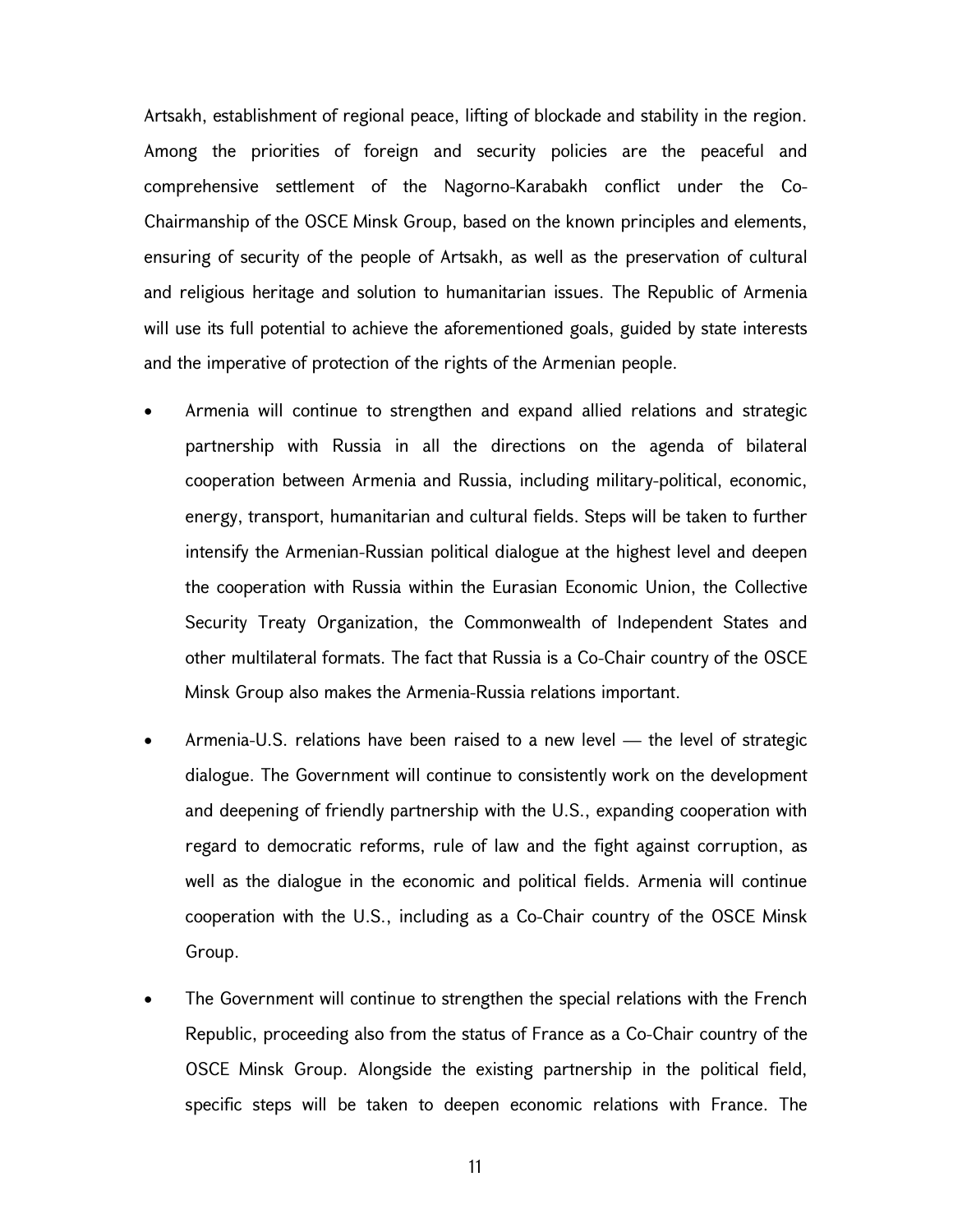Government will attach special importance to the active involvement of Armenia in the activities of the International Organisation of Francophonie.

- Armenia will continue bilateral and multilateral cooperation with the European Union and EU member states, taking as a basis the Armenia-EU Comprehensive and Enhanced Partnership Agreement (CEPA) and other jointly signed documents. The Armenia-EU institutional cooperation will continue for democratic reforms, for overcoming the existing sector-specific challenges, as well as for launching dialogue over liberalisation of the visa for entry into the EU for citizens of the Republic of Armenia. The Government will carry out the programmes envisaged under the EUR 2,6 billion in assistance to be provided to Armenia through various types of financial tools within the scope of the Eastern Partnership for the upcoming five years. The assistance will be geared towards seven priority initiatives jointly established by the Government and the European Union, which concern support to small and medium-sized enterprises, construction of the North-South highway and supporting infrastructures, socioeconomic development in the southern regions of Armenia, digital management and promotion of innovation, as well as development of Yerevan as a green and smart city, access to education and construction of reservoirs and landfills.
- Armenia will continue to actively contribute to the efforts of the international community targeted at the prevention of genocides and crimes against humanity, and to the fight against manifestations of discrimination and intolerance on ethnic, religious and racial grounds. Recognition of the Armenian Genocide by the U.S. essentially changed the situation with international recognition of the Genocide. The agenda for international recognition of the Armenian Genocide must serve for strengthening of the system of guarantees for security of Armenia, and this will be among the priorities of the Government. The Government will not serve international recognition of the Genocide for escalation of tension in the region, but for discharging the region.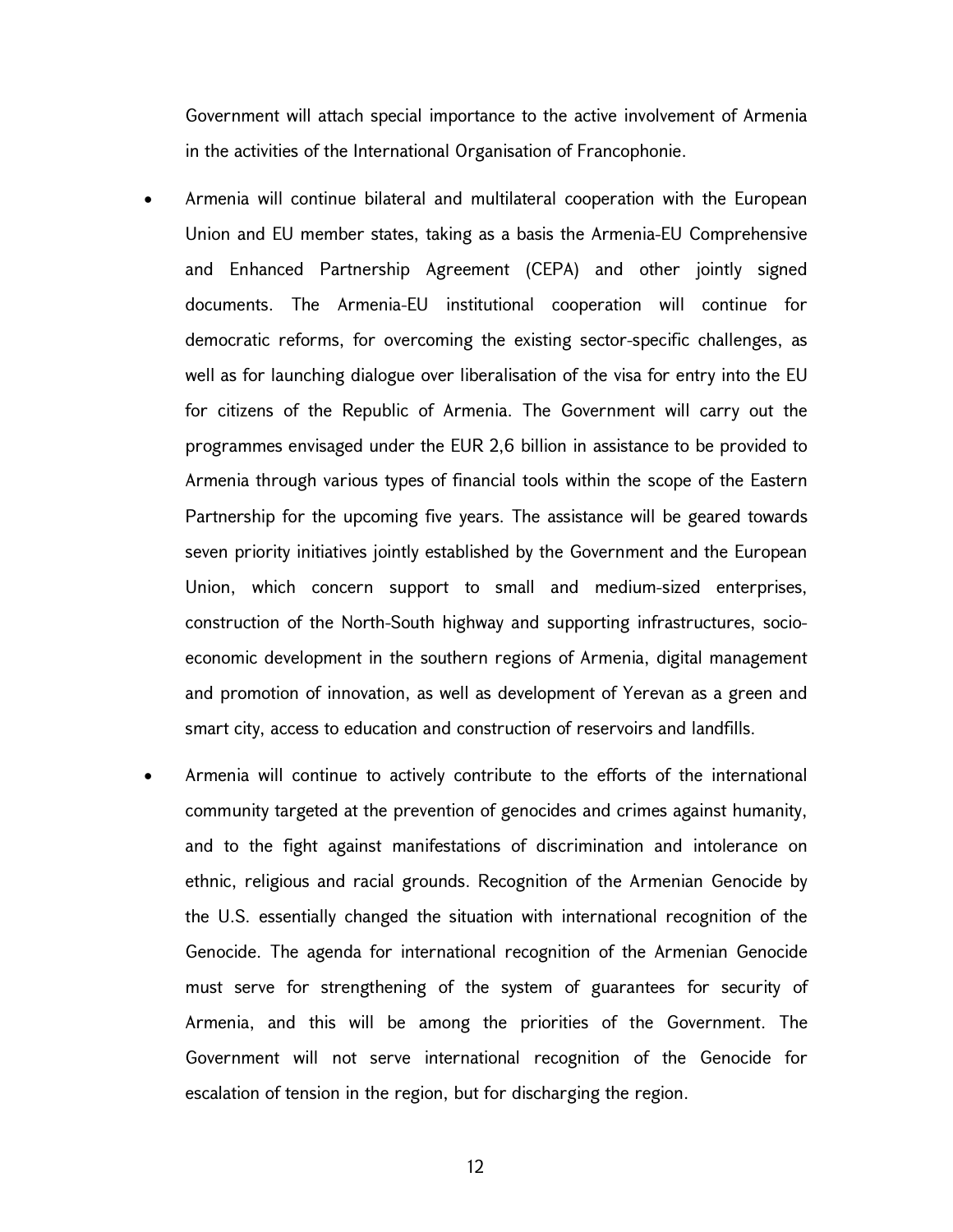- The Government will take steps to ensure further development of special relations with Iran. Attaching importance to the role of the Islamic Republic of Iran in the region, the Government will seek to further develop the traditionally neighbourly relations with Iran. Within the scope of cooperation, active steps will be taken to increase the economic component, including within the scope of the multilateral cooperation within the Eurasian Economic Union. In this regard, importance is attached to joint efforts for the development of logistics and infrastructures, transport interconnection and the implementation of energy programmes and regional programmes of bilateral interest. The Government will particularly focus on the formation of the "Persian Gulf-Black Sea" transport corridor.
- The Government will ensure further development of the special and neighbourly relations with Georgia. The deepening of relations between Armenia and Georgia in the political, economic, communication, cultural, humanitarian and tourism sectors is of reciprocally vital significance. Improvement of the communication channels with Georgia is of strategic significance for Armenia. The strengthening of traditionally mutual trust, the ongoing dialogue and cooperation between the two countries will contribute to stability in the region. Importance is attached to joint efforts for the development of logistics and infrastructures, transport interconnection, energy and implementation of regional programmes of bilateral interest.
- Armenia attaches importance to full implementation of the trilateral statements signed by the leaders of the Republic of Armenia, the Russian Federation and the Republic of Azerbaijan on 9 November 2020 and on 11 January 2021, which may become an impetus for the lifting of blockade of regional communications and the establishment of stability and long-term peace in the region. This can only be achieved through the constructive efforts of all parties and the formation of an appropriate environment. Full implementation of the provisions of the trilateral statements may create conditions for the start of normalisation of relations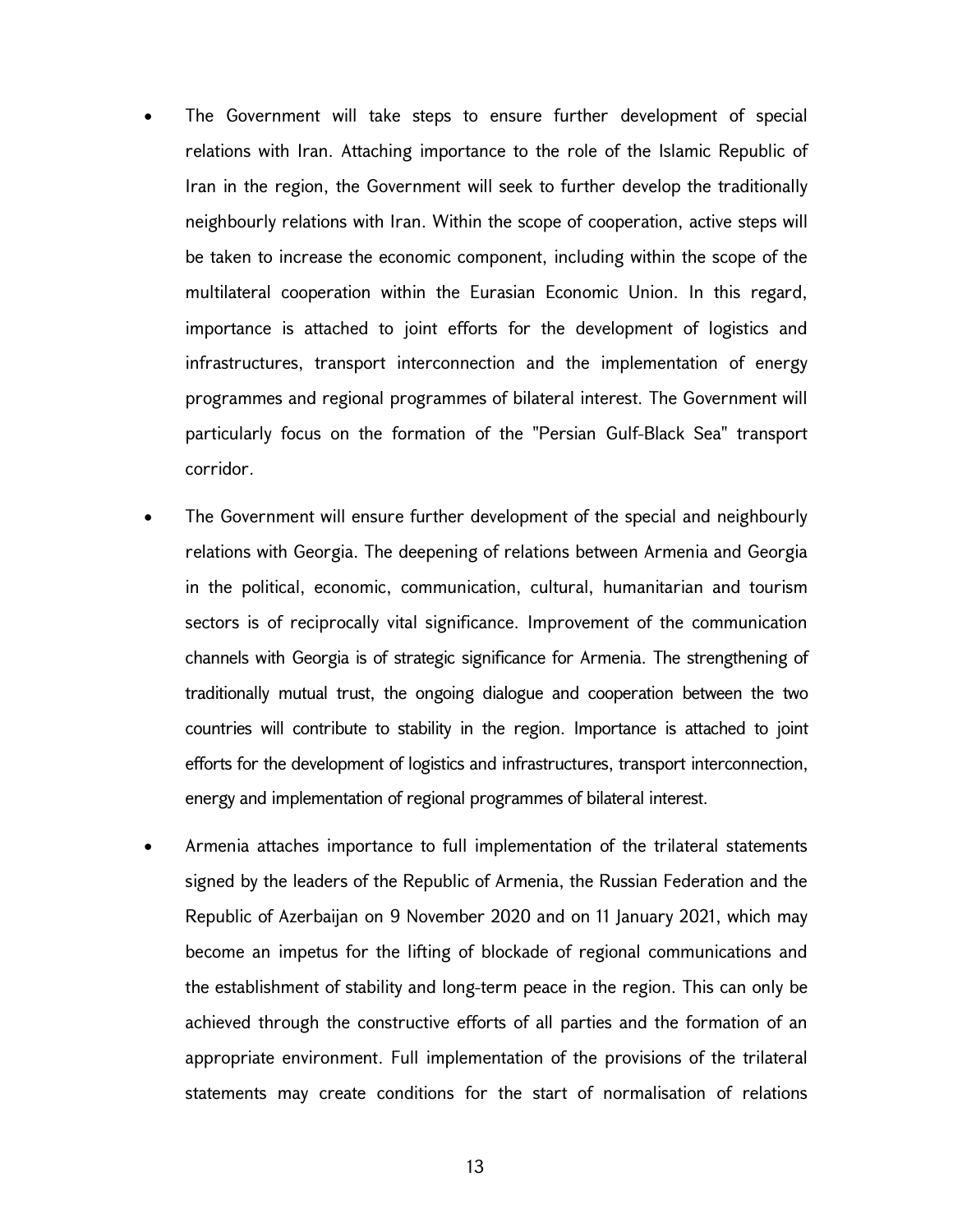between Armenia and Azerbaijan. The Government is ready to make maximum efforts for this purpose. At the same time, the Government believes that failure by Azerbaijan to implement the statement of 9 November on ceasefire and full cessation of all military operations and future agreements arising from the statement, including the condition to return all captives, hostages and other detained persons, entails instability and new risks, in addition to humanitarian and international legal issues. The encroachments and aspirations of Azerbaijan with regard to the territory of Armenia and the belligerent statements containing a threat of use of force contradict the reached agreements. In regard to the paths for a solution to the crisis created as a result of the infiltration of the Armed Forces of Azerbaijan in the Sotk-Khoznavar sector of the Armenian-Azerbaijani border, the Government has publicly made proposals and will take measures to implement them.

- The absence of diplomatic relations between Armenia and Turkey, the closed borders, as well as the blatant involvement of Turkey in the 44-day war have a negative impact on peace and sustainable development in the region. Armenia has always been ready for the normalisation of relations with Turkey without preconditions, and this is in the interests of stability, security and economic development in the region. Even today, the Republic of Armenia is willing to make efforts for the normalisation of relations with Turkey. By moving forward without preconditions, the sides must work together to create an atmosphere of mutual trust for the purpose of gradually establishing normal relations.
- The Government will be enterprising for the strengthening of friendly and mutually beneficial ties and the functioning of new cooperative relations with China, India and Japan.
- The Government will contribute to the expansion of cooperation with countries of the Near East and Middle East in fields of mutual interest, including the ensuring of security of our compatriots residing in conflict zones.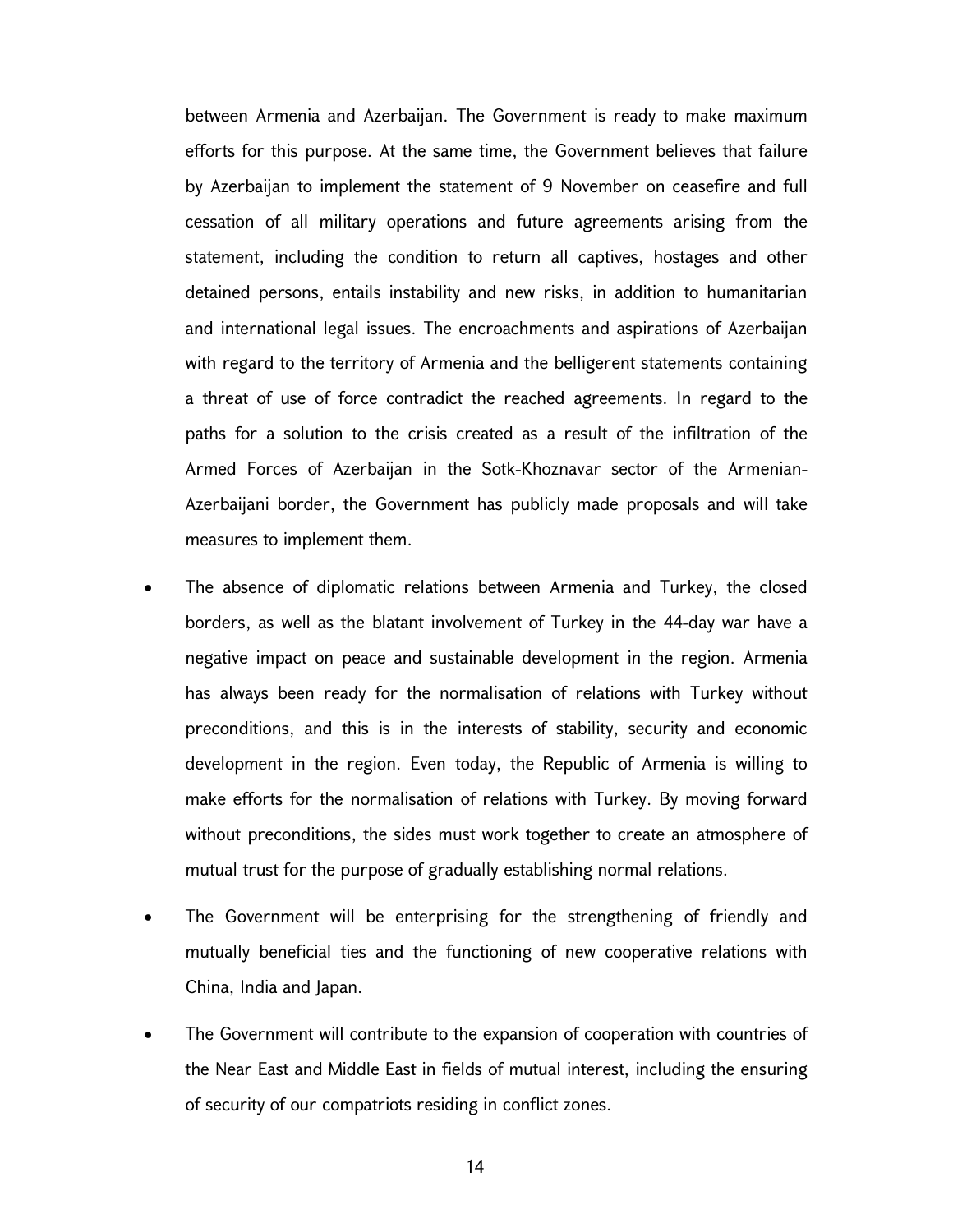- Steps will be taken to develop cooperation with American, Asian, African and Pacific states.
- Within the scope of the Eurasian Economic Union, the Government will continue to consider options for enterprising and mutually beneficial cooperation for maximum use of the opportunities provided by the Union, the growth of volumes of trade turnover between partnering countries and the development of cooperation.
- Viewing the Collective Security Treaty Organization as a major circle of the security system of Armenia, the Government will continue to be actively involved in the activities of the structure. By assuming the chairmanship of the Collective Security Treaty Organization in September 2021, Armenia will, within the scope of its priorities, try to strengthen the mechanisms of the Organization for the benefit of member states and for international security.
- Armenia will continue to show active participation in the cooperation within the scope of the Commonwealth of Independent States and the processes taking place in the organisation. The development of bilateral relations with countries of the Commonwealth of Independent States will continue to be important.
- Armenia is committed to the fundamental values of the United Nations and highly appreciates the role of the United Nations in the fields of peace, cooperation of nations, human rights and humanitarian issues. Armenia will continue to work actively within the scope of the structure, attaching importance to the role of the structure both from the perspective of solution of regional issues and formulation of global/universal challenges and organising activities for this.
- The Government will be consistent with continuation of political dialogue with NATO and consistent implementation of the Individual Partnership Action Plan.
- Armenia will continue to actively participate in the processes unfolding within the scope of the OSCE, proceeding from the fact that the OSCE is a major platform for addressing regional security and peace issues, and the fact that the Nagorno-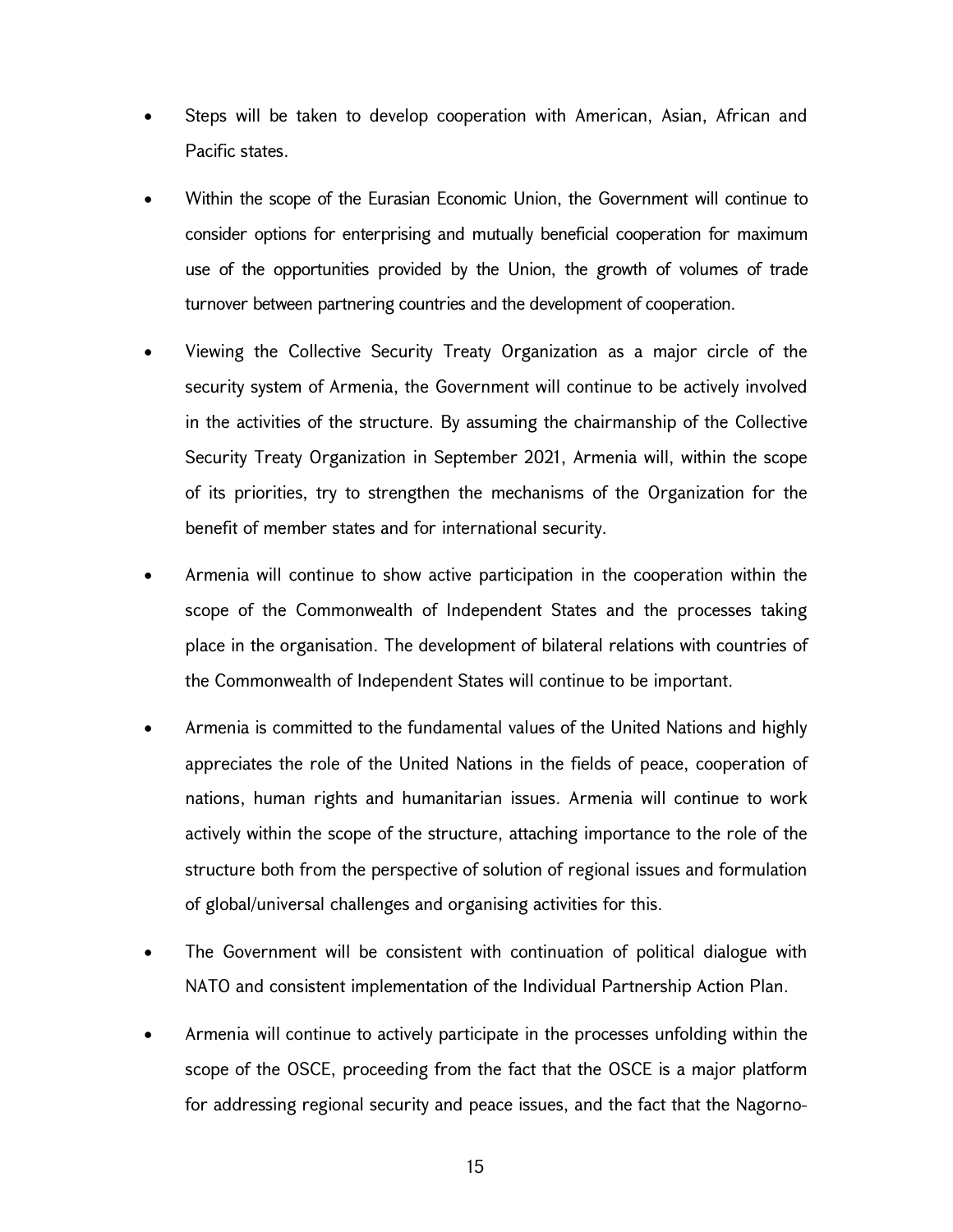Karabakh conflict needs to be settled peacefully and comprehensively within the scope of the Co-Chairmanship of the OSCE Minsk Group.

 Importance will be attached to more active involvement and enterprising policy of Armenia within the Council of Europe and other international structures, especially within the scope of international structures to which Armenia has acceded, or the international structures with which formats for partnership are established.

## New approaches in diplomacy

The national system of diplomacy of Armenia is an established institution with traditions. At the same time, it is necessary to implement reforms in the processes of formulating, managing and implementing foreign policy that will be in line with the current trends and developments. In this regard, over the next five years, the Government will place special emphasis on the development of economic and legal diplomacy.

- The Government will modernise the mechanisms and processes of economic diplomacy, which will contribute to the creation of more favourable conditions for the development of Armenia, the significant growth of inflow of foreign investments, the increase of volumes of foreign trade turnover, the promotion of the leading technologies and the process of exchange of experience, the expansion of cooperation in the areas of research and developments, the growth of the volumes of tourism and the intensification of cooperation between Armenian and foreign businesses.
- International law and strengthening of the international legal regime are major tools for protecting foreign policy interests. The Government will enhance the toolkit of legal diplomacy in foreign policy and will contribute to the promotion of the international system based on norms and rules. The coordinated and effective use of the legal toolkit will provide the opportunity to promote and advance the issues and problems concerning Armenians and protect the interests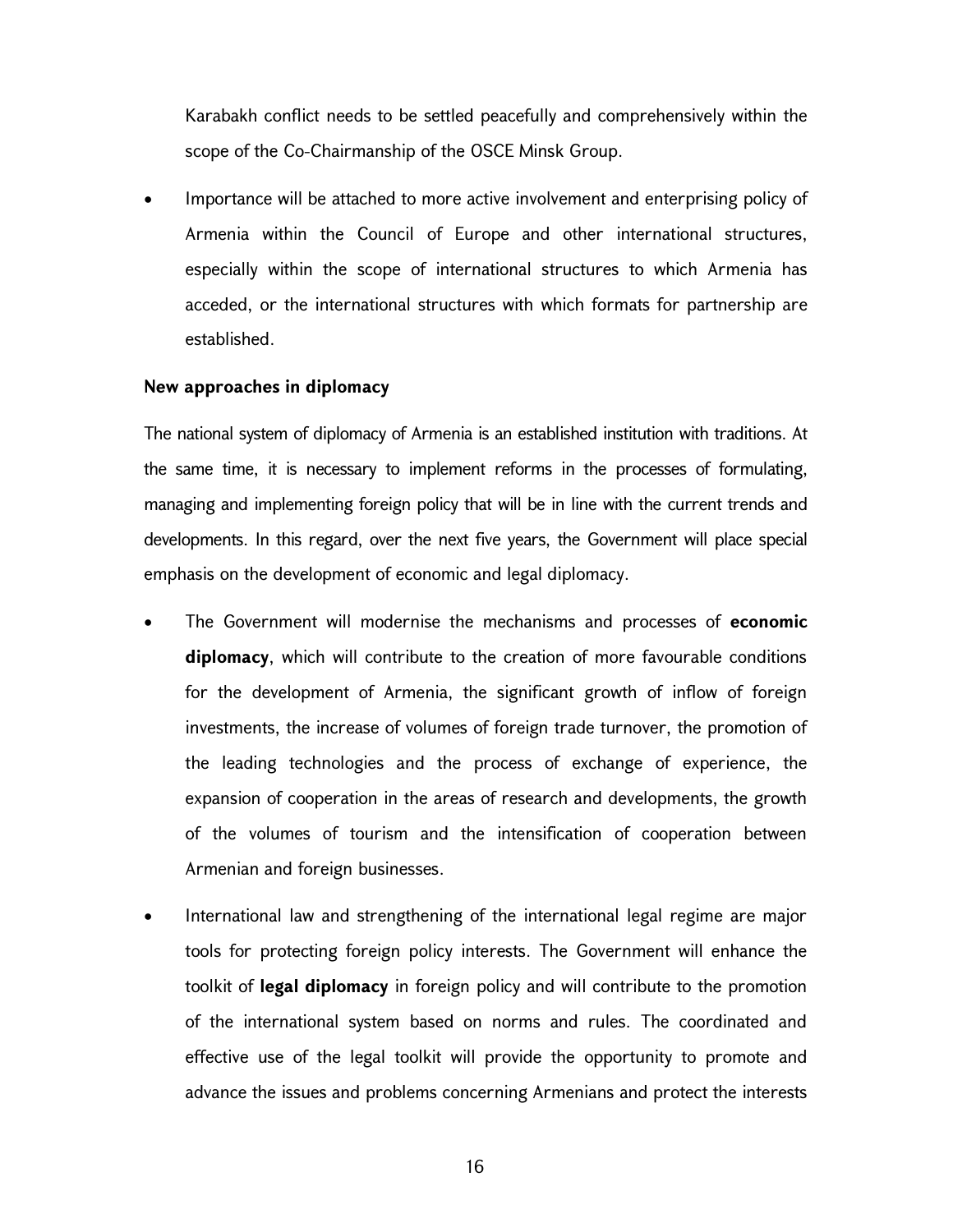of Armenia and Artsakh within the scope of the international legal regime.

#### 1.2. NAGORNO-KARABAKH CONFLICT

Over the next years, ensuring of security of the people of Nagorno-Karabakh and a peaceful and comprehensive settlement of the Nagorno-Karabakh conflict must be the key objectives of the Government. The Government sees the final settlement of the Nagorno-Karabakh conflict through clarification of the final status of Nagorno-Karabakh under the Co-Chairmanship of the OSCE Minsk Group, based on the known principles and elements, including the right to self-determination.

- The post-war recovery, revitalisation of economic life, solutions to the social problems of the displaced population and the preservation of cultural and religious heritage in Artsakh will be in the focus of the Government. Efforts will not be spared to create conditions for a dignified and good life in Artsakh. The Government will achieve these goals by deepening cooperation with the authorities of Artsakh, as well as by creating new formats for partnership with Artsakh.
- The Republic of Armenia will continue to be the guarantor for security of the people of Artsakh and will continue to work for protection of the rights of the people of Artsakh.
- The security of Artsakh and the people of Artsakh will continue to be ensured by the Defence Army. The presence of the peacekeeping forces of the Russian Federation is a major guarantee for security in Artsakh. The Government will guarantee the existence of all the necessary conditions for the uninterrupted and unobstructed activities of the peacekeeping mission.
- Conducting substantive negotiations within the scope of the format of the Co-Chairmanship of the OSCE Minsk Group is of pivotal importance for exclusively peaceful settlement of the Nagorno-Karabakh conflict.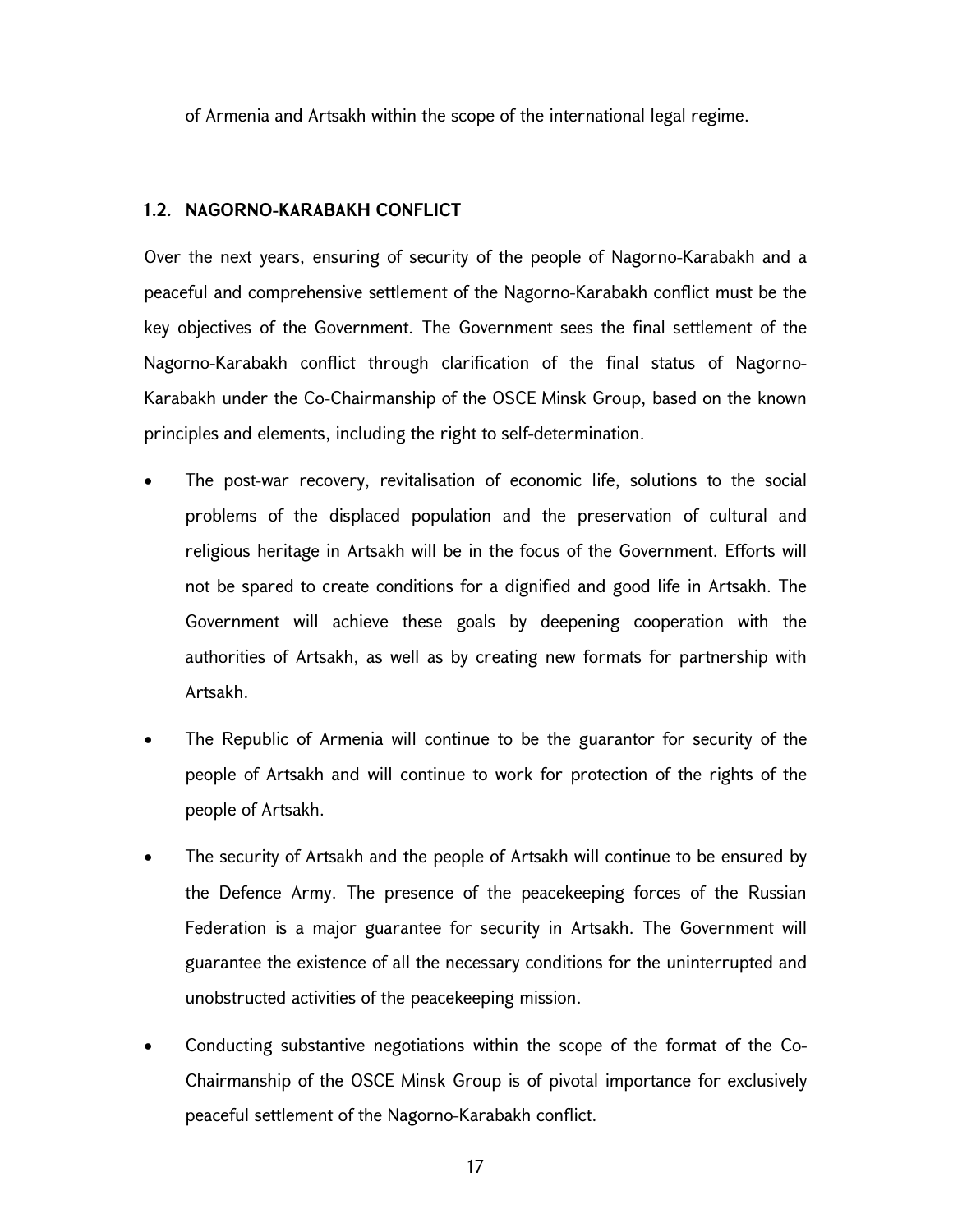#### 1.3. DEFENCE SECTOR: REFORMS IN THE ARMED FORCES

The constitutional mission of the Armed Forces of the Republic of Armenia is to ensure the defence, security, territorial integrity and inviolability of the borders of the Republic of Armenia.

In the field of defence, the aim of the Government is to implement ongoing reforms that will make sure the Armed Forces implement the constitutional mission. Moreover, the reforms strategy envisages that all the structures and components of the system of defence, including the Armed Forces, need to work in a coordinated manner and harmoniously and remain within the scope of the constitutional requirement of political neutrality.

The strategy on the system of defence is developed by taking into consideration the political, military-political and military processes in the world and in the South Caucasus. The changes of the nature of military operations, the art of operative combat and tactics are also taken into consideration. Due to this, the Government will revisit the ways of planning and leading combat operations, as well as the system of management of the Armed Forces.

The strategy on reforms in the Armed Forces is also mostly based on the lessons learned from the 44-day war and the analysis of the security environment formed after 9 November. In this context, the Government attaches importance to the identification of all the circumstances of the 44-day war in 2020 and will take active steps to conduct a comprehensive and thorough investigation.

The Government will prescribe the main guidelines, the objectives and resources for long-term planning, on which the development of the defence sector of the Republic of Armenia and the toolkit for fifth-generation warfare will be based.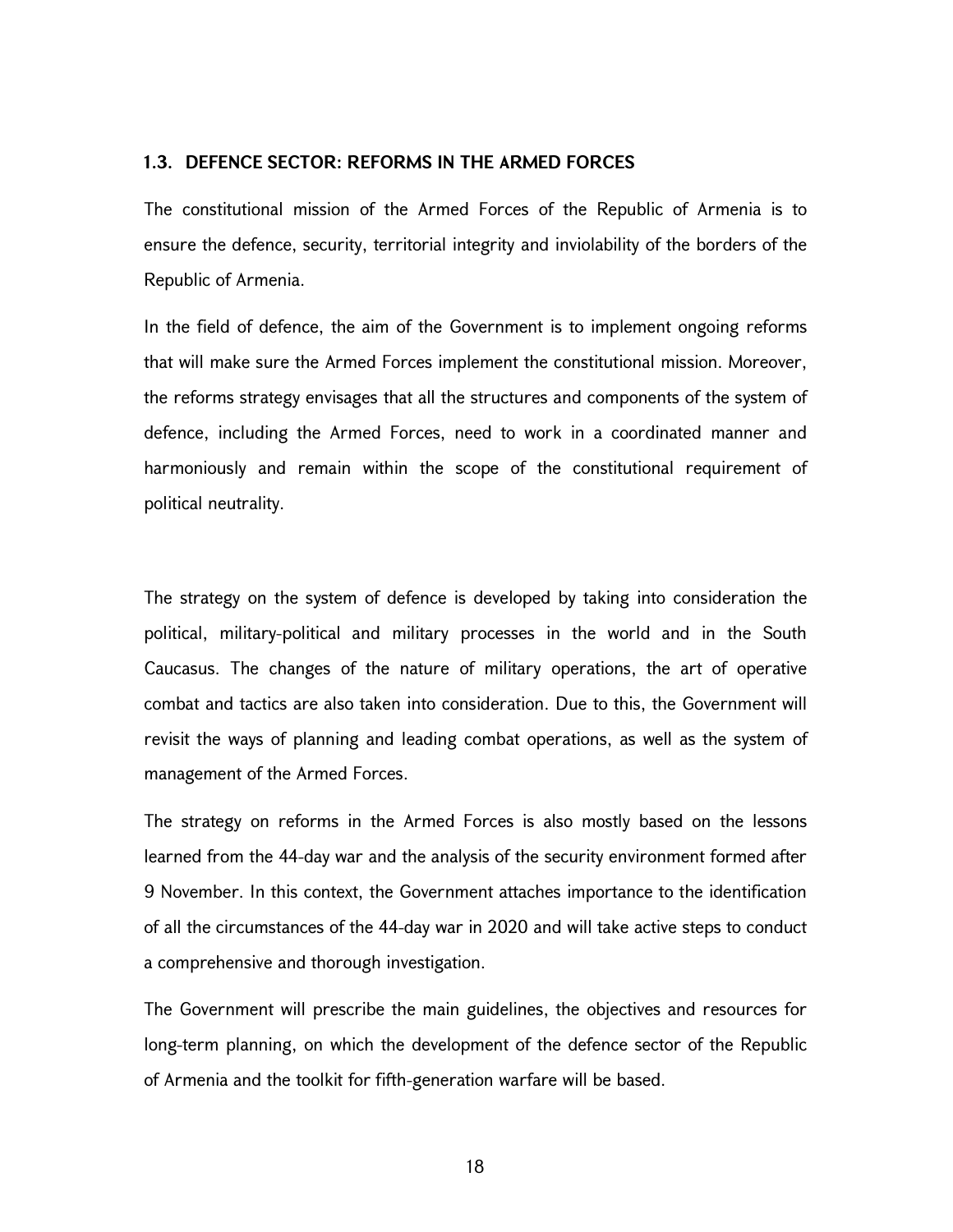The Government will restore the combat effectiveness of the Armed Forces with a progressive future-oriented vision, that is, by maintaining the best traditions and achievements of the Armenian army to build the army of the future, with its armament, unified and automated system of management and administration, composition and structure and ways of warfare. Alongside the technological modernisation of the Armed Forces and the use of systems vested with artificial intelligence, as well as increase of effectiveness of the use of the Armed Forces, the issues of replenishment of the personnel and development of human resources will also be solved.

The large-scale process of reforms in the Armed Forces of Armenia, which has been launched, comprises structural and substantive changes. From the strategic perspective, the Republic of Armenia will gradually make the transition to a professional army, the structure of fixed-term and mobilisation military service will essentially change. Involvement of women in the Armed Forces will gradually grow.

- Taking into consideration the prospects for development and improvement of military service, the Government will seek to reduce the terms of military service, at the expense of the increase of contractual service. With this, the Government will promote the material and moral-psychological mechanisms for motivation for military service.
- The Government will increase effectiveness of the system of management and administration of the Armed Forces. Necessary legislative amendments will be made in order to solve nation-wide issues in the defence sector and specify the procedures for organising defence, including the powers and duties of the military security system bodies of the State associated with the defence sector. The Strategy on National Security of the Republic of Armenia will be revised, a new Military Doctrine and State Protection Plan will be developed, the toolkits and procedures for preparing the State for defence will be improved. For the purpose of reducing the period for increasing effectiveness of management and administration of the Armed Forces and decision-making, a unified and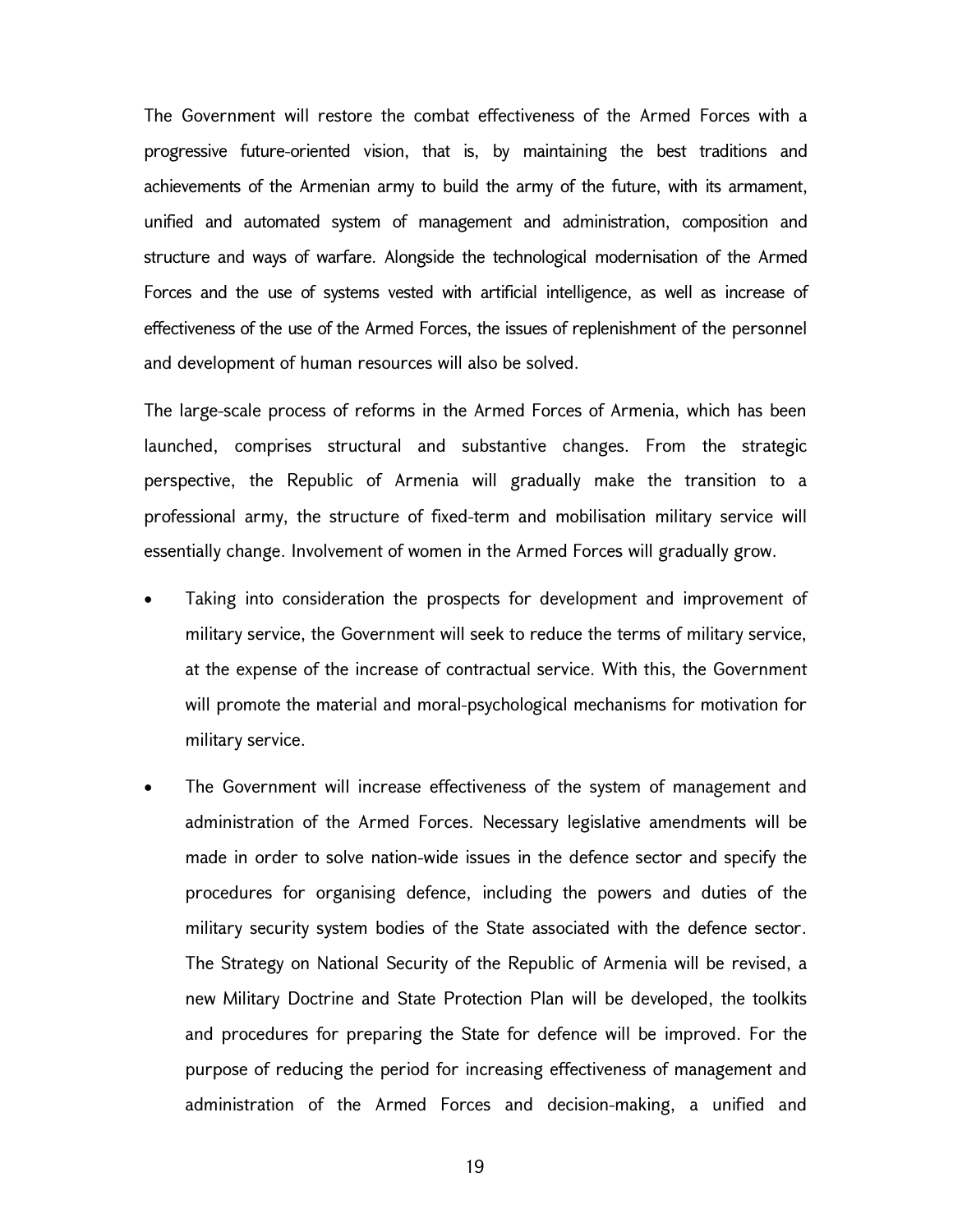automated system of management that will ensure rapid and progressive decision-making in line with modern military science, will be introduced. For this purpose, organisational and staff-related changes will be made in the management and military circles of the Armed Forces. For the purpose of meeting the objectives set forth, military units and subdivisions that have high mobility and firepower and are capable of leading combat operations independently for a long period, will be formed.

- By improving the organisational and staff-related structure of the Armed Forces, the Government pursues the goal of achieving increase of effectiveness; in particular, combat formations vested with high mobility shall be formed.
- The Government will continue the processes of modernising armament and military equipment and acquiring new samples. More targeted policy will be implemented in the areas of military and military-technical cooperation with allied and partnering states. Special importance will be attached to the development of allied and partnering relations in this sector; in particular, the cooperation with the Russian Federation will be expanded, and it will first be geared towards growth of the military potential of joint forces (systems) and ensuring of maximum interoperability of the armed forces of the two states.
- The Government will continue to improve the mechanisms for mobilisation preparation and mobilisation. The programmes for the system of territorial defence, preparation of the active reserve force and militiamen will be implemented. The system of protection of the state border of the Republic of Armenia will be improved through involved forces and new technical solutions.
- Development of military education and science will be one of the key directions for the activities of the Government. The processes of operative, combat and mobilisation preparation in the Armed Forces of the Republic of Armenia, which will be brought into compliance with the objectives set forth for the Armed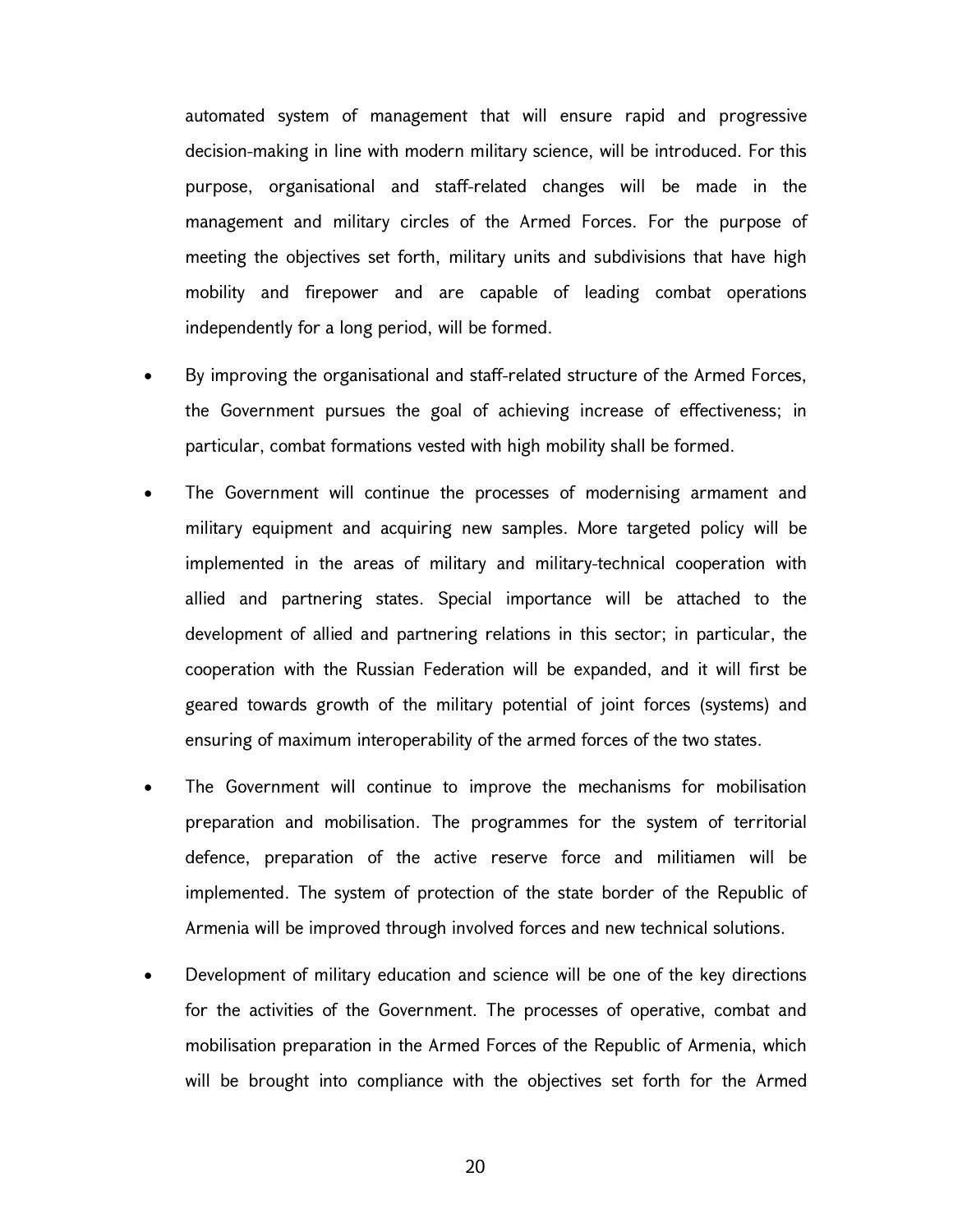Forces and the requirements for implementation of those objectives, will be reviewed. In the conditions of transformation of military operations, technical and technological advancement and increase of informational and psychological influences, military education will be future-oriented, by preparing professional soldiers who will be ready for potential wars. The Government will also be consistent with the development of military science, within the scope of which the main provisions of warfare and the ways of planning and leading combat operations will be reviewed.

- The sphere of information security and cyber security will be reformed. The legislation will be improved for the purpose of monitoring and analysing information threats and challenges and effectively implementing actions for countering and fighting information.
- Programmes will be implemented in order to the raise the level of moralpsychological preparation of the Armed Forces. The aim of these programmes will be to enhance the necessary moral qualities of military servicemen and soldiers, strengthen psychological stability and the preparedness to lead active combat operations, improve the institution of military psychologists, as well as improve the nature of informative, cultural and entertaining events in the army.
- Increase of social protection of military servicemen and their families has always been and will be in the focus of the Government; thus, the Government will add guarantees for material and social security for military servicemen, will improve the mechanisms of incentives for military service and for increasing the reputation of a military serviceman. There will be a new sweep to increase of the salaries and other payments for military servicemen, the programmes of the Government for housing, as well as the social and healthcare programmes for military servicemen bearing the consequences of war.
- The Government will improve democratic and civil oversight over the Armed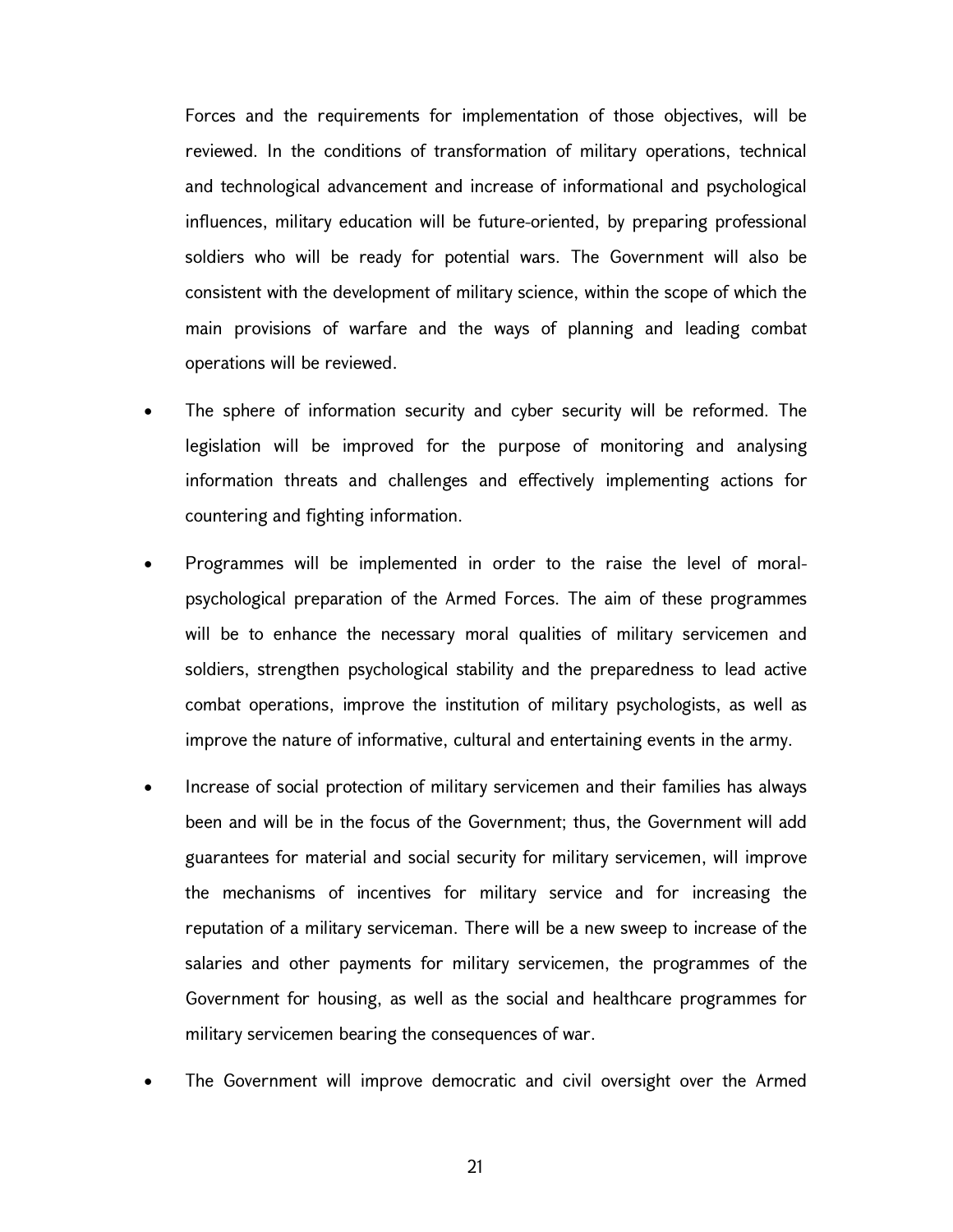Forces, promote discipline in the Armed Forces, human rights protection in the Armed Forces and will make maximum efforts to rule out cases of non-statutory relations.

 The Government will raise the level of security of strategic facilities and infrastructures.

Like any peacemaking state, the Republic of Armenia will enhance and transform the Armed Forces to protect from aggression, not for the purpose of aggression. The Republic of Armenia does not have the intention to conquer territories.

## 1.4. TIES WITH THE ARMENIAN DIASPORA

The development of the Armenia-Diaspora partnership will be targeted at the preservation of Armenian identity, repatriation and the integration of Diaspora Armenians in Armenia, the identification and mapping of the human potential of the Diaspora and consolidation of the human, intellectual and economic potential of Armenians around the world around the goal of sustainable development of the homeland.

- The Government does not view the communities of the Diaspora as a tool to resolve Armenian and pan-Armenian issues, but as an active participant in setting the objectives and forming agendas to meet them. The Government will continue to actively cooperate with Diaspora structures and individuals. In the activities with the communities of the Diaspora, the Government will closely cooperate with the governments of the countries in which there are Armenian communities.
- The Government will continue to conduct target studies in order to assess the characteristics of communities of the Diaspora, the existing potential and needs, expectations from the Armenia-Diaspora partnership and will develop a targetoriented policy.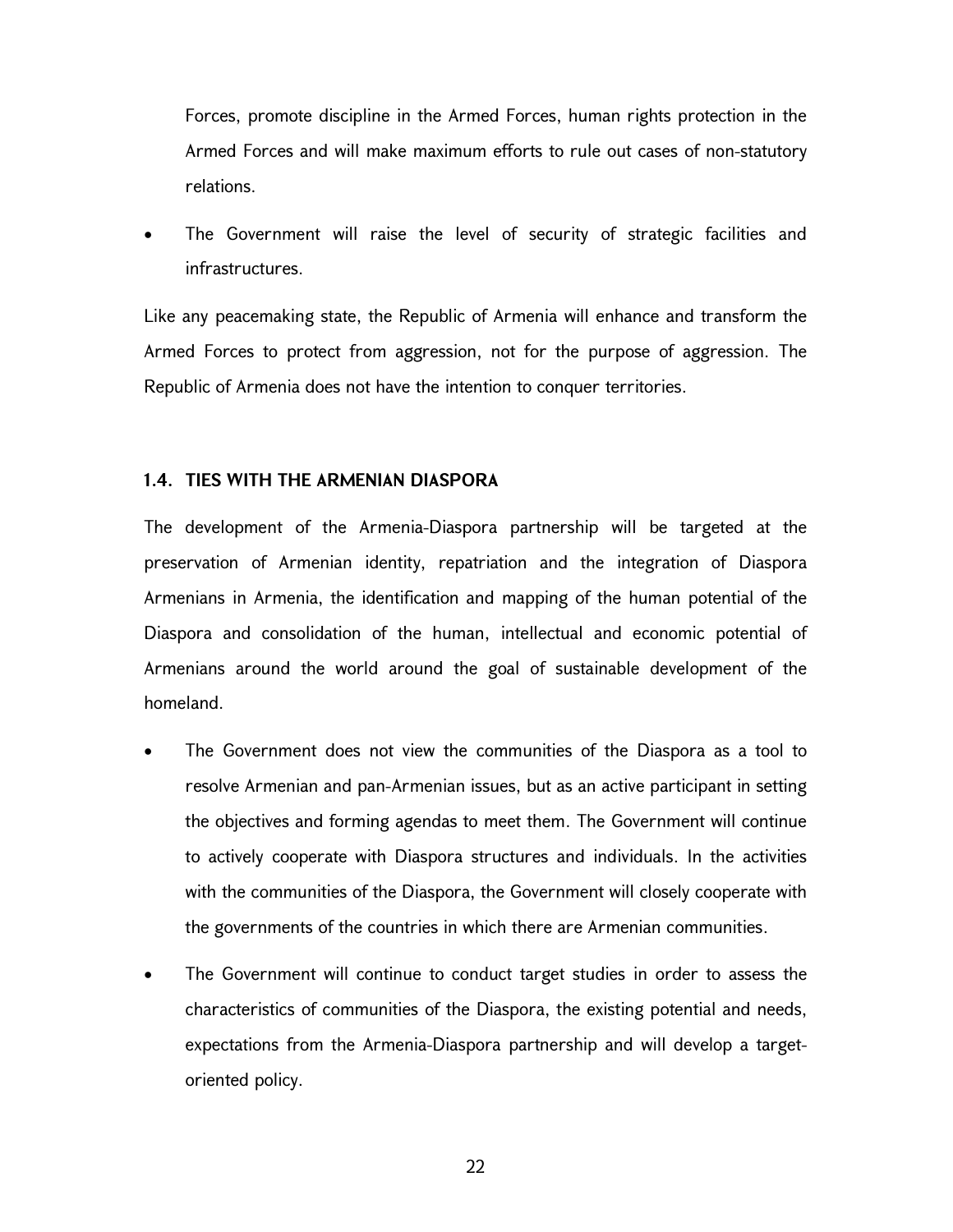- To have a Diaspora that is more connected and linked to life in Armenia and is involved in that life and to have more young repatriates, the Government will continue to develop programmes and create new formats to engage the human, academic, creative and economic potential of the Diaspora in the political, social, economic, cultural, educational and academic life in Armenia.
- It is envisaged to develop and implement policies and programmes for the creation and development of pan-Armenian networks in the academic, professional, educational, cultural, economic, healthcare, high technology and other sectors.
- It is envisaged to continue the process of building a favourable environment for Diaspora Armenians to repatriate, live, work and create in Armenia, as well as facilitating the process of making investments.
- The Government plans to consider the legislative bases for granting a special status to the Western Armenian language in Armenia, organise educational and scientific events targeted at preservation of Western Armenian language, which will help to reinforce the status of Western Armenian language in higher education, general education and additional education programmes.
- It is envisaged to lead a special policy of popularising the culture created by Diaspora Armenians and particularly Armenian-language culture, in cooperation with the centres for Diaspora studies in Armenia and Armenian studies in the Diaspora. In the Diaspora it is envisaged to improve and modernise the educational process and organise pan-Armenian educational and cultural events for children and youth.
- Steps will be taken to continuously promote the creation of a personnel database (professional base) of pedagogues and specialists of communities in the Diaspora and capacity-building of teachers.
- The networking capacities of the Office of the High Commissioner for Diaspora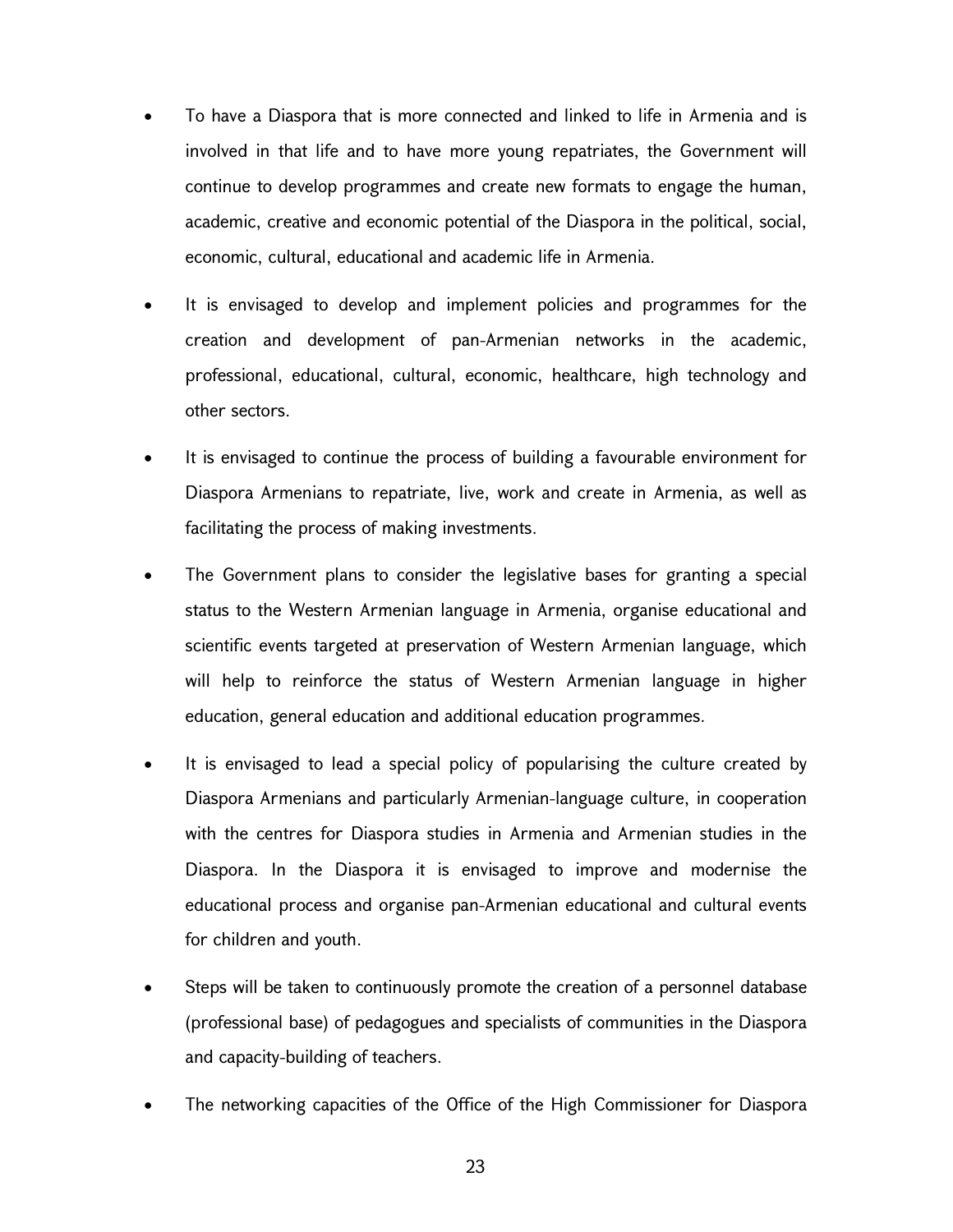Affairs will be expanded through the introduction of the institution of Commissioners for Diaspora Affairs.

#### 2. ECONOMY

The consequences of the crises in  $2020 -$  the coronavirus pandemic, the global economic crisis caused thereby and the 44-day war unleashed by Azerbaijan — caused a heavy blow to the economy of Armenia, interrupting the high pace of economic growth. The year 2020 ended with 7.4% economic decline.

In spite of the existing challenges, in terms of economy, the first 6 months of 2021 are rather reassuring. In particular, 5,0% growth of economic activity has been recorded between January and June, and in June — 8,0%. Almost all branches of economy have indicated growth, and exports have expanded by 23,3%. It should be mentioned that economic recovery is inclusive. Jobs and the amount of the average salary have been essentially increased. In particular, whereas in the first semester of 2018 the average monthly number of jobs secured with income was nearly 538 thousand, in the first semester of 2021, this indicator has grown by nearly 83,000 or 15%, reaching 621,000. The average income per job has essentially increased; in particular, whereas in the first semester of 2018 it comprised nearly AMD 174 thousand, in the first semester of 2021, the indicator grew by nearly AMD 36 thousand or more than 21%, reaching AMD 210 thousand. Moreover, in June 2021, the number of jobs that secured incomes was nearly 643 thousand, which is unprecedented, and it is the highest indicator recorded in the history of statistics in the Republic of Armenia.

What also attests to economic recovery is the fact that nearly 31% more tax revenues and state duties were collected in the first 6 months of 2021 than in the same period in 2018, and the amounts returned to taxpayers which are not included in the aforementioned revenues collected, grew by nearly 71%; moreover, this indicator is the best indicator in the entire history of independent Armenia. The picture is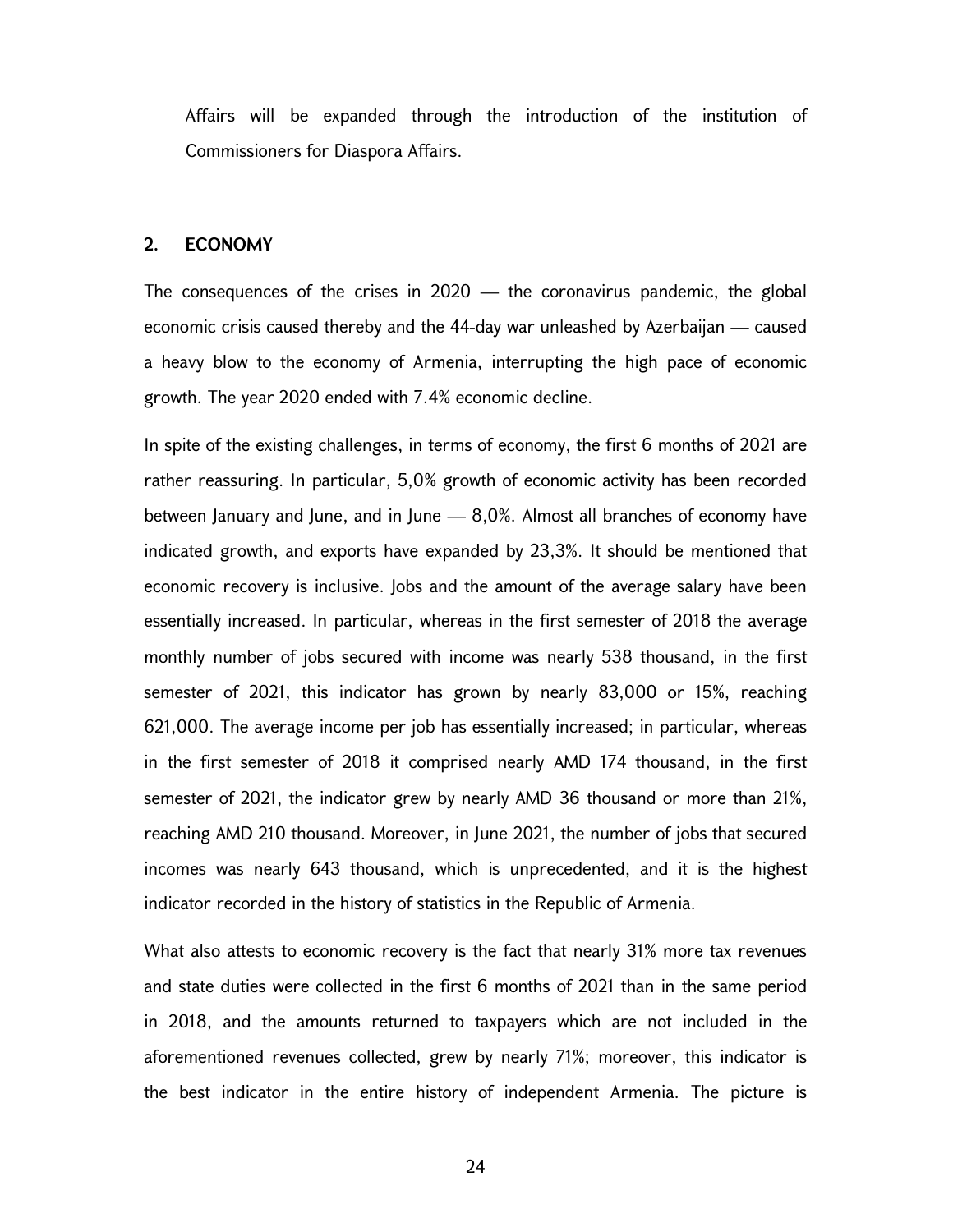approximately the same for 7 months; in particular, nearly 29% more tax revenues and state duties were collected in the first 7 months of 2021 than in the same period in 2018, and the amounts returned to taxpayers which are not included in the aforementioned revenues collected, grew by nearly 75.5 %.

Due to the peculiarities of the economy of the Republic of Armenia, high economic growth (7% or higher GDP) is the main driving force for poverty reduction and increase of the growth of welfare. In 2026, the annual GDP of the Republic of Armenia needs to be 7% or higher in order to reduce poverty twice and drop the level of unemployment from 10%. Reaching this growth indicator will help essentially improve the quality of life of people — incomes will grow, there will be more jobs, and there will be a lower level of poverty.

Due to the small internal market, expansion of economic growth and, based on this, the expansion of opportunities will be conditioned by the growth of international competitiveness. The already recorded trend for economic recovery serves as a reminder that, in spite of the short-term decline, the structural pillars of international competitiveness of the Republic of Armenia remain unchanged and will be the axis of the economic policy. Thus, the challenges that appeared as a result of the crises in 2020 emphasised once again the fact that the creativity of citizens of the Republic of Armenia remains the key competitive advantage of the country. Thus, the formation of an export-oriented, knowledge-based and inclusive economy will be the path to increase of international competitiveness.

Inclusiveness of economic growth will be ensured through development of potential of every person, as well as through economic opportunities and expansion of their accessibility.

The goals of the economic policy of the Government are:

- $\triangleright$  to expand economic opportunities and ensure equal access to them;
- $\triangleright$  to increase welfare of the middle class and reduce poverty by enhancing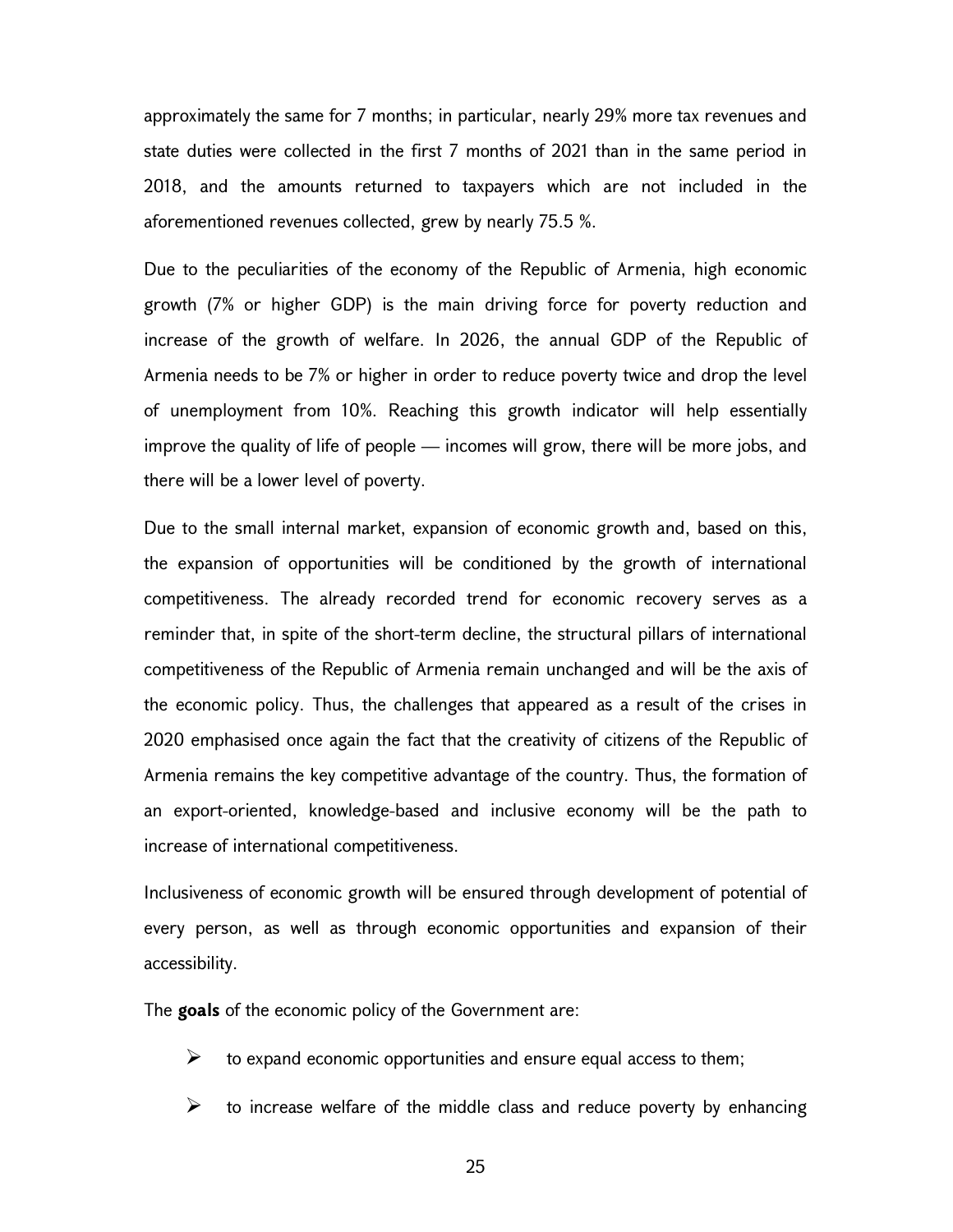and using the creative skills of a person;

 $\triangleright$  to ensure conditions promoting export and create an environment for this.

The following are the economic targets of the Government until 2026:

- $\triangleright$  minimum level of average annual growth of the GDP: 7% (in favourable external economic conditions — 9%);
- $\triangleright$  fund for salaries of non-governmental sector of the formal employment and other payments equalled to that — 25% of GDP;
- $\triangleright$  level of unemployment lower than 10%.

For the purpose of long-term growth and maintenance of competitiveness, in addition to expansion of investments and employment, it will be necessary to significantly increase capital and productivity of work by expanding economic opportunities that will be available for citizens. The Government will target at least 5% annual growth of gross factorial productivity. The main path to implementation of the latter is the formation of a knowledge-based, innovative economy.

For the purpose of ensuring growth of international competitiveness, the Government is adopting the vision to establish a knowledge-based and innovative economy and is declaring knowledge and innovation as the main driving force for economic development. The economic policy of the Government is based on the import, creation, export of knowledge and effective use of knowledge.

Ensuring high level of mobility and awareness among population, enhancing and using creative abilities by providing equal access to education, healthcare and economic infrastructures as much as possible, will be the axis of inclusiveness of economic growth. What's more, growth and inclusiveness of competitiveness are among the major factors that ensure wide involvement of citizens and the existence of highly qualified human resources in all branches of the economy. Without significant growth of the proportion of economically active citizens, it will be impossible to ensure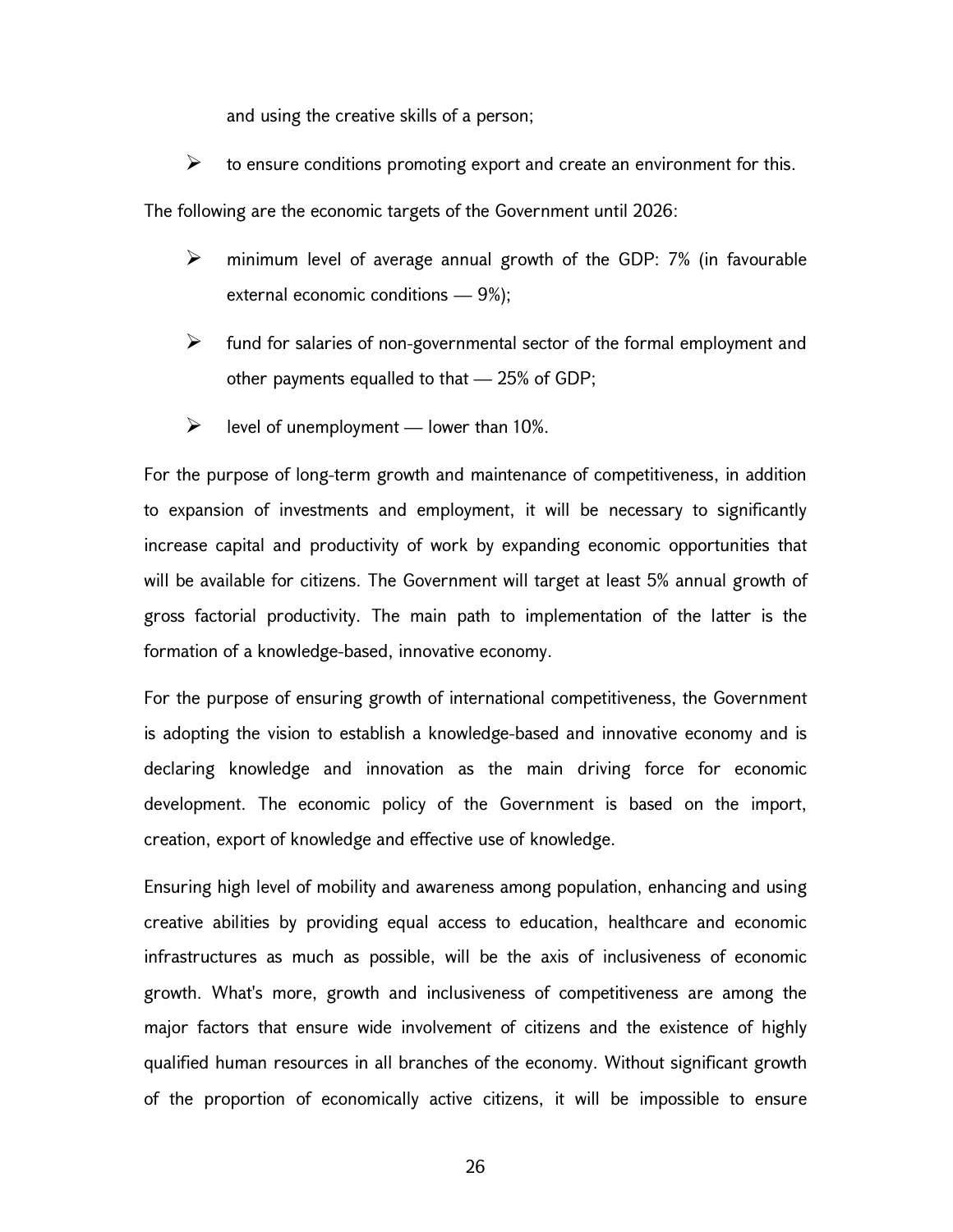economic growth, which also implies significant growth of participation of women and young people in economic life.

In this sense, it is also recorded that the following will also be considered as priority directions for reforms:

- $\triangleright$  reforms of the Land Code for formation of productive agriculture;
- $\triangleright$  water sector reforms for saving water resources and increasing effectiveness of water resource management;
- $\triangleright$  reforms in the urban development sector for expansion of the potential in the sector, proportionate territorial development, as well as modernisation of processes and regulations.

#### Improvement of the business and investment environment

Rapid and comprehensive post-crisis recovery will require a number of framework reforms for restoring the economic potential. Volumes of investments and widespread productivity may grow in case of existence of a favourable business and investment environment. For the purpose of ensuring flexibility of a business and investment environment, structural reforms will be carried out, which will be aimed at expanding economic opportunities available for citizens of the Republic of Armenia and maximally encouraging private internal and foreign investments that particularly shape knowledge, as well as increasing profitability of those investments.

To achieve the targets of the economic policy, it will be necessary to make the investment/GDP ratio reach at least 25%. The policy of the Government will be aimed at ensuring 6% direct foreign investments/GDP radio, placing emphasis on quality and knowledge-based investment programmes. The inflow of direct foreign investments will ensure development of new knowledge and management skills and expansion of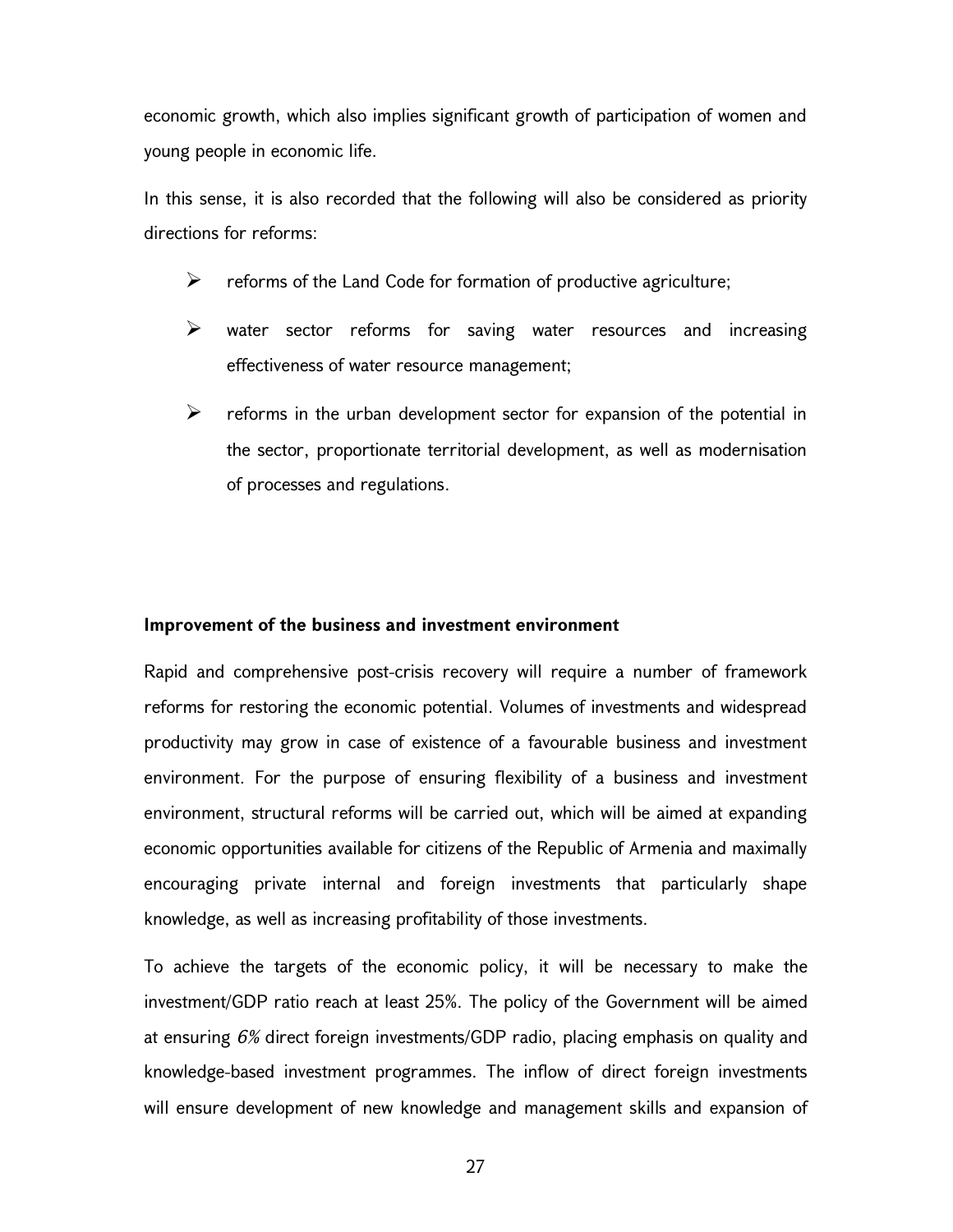external business relations. At the same time, the Government realises the importance of domestic investments. Efforts will be made and measures will be implemented to encourage domestic investments and expand the production capacities of active economic operators.

In the conditions of a restricted internal market, the investment attractiveness of the Republic of Armenia will be conditioned also by access to the markets of the Eurasian Economic Union, the European Union and Iran and, at the same time, the fact that the business and investment environment is more favourable through combination of the markets concerned.

Among the goals of the investment policy of the Government is to ensure necessary guarantees for protection of investments pursuant to the best international practices, by attaching importance to free and equal competition, business predictability and its ongoing improvement for the purpose of maintaining the leading position.

The priority target of the investment policy is the ensuring of more rapid and flexible processes for the implementation of innovative programmes that help generate new knowledge, as well as ensuring maximum availability of the factors of competitiveness.

The priority goals of the Government for improvement of the business and investment environment are:

- $\triangleright$  to increase availability of capital and financial resources;
- $\triangleright$  to increase flexibility of business and employment relations;
- $\triangleright$  to increase availability of infrastructures and resources, as well as reduce risks for priority programmes;

 $\triangleright$  to raise the level of digitisation of the economy and access to information.

The economic opportunities of the Republic of Armenia remain undiscovered for global and often local investors. A key role for investment decisions plays a high-level and equal access to information about the economy. It is envisaged to intensify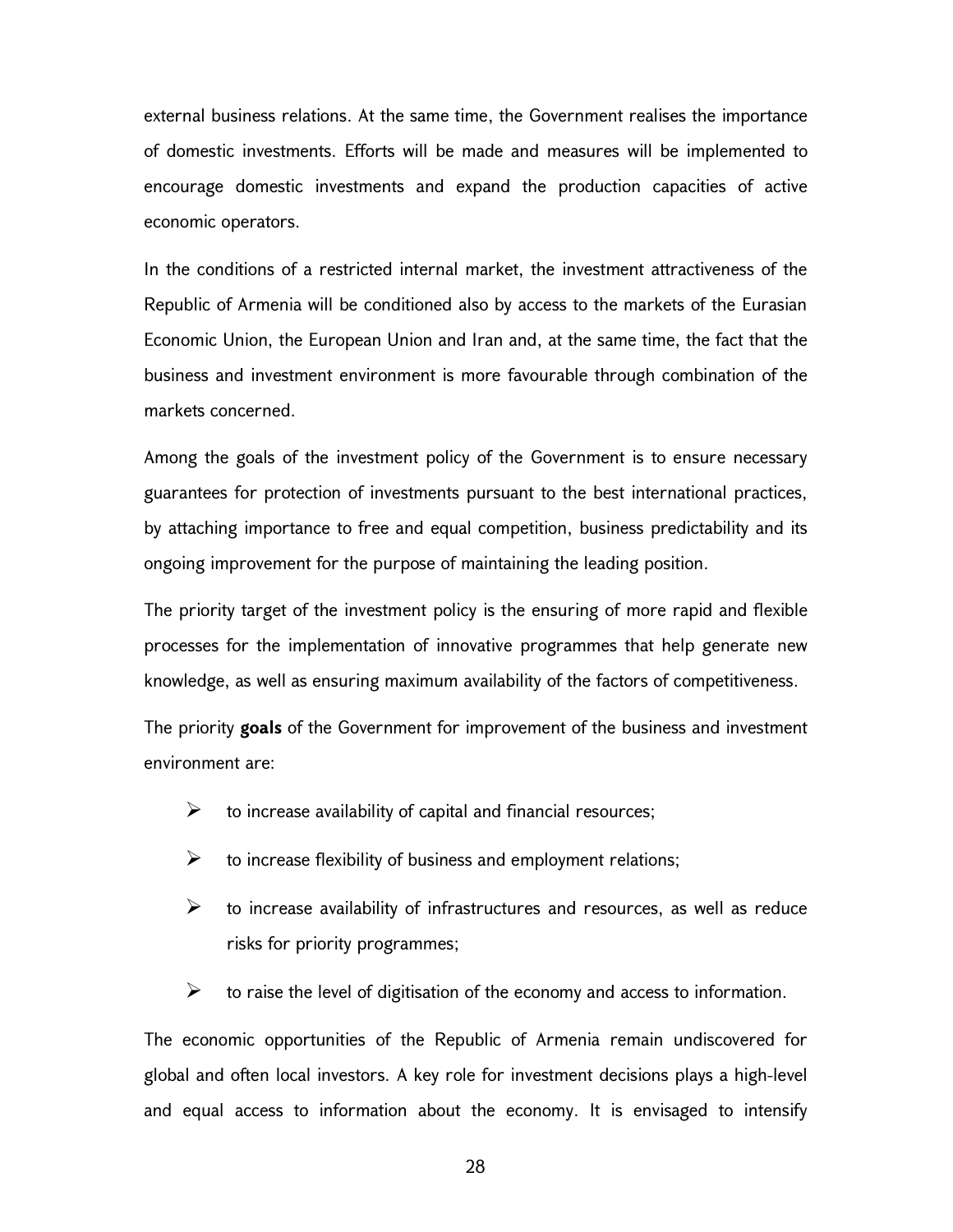activities for the creation and ongoing development of multi-vector social, cultural and economic profiles of Armenia. For this purpose, the Government will adopt a policy for disseminating business information and markets studies as widely as possible, and with this, it will reduce the time required for investors to make primary decisions.

- The Government will take steps for intensification and development of the securities market in order to improve the business and investment environment.
- Support will be provided for the introduction of modern corporate management systems in companies and the development of those companies through additional incentives.
- The labour legislation will be improved; in particular, such regulations of contractual relations between the employer and the employee will be established that will contribute to the sustainable development of the business and the specialist.
- The procedures for the involvement of foreign specialists who are highly qualified or have special knowledge will be simplified.
- Maximum availability of economic infrastructures will be ensured for investors. According to the procedure established by the Government, at least AMD 50 billion will be granted for this purpose in the course of 5 years.
- The existing risks in the economy will be neutralised through an innovative support toolkit for investment programmes involving economic complexity.
- More encouraging mechanisms for taxation of incomes received from commercialisation of licensed inventions will be created for the purpose of encouraging scientific and research works, inventions and innovation in the private sector.
- Market studies will be conducted, targeting the disclosure of information that will be key to investment attractiveness and the development of programmes. The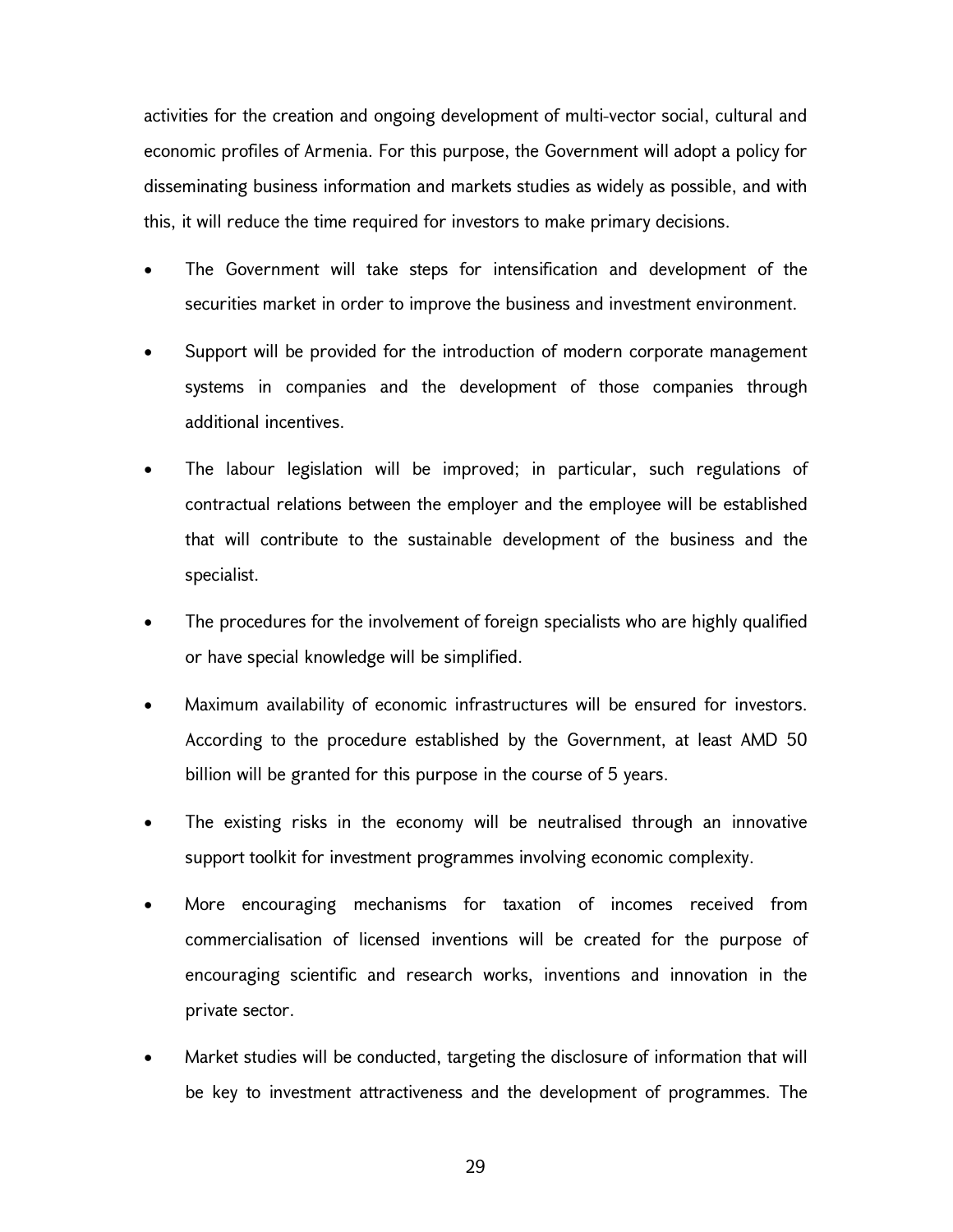studies will be widely accessible for investors in Armenia and for foreign investors, by expediting decision-making process regarding investments.

- The concept paper on digital economy will be developed, targeting digital capacity building of economic operators, increase of availability and improvement of quality of infrastructures that are key to digital economy, as well as flexibility of regulations associated with access to information.
- A strategy on development of intellectual property will be developed for the purpose of establishing a favourable environment for creativity and investments and ensuring effective and reliable maintenance and protection of intellectual property rights.
- For the purpose of increasing the role of women and youth in the economy of Armenia, programmes for development of their business networking and competitive capacities in international markets will be carried out.

#### Development of small and medium-sized enterprises

The Government attaches great importance to small and medium-sized enterprises (SMEs) and will take complex steps to eliminate the obstacles existing in the sector. The support toolkit for beginner entrepreneurs will be expanded by significantly increasing availability of funds, entrepreneurial skills and contacts, as well as knowledge for innovative entrepreneurs. Economic activity of the population will grow in the marzes, alternative sources of income will be created, inclusiveness of growth will be ensured. Based on the imperative of increase of the role of SMEs from the perspective of inclusive economy, the Government will actively support the development of SMEs by making the portion of SMEs in the GDP reach 55% in the course of 5 years.

Encouraging and enhancing entrepreneurship will be the cornerstone for using the creative potential of citizens of the Republic of Armenia. At the same time, the Government attaches importance to the implementation of innovative ideas and the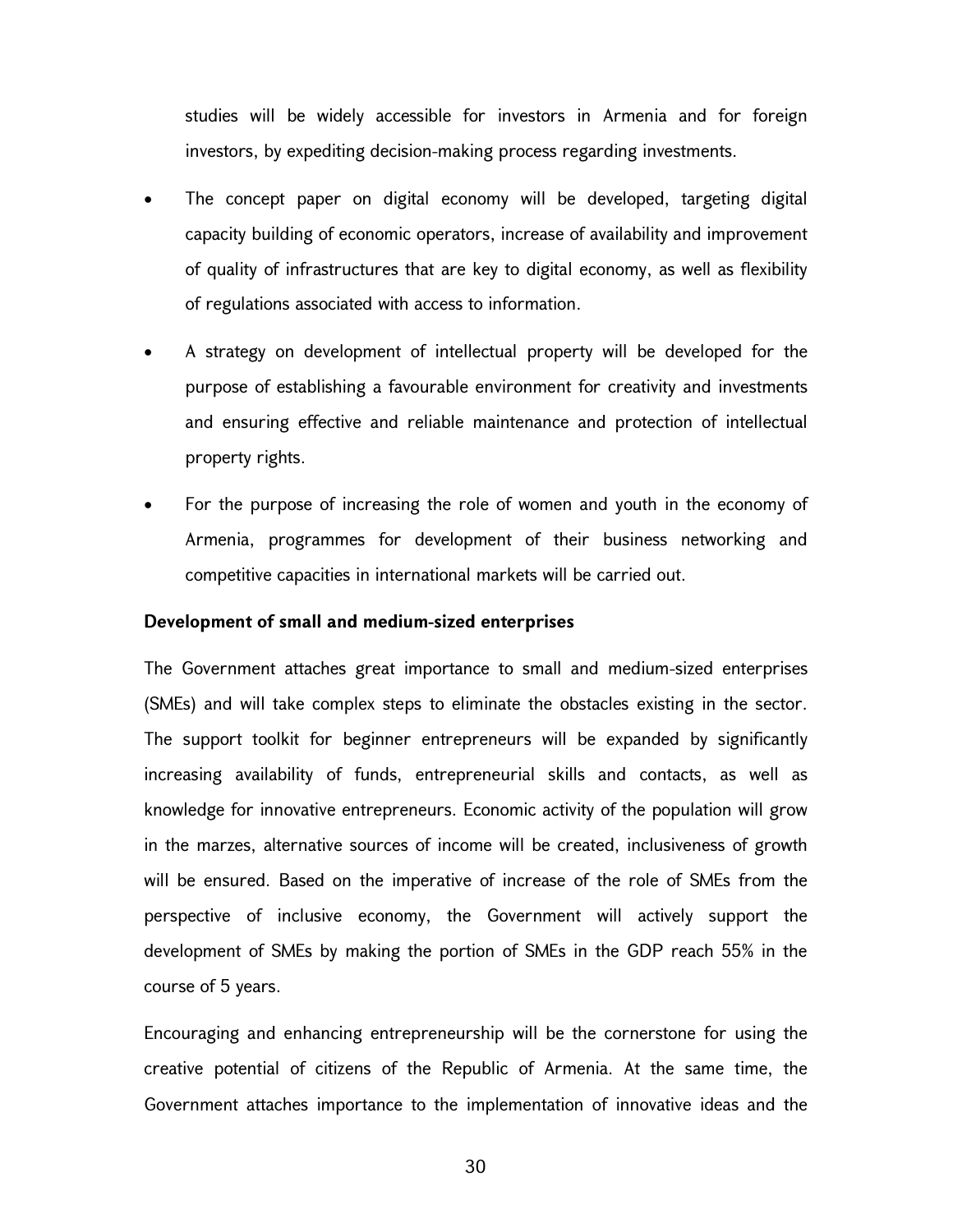creation of alternative sources of income and the use of competitive advantages in the Republic of Armenia in the post-crisis period through the implementation of innovative ideas.

To boost inclusive economic growth, activities will be carried out to generate investments in human capital and create new jobs, eliminate discrimination in the economy and raise the level of participation.

For the development of SMEs, the main steps of the Government will be geared towards the growth of the specific weight of SMEs in the GDP and proportional territorial development, particularly the implementation of the following goals:

- $\triangleright$  encourage innovative initiatives and programmes;
- $\triangleright$  capacity-building for businesses;
- $\triangleright$  ensuring market accessibility;
- $\triangleright$  promoting productivity of the work of enterprises;
- $\triangleright$  ensuring availability of funds.

The following activities will be carried out for this purpose:

- Steps will be taken to promote SMEs, particularly by increasing availability of financial resources and capacity-building.
- A structure for commercialisation of technologies and inventions will be created.
- Measures will be implemented for functioning of the "Made in Armenia" brand, particularly for representation of manufacturers of Armenia and increase of the level of recognisability of manufacturers in international markets. For this purpose, the Government will specifically focus on the development of a unified brand of a local product within the scope of SMEs and promotion of the local product in external markets.
- The concept of "Make in Armenia" will be developed to promote the engagement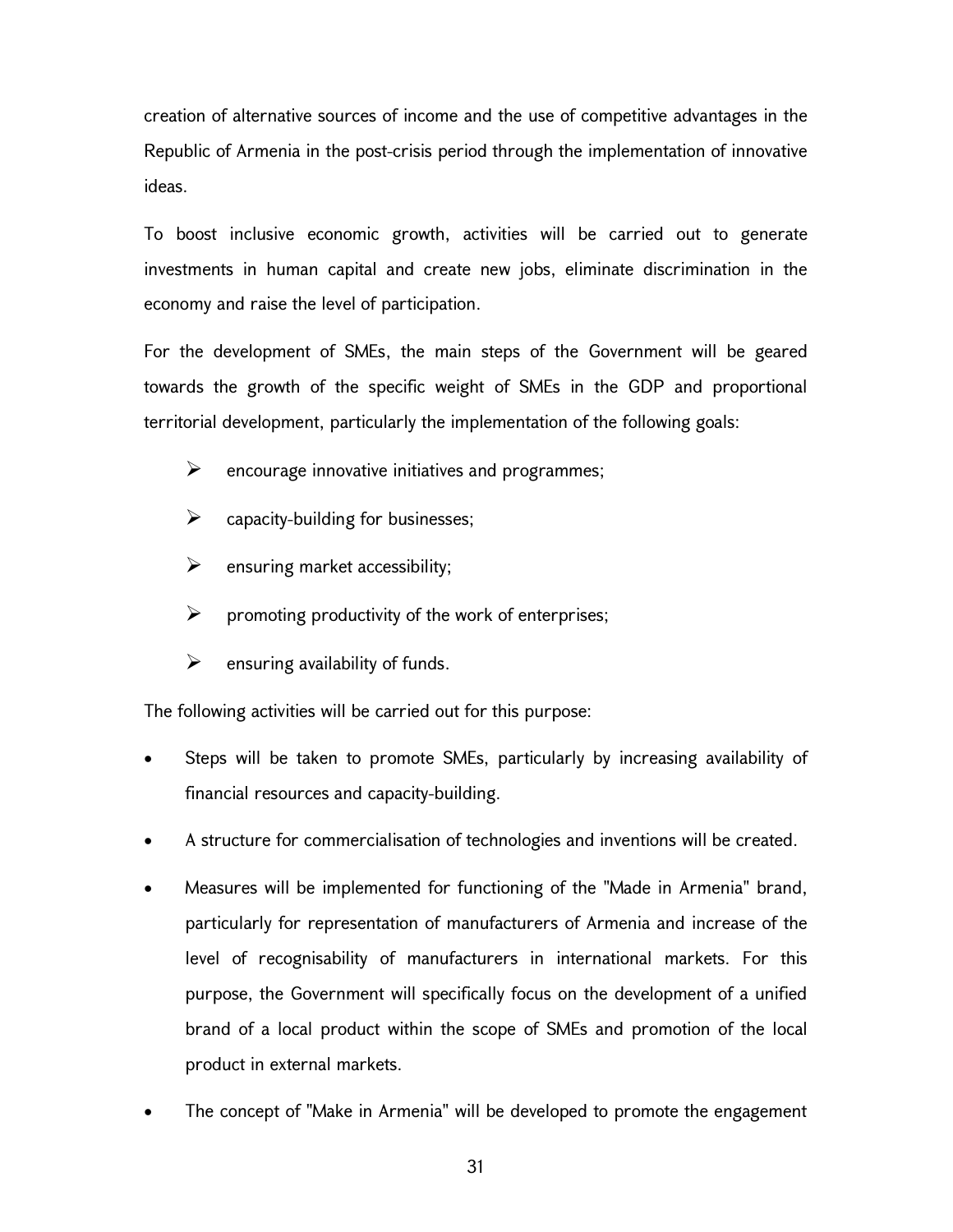of foreign companies.

- A social innovation support centre will be established for development of social entrepreneurship and a social environment.
- Steps for improvement of the social system will be taken through training and requalification of an inclusive workforce.
- Wider opportunities will be created in various sectors of economy for involvement of women, particularly for women to combine work and motherhood.
- Measures will be taken to create favourable conditions for promotion of nonagricultural entrepreneurship and acquisition of non-agricultural skills in villages, particularly for shaping and enhancing skills that are currently in high demand.
- The Government will foster the establishment, development and functioning of sector-specific associations in the sphere of development of SMEs, particularly by granting functional powers.
- Courses for development of entrepreneurial skills will be introduced in different stages of the educational system.

## Foreign economic policy and export promotion

Due to growth of productivity, the increase in volumes of production also implies growth in sales, including growth of volumes of export. From the perspective of longterm competitiveness of industries, the Government will take steps for representation of various types of local goods in both local and international markets, as well as ensuring diversification of export markets and export promotion, and enhancement thereof.

 From the perspective of use of resources in the local market, the Government will promote the development of commercial ties between local manufacturing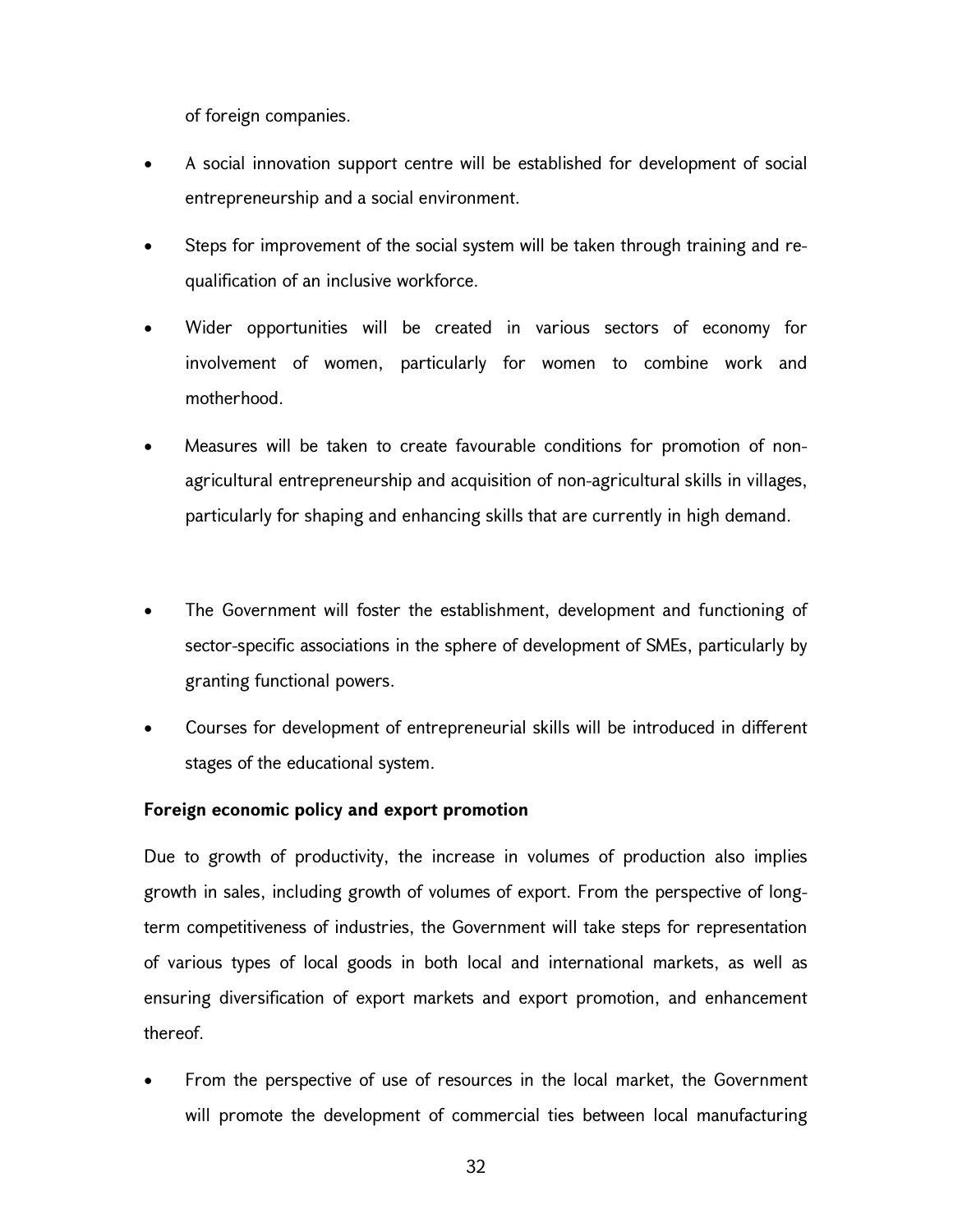companies and the manufacturing companies of member states of the Eurasian Economic Union and the formation of clusters in Armenia, ensure access to information about the economic operators of Armenia in external markets and raising awareness about the advantages of those economic operators, which is necessary from the perspective of increase in the volumes of sales in both the local and external markets.

- It is envisaged to expand the export insurance toolkit, introduce a number of tools that are used in internationally and create better conditions and bigger opportunities for exporting companies of Armenia, by reducing also the risks arising from export transactions.
- The Government envisages expanding and deepening of trade and economic cooperation with the Eurasian Economic Union in all possible sectors and directions. Eurasian integration is one of the primary directions for the Republic of Armenia, which allows to improve the economic conditions for businesses, expand cooperation with traditional partners and create new platforms for the use of economic potential.
- The Republic of Armenia will exert maximum efforts to continue and intensify institutional development of the Eurasian Economic Union, maintain the positive dynamics of integration, as well as solve the existing issues.
- The Government attaches importance to effective implementation of the provisions and agreements stipulated under the Armenia-EU Comprehensive and Enhanced Partnership Agreement (CEPA) with respect to trade and the issues associated with trade.
- The Government attaches importance to cooperation in bilateral and multilateral formats within the scope of the EU Eastern Partnership, as well as the targeted introduction of the results of initiatives and current programmes that are a priority for Armenia under the Eastern Partnership in the economy of the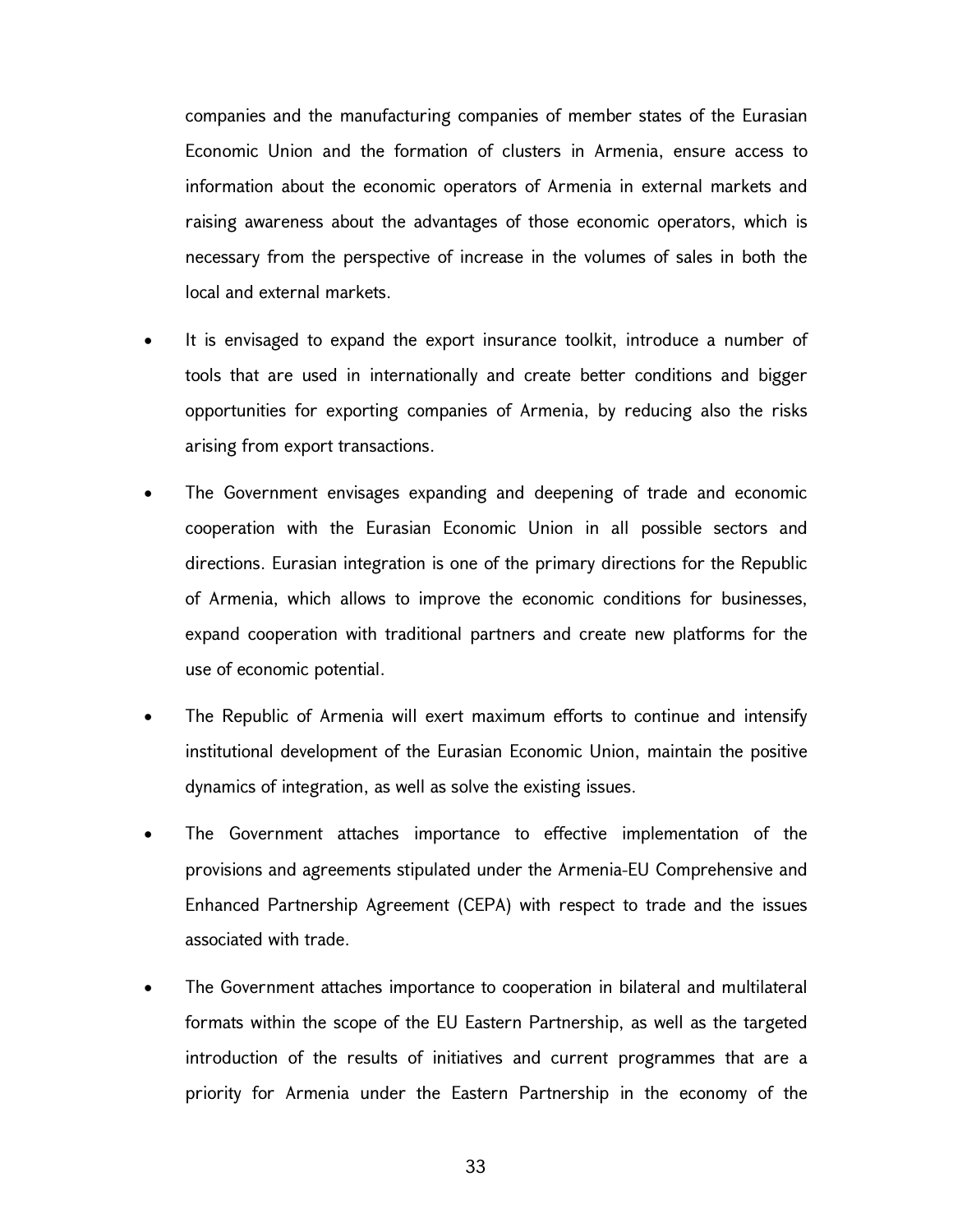Republic of Armenia.

 It is also envisaged to expand and deepen cooperation with the World Trade Organisation (WTO) for the purpose of facilitating trade, expanding external markets and increasing accessibility of markets.

## 2.1. MANUFACTURING INDUSTRTY

In 2019, the role of manufacturing industry in the GDP expanded, making up 11.7%. In 2020, the role of manufacturing industry continued to expand, making up 12.4%, which is the highest indicator in the last 9 years.

Although it has a small economy, Armenia can be competitive in international markets by releasing goods and services with economically complex and high added value. However, between 2000 and 2018, in terms of complex economy around the world, Armenia dropped from the 35th position and in 2018 it was in the 83rd position, which means that the share of ready-made products, machinery and equipments and technologically complex products in the exportable sector of our economy essentially declined in the pre-revolutionary period.

Taking into consideration the fact that the potential for long-term economic growth is significantly conditioned by the level of economic complexity, the Government continues to consider essential increase of economic complexity of Armenia as a priority.

For the purpose of increasing economic complexity of Armenia, it is envisaged to implement complex measures targeted at technological rearmament of enterprises, as well as penetration into new international markets and strengthening of the existing positions. For the purpose of improving international competitiveness of manufacturing industry in Armenia, it will also be necessary to ensure existence of human resources with high-quality personnel.

For the development of manufacturing industry, the goals of the Government will be: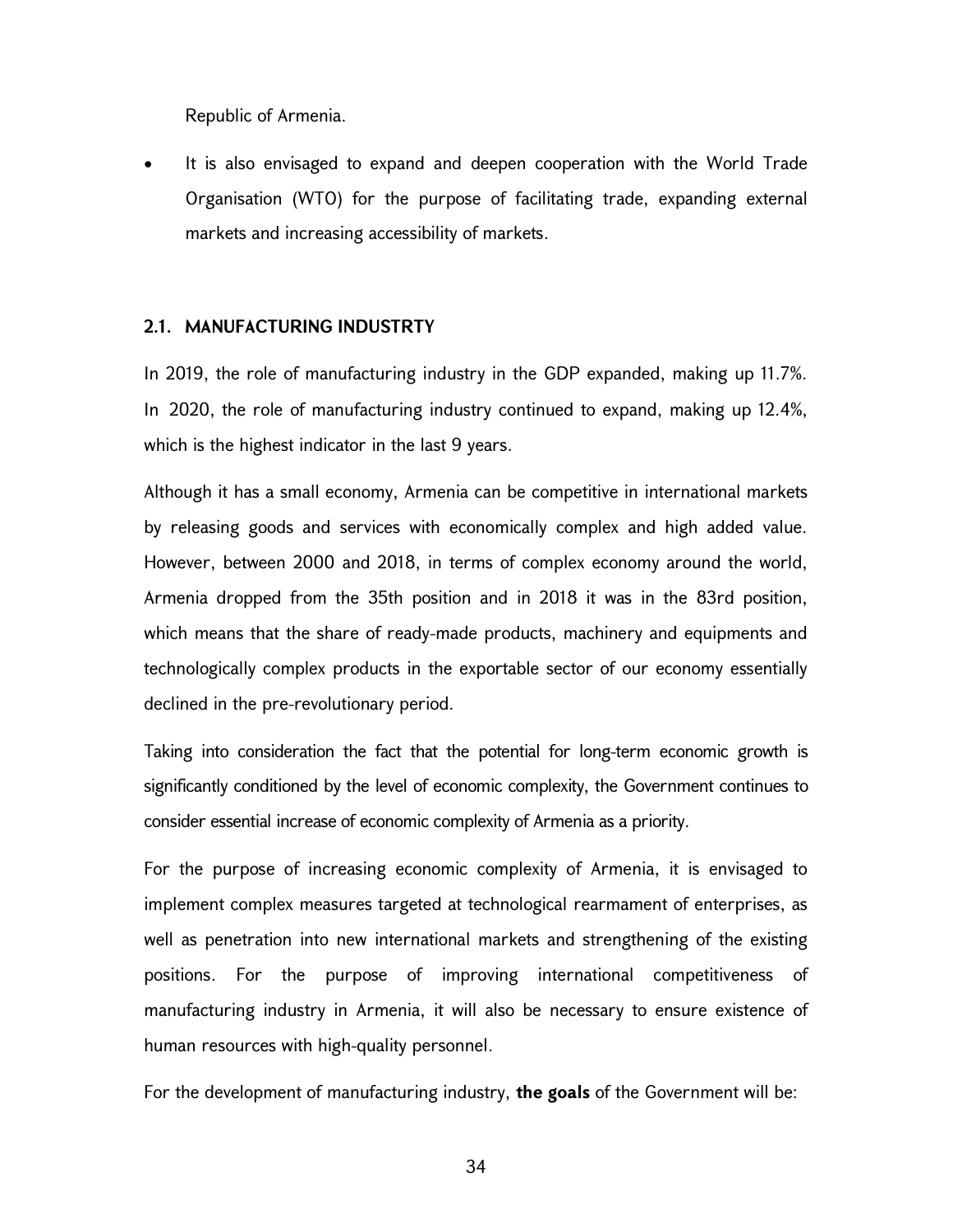- $\triangleright$  to ensure ongoing growth of international competitiveness of manufacturing industry in Armenia;
- $\triangleright$  to significantly increase financing for measures targeted at the development of manufacturing enterprises with the potential to create exportable products, by providing at least AMD 80 billion in the course of the coming 5 years, in accordance with the unified rules set by the Government;
- $\triangleright$  to establish 3 industrial zones and enhance the already existing ones to ensure excellence of infrastructures and the environment;
- $\triangleright$  to take steps for industrialisation of Armenia and extend the production chain as much as possible, to foster the release of more complex and highly valuable products.

The following are the **targets** earmarked by the Government for achieving the specified goals:

- $\triangleright$  to enhance the role of manufacturing industry to make it reach at least 15% in the GDP;
- $\geq$  to make the economic complexity indicator go from -0.39 to 0.1 points over the medium term and create grounds for being classified among the countries with high economic complexity in the course of 10 years. The Government will take steps to contribute to the deepening value chains of production of goods, which implies existence of products and production processes that will create technologically more complex and additional high value.

To achieve the specified indicators, the following actions will be taken:

- support will be provided to the participation of companies of Armenia in international technology exhibitions;
- a list of training centres will be accredited on a competitive basis, the expenses for courses provided by the centres included in that list will be co-financed;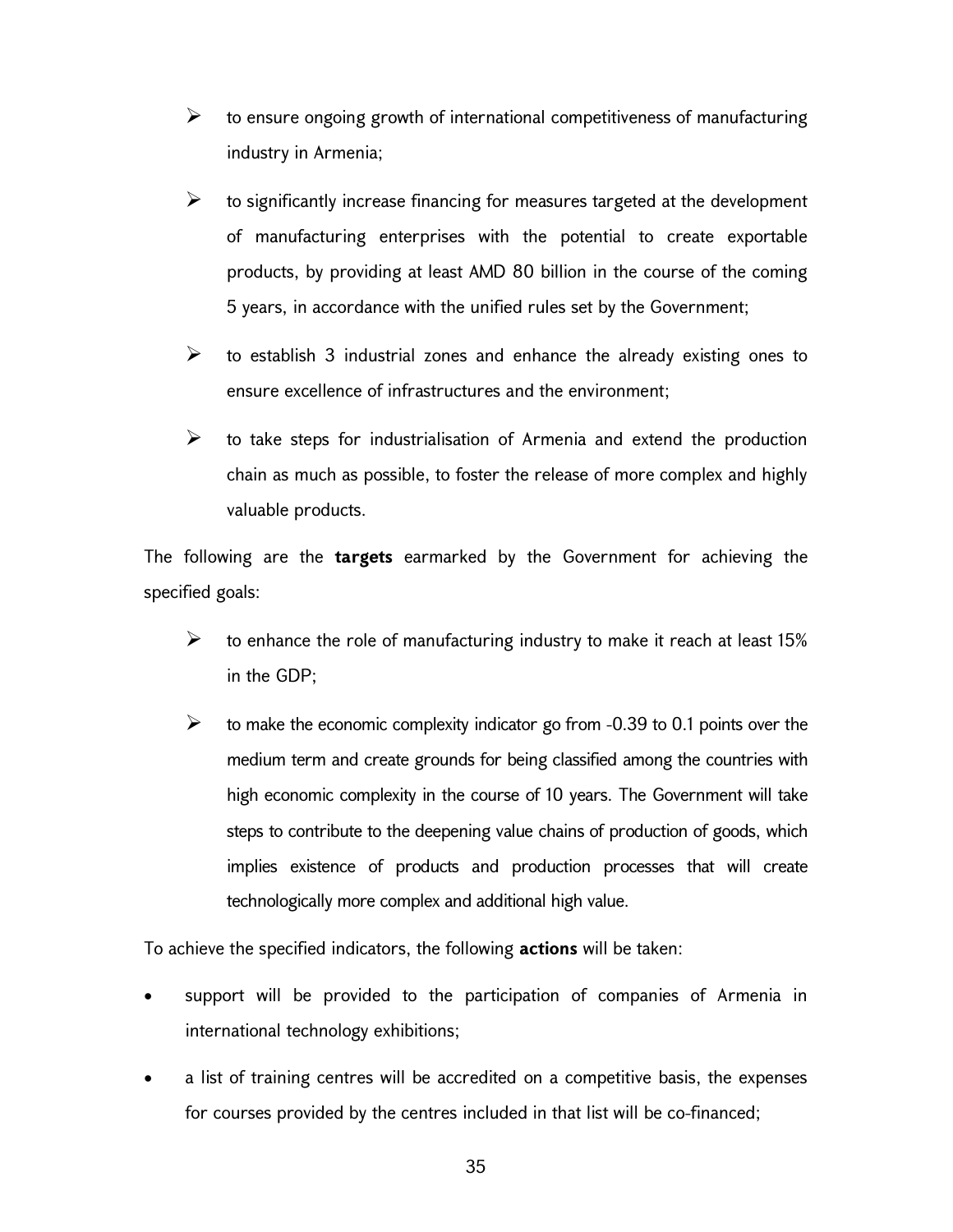- the obtainment of ISO certificates in manufacturing industry will be encouraged;
- in a three-month period, the Government will publish a list of 5 overriding sectors for industrial development, based on economic potential and consolidation of the sectors in the post-COVID period;
- for each of the priority sectors, a sector-specific development plan will be drafted, by which the priority sectors will be grouped under a single agenda, the toolkit for government support will help to significantly increase international competitiveness of economic operators, conditions will be created for the growth of international competitiveness of manufacturing industry in Armenia;
- based on the demand of the private sector, nearly 2000 specialists in manufacturing industry will be prepared and trained on an annual basis;
- technical equipment of manufacturing industry will be increased, by providing financial, advisory and a number of other tools for support to help acquire modern equipment;
- an advanced action plan for supporting exports will be implemented, by employing both simply financial and economic diplomacy toolkit;
- measures will be taken to promote the release of carbon-free goods;
- by attaching importance to the introduction of energy-efficient and energy-saving technologies in the economy, as well as taking into consideration the current pace of development and the existing potential, steps will be taken to ensure further development of the solar energy industry.

#### 2.2. SUSTAINABLE DEVELOPMENT AND GREEN ECONOMY

In the structure of carbon emissions in the Republic of Armenia, the share of emissions of the "energy" sector (for production, transfer and consumption, including transport of energy as a result of burning power generators) comprises nearly 70%,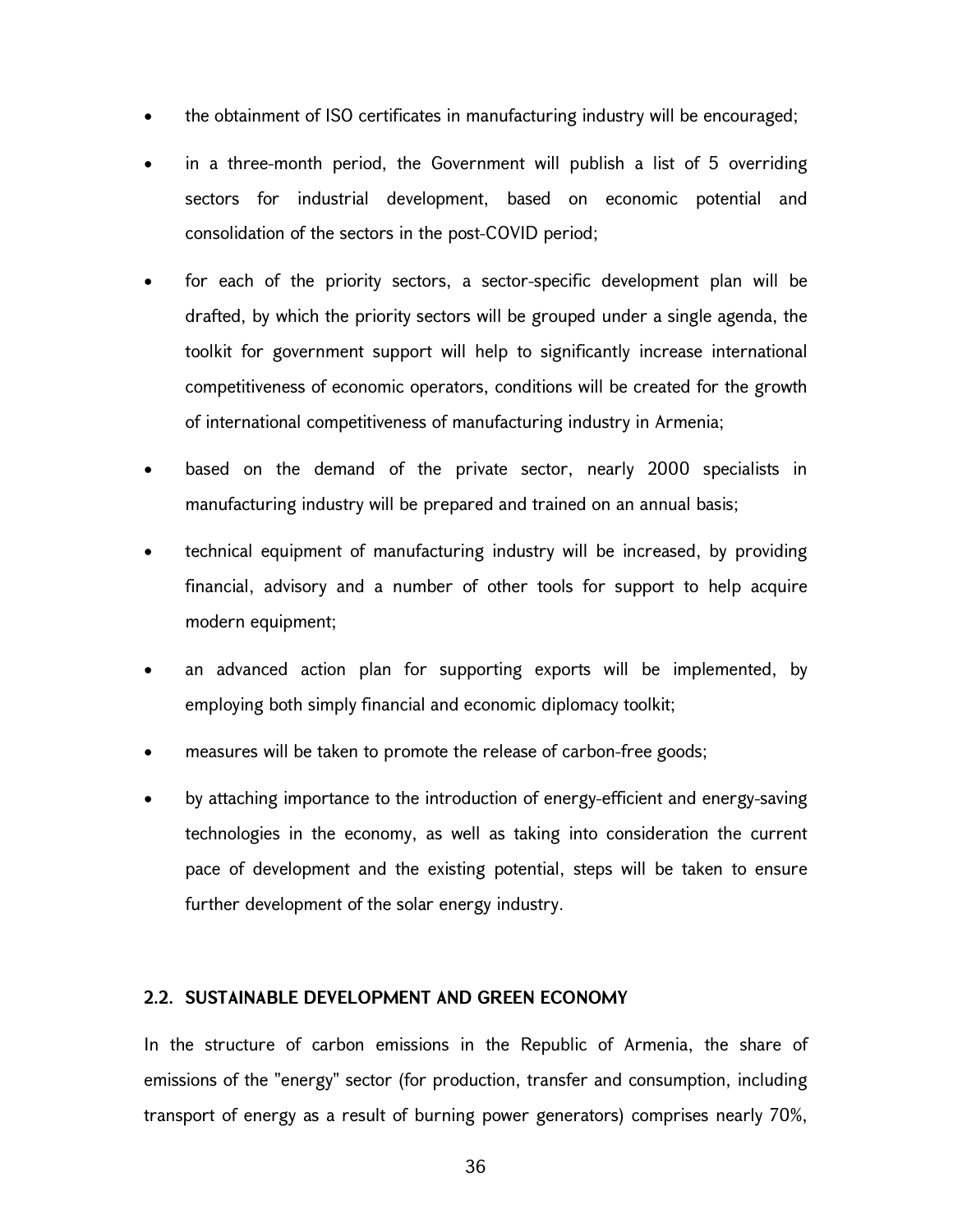one of the key components of which is electricity production, and the industry share is nearly 5%. In its turn, the share of natural gas in the structure of electricity production in the Republic of Armenia comprises 41%, and in the electricity domestic consumption basket — 29%, taking into consideration the contract effective with Iran on exchange of electricity for natural gas. Moreover, penetration of natural gas in Armenia is at a super high level, even compared with countries such as the Netherlands, Norway and the United Kingdom.

In Armenia, more than 90% of household economies use natural gas as a means of heating and food preparation, and natural gas is used as fuel in more than 80% of cars for personal use.

However, according to forecasts, in case the current pace of consumption, the global resources of natural gas will be consumed in the next 45-55 years.

In spite of the discovery of new resources, the commitments of a number of countries to refrain from using coal draws to the conclusion that the volumes of consumption of natural gas will significantly grow as a result of replacing coal with natural gas which, in its turn, will neutralise the impact of revelation of new mines.

Initially, the decline of availability of natural gas as a key power generator and later elimination in the long run, will lead to major shocks in all sectors of economy.

In particular:

- $\triangleright$  In the conditions of high level of gasification, the investments of the population and natural monopolies will not be relevant any longer. The natural gas-based systems for heating and food preparation will be replaced with electricity consumption systems.
- $\triangleright$  The prices for passenger transportation will go up for those who use public transportation and personal transportation vehicles. Consequently, the competitiveness of cars with electric engines will grow.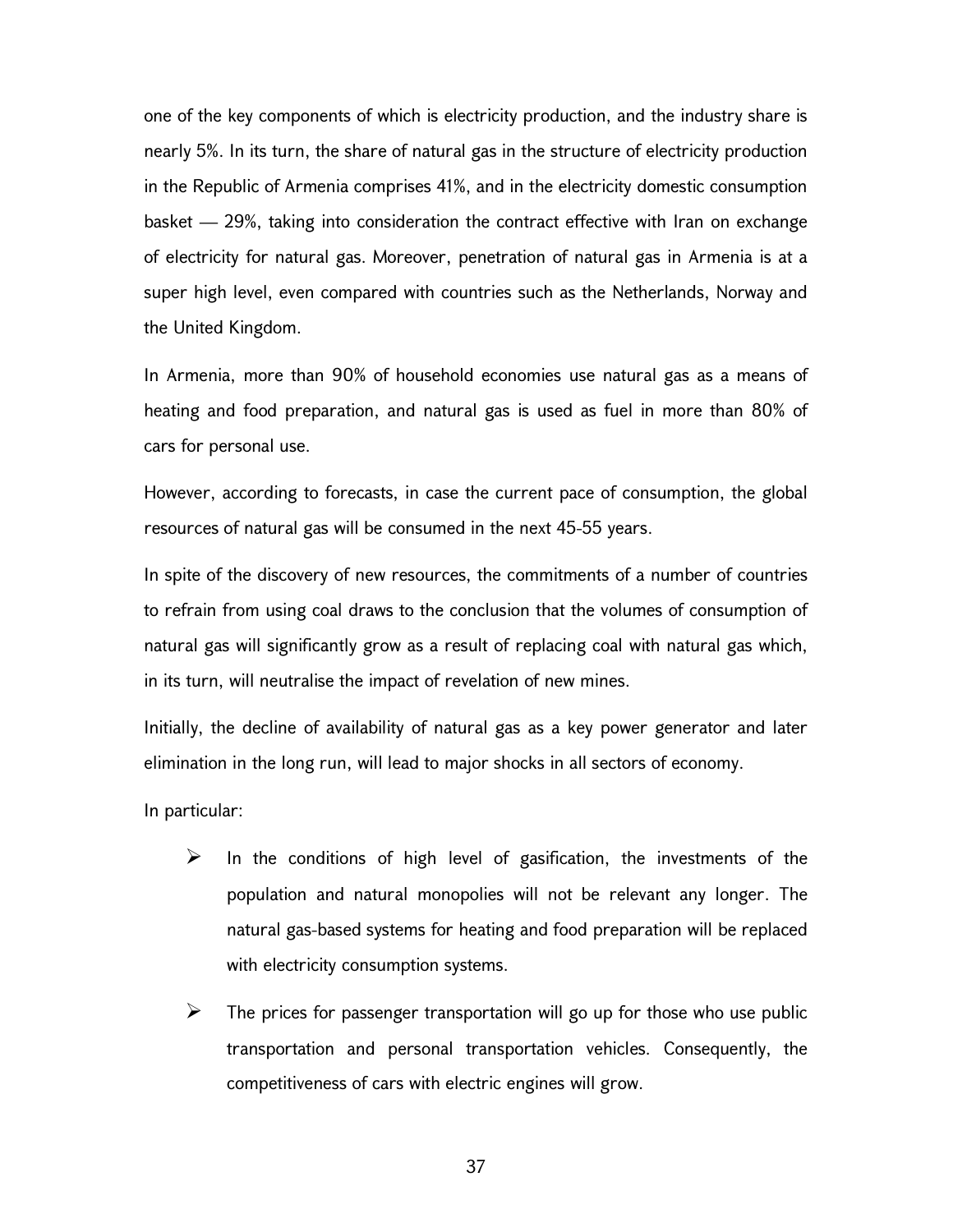$\triangleright$  A number of industrial enterprises operate by burning natural gas, particularly cement production.

To be competitive, it will be necessary to make the transition to technological processes with the use of electricity.

- $\triangleright$  The demand for electric energy will rapidly grow. It will be necessary to meet the mentioned demand through renewable nuclear and aquatic energy.
- $\triangleright$  Thus, within the scope of green economy, the imperative of restriction of carbon emissions volumes not only stems from global interests, but is also a vital necessity for the sustainable development of economy of the Republic of Armenia.

The priority goal of shaping a green economy is to make sure the economy is ready for the new, low-carbon energy reality.

To achieve this goal, it will be necessary to implement a comprehensive action plan by targeting the following directions:

- to continuously minimise the role of natural gas in the structure of electricity production by replacing it with sources of renewable and alternative electric energy;
- to prepare the electric power transmission infrastructure for change in terms of growth of demand and structure;
- to prepare the transition of infrastructures to alternative transportation;
- to help the population to obtain electric systems for food preparation and heating.

The limited natural resources of Armenia dictate the imperative of effectiveness of the use of natural resources and maximum maintenance in economic processes. Thus, the second goal of shaping a green economy will be to create preconditions for longer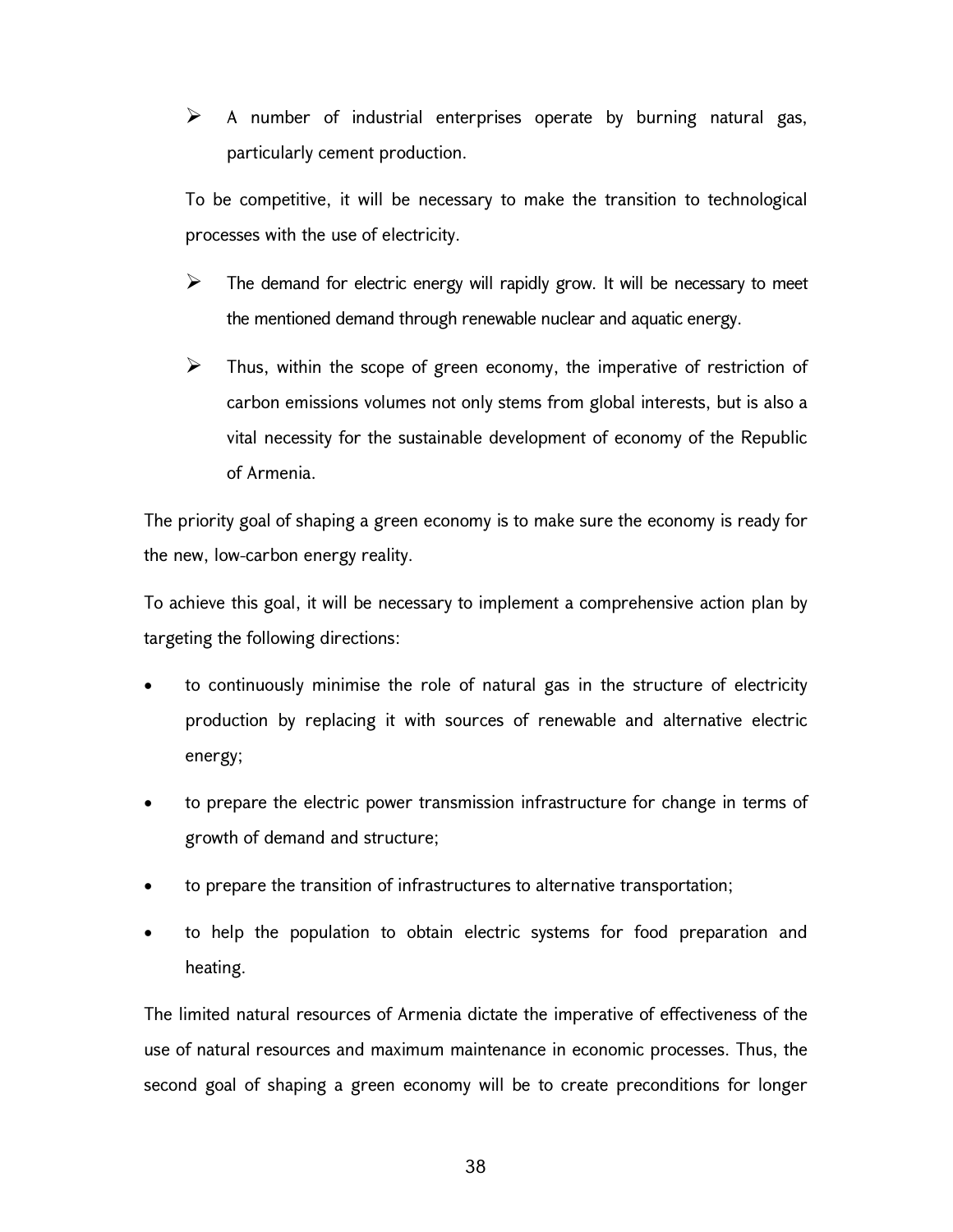maintenance of natural resources in the economic cycle.

#### 2.3. HIGH TECHNOLOGIES

Taking into consideration the importance of high technologies for the economy and security of the Republic of Armenia, the Government will continue to contribute to the development of an innovative system and comprehensive introduction of the innovative system in different sectors. A strategy on advancing the high technology sector will be developed for increase of the volume of the high technology sector and involvement in the sector, ensuring of growth of incomes generated from the functional activities of companies and increase of proportion of that indicator against the GDP, commercialisation of innovative ideas, promotion of entrepreneurship, technological advancement and wide application of technological solutions in the economy and public sector.

By 2026, the Government plans to have nearly 35,000 people employed in the high technology sector, with a sectoral turnover reaching AMD 500 billion, which will comprise 6-7% of the GDP. Based on the data of 2020, this indicator is 4%. Thus, at least 16,000 new jobs will be created in the high technology sector in Armenia.

In the high technology sector, the Government has the goal to take the following steps:

- qualitative and quantitative improvement of technology education in the high technology sector;
- continuous increase of opportunities for engaging necessary investments in high technology companies (start-ups) and engaging financial tools for ensuring further development of the high technology companies and their access to the world markets, including through state support programmes;
- implementation of actions for promoting immigration of technological potential;
- ensuring creation of new value and application of technological solutions in the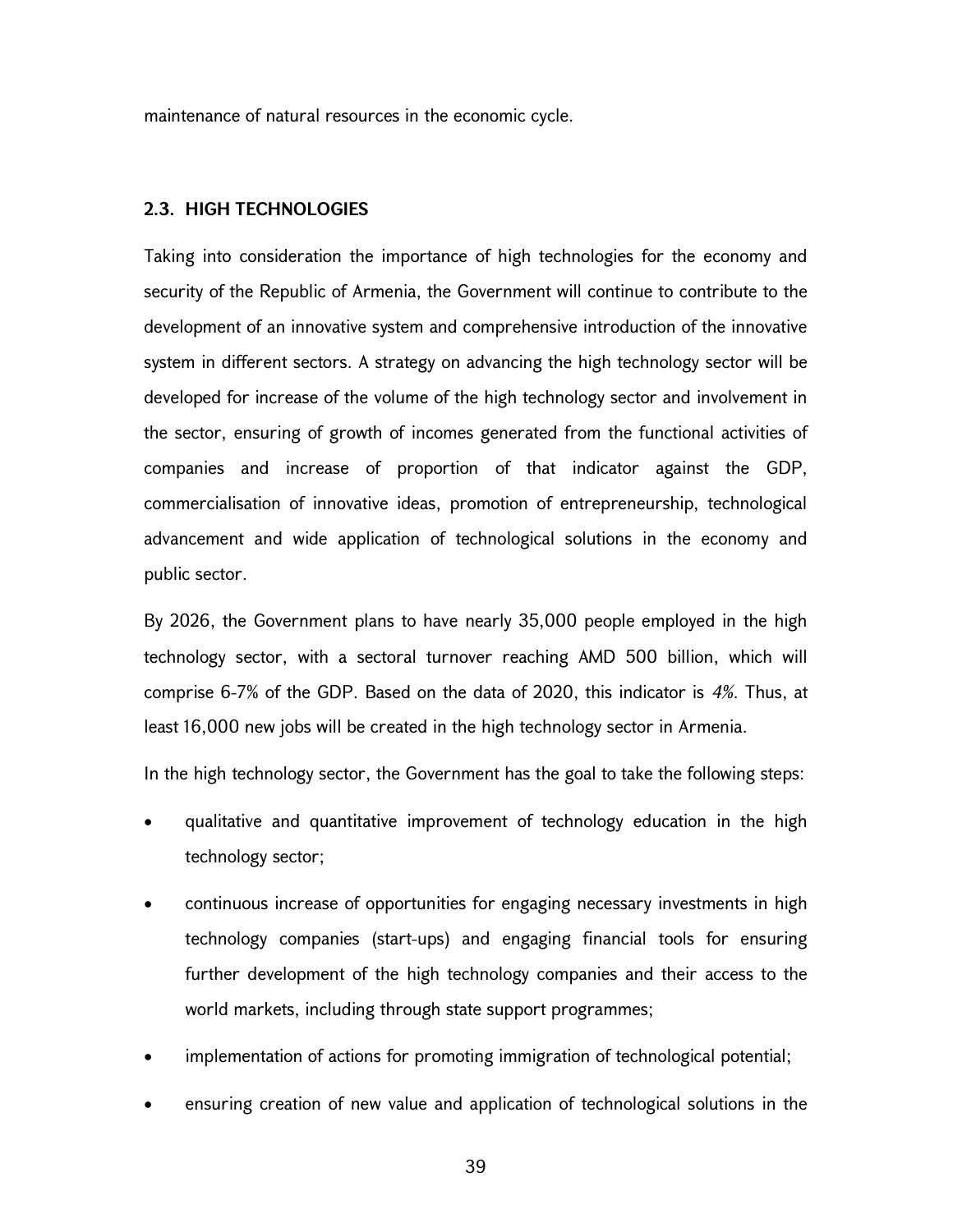high technology sector and in all sectors of the economy by way of providing funding to newly established companies within the scope of grant programmes;

- implementation of educational and acceleration programmes for the purpose of ensuring inflow of knowledge and skills from technological, educational and scientific-research centres, and promoting development and engagement of investments in the technology sector;
- improvement of capacities of technology centres, techno parks, accelerators and incubators existing in the Republic of Armenia, as well as establishment of new centres in the marzes of the Republic of Armenia, including on the basis of international cooperation, for the purpose of proportional regional development;
- creation and enhancement of special engineering and industrial zones based on the example of the "Engineering City";
- ensuring and promoting the presence of Armenian high technology sector (companies) around the world, including at prestigious international exhibitions, events;
- promotion of effective cooperation of technology companies for progressive development of the high technology sector by way of preparing new specialists and providing sector-specific specialists with the opportunity to re-specialise;
- implementation of programmes for capacity-building of the companies operating in the sector.

#### Military industry

The Government will promote the development of a military-industrial complex, based on the scientific-research potential in Armenia and international practice. The already developed policy of the Government for promotion of investments and establishment of joint initiatives will also help to create a favourable environment for development of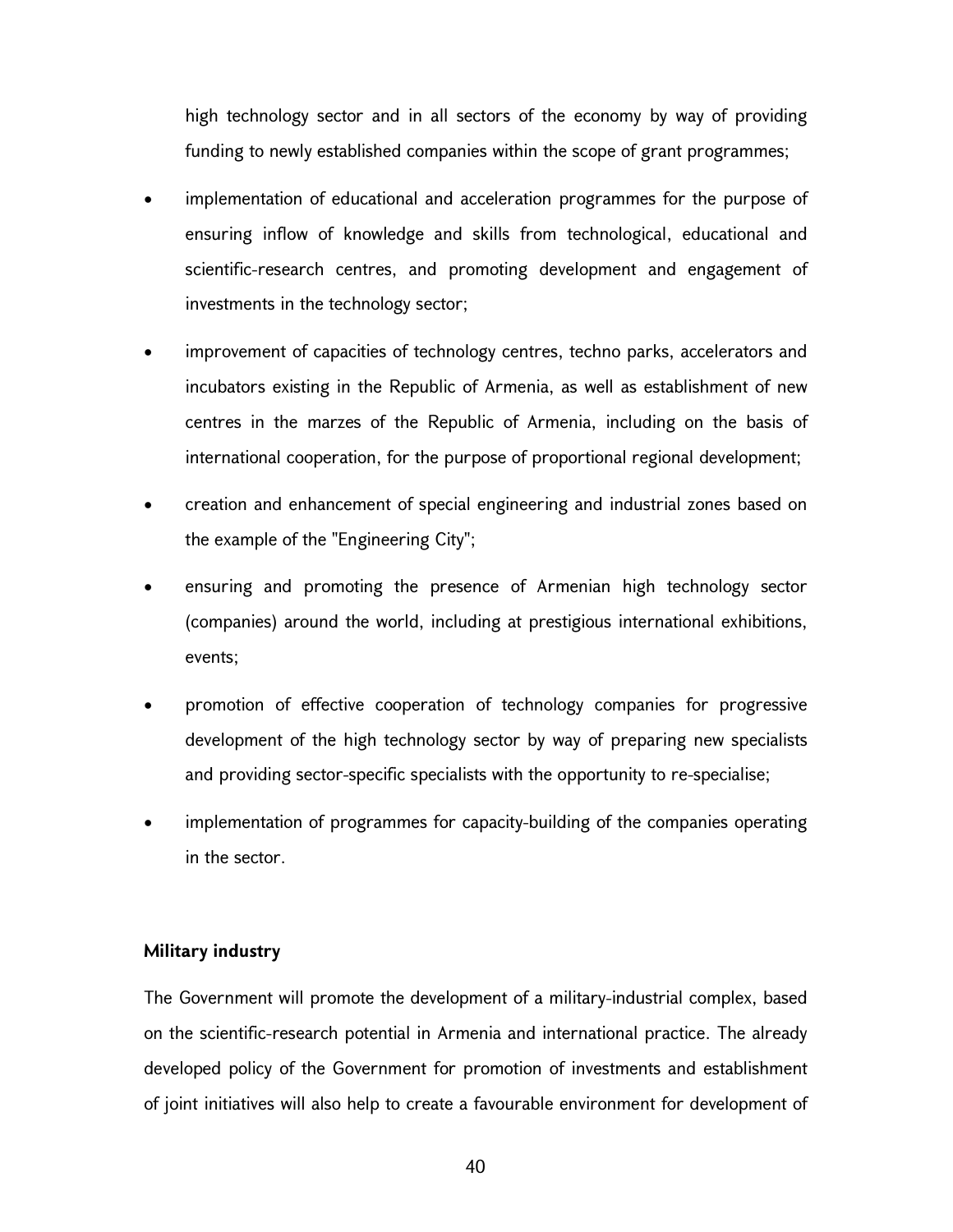the sector. This policy is based on improvement of taxation and administration procedures, engagement of foreign investments, as well as public, private and international cooperation. For development of the military-industrial complex, the Government plans to implement the following:

- improvement of the sector-specific legislation and establishment of simplified procedures for importing types of products of dual significance and promoting mechanisms for establishment of joint ventures;
- increase of productivity, ensuring of integrity and effectiveness of the production chain;
- internal capacity-building for production of strategic goods;
- rapid increase of production capacities;
- development of military-industrial research;
- promotion of investment programmes in military industry;
- expansion and development of the scientific-technical base, creation, import and mastery of new technologies;
- development and introduction of national standards in line with international and/or regional standards — that prescribe requirements for the design and production of military devices and apparatus, military equipment and electronic appliances;
- expansion of purchase volumes of local products to meet the needs of the Armed Forces of the Republic of Armenia.

# **Digitisation**

The creation of a modern digital environment is of strategic significance for Armenia, as it is considered as an effective tool for management, production and advancement.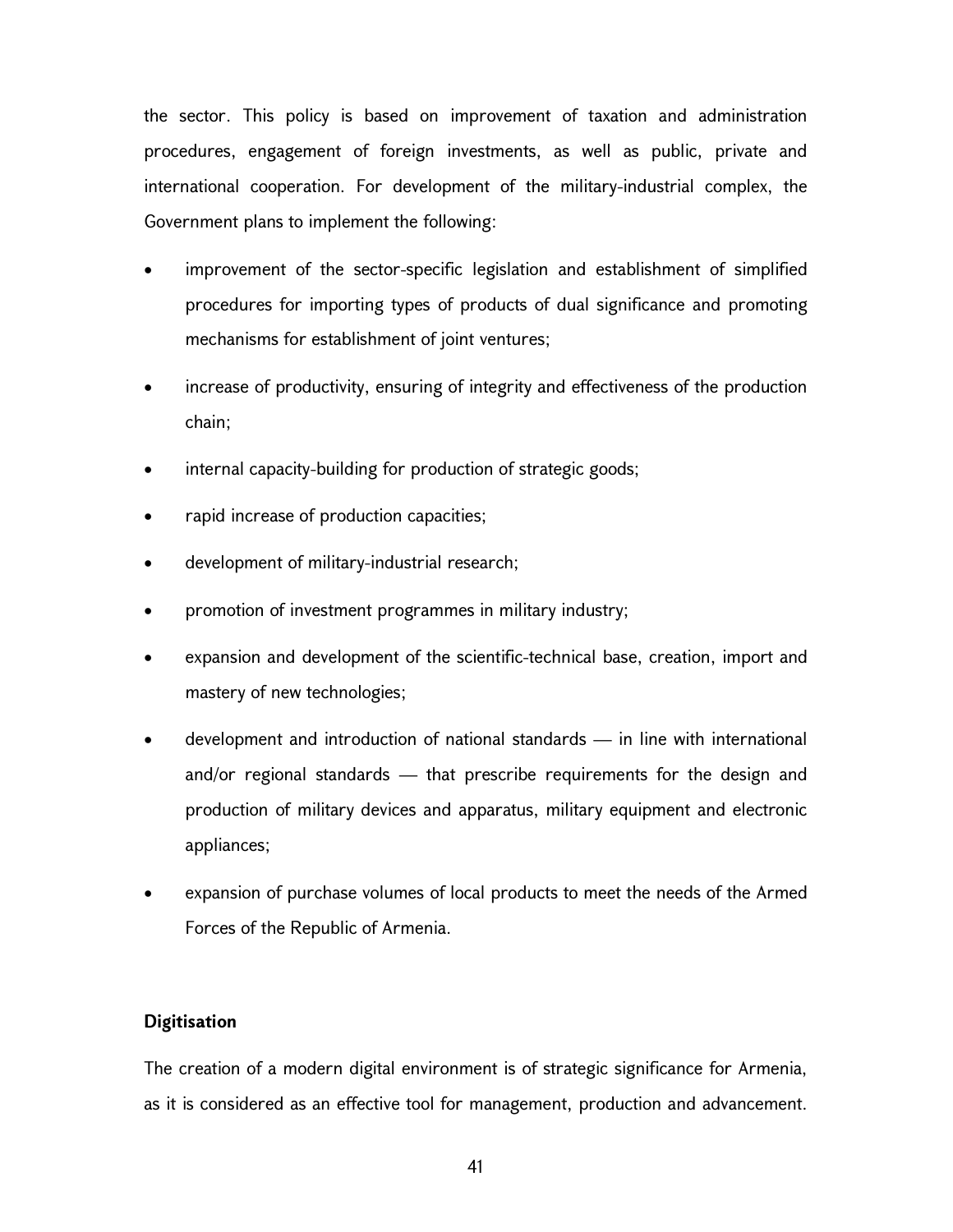It is envisaged to take the following measures in this direction:

- introduction of a modern system of identification and recognition of jurisdictions;
- introduction of a system of management and development of information and cybersecurity, increase of literacy;
- development and introduction of the main standards of a digital environment;
- digitisation of public services, ensuring of online access to public services, establishment of unified service centres;
- introduction of a single application for state and community services, excluding cases of demanding information from citizens, if the information already exists in a particular database;
- automation of services provided to citizens of the Republic of Armenia located abroad: change of passport, extension of period of validity, issuance of statements of information and a number of other services;
- ensuring of exclusively electronic communication of state and local selfgovernment bodies with legal entities;
- ensuring of predominantly electronic communication of state and local selfgovernment bodies with citizens;
- increase of digital literacy of the population of the Republic of Armenia and implementation of programmes targeted at the growth of volumes of application of digital tools;
- creation of a centre for development of a policy based on cybersecurity and facts.

## Telecommunication

The Government views the improvement of communication services and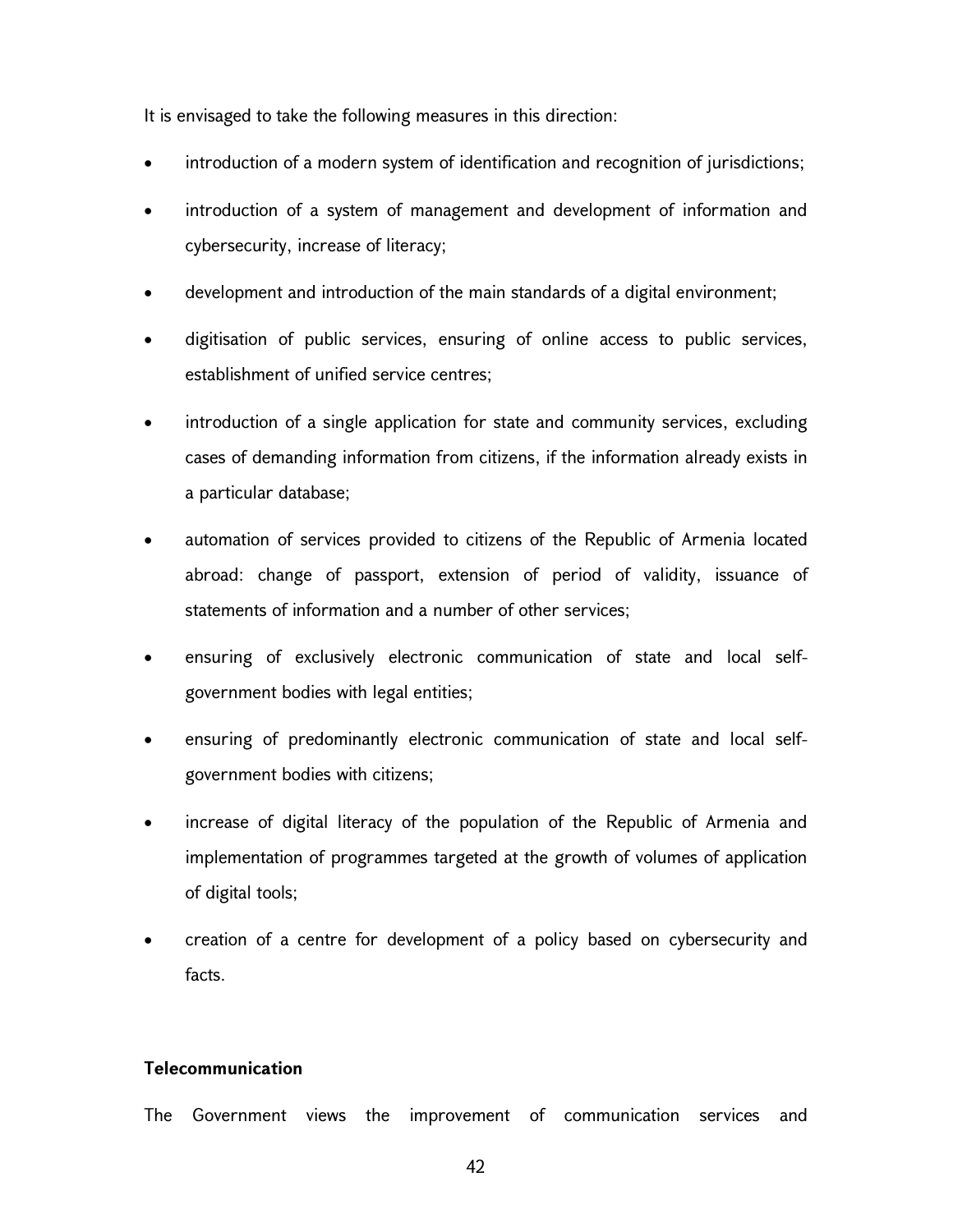infrastructures in the Republic of Armenia as an essential factor for overall development of the economy. The following are the steps that the Government plans to take in the sphere of telecommunication:

- adopt a comprehensive strategy on development of economy and science in the Republic of Armenia in the sphere of space operation, expansion of international cooperation of the Republic of Armenia in the sphere of strengthening of security;
- increase of the qualitative level of external relations of the Republic of Armenia, including the level of security;
- providing the municipal and rural settlements of the Republic of Armenia with at least 80% broadband (optic fibre) communication and access to state digital services;
- round-the-clock control over radio airtime in the whole territory of the Republic of Armenia and ensuring of up to 100 % clean airtime, introduction of a modern system of mobile and basic radio monitoring;
- introduction of a system of interactive digital television.

# Postal communication

To increase market efficiency and viability in the sector of postal communication, the Government envisages to ensure:

- availability of, access to universal services of postal communication and high quality of the services;
- increase of attractiveness of the field of investments in the market of postal services;
- provision of a wide range of services in postal units;
- development of electronic commerce.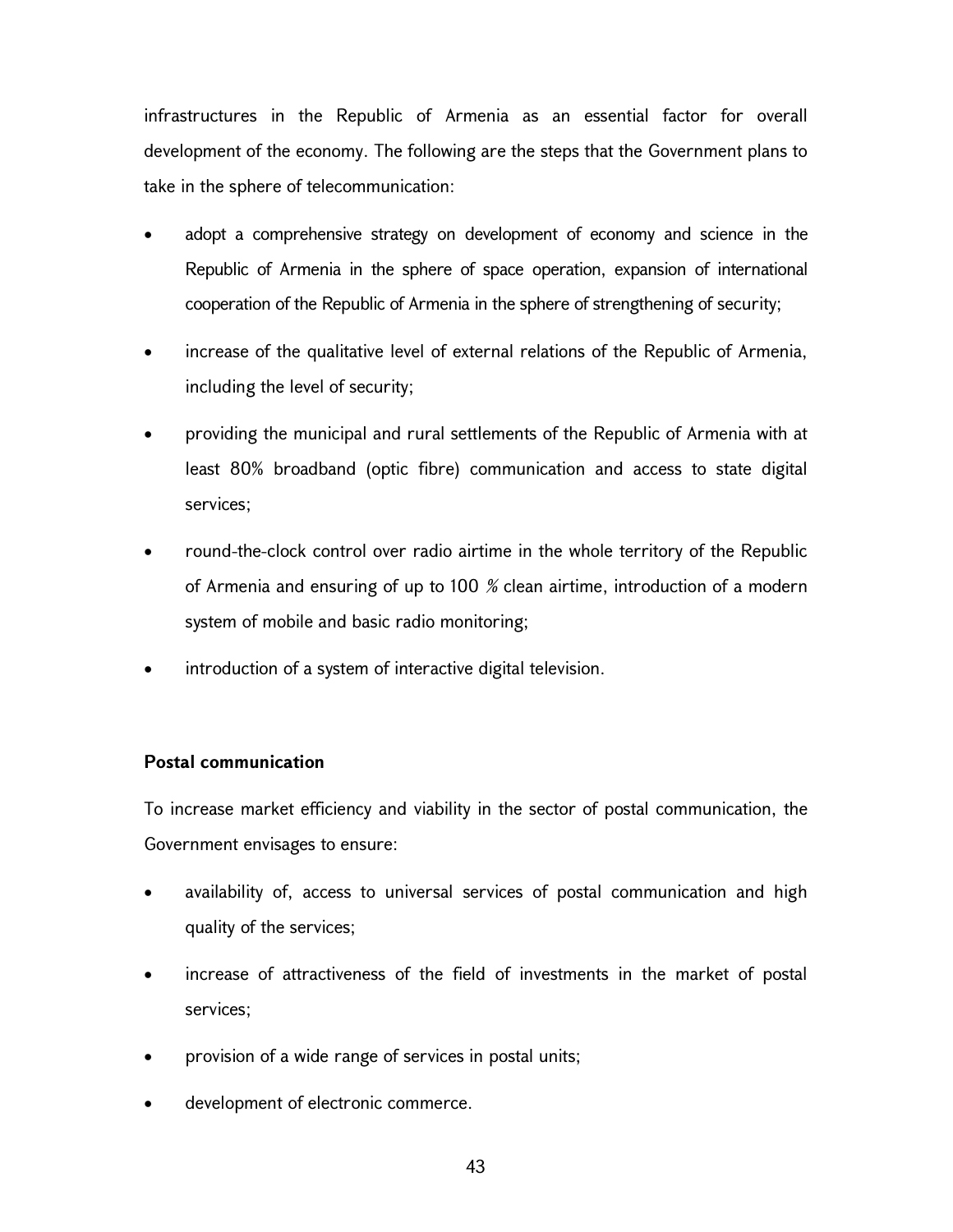#### 2.4. AGRICULTURE

In the agriculture sector, the policy led by the Government will be targeted at the intensification of agriculture, the increase of productivity, targeted use of land resources and the effective and economical use of water resources, the increase of the level of protection of food safety, the development of animal husbandry and plant breeding, the introduction of modern technologies, the sale of manufactured products and promotion of export of those products, the increase of revenues of entities included in the whole agricultural value chain — rural economies, cooperatives and persons processing agricultural products.

The goals of the Government are:

- to increase intensive gardens by 1000 hectares every year;
- to introduce complete insurance of agricultural plants in the coming five years by including the main plants and to continue to subsidise 50-60% of the insurance fee, to expand the list of insured risks and the geography by including all the marzes, to create preconditions for the introduction of animals' insurance;
- to continue to subsidise the interest rates of agricultural loans by ensuring accessibility of financial resources;
- to fully reimburse the fee for irrigation water for a term of 5 years in case of introduction of modern systems of drip and/or rain irrigation in land parcels of up to 3 hectares, in accordance with the rules prescribed by the Government;
- to continue the programme for supporting leasing of agricultural machinery, by updating the set of technical equipment with at least 500 units of agricultural machinery every year;
- to promote, with a toolkit for targeted subsidisation, the production of highly valuable plants, organic agriculture and the application of modern systems of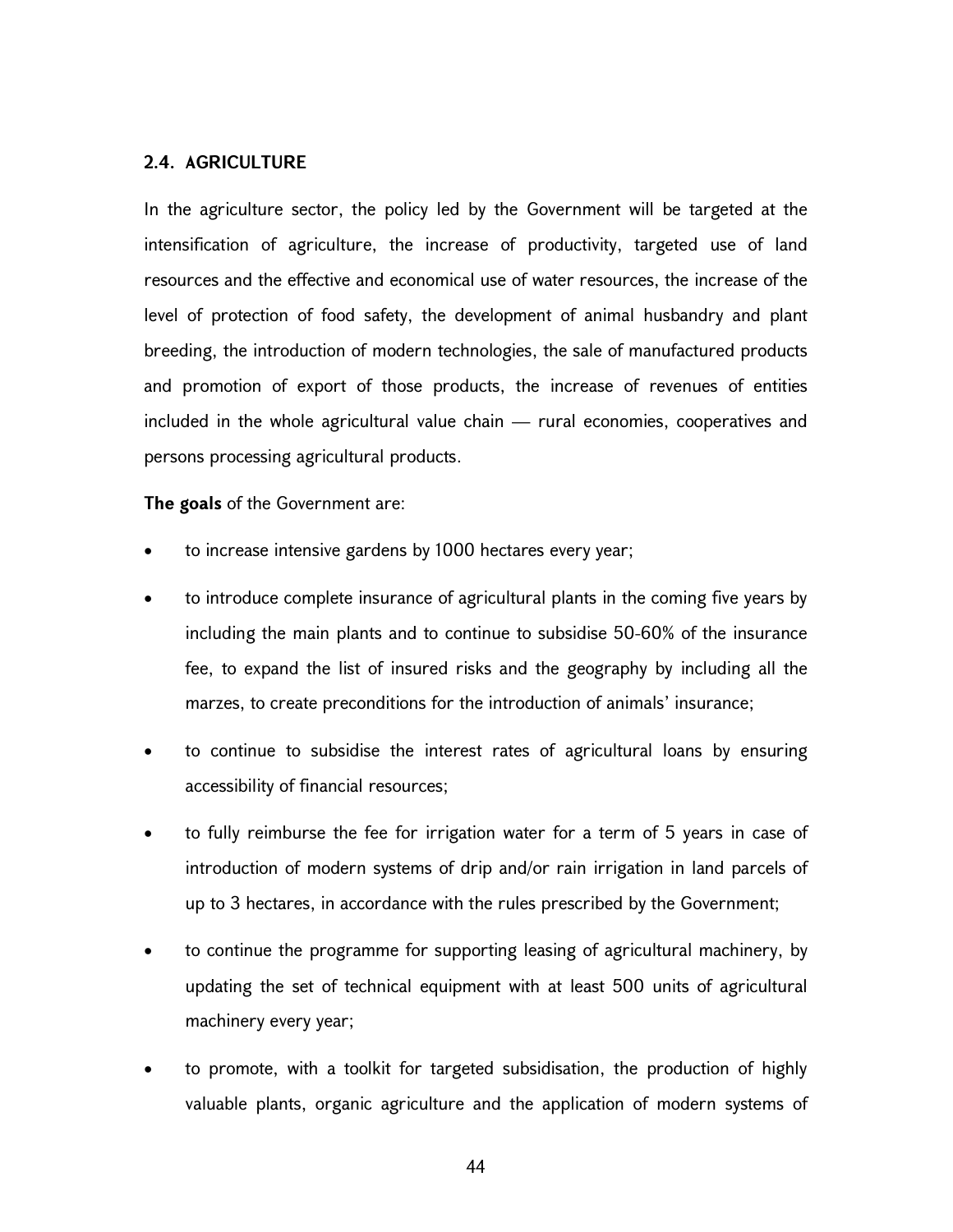analysis of data in agricultural enterprises;

- to subsidise the acquisition of seeds for spring sowing and autumn sowing up to 70%, in accordance with the rules prescribed by the Government;
- to continue to support the establishment of greenhouse economies with credit, leasing and reimbursement tools;
- to introduce the system of numbering and record-registering animals and support the improvement of pedigree;
- to continue to provide available financial resources for cattle-raising in order to build livestock buildings of the new generation, obtain fodder, animals, particularly pedigree animals;
- to continue the state support programme for leasing of agro-food equipment, including for the production and processing of milk and dairy products, as well as the promotion of construction of slaughterhouses;
- to support agro-processors within the scope of subsidised credit and leasing programmes, as well as by other means in order to strengthen production capacities, introduce the latest technologies and organise purveyance effectively;
- to foster local seed breeding;
- to co-finance and finance the creation of wholesale markets and logistics centres, co-finance and finance the creation of collective warehouses in Armenia and in the main markets of Armenia;
- to improve the legislation on food safety, develop a strategy for development of food safety;
- to promote targeted and effective use of agricultural lands, the process of placing unused lands into circulation and enlarging lands;
- to ensure introduction and operation of an efficient system for prevention of animal and plant diseases;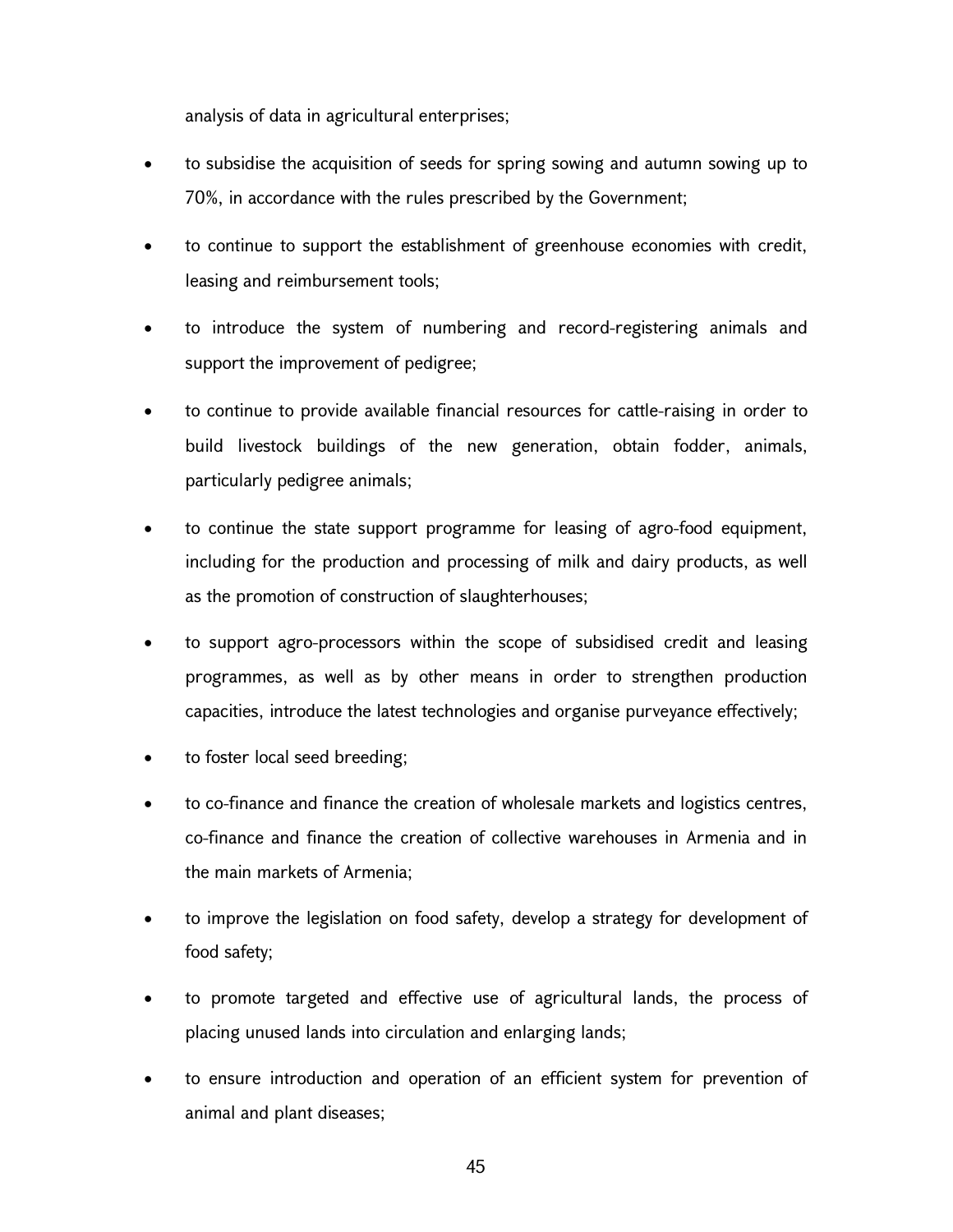- to provide assistance to scientific-educational institutions in the agrarian sector in order to prepare and train specialists in compliance with the requirements of the market;
- for the purpose of increasing recognisability of Armenia and Armenian products, to promote the creation of sectoral associations (groups) in order to label and register a product originated in a specific territory with the toponym and/or geographical marking of the product. To keep the high quality of the product and to ensure compliance of the quality with the requirements of the legislation of the Republic of Armenia, control and accreditation bodies will be created independent of the Intellectual Property Agency which will help not only maintain the traditional markets of Armenian products, but also conquer new markets.

# 2.5. TOURISM

In the conditions of dynamic developments and current challenges characteristic of the field of tourism, the Government, seeking to raise the level of recognisability and competitiveness of Armenia in terms of tourism, as well as with the aim of increasing the number of international visitors to 2,5 million by the year 2026, has prescribed the following goals:

- $\triangleright$  to institutionalise the tourism sector;
- $\triangleright$  to increase recognisability of the country;
- $\triangleright$  to intensify cooperation with foreign countries, regional and international organisations.

To achieve these goals, it is envisaged to implement the following activities:

 the budget for marketing activities for raising the level of recognisability of Armenia, implementing an active marketing policy and attracting the tourism markets of new countries, will be increased. In particular, a new brand and marketing materials of Armenia will be developed for increase of recognisability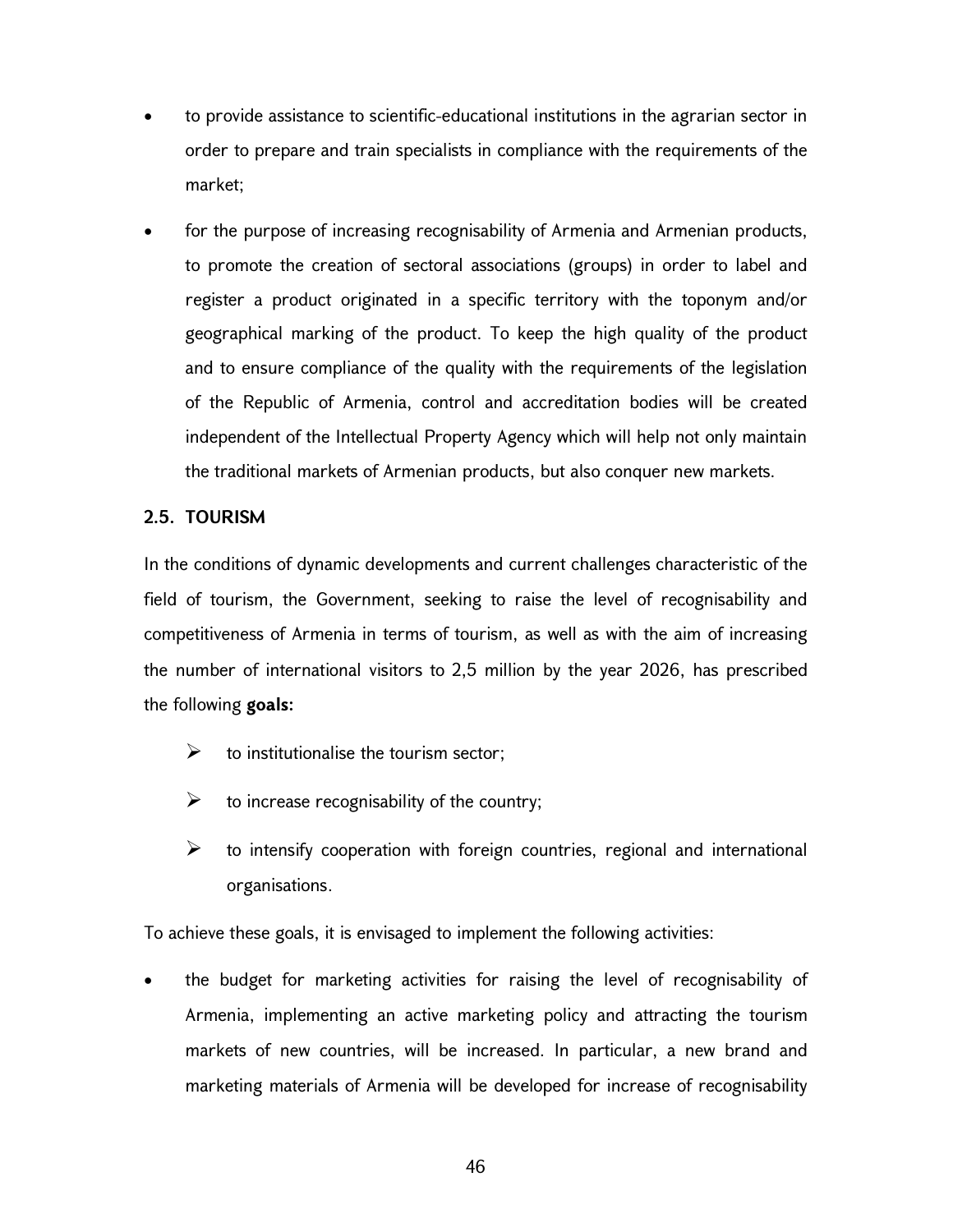of Armenia and beneficial positioning.

- The look of at least 20 tourist attraction sites will be improved, the diversification of types of tourism, i.e. the tourism potential of Armenia, will be promoted.
- For diversification and improvement of service and hospitality services, it is envisaged to increase the number of international hotel brands and the public food outlets that are in the international network.
- The number of airline companies flying to and from Armenia will continue to grow, including through low-cost airline companies, by having flights at least to 25 new destinations until 2025.
- The number of gastro and cultural festivals held in the marzes of Armenia will grow.
- An on-line platform will be created, through which foreign tourists will be able to obtain tour packages to Armenia more easily.

## 2.6. QUALITY INFRASTRUCTURE

The system of quality infrastructure has an essential impact on the economic development of the Republic of Armenia, as setting and strictly observing the quality requirements leading to public welfare and growth of domestic competitiveness will be among the fundamental principles of the system. The spheres of technical regulation, compatibility assessment, standardisation, accreditation and ensuring uniformity of measurements are the component parts of the system, and they are under the jurisdiction of the State. The effective operation of the system is of essential significance for integration in the international value chains and generation of new knowledge.

To ensure ongoing systematic reforms, the following actions will be implemented:

laboratory capacity building;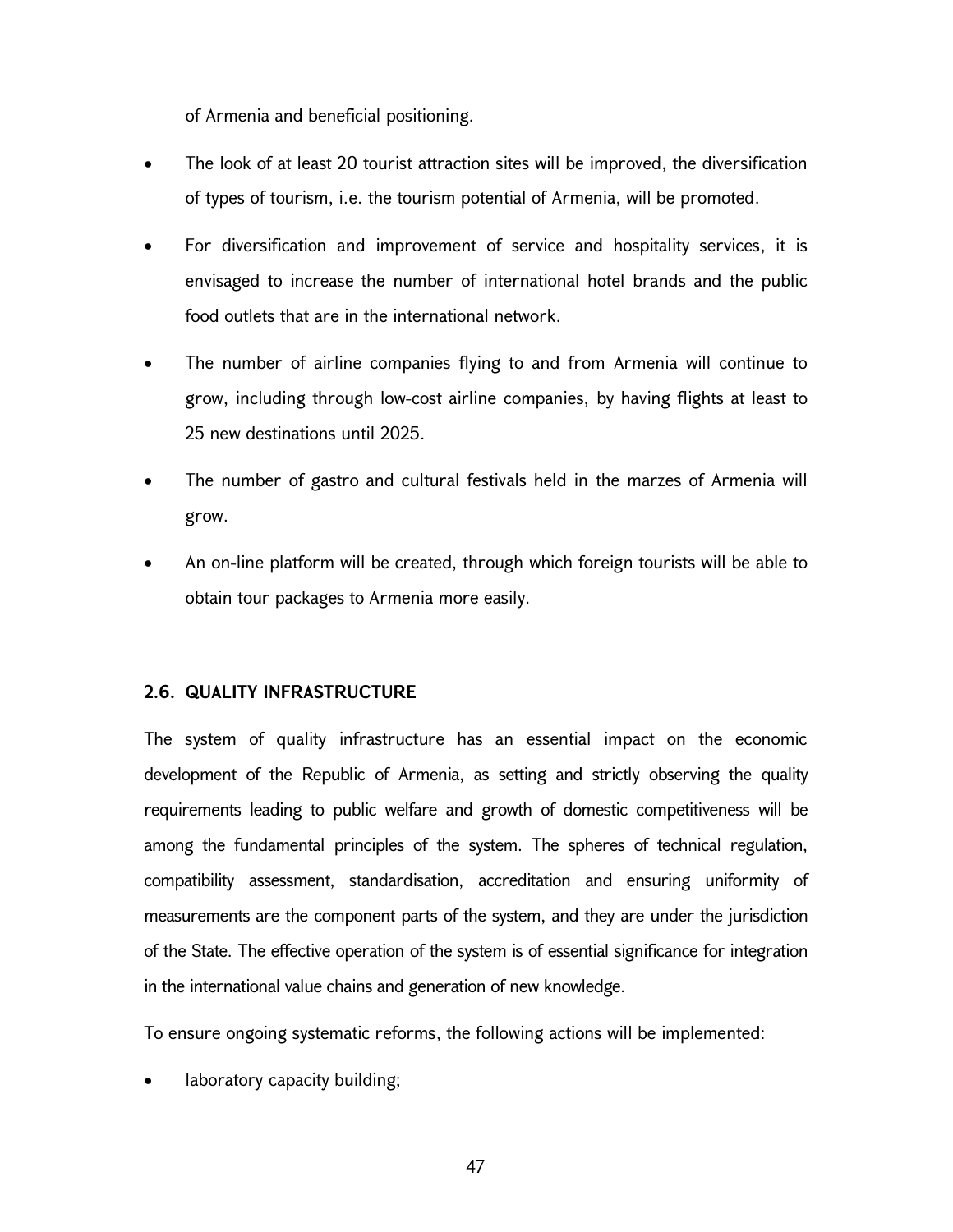- forming and building capacities for calibration;
- building capacities for compatibility assessment and accreditation, setting as a target the conclusion of bilateral and multilateral recognition agreements with regional and international accreditation organisations for recognition of the National Accreditation Body .

## 2.7. URBAN DEVELOPMENT

Urban development and particularly the construction sectors are the fields that help to record more dynamic development of the economy of the Republic of Armenia. By realistically assessing the current situation in the field of urban development the Government envisages creating preconditions — through improvement of legislation and regulatory framework, maximum digitisation of activities being implemented in the field of urban development and systems for issuance of permits and introduction of information systems in regard to urban development objects — to meet the existing objectives (simplification of procedures, increase of transparency and accountability, improvement of control mechanisms) and ensure further developments.

The existing challenges in the field need to be considered in the context of increase of competitiveness of the country, overcoming of the existing disproportions in terms of territorial development, formation of a favourable environment for investments, creation of jobs, access for all groups of society to social and engineering infrastructures, preservation of historical-cultural heritage and elimination of the negative influences of urban development activities on the environment. In the urban development sector, the Government envisages taking the following steps:

- to lay the foundations required for implementation of a state policy on urban development at the territorial level;
- to fully implement the process of granting urban development permits by the end of the year 2024 through an on-line system of a public administration body authorised in the field of urban development;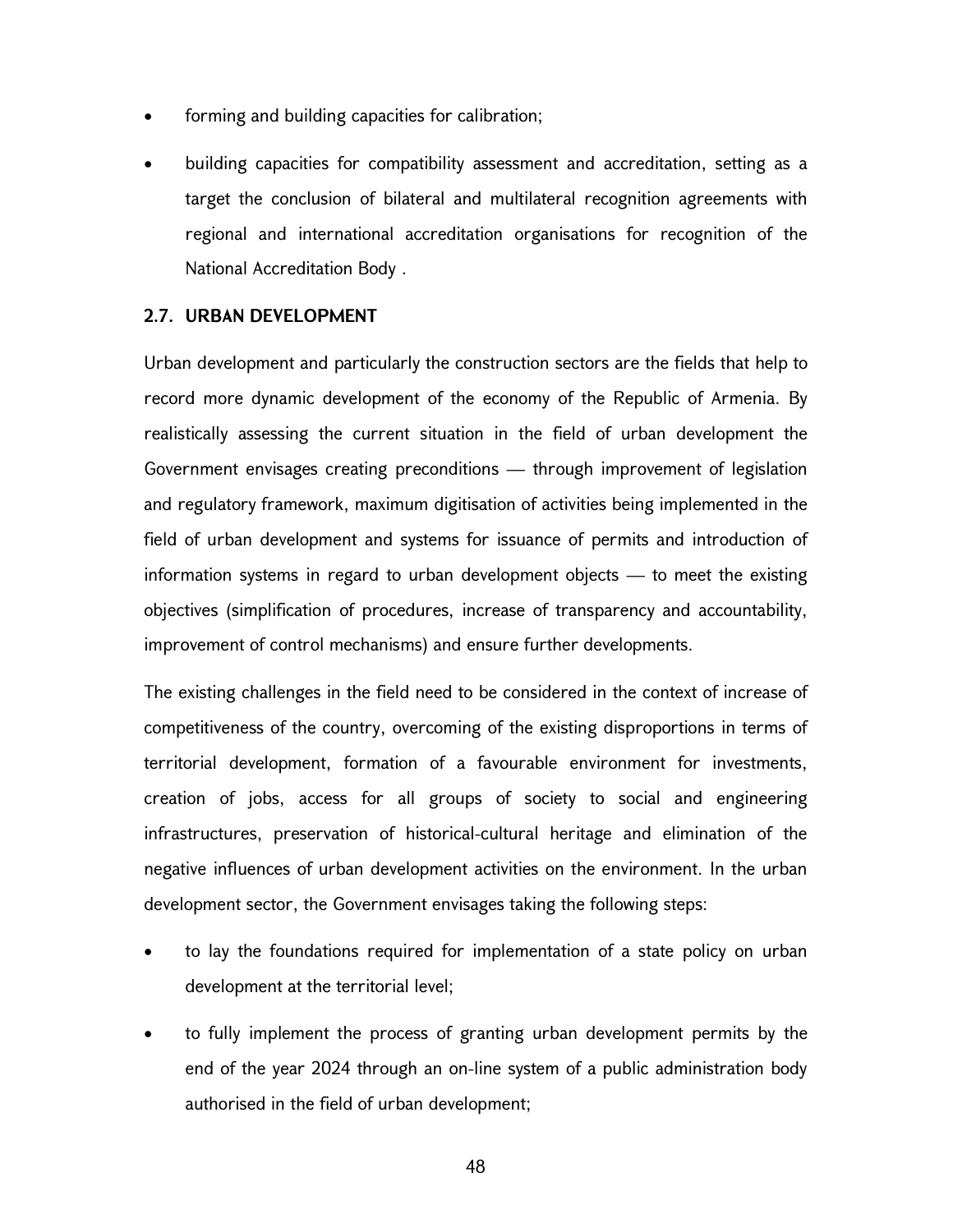- to significantly reduce the stages of issuance of permits and strictly observe the time limits for issuance of those permits, substantively review the validity required for permits;
- to approve maps of zones with prescription of specific urban development requirements for every large community that will be available on-line;
- to continue the development and ongoing modernisation of regulatory documents that serve as a means of state regulation of urban development activities, harmonisation of the documents with international norms, as well as implement modernisation of the system of regulatory-technical documents so that it quickly responds to the introduction of new technologies in construction and guarantee their application, and create an opportunity to ensure compatibility of the construction products and services of the country with the products and services circulating in the unified market, promote local industry and development of innovative technologies, improvement of the business environment and the growth of volumes of exports and investments;
- for the purpose of introducing new technologies in construction, developing and implementing methods for overseeing quality of construction materials with local raw material and construction, to form a scientific-research and experimental base, educate (train) scientist specialists who will help implement ongoing and consistent activities for rapid response to, application and introduction of innovative technologies, create regulatory framework, replenish material and technical base, as necessary, provide support to local manufacturers and build business capacities.
- By taking steps to improve the legal framework and the system of regulatorytechnical documents ensuring safe and reliable exploitation of buildings and constructions:
	- $\triangleright$  to raise the level of reliability and seismic safety of buildings and constructions;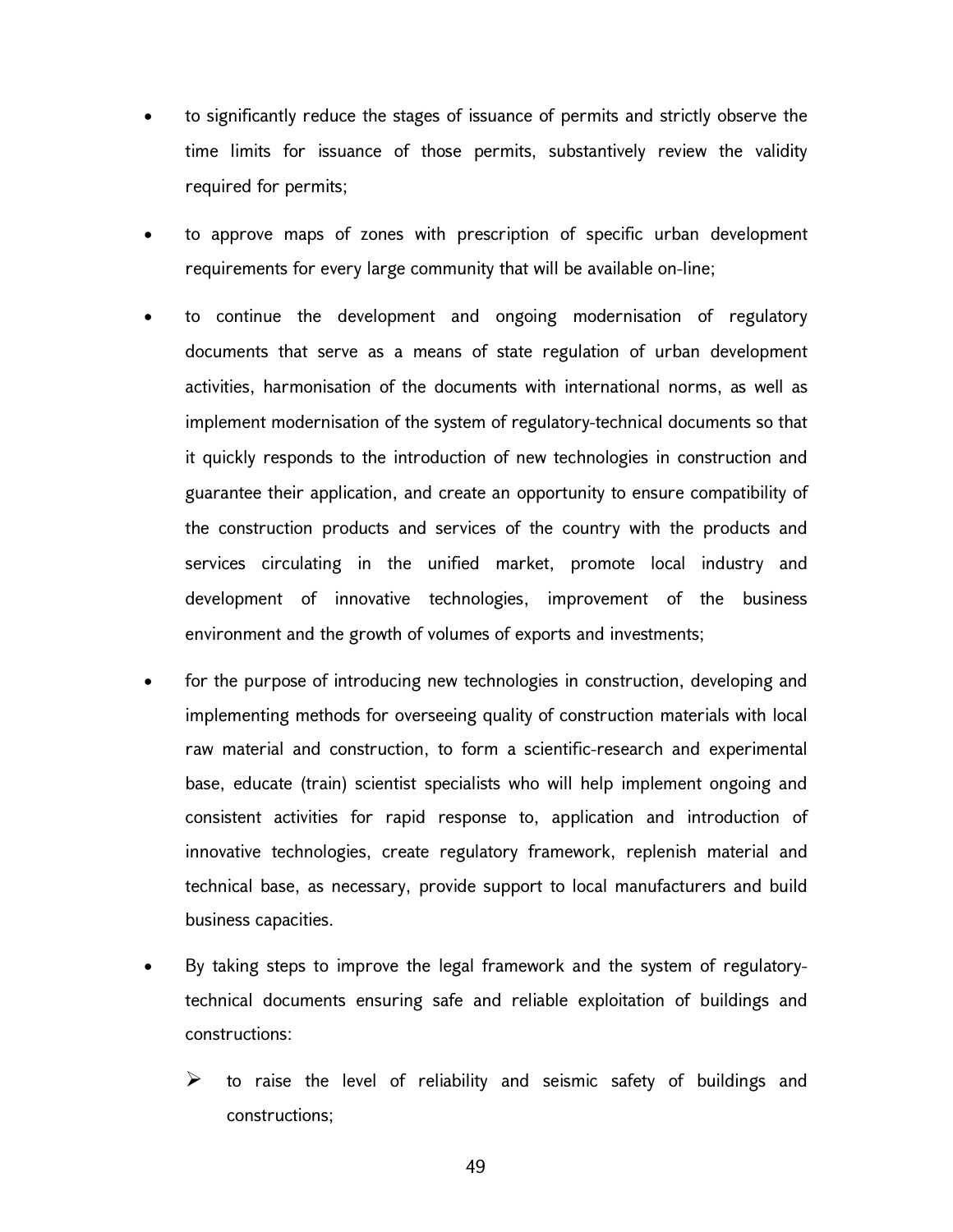- $\triangleright$  in the project design procedures, to ensure inclusion of measures for energy-efficiency of buildings and constructions under construction or reconstruction;
- $\triangleright$  to contribute to envisaging compulsory measures in the project design procedures for buildings and constructions to make them accessible for the groups of the population with limited mobility and persons with disabilities, and implementation of such measures in the practical stage of urban development programmes;
- $\triangleright$  to create legal grounds for granting passports for buildings and constructions;
- $\triangleright$  to create and run a system of information on all buildings and constructions;
- $\triangleright$  to ensure requirements for designing basement and masonry stories of civil defence structures, as well as underground parking lots, shelters and/or hiding places in buildings and constructions;
- $\triangleright$  to introduce a rating mechanism for organisations carrying out activities in the field of urban development;
- $\triangleright$  to improve the quality of expert examination of urban development documents and the solutions provided under those documents, stipulating, as a main principle, the impartiality of expert evaluation, the substantiation and integrity of the expert conclusion, the professional independence and responsibility of the expert conducting the expert examination.
- For the purpose of contributing to rooting sustainable mechanisms for implementation of the functions for management, maintenance and exploitation of the multi-apartment housing fund, the efforts of the Government will be aimed at:
	- $\triangleright$  viewing management of a multi-apartment building as a type of specialised activity and setting requirements for professional qualification of persons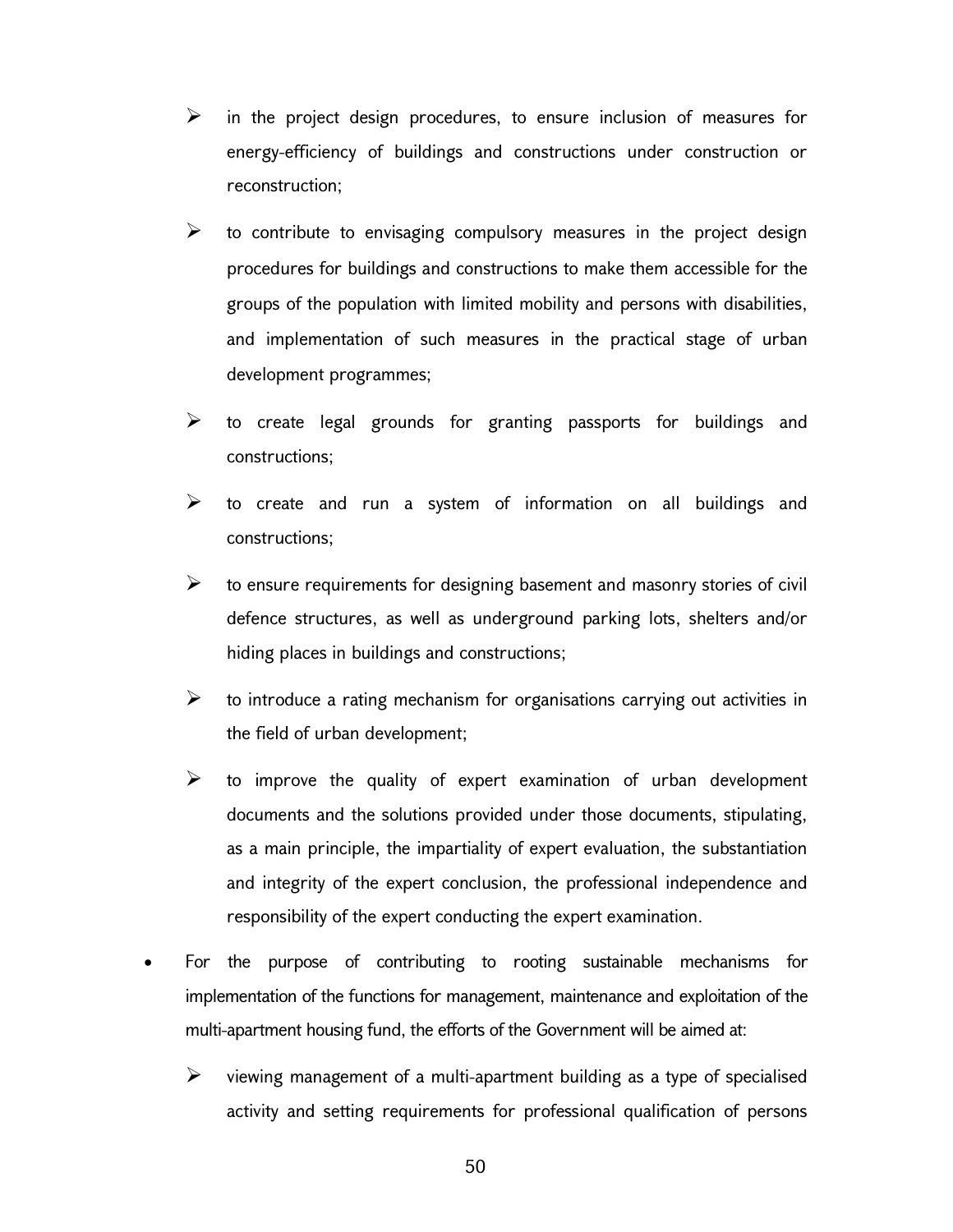carrying out management functions, by ensuring organising of educational and training courses in this respect;

- $\triangleright$  continuously improving the legislation in order to regulate the existing problems in the field of management of multi-apartment buildings and ensure future developments;
- $\triangleright$  developing and implementing targeted programmes based on the best international practice in order to solve the issue of the fund of houses with 3rd-4th degree damage;
- $\triangleright$  ensuring availability of apartments for young families, viewing affordability of prepayment, monthly fee and interest rate as a stimulating tool.
- Based on the results of documentation in the previous period, the Government envisages continuing the process of rehabilitating families residing in temporary constructions placed (built) after the earthquake, destroying those constructions and restoring the urban development environment of the territories.

## 2.8. SUSTAINABLE MANAGEMENT OF NATURAL RESOURCES

To ensure reasonable and complex use of subsoil and rule out over-exploitation of natural resources, it is envisaged to:

- setting a strategy on development of the mining sector in order to reduce to the minimum the flaws existing in the laws on the mining sector and to bring the regulatory-legal and institutional structure of the sector in line with the best international practice;
- develop laws regulating the sector and stemming from the strategy on development of the mining sector, as well as other legal acts relating to the laws;
- ensure rational and proportionate extraction of resources, including by ruling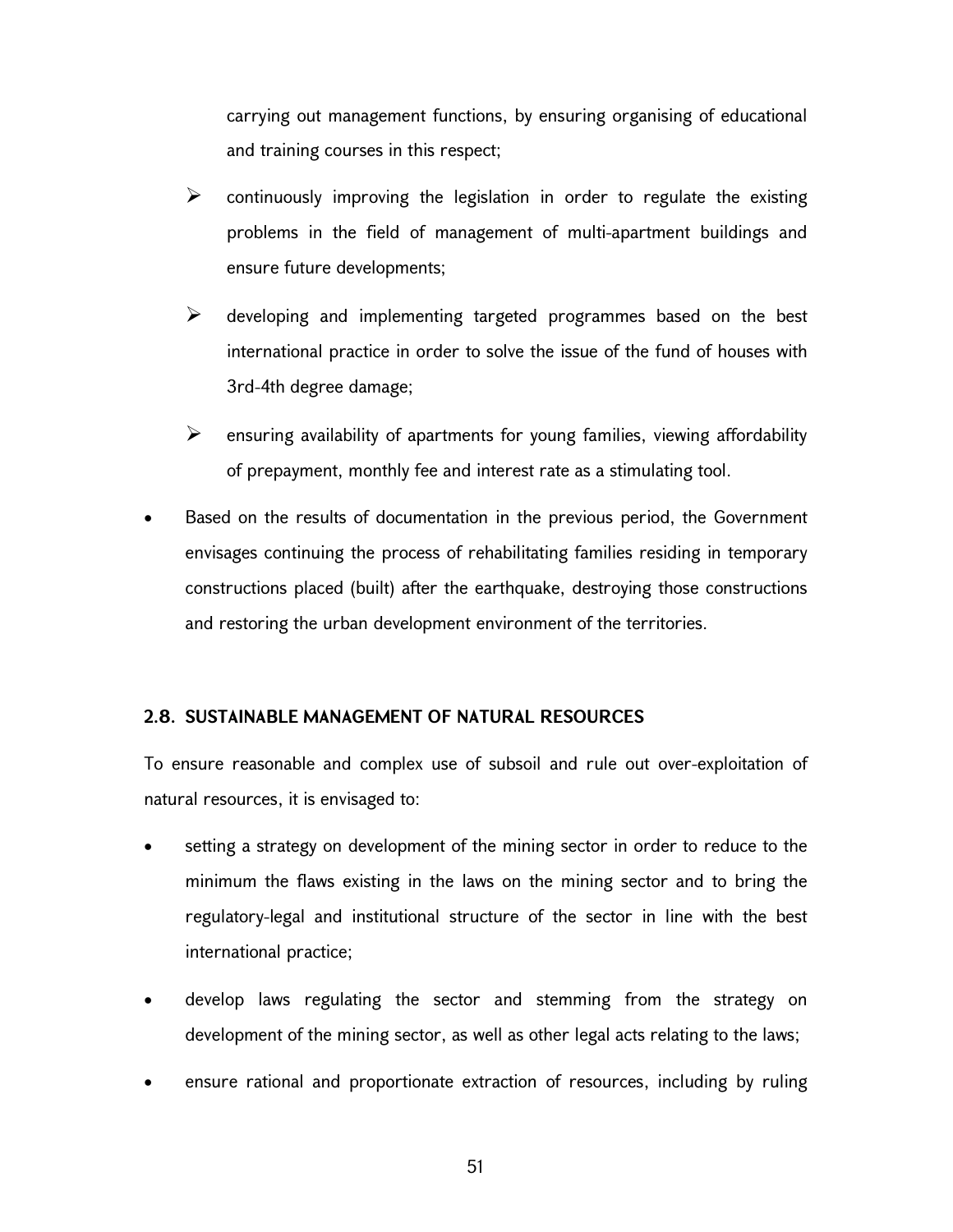out over-exploitation of natural resources; inventory-taking of water points (wells, sources) of underground mineral water mines and update of database;

- revise requirements for accountability for movement of mineral reserves for the purpose of receiving and monitoring the annual complete information about extracted and depleted reserves;
- revise the documents attached to the application for applying for the right to use subsoil and the requirements for submitting the documents;
- clarify the requirement for social liabilities for communities;
- ensure advancement of directions for cooperation with all interested parties in the mining sector;
- regulate the land relations associated with the granting of the right to subsoil use;
- ensure effective exploitation of mines within the scope of the existing rights to subsoil use, implement activities to solve the issue of Amulsar;
- regulate, by law, the terms and requirements for giving consent in order to conduct geological studies in the region;
- create a digital cadastre of information on subsoil;
- introduce effective mechanisms ensuring fair and long-term development of taxation of the mining industry, in particular it is planned to reform the mechanism of royalties;
- take active measures to obtain final mineral products in order to enclose the economic value chain in the mining sector within the country, ensuring greater and more stable income from the sector;
- ensure technical safety of tailings, which implies development of modern, knowledge-based standards and requirements in line with the best practice which need to be enshrined in legislative and sub-legislative acts;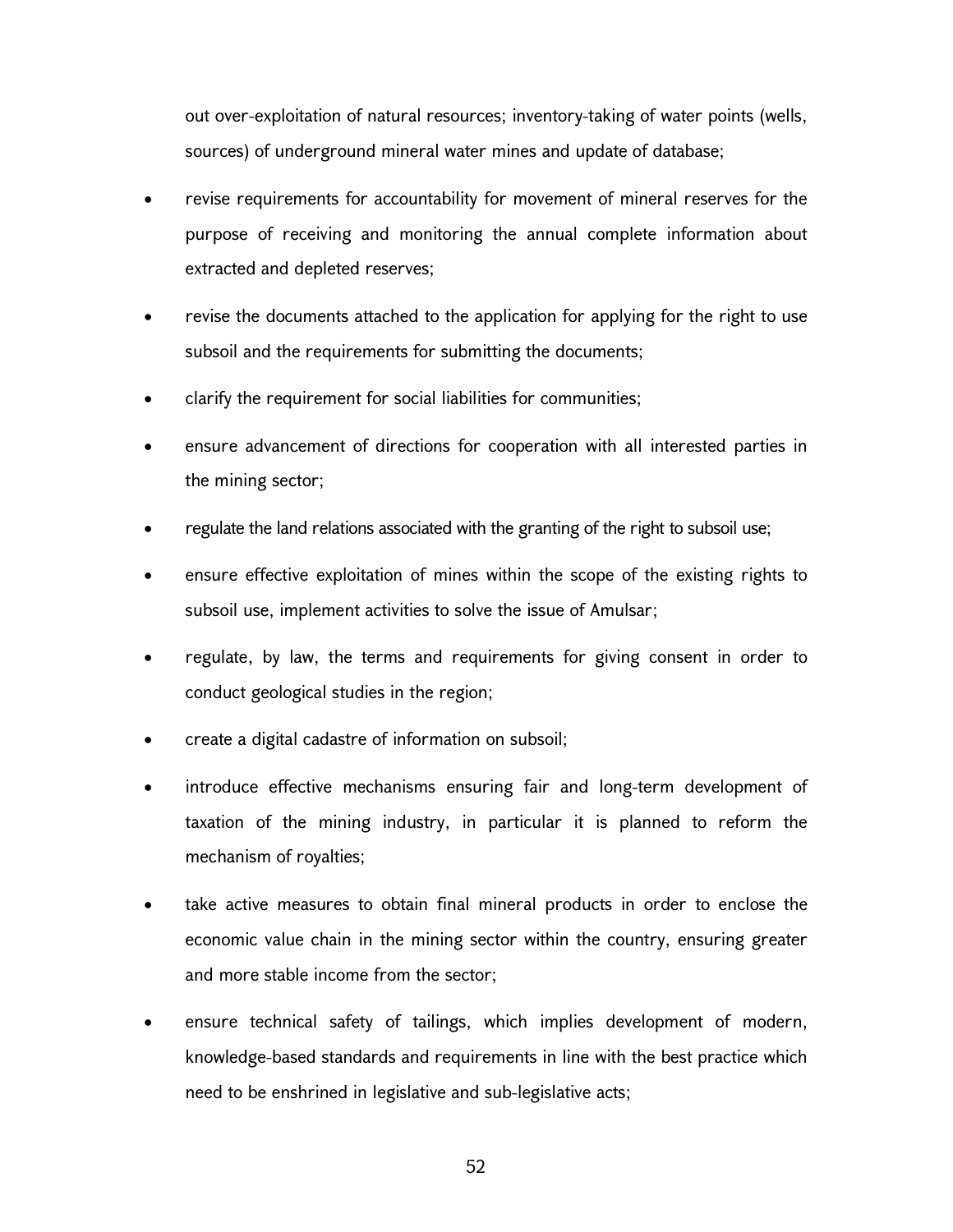reform the whole process of geological expert examination, including the applicable standards, methodologies and toolkits for control.

#### 3. DEVELOPMENT OF INFRASTRUCTURES

The Government, with the purpose of creating competitive, quality infrastructures in the region, will also implement reforms for improvement of quality by modernising the legal regulations and the regulatory-technical base, building and enhancing the capacities and knowledge in the design, technical supervision, safety audit and construction on the basis of the existing best international practice and science and technology which, in its turn, will contribute to the socio-economic development of the country.

#### 3.1. TRANSPORT

#### Automobile transport

In the territory of the Republic of Armenia, a unified railway network will be introduced due to which all communities will be provided with transport services, the quality of service and the level of control over passenger transportation will be increased. All the routes will be developed and mapped, new schedules and directions will be drawn up. The effectiveness and accessibility of passenger transportation will be increased. All settlements of the Republic of Armenia will be connected with centres of marzes or other large settlements of marzes, with the capital and the centres of neighbouring marzes through regular routes. A platform will be created, from where there will be an opportunity to receive full information about the routes, including hours of departure, starting points, end points and directions.

The latest technologies will be used in regular passenger transportation, through which it will be possible to:

provide traffic control service and supervision electronically;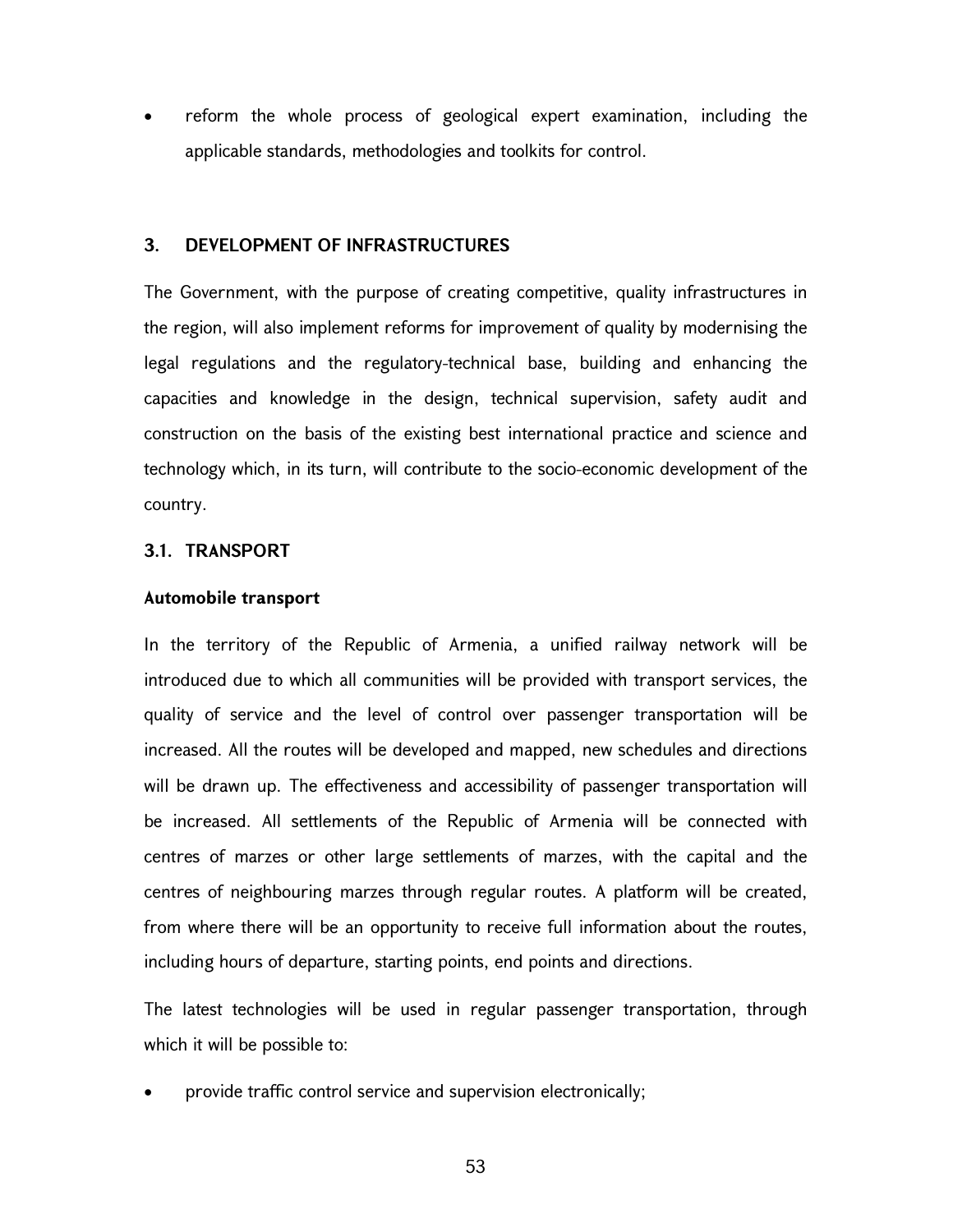- introduce a unified ticket system;
- introduce an interactive map;
- introduce effective unified electronic systems for levying road fees and for rapid response in case of accidents.

## Air transport

The Government will raise the level of flight and aviation safety by bringing it into compliance with the standards of international aviation organisations, which will create an opportunity to reduce the risks in regard to flights and aviation safety and organise the activities by taking into consideration the results of evaluation and the priorities arising from those results. Activities will be carried out with international organisations, and relevant recommendations will be submitted in regard to legislative amendments and compliance with international standards.

In this sector, it is envisaged to take the following steps:

- enhance general aviation by developing and introducing new mechanisms for operation of unmanned aerial systems;
- implement structural changes in order to increase effectiveness of civil aviation management;
- sign and introduce the pre-signed Common Aviation Area Agreement between the Republic of Armenia and the European Union and its Member States, which will contribute to the strengthening of the existing relations with the European Union, allow to further localise and introduce the aviation regulations and make the sector more perceptible and trustworthy among European partners;
- continue negotiations with large foreign airline companies to have in place joint local air carriers;
- carry out ongoing activities with the Concessionaire of the airport in order to improve the quality of services, reduce the tariffs for services and solve other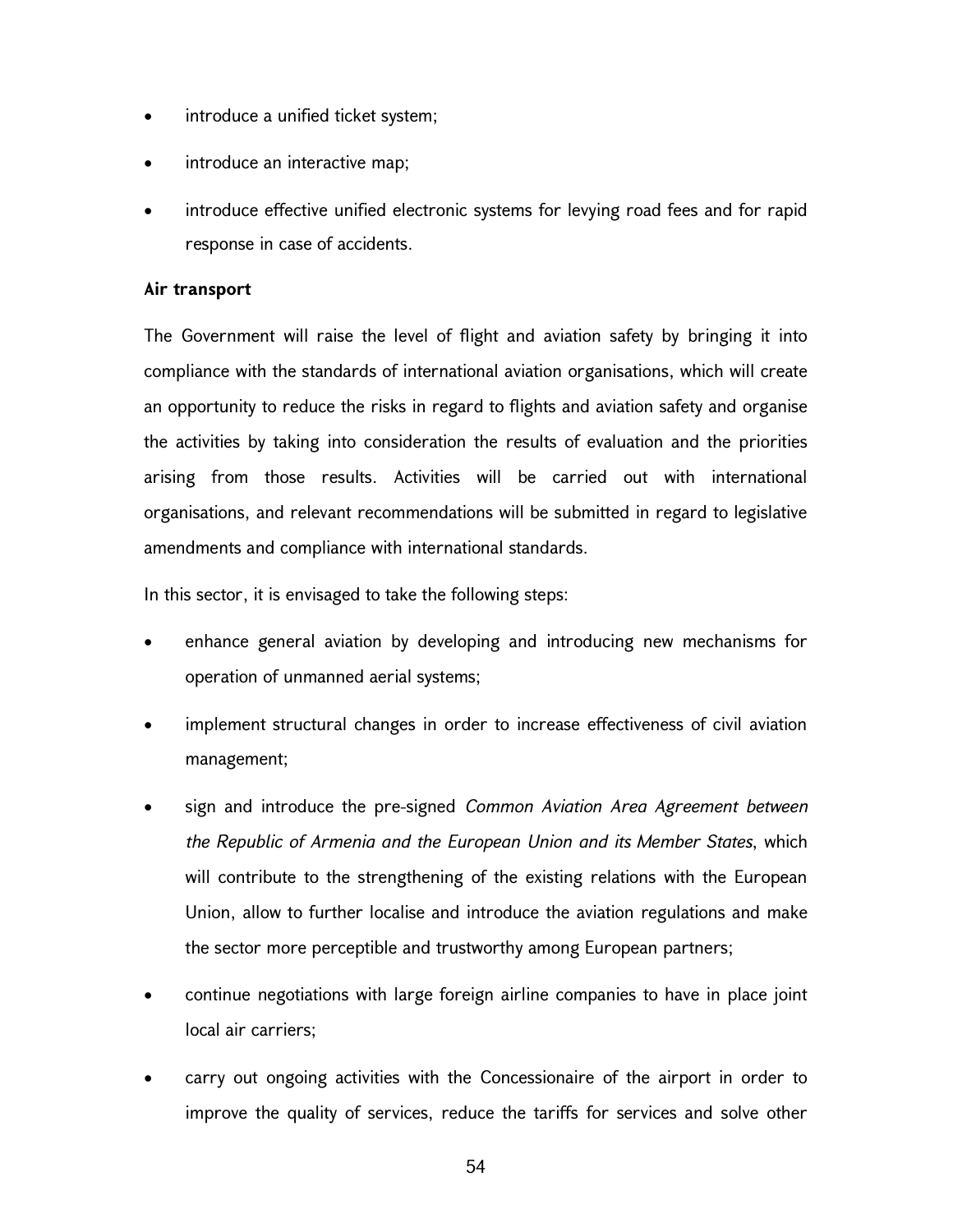problems;

- consider and submit recommendations for construction of new pathways leading to airports;
- study and submit recommendations on the creation of new organisations specialised in the aviation sector.

#### Railway transport

The Government envisages taking the following steps to raise the level of traffic safety through railway transport and improve the quality of services:

- obtain a new passenger and freight rolling stock, modernise the existing rolling stock, which will lead to essential increase of competitiveness of railway transport, volumes and effectiveness of passenger transportation and cargo transportation, traffic safety and quality of provision of services, as well as promote tourism;
- develop and introduce new mechanisms for subsidising damages caused by railway passenger transportation and continue the activities for making amendments to the Concession Contract, which will allow to maintain and enhance the existing infrastructures;
- for the purpose of raising the level of traffic safety through railway transport and improving the quality of services, the Government envisages investments worth nearly AMD 39 billion for the period until 2024 within the scope of the agreements reached with the Concessionaire, which will be targeted at essential increase of competitiveness of railway transport, volumes and effectiveness of passenger transportation and cargo transportation, traffic safety and the quality of provision of services. Within the same framework, nearly 37 km railway lines will be capitally renovated. According to the agreements reached with the Concessionaire, the volumes of investments for the years 2025-2038 will be increased and comprise nearly AMD 95 billion.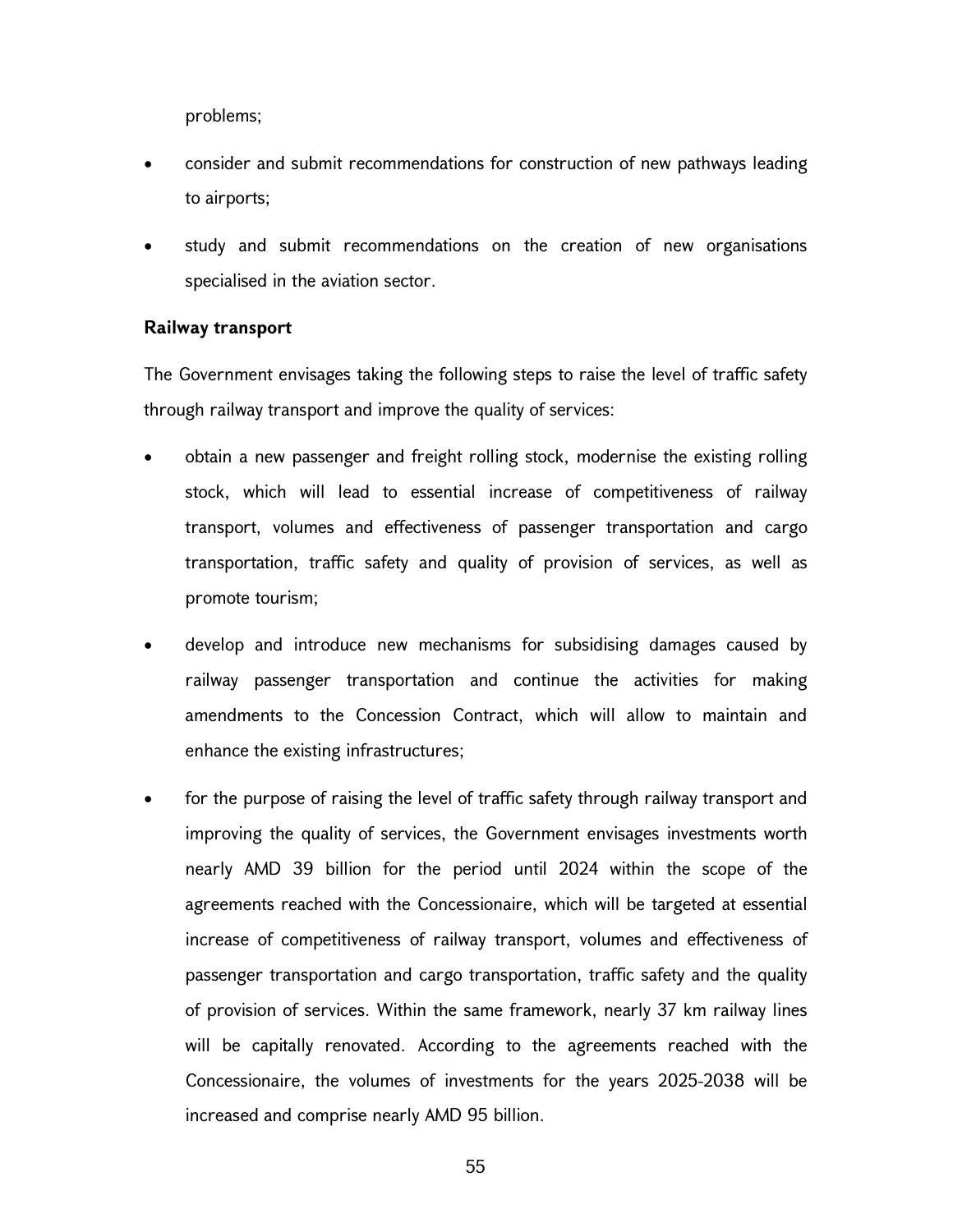#### Water transport

The Government envisages developing and adopting a law on commercial navigation, which will create an opportunity for the development of commercial navigation under the flag of Armenia and the increase of freight turnover.

#### 3.2. ROAD CONSTRUCTION

Increasing the economic potential and the living standard of people through development of the road network is one of the key preconditions for economic development and improvement of social life. In this direction, the Government will form and enhance a safe, cost-efficient and ecologically safe road network through modernisation and improvement of the quality of the entire road network of Armenia; this will contribute to the growth of domestic and international transfers, the formation of new markets, will promote domestic and foreign trade, will have an essential impact on the sustainable development of economic and social life in marzes and rural communities, by ensuring for the populations of marzes and communities communication with vital objects and centres of marzes, and will contribute to proportionate territorial development.

The integration of a transport system of the Republic of Armenia into the international transport system is a key area of the policy being implemented in the sector, due to which it will be possible to promote the export of Armenian goods to the international market and the essential increase of cargo transportation.

Reforms will be implemented in the area of road construction and development of the road system in the following directions:

 renovation, capital renovation of interstate, republican and local automobile roads and continuous improvement of quality, due to which we will have nearly 500 km renovated roads annually;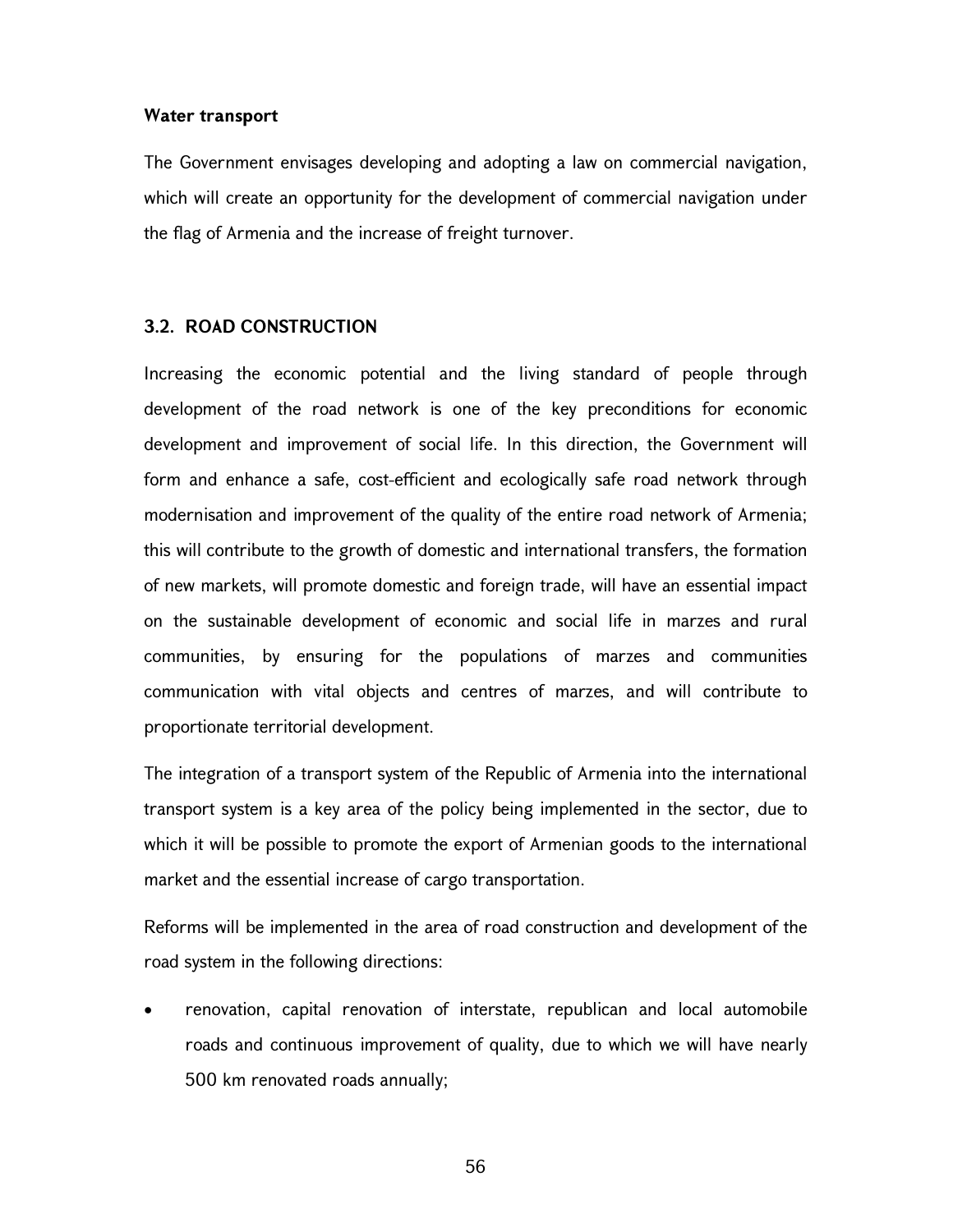- restoration and construction of tunnels and bridges;
- improvement of safety of automobile roads restoration and proper maintenance of furnishing that ensures automobile road traffic safety;
- reduction of road accidents by inventory-taking and eliminating the "black spots" on all roads of the Republic of Armenia, as well as by conducting road safety audit, ongoing implementation of safety measures based on analysis of the data on road accidents, modernisation of systems (programmes) for gathering and analysing data on road accidents;
- capital renovation of local roads, ensuring of road safety in villages;
- implementation of the North-South Road Corridor Investment Programme;
	- $\triangleright$  implementation of the activities for reconstruction of Tranche 2 (Ashtarak-Talin, total length: nearly 42 km) and Tranche 3 (Talin-Lanjik — 18,7 km, Lanjik-Gyumri — 27,5 km, total length: nearly 46,2 km) of the North-South Road Corridor and closing of the programme;
	- $\triangleright$  launch of activities for construction of the new 60 km Sisian-Kajaran road, including the nearly 9 km long tunnel of Bargushat, reconstruction of the nearly 32 km Kajaran-Agarak road, construction of the 7 km long tunnel of Kajaran, planning and launch of monetary implementation of the 175 km Artashat-Sisian section of the North-South Road Corridor;
- reconstruction of M-6, 52 km Vanadzor-Alaverdi-Bagratashen interstate road;
- establishment of a sustainable institutional system for road network management by way of creating a modernised system of road protection and management, increasing the technical requirements for road maintenance, increasing the longevity of exploitation of roads and ensuring effectiveness of capital expenditures;
- introduction and application of the latest technologies and methods, rearmament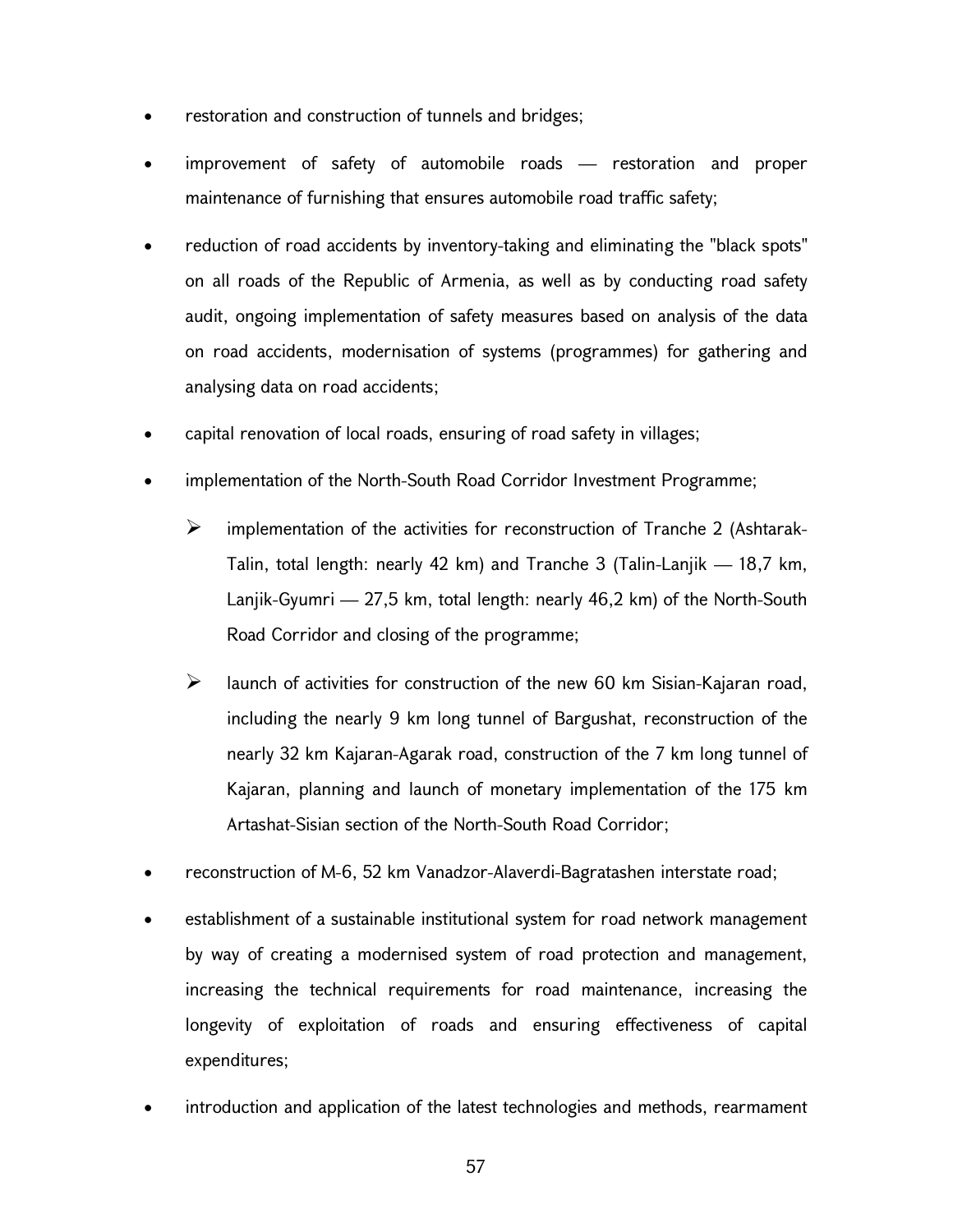of the state laboratory for the purpose of increasing oversight over the quality of construction materials and road construction;

- introduction of a road safety system, in accordance with the EU directives for road safety;
- evaluation and further necessary improvements of the existing system of management of road assets, introduction of a road network management system, which will provide the opportunity to carry out round-the-clock control over the activities for automobile road protection through a mobile app;
- assessment of the impact on road infrastructure as a result of climate change and development and implementation of appropriate harmonisation programmes;
- assessment of capacities of key entities involved in the road sector (clients, project designers, contractors, persons implementing technical supervision, etc.) and development and implementation of measures for increasing capacities;
- assessment and modernisation of the existing legislation in the road sector;
- increase of professional potential through education and training of road specialists;
- establishment of legislative requirements for territories located in zones of protection of roads as objects for special regulation, development of a unified policy on possession and management of those territories;
- launch of the mechanism for public-private partnership in the sector.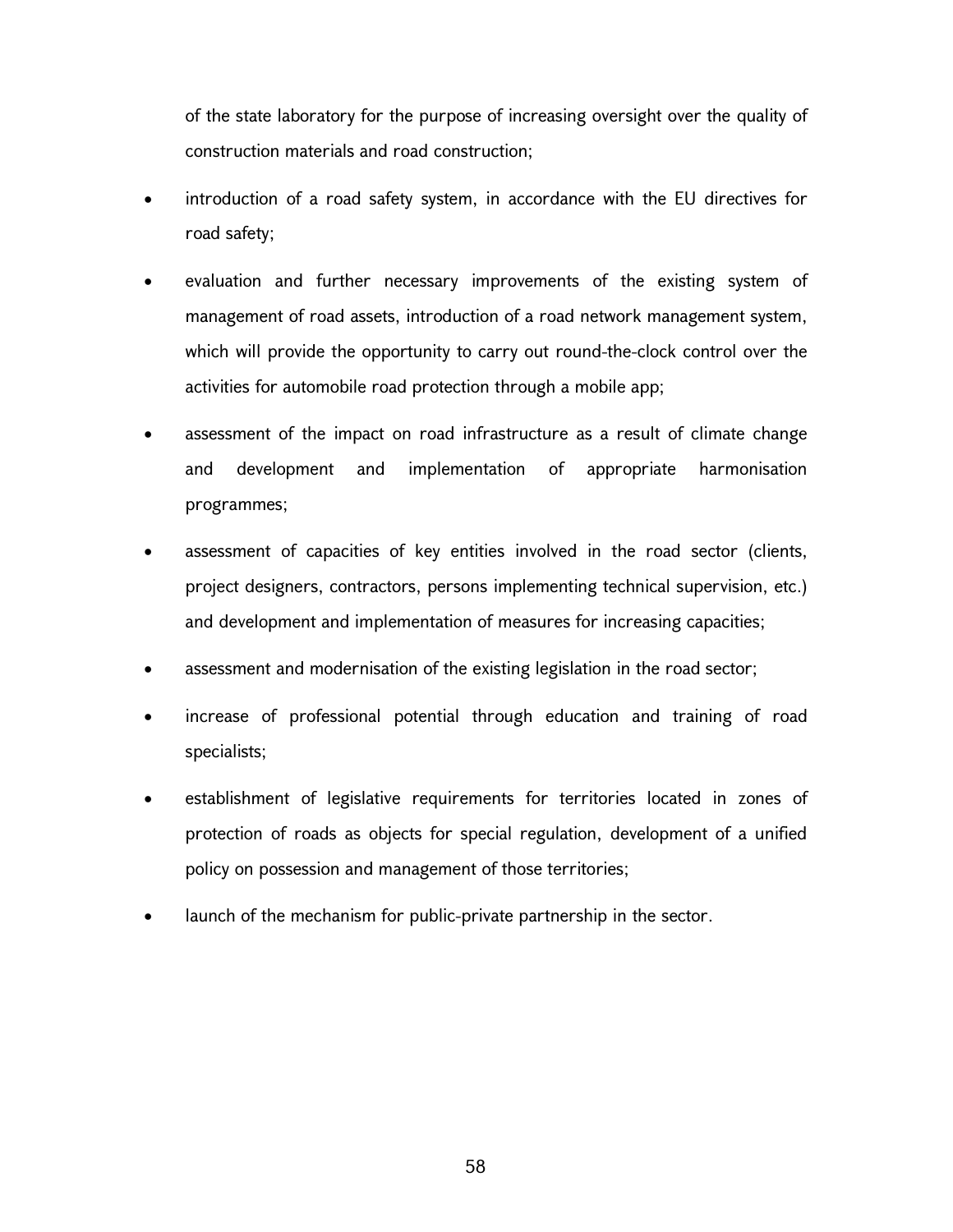#### 3.3. WATER ECONOMY

The policy of the Government on water economy is aimed at providing reliable, sustainable, safe and affordable services for supply of drinking water (water supply) and water disposal (wastewater treatment) and supply of irrigation water to the population, as well as advancing the reforms being implemented in the sector.

The ensuring of modernisation of water systems and engagement of investments, the increase of effectiveness of the activities of sector-specific organisations and management of community-owned water systems, the improvement of the legislation regulating the sector, the effective and economical use of water resources lie at the core of the activities of the Government.

- Capital renovation of certain accident-prone sectors of the "Arpa-Sevan" tunnel will be carried out, which will ensure reliable and unimpeded operation of the tunnel. This will contribute to gradual increase of the level of Lake Sevan and will ensure balance of the eco-system of Lake Sevan.
- Programmes for construction of reservoirs for managing the superficial current of water resources will continue. Due to those programmes, we will have additional stock of water resources and an effective system of management of water currents, creating opportunities for supply of gravity irrigation water as well. 15 reservoirs will be designed, construction of those reservoirs will be launched.
- Alongside the construction of reservoirs, assessment of the seismic vulnerability of dams of the existing state reservoirs having particular significance will be carried out in order to make the dams more secure and more applicable.
- Inventory and assessment of irrigation systems (canals, reservoirs, deep wells, water pipelines, pump stations, buildings, constructions, mechanisms of machines, other hydro-technical structures, etc.) will be carried out.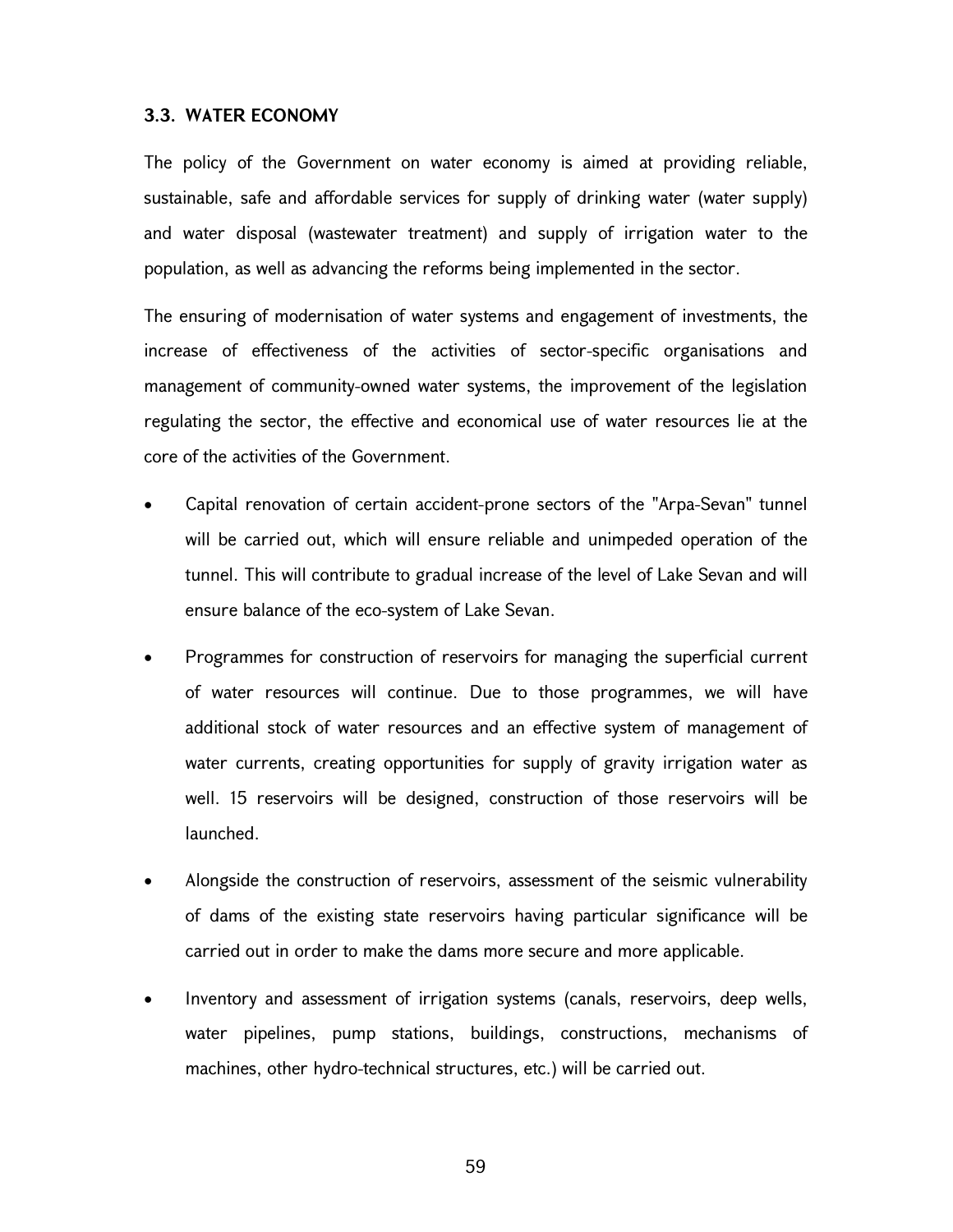- In order to deal with the issue of irrigation and improve the situation in the sphere, the following is envisaged:
	- $\triangleright$  to carry out the necessary legislative and structural reforms;
	- $\triangleright$  to continuously furnish the irrigation systems with modern water metering equipment and equip with a data collection and control system;
	- $\triangleright$  to conduct comprehensive technical audit and, based on the results of the audit, develop and apply approaches and criteria for capital investments;
	- $\triangleright$  to make capital investments and carry out an investment policy for restoration of irrigation systems.
- The Government will promote the introduction of water-saving irrigation systems, including drip and rain irrigation systems, as well as the application of mechanisms for reimbursement of irrigation water fees through the introduction of new technologies.
- It is planned to finish the works for reconstruction of the inter-economic and intra-economic irrigation networks by 2023. Due to the construction of irrigation systems, 7.3 million kWh electricity will be saved every year, and irrigated lands will be increased by 1373 hectares. Nearly 259.1 km long intra-economic systems will be restored in 105 settlements of five marzes. The extremely decayed and accident-prone sections of four main, 8.2 km long canals and twenty-two secondclass, 54.1 km long canals will be restored. This will contribute to making irrigation water supply more available, the losses in the sections being restored will gradually be reduced by nearly 7%, and sustainable, unimpeded water supply will be ensured in those lands.
- It is planned to develop and introduce an effective mechanism for specifying record-registration of irrigation water and collecting fees. The process of installing and operating water metering equipment built up with the Supervisory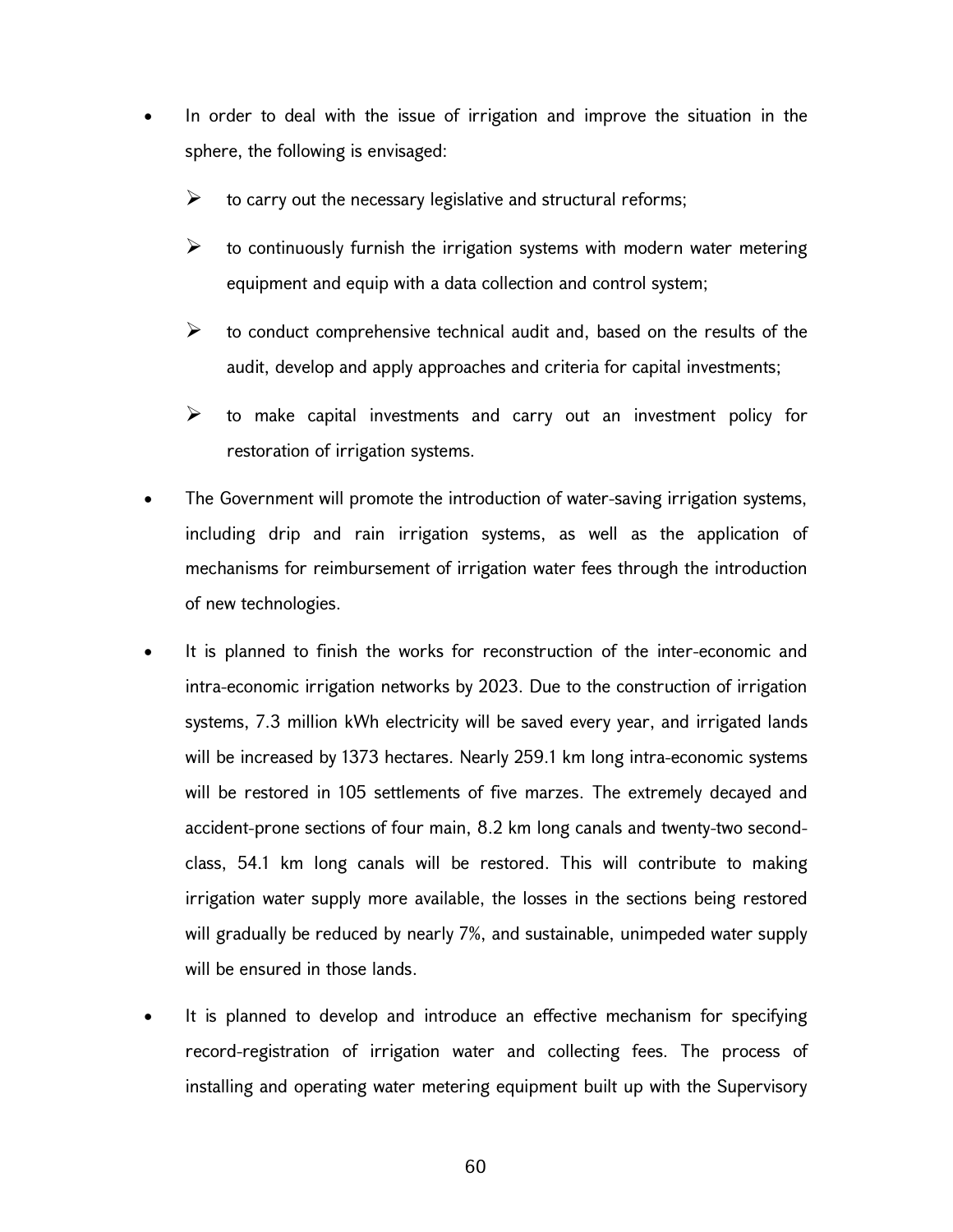Control and Data Acquisition (SCADA) system within irrigation systems will continue.

- To accumulate the potential waters having emerged in the afternoon, as well as the volumes of water having emerged as a result of failure to use water at night, daily regulatory pools will be built.
- To solve the existing problems in the sector of water supply and water disposal (wastewater treatment), improve the current situation, improve the quality of services provided to subscribers and meet the demands, it is planned to:
	- $\triangleright$  continuously improve the provision of services;
	- $\triangleright$  provide water supply service in settlements "not served" by exclusively licensed, specialised organisations, carry out investment programmes in those areas;
	- $\triangleright$  ensure cleaning of wastewater emitted from 3 wastewater cleaning stations currently operating in the basin of Lake Sevan by combining complete sanitation in surrounding settlements and the creation of appropriate conditions for installation of local stations and equipment for cleaning of wastewater by economic entities operating in the area;
	- $\triangleright$  establish an active mechanism for monitoring the quality of drinking water in settlements in order to bring the quality of water into compliance with the sanitary rules and norms approved by the authorised state body;
	- $\triangleright$  ensure availability of water disposal (wastewater treatment) services in settlements through the creation of opportunities for complete wastewater treatment and re-use of wastewater;
	- $\triangleright$  create conditions for economic operators not connected to the sewerage network to have individual structures and equipment for wastewater treatment and carry out wastewater treatment through specialised organisations;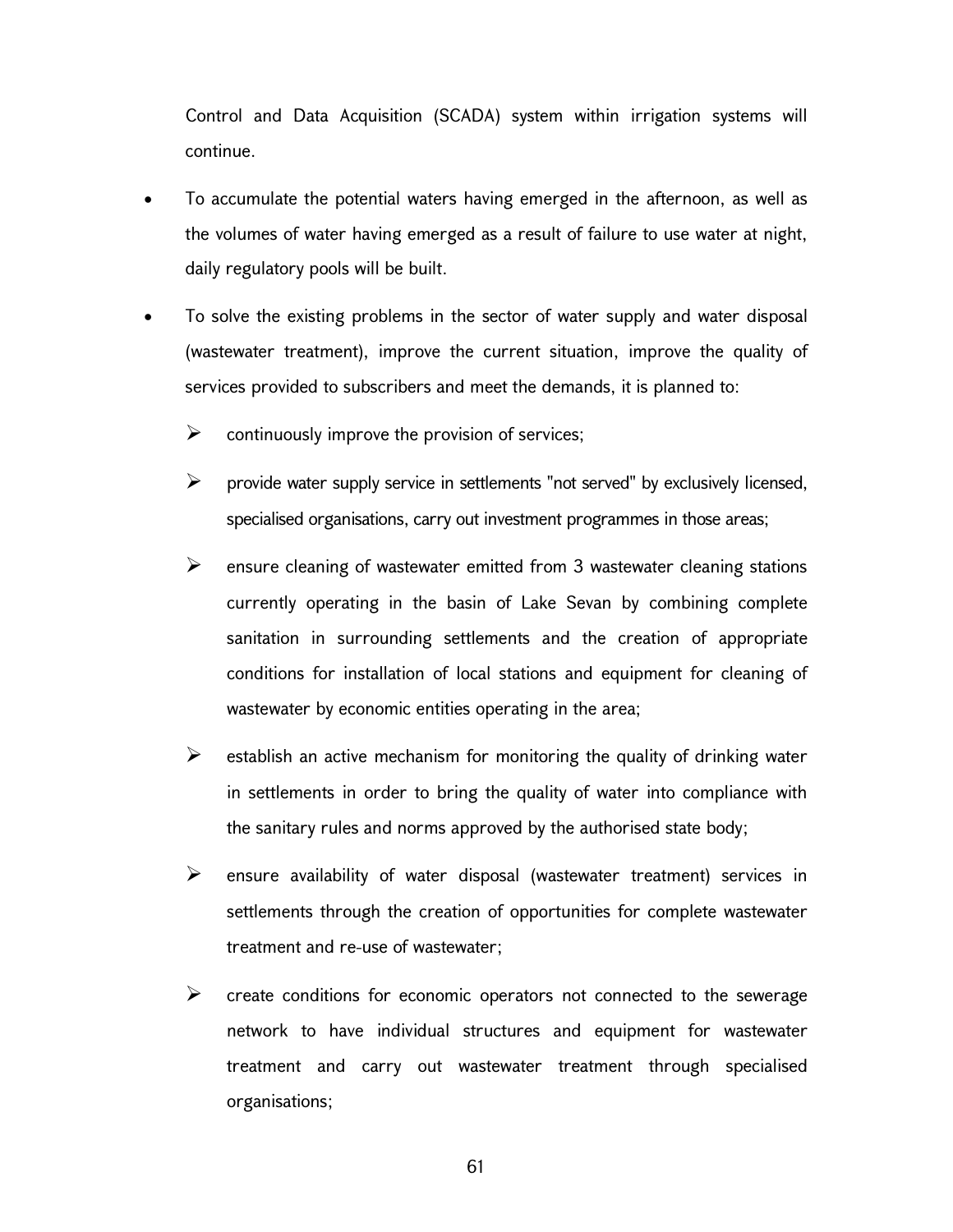- $\triangleright$  complete, in Yerevan, the investment programme for restoration of water supply and water disposal systems, within the scope of which works for improvement of the water supply network, replacement of individual water meters near private houses, installation of manholes, replacement of 30 old actuating pumps and other works in Yerevan will be carried out;
- $\triangleright$  introduce a system for monitoring the quality of waters flowing out of cleaning stations.
- 10 primary anti-flood action plans will be carried out, cleaning the channels of rivers and storm-water drains, and works for fortifying the sides of rivers will be carried out.
- Activities for improvement with regard to meliorative condition of agricultural wetlands will be carried out;
- Activities for maintenance and operation of the drainage collector network will continue. The meliorative condition of salt marshes and agricultural wetlands will be improved, and the emergence and spread of contagious diseases will be ruled out by lowering the level of ground waters.
- The Government will carry out investment programmes in the field of drinking water. Works for urgent restoration of the sections of water supply and water disposal systems in 11 cities 41 rural settlements of 6 marzes and restoration of distribution networks will be carried out by the end of the year 2023.

## 3.4. ENERGY

The policy of the Government in the energy sector will be aimed at raising the level of energy independence and security and providing consumers with reliable and quality supply of electricity and natural gas.

The guarantees for sustainable development of the energy sector in Armenia are the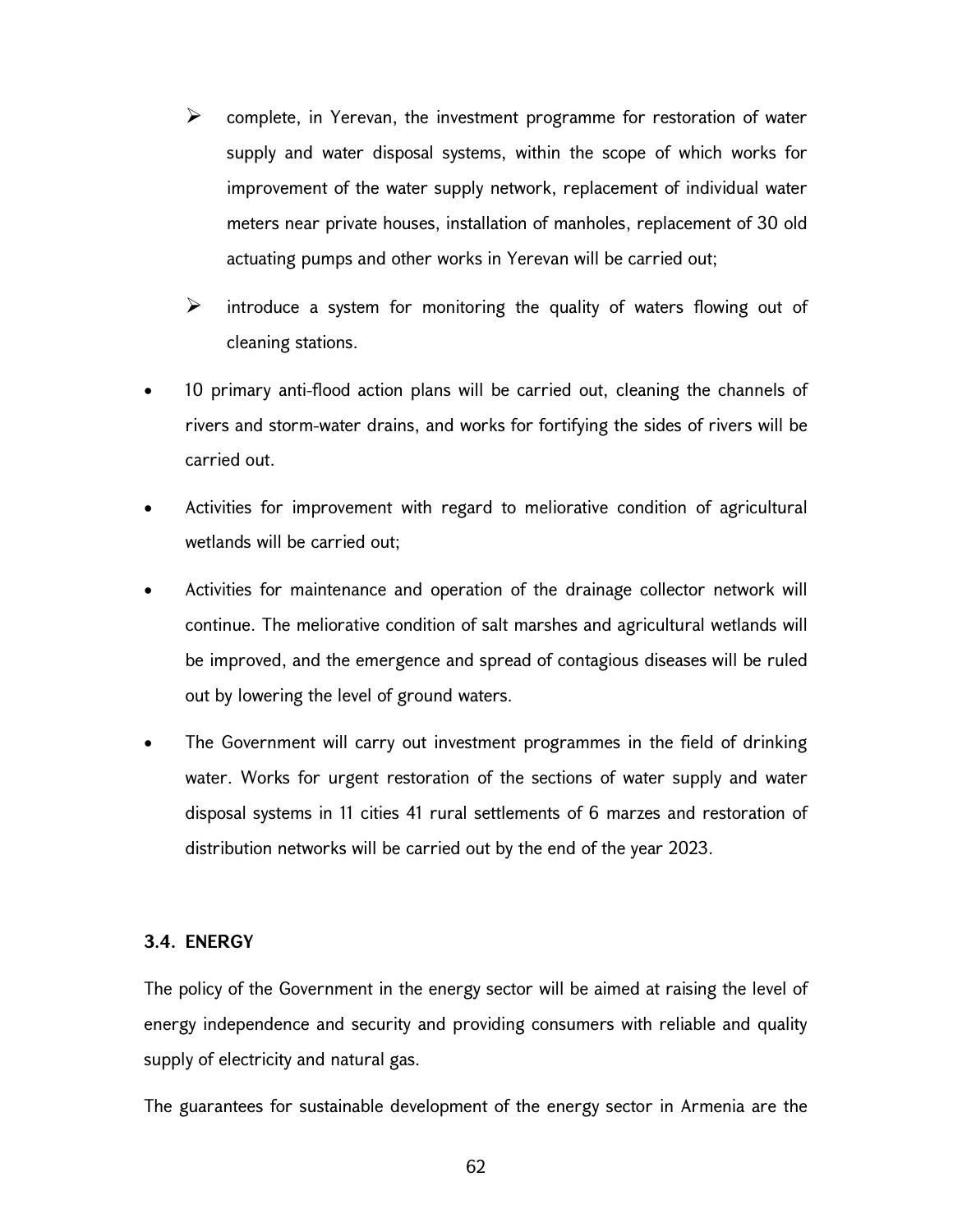economically substantiated, effective and conscientious use of the potential of renewable energy; the development of atomic energy for peaceful purposes; the regional integration of the electric energy system; the variety of paths and forms of supply of power generators; the introduction of measures for energy efficiency and energy saving and the transformation of digital energy.

In this context:

- the new model of gradually liberalising electricity market will be put into practice, which will increase competition and stimulate the engagement of investments and development of interstate trade;
- the activities for the formation of a common natural gas market and common electricity market of the Eurasian Economic Union will continue;
- solar power stations, including automatic solar power stations with a capacity of up to 1000 MW will be built with the purpose of making the share of production of solar power reach at least 15% by the year 2030;
- preparatory works will be carried out to build wind power stations with a capacity of nearly 500 MW;
- to extend the projected period of operation of the second energy block of the Armenian Nuclear Power Plant, the works for modernisation will be completed in order to ensure the safe operation of the Armenian Nuclear Power Plant by 2026, after which additional investments will be made in order to extend the period of operation of the second energy block of the Armenian Nuclear Power Plant for another 10 years;
- a plan and timetable will be developed as the main strategic goal in Armenia in order to implement construction of the new nuclear energy block;
- the activities for rearming, modernising energy infrastructures (production stations, transmission and distribution networks, sub-stations, air lines, etc.) and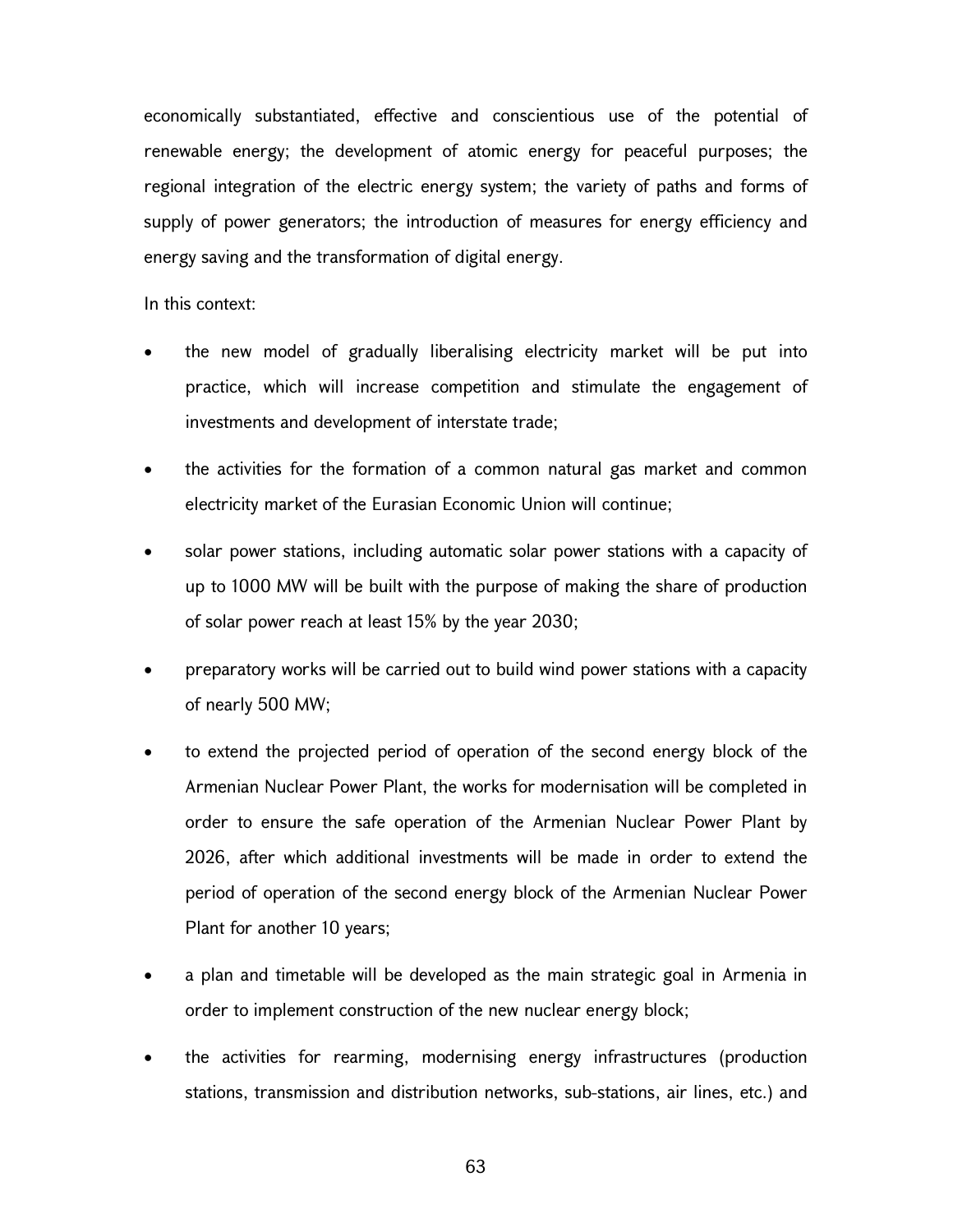equipping them with the leading technologies will continue;

- the electricity system will be raised to a fully new level through the launch of the Armenia-Iran and Armenia-Georgia 400 kW power transmission air lines aimed at development of regional cooperation. Armenia will become a hub for power transmission in the region, connecting the markets of Iran, Georgia and the Eurasian Economic Union;
- the activities related to the four-party (Armenia-Iran-Georgia-Russia) North-South Power Transmission Corridor initiative will be finalised in order to move the initiative to the practical stage;
- large-scale implementation of energy efficiency and energy saving measures will be promoted, taking into consideration the requirements of the Armenia-European Union Comprehensive and Enhanced Partnership Agreement, including in the fields of transport, industry, agriculture, multi-apartment buildings, public budget sector, fuel-energy system and other fields;
- ongoing programmes will be implemented in order to have knowledge-based and smart power economy, supporting the implementation of new educational programmes, new researches and innovations.

## 4. DEVELOPMENT OF HUMAN CAPITAL

## 4.1. DEMOGRAPHY

The Government will undertake the development of the new Strategy for Improvement of the Demographic Situation of the Republic of Armenia and the 2021-2026 Action Plan, which will ensure sustainable increase in births in the upcoming years, and in the long run — will create preconditions for recording essential growth of the number of the population of the Republic of Armenia.

 The circle of beneficiaries receiving benefits for care for a child under the age of 2 will be expanded, at the expense of unemployed mothers, regardless of their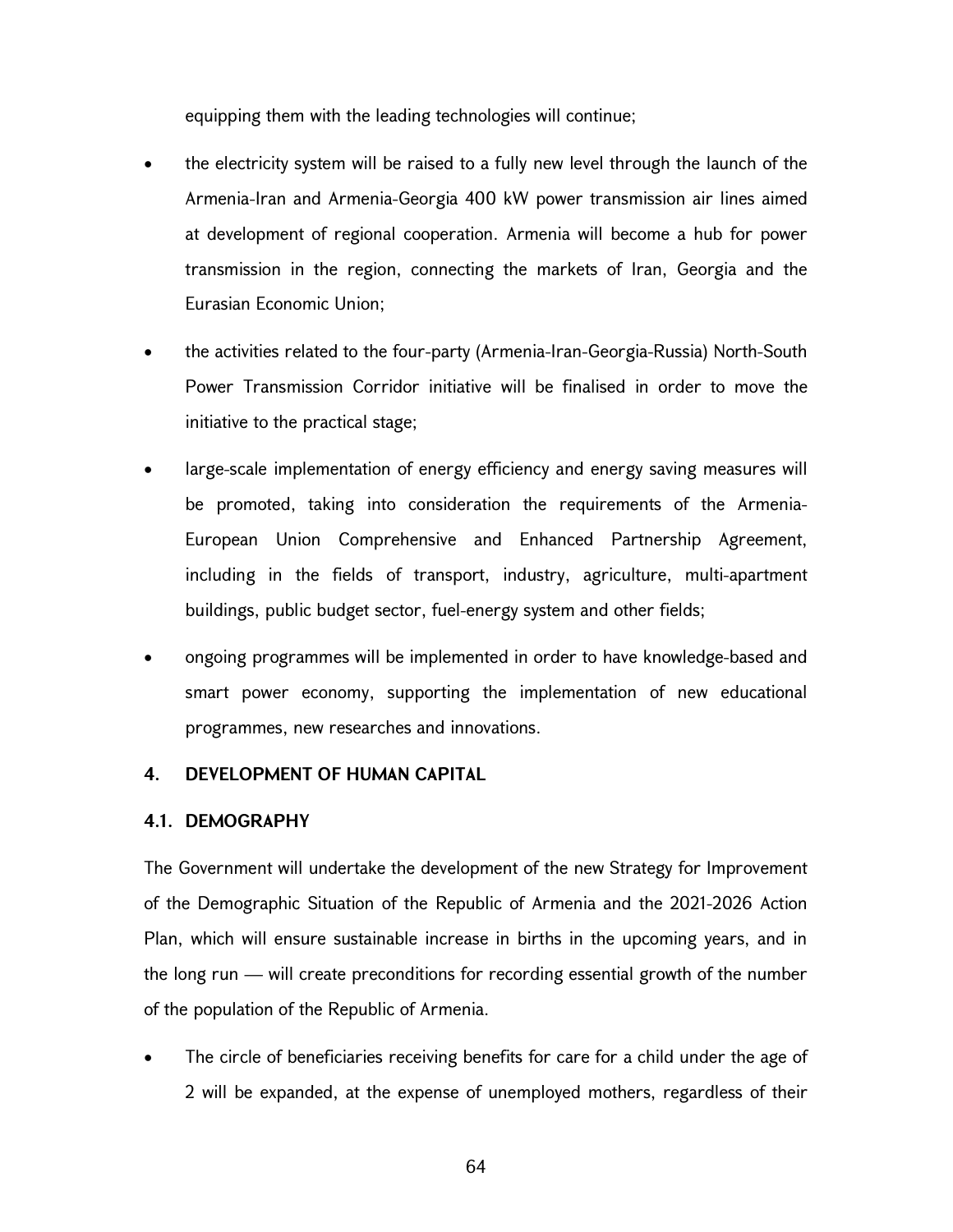place of record-registration (residence).

- Activities will be continuously carried out in order to revisit and enhance the programmes for improvement of the demographic situation that have already been launched, paying special attention to the actions for providing homes to families with children and the benefits granted for childcare.
- In the context of improvement of the demographic situation, a draft law will be developed, clearly stipulating the incentives for births and the social guarantees granted to multi-child families, including in the form of granting monthly financial assistance of AMD 50,000 to families for the third child and next children under the age of 6.
- The measures for helping parents with children to work and care for children will be improved.
- Target programmes for state support to provide assistance to young rural families and families with children, including state support to activities generating income, will be carried out.
- Target programmes will also be developed for repatriate families.

# 4.2. MIGRATION

The Government attaches importance to guidance of the economic and human potential of migrants, including returning migrants for the development of the country.

The following are the priorities of the Government in the sector of migration policy:

- implementation of institutional reforms in the migration management system;
- digitisation of systems targeted at the management of migration processes;
- digitisation, simplification and automation of services provided to citizens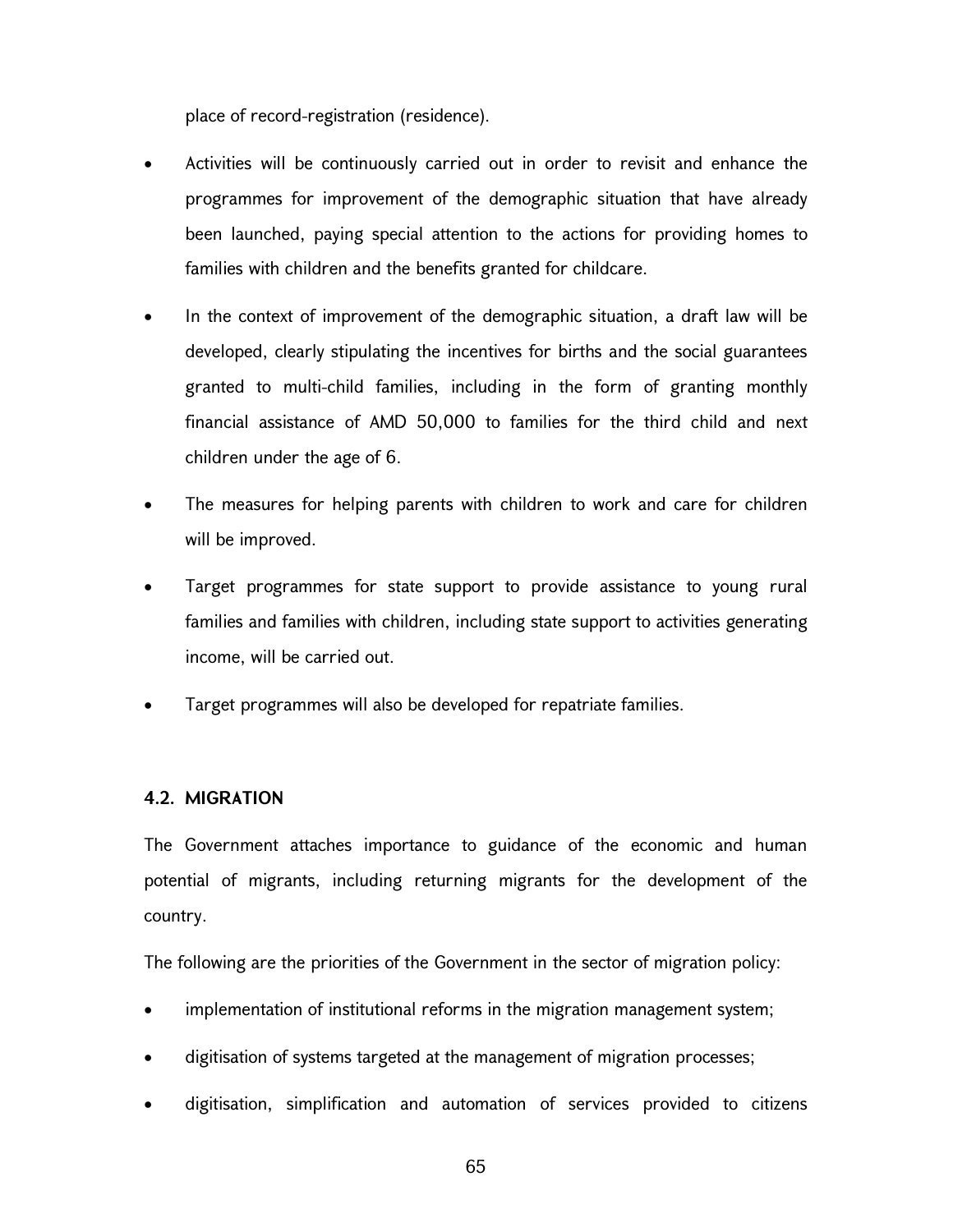(including foreign citizens);

- digitisation and simplification of the system for issuing work permits and residency to foreign citizens in the Republic of Armenia;
- ensuring of completion of actions provided for by the Concept Paper on State Management of Migration of the Republic of Armenia and targeted at the regulation of issues related to integration and re-integration, the management of migration flows, management of the mass influx of forced migrants and the promotion of repatriation;
- improvement of the mechanisms for admission of foreign citizens and stateless persons seeking asylum in the Republic of Armenia;
- effective organising of the processes of readmission, in accordance with the international commitments assumed in that field.

#### 4.3. EDUCATION

The development of education and science is an overriding objective, and only through the development of education and science will it be possible to achieve sustainable and inclusive development and universal welfare. Investments in the knowledge and skills of people are the guarantee for development of the country. The activities envisaged in the education sector will be aimed at shaping civilised, creative, enterprising, capable, competitive citizens who picture their future in their country. Development of the sector will be closely linked to the strategy and priorities for development of the state.

The creation of an environment for inclusive education, the modernisation of the content of education and educational programmes, the modernisation and rearmament of necessary infrastructures, the wide use of modern information technologies in the training and management systems and the strengthening of the "education-science-labour market" bond will be pivotal for all levels of education.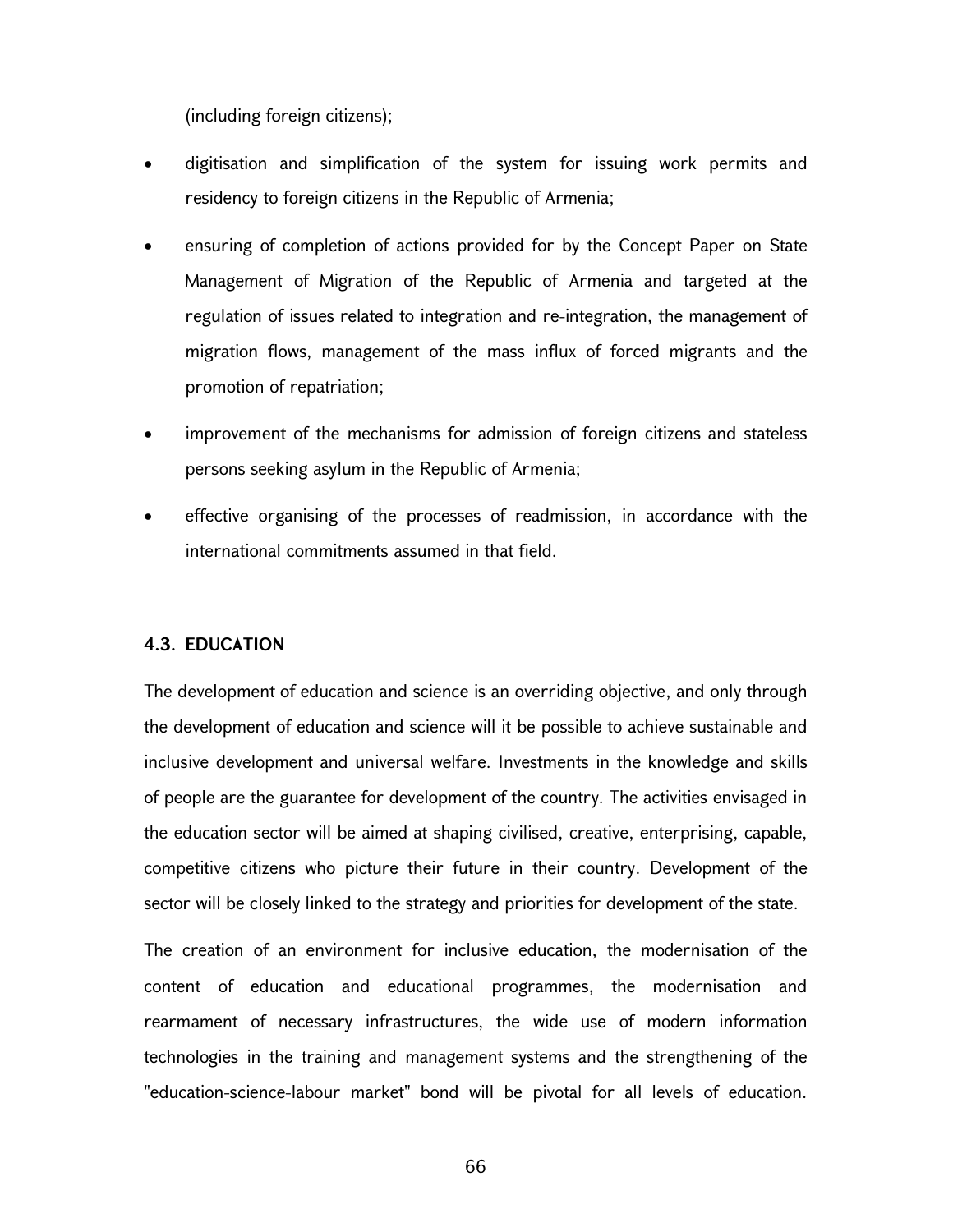Lifelong learning will also be encouraged.

- To solve the current problems in the general education sector, it is necessary to make a complete and drastic change in general education, the bedrock of which is the complete introduction of new criteria of general education in all grades of all republican schools by the year 2026, ensuring integrity of modern and equipped infrastructures, an environment for inclusiveness and development, quality educational content, high-quality teaching staff and transparent and effective management of schools. The main targets for implementation of this goal are the following:
	- $\triangleright$  build, capitally renovate or renovate at least 300 schools by the year 2026, making sure they are completely equipped with necessary items and equipment;
	- $\triangleright$  create modern natural science and engineering laboratories in all 1400 schools of the Republic of Armenia by the year 2026, essentially improving the quality of education;
	- $\triangleright$  completely change and introduce new textbooks and educational materials in accordance with new criteria, raise the level of media literacy, enhance the teaching of foreign languages, particularly Russian, English, French, as well as languages of the region;
	- $\triangleright$  introduce a differentiated policy on the professional development of teachers, proceeding from the needs of different groups of teachers, introduce an interconnected mechanism for promotion of teachers, ongoing professional development and remuneration, providing all teachers with the opportunity to have at least 30-50 per cent increase in their salary, making the profession of a teacher in-demand, prestigious and modern among the youth;
	- create effective, open management and financing systems based on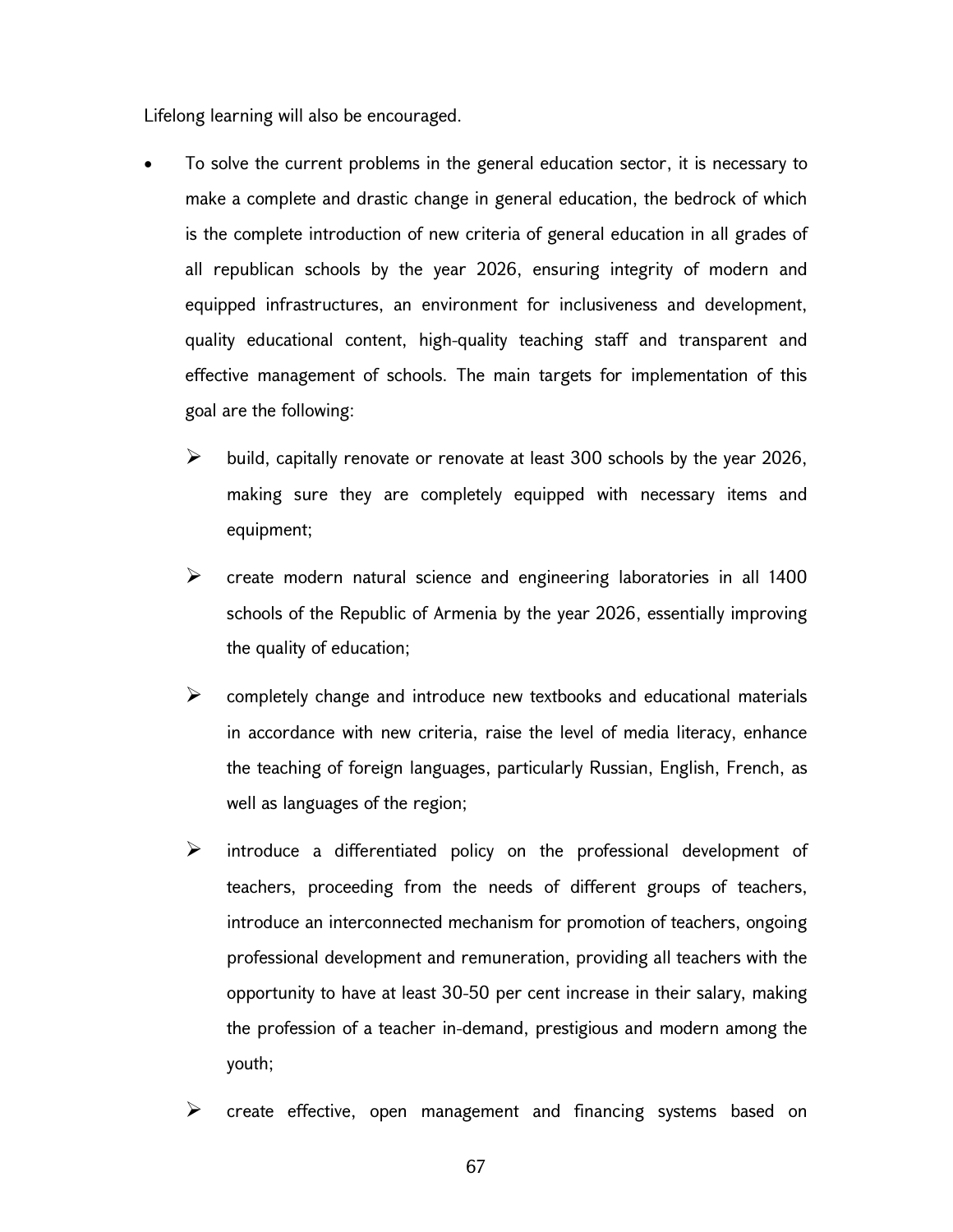performance and outcomes, by digitising processes, reducing bureaucracy and corruption risks and building the management capacities of institutions;

- $\triangleright$  enhance electronic learning tools in order to ensure continuity of and access to education at all levels of education, making education available in bordering zones, regardless of the existence of relevant specialists, combine the development of electronic learning tools with the development of a system for seconding highly-qualified teachers.
- Ensuring quality product of general education is impossible without a proper system of development and full access to the network of pre-school services during early childhood. For this purpose, it is envisaged to continue to expand pre-school services, improve the quality of those services, create a complete environment for the development of a child and continue to improve the professional capabilities of pedagogues of pre-school institutions. In particular:
	- $\triangleright$  build, capitally renovate or renovate at least 500 kindergartens and preschool institutions by the year 2026, making sure they are fully equipped with necessary items and equipment;
	- $\triangleright$  increase the number of children at the age of 3-5 enrolled in pre-school institutions to at least 85% by the year 2026;
	- $\triangleright$  ensure transition to universal inclusiveness in all pre-school institutions of the Republic of Armenia by the year 2024;
	- $\triangleright$  introduce, with the example of general education, an interconnected mechanism for promotion, ongoing professional development and remuneration of teachers-educators.
- By attaching importance to the role of preliminary (handicraft) and secondary vocational education in socio-economic development and replenishment of the labour market in accordance with the demand, the Government sets aside the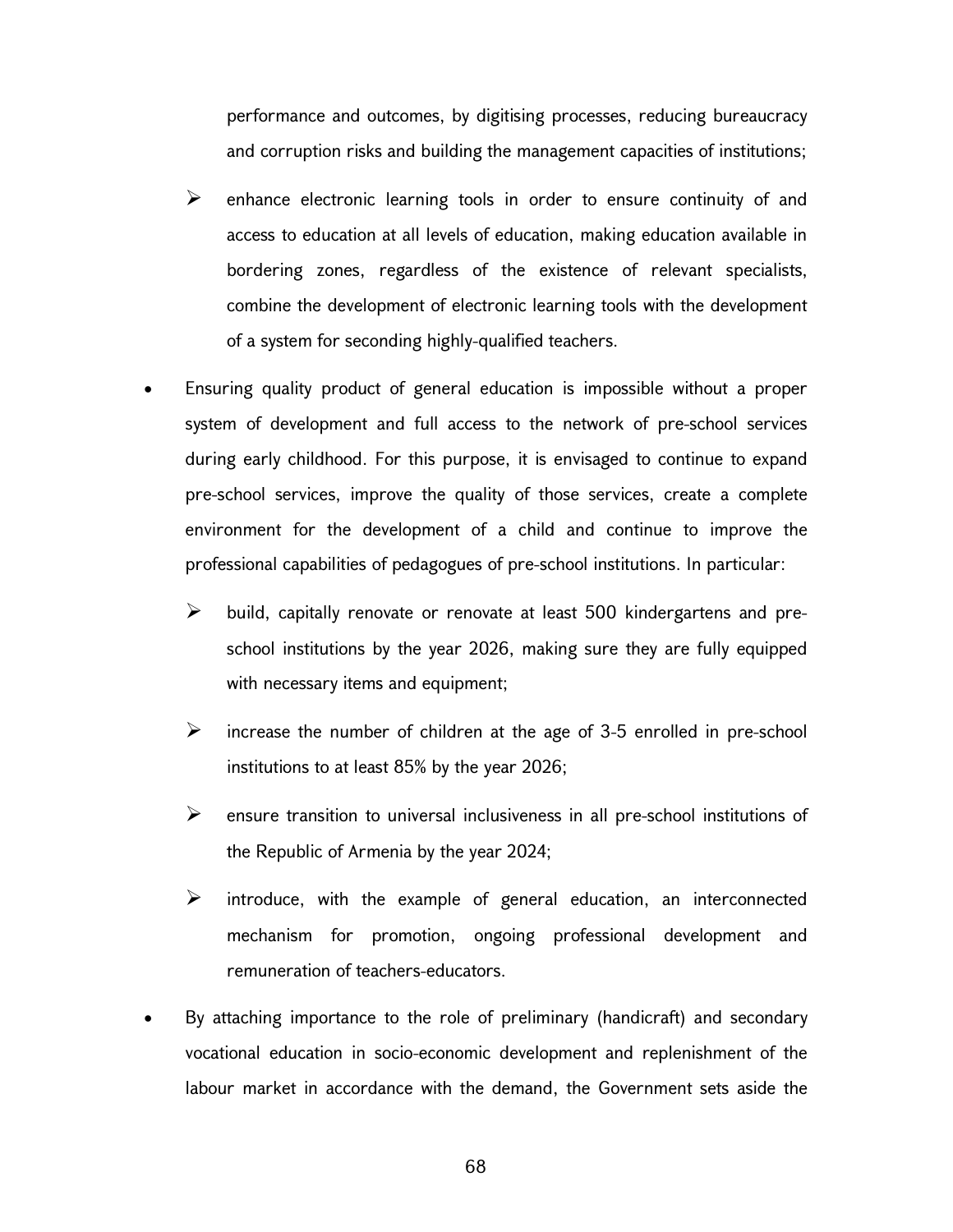following main directions for reforms:

- modernisation of academic programmes, introduction of new professions, rationalisation of distribution of institutions and the programmes being implemented within those institutions, introduction of a new methodology for distribution of seats for admission, bringing them into compliance with the overriding directions for socio-economic development of the Republic of Armenia, the peculiarities of development of marzes (provinces), as well as the demand in the labour market;
- $\triangleright$  introduction and expansion of dual training based on employment in at least 2 educational institutions on an annual basis, through active involvement of the private sector and the business community which will help to train up quality workforce in line with the demands of the labour market;
- $\triangleright$  testing and introduction of new models of management of institutions, based on public-private partnership, and by increasing effectiveness of the system;
- $\triangleright$  introduction of systems for professional development and certification of pedagogues, linking this to mechanisms for remuneration;
- $\triangleright$  improvement of building conditions of educational institutions and ensuring of training and production base (laboratories) (at least 2 institutions a year) for the purpose of ensuring attractiveness, increasing affordability and inclusiveness of preliminary handicraft and secondary vocational education.
- The development of higher education will be closely linked to the strategy on and priorities for development of the state. The creation of an inclusive, studentcentred educational environment; the increase of productivity and effectiveness of higher education; the enhancement of the electronic management system and electronic teaching tools; the modernisation of educational content; the capacitybuilding of teachers and the development of necessary infrastructures, as well as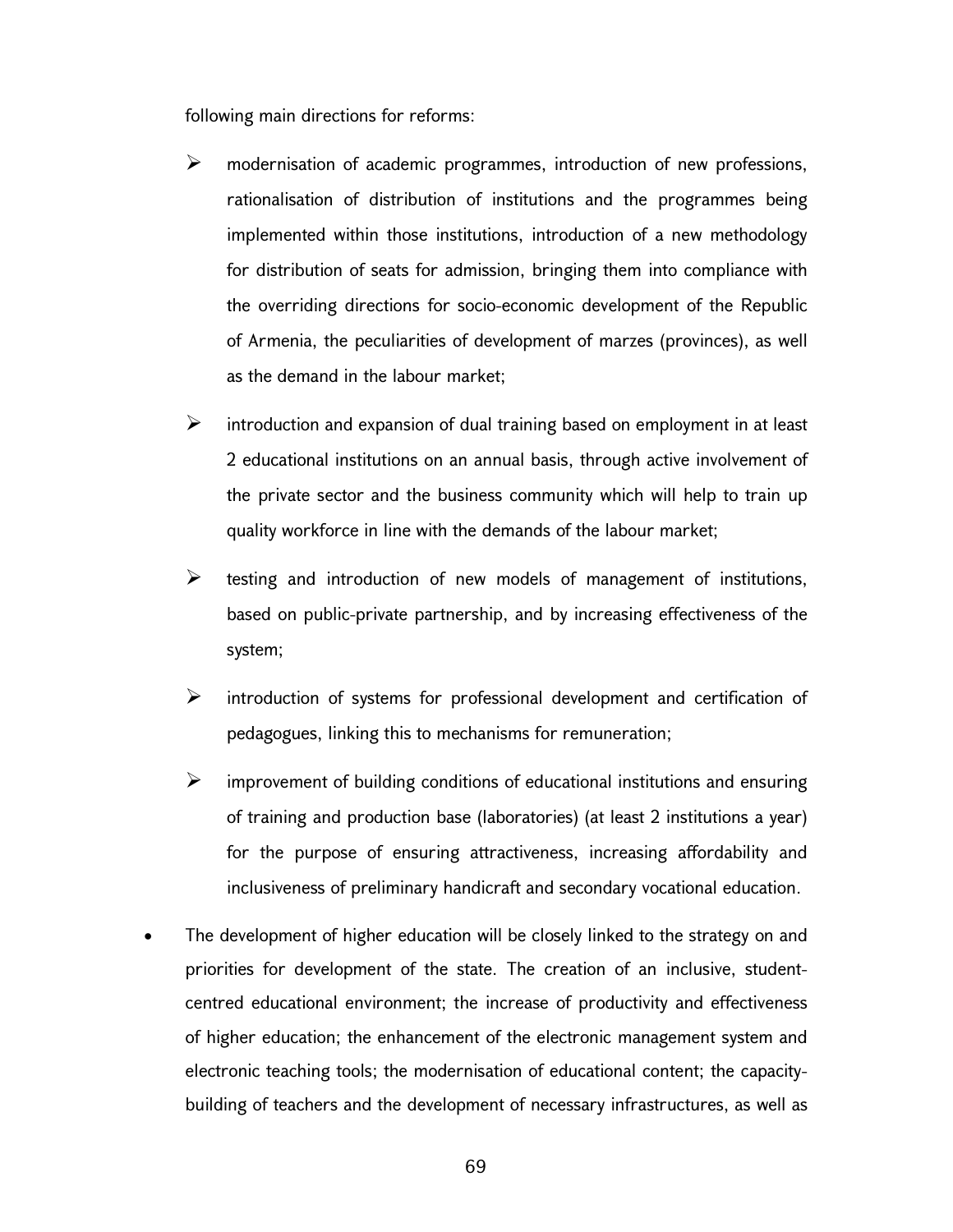the strengthening of the "education-science-labour market" bond will be pivotal.

The reforms in the higher education sector will be targeted at:

- $\triangleright$  creation of an institutional basis for mechanisms for effective management, balanced accountability and transparency;
- $\triangleright$  ongoing improvement of the quality of higher education, ongoing increase of the research component in higher education;
- $\triangleright$  review of the content and structure of academic programmes by 2025, focusing on final learning outcomes — in line with the requirements of the national qualification framework (NQF);
- $\triangleright$  internationalisation of higher education, expansion of mobility opportunities;
- $\triangleright$  implementation of the directions and principles of the European Higher Education Area;
- $\triangleright$  review of the principles for providing financial resources to educational institutions along with gradual increase of financing for higher education and expansion of amounts of financing by 2024 — addressability and purpose of financial support, by setting key indicators for effectiveness of the activities of an educational institution and introducing mechanisms for financing depending on the result;
- $\triangleright$  promotion of the expansion of inclusiveness in higher education alongside the transition to universal inclusive education;
- $\triangleright$  development and introduction of new methodology for learning and teaching through the application of modern information and communication technologies in the educational process;
- $\triangleright$  review of the principles and mechanisms for admission to higher education institutions;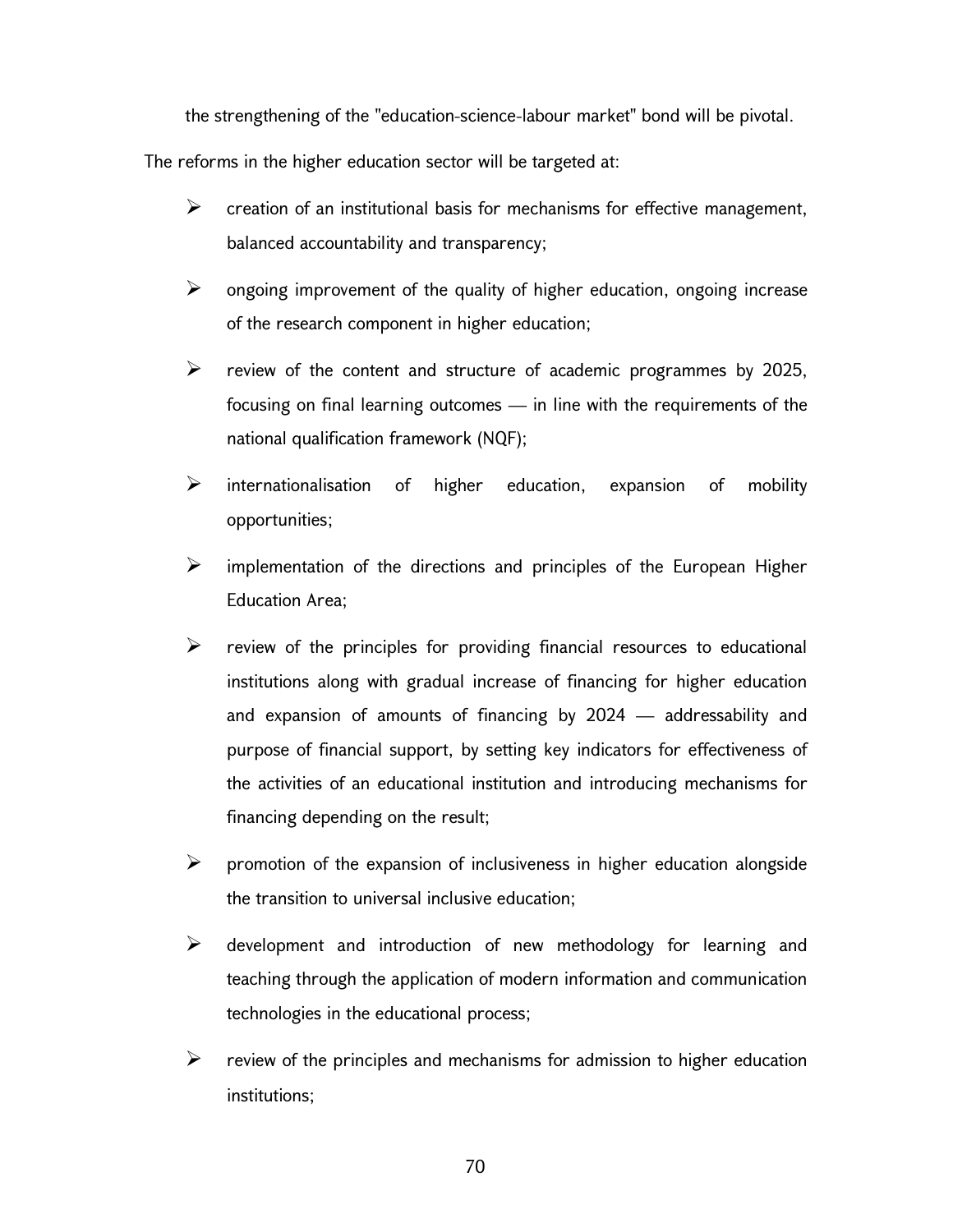- $\triangleright$  introduction of Master's Degree programmes for professions in accordance with the new demands in the labour market, as well as in languages of the region, through inclusion of relevant academic programmes in the list of academic programmes according to professions;
- $\triangleright$  establishment of effective cooperation with schools, universities and the private sector in order to raise, among parents, teachers, pupils and the community, awareness about the demand and applicability of current and future professions that are in demand, but less common;
- $\triangleright$  ensuring of an attractive physical, virtual and social environment in the higher education sector by reconsidering the necessary infrastructures in this sense, the idea of establishing an academic city is of strategic significance;
- $\triangleright$  upgrading of higher education in areas of natural sciences by bringing it to an internationally competitive level through state support and institutional investments.

#### 4.4. SCIENCE

The science sector is viewed as one of the cornerstone sectors for sustainable development of the Republic of Armenia, the growth in this sector will provide Armenia with the opportunity to face up to the current and future challenges, become a major part of the evolution and progress, be capable of absorbing modern trends and making them adaptable and provide the educational system and high technology and other strategic sectors with enhanced human potential.

A developed academic system needs to be a claim to fame for the Republic of Armenia in international relations and the global set of values and serve as one of the key components of foreign relations. The objectives to be met in the field of science in the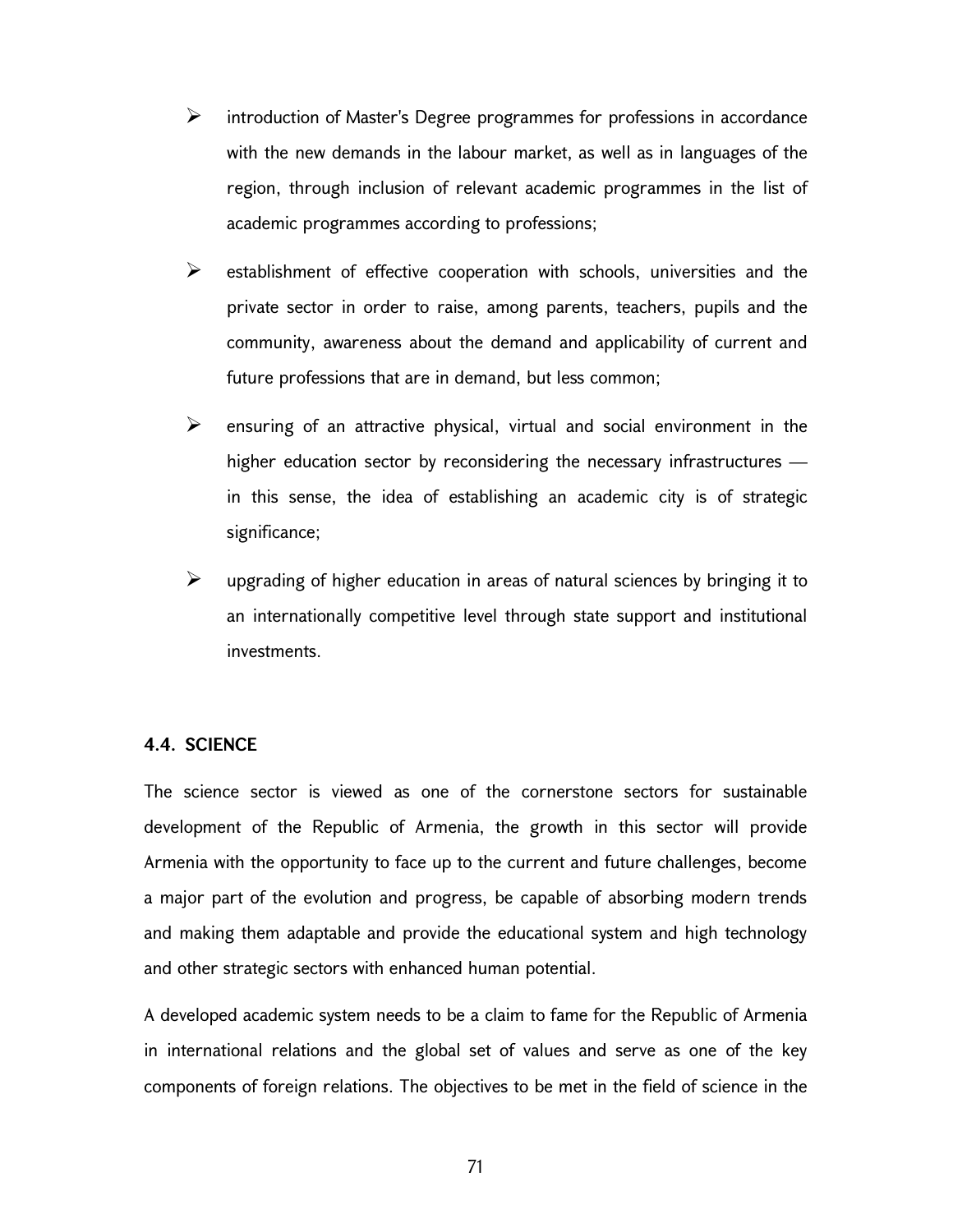course of the next 5 years can be divided into the following 4 conditional groups:

# Development of infrastructures that are favourable for competitive scientific activities

One of the major guarantees for increase of effectiveness and competitiveness of scientific activities is the level of development of scientific infrastructures, which provides the opportunity to conduct competitive scientific research not only through modern scientific equipment and materials, but also through the creation of a physical environment that will be favourable for scientific activities. To address this issue, the objectives of the Government programme are:

- $\triangleright$  to renovate scientific centres and rearm them with modern equipment, by establishing centres of scientific equipment for joint use;
- $\triangleright$  to consolidate small scientific organisations conducting research in related fields with large scientific centres for the creation of a more favourable environment for research, as well as for effective use of human and physical resources;
- $\triangleright$  to introduce mechanisms for promoting and assisting innovative and science-driven entrepreneurship by establishing a structure that will support the formation of new science-based business spheres and place orders from business to science, as well as explore the scientific developments that have the potential for commercialisation, and will be a part of the process of commercialisation by providing consultation and legal aid;
- $\triangleright$  to assess the risky science-business initiatives and create a national investments fund;
- $\triangleright$  to expand the geography of international partnerships on the basis of interstate or inter-agency treaties, thanks to which we will be at an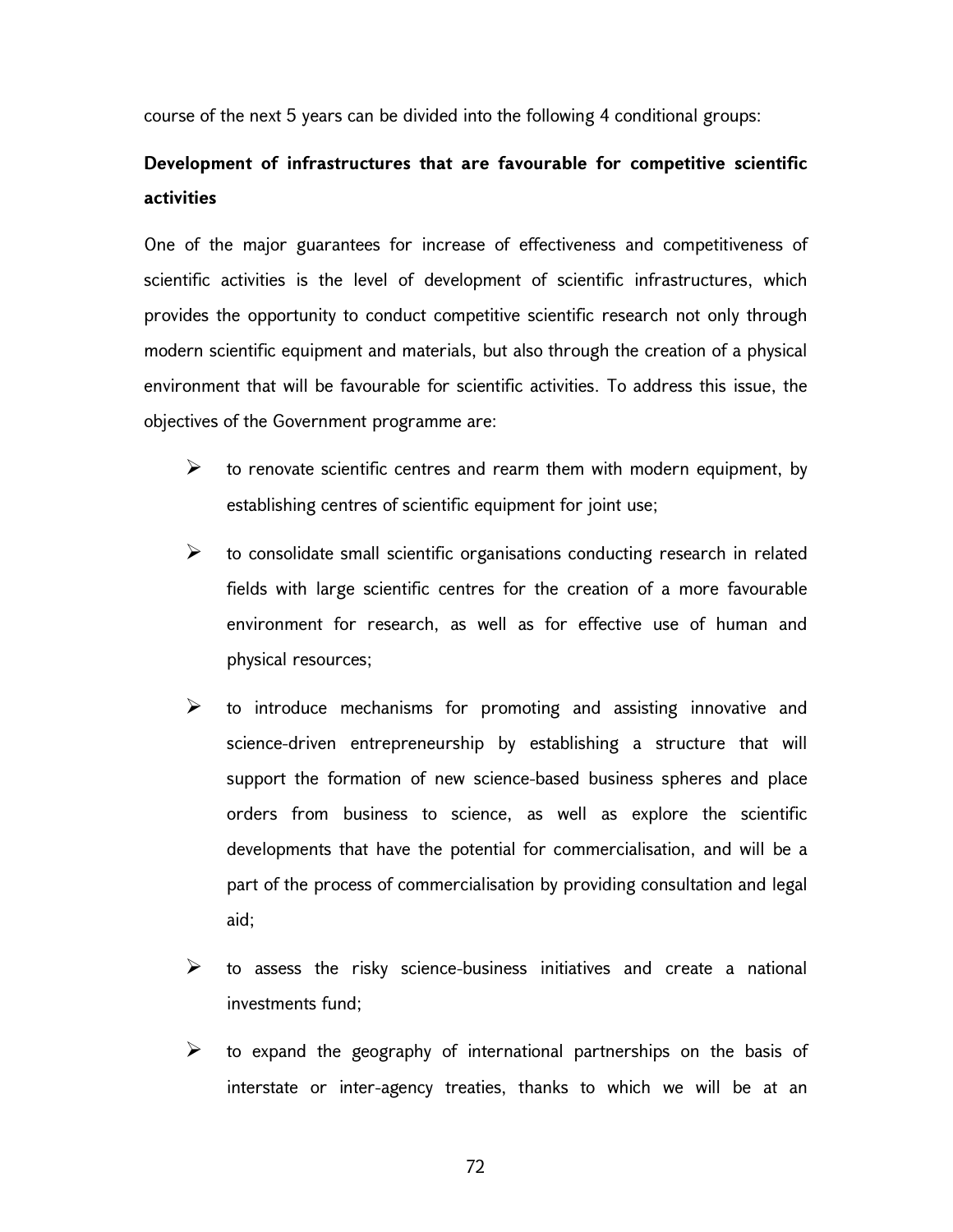institutional level of cooperation with more developed countries in the world, and within the framework of this, global studies and several mobility programmes will be carried out;

 $\triangleright$  to associate with European framework programmes and promote the active participation of Armenia in framework programmes, which will help to create favourable conditions for sharing experience and provide an opportunity to participate in major, multilateral research programmes and enhance internal capabilities and infrastructures.

# Enhancement of qualification of workers in the field of science and engagement of young specialists

The enhancement of qualification of workers in the field of science, the engagement of young specialists and the increase in salaries of scientists and funding of scientific researchers are the main tools for solving the issue of ageing and raising the level of competitiveness. The following are the programme objectives to address this issue:

- $\triangleright$  to implement grant programmes to support PhD students involved in leading groups in the Republic of Armenia in order to promote PhD studies and organise PhD education at the best centres abroad;
- $\triangleright$  to implement programmes for post-doctoral research in order to shape experience for newly graduated researchers to be self-employed and work on more privileged issues;
- $\triangleright$  to implement mid-term and long-term programmes for vocational training and qualification of employees of scientific organisations at the best scientific centres in the world.

# Increase of efficiency of state financing in the field of science

Efficiency of state financing in the field of science will be increased by setting international standards for research and introducing mechanisms for performance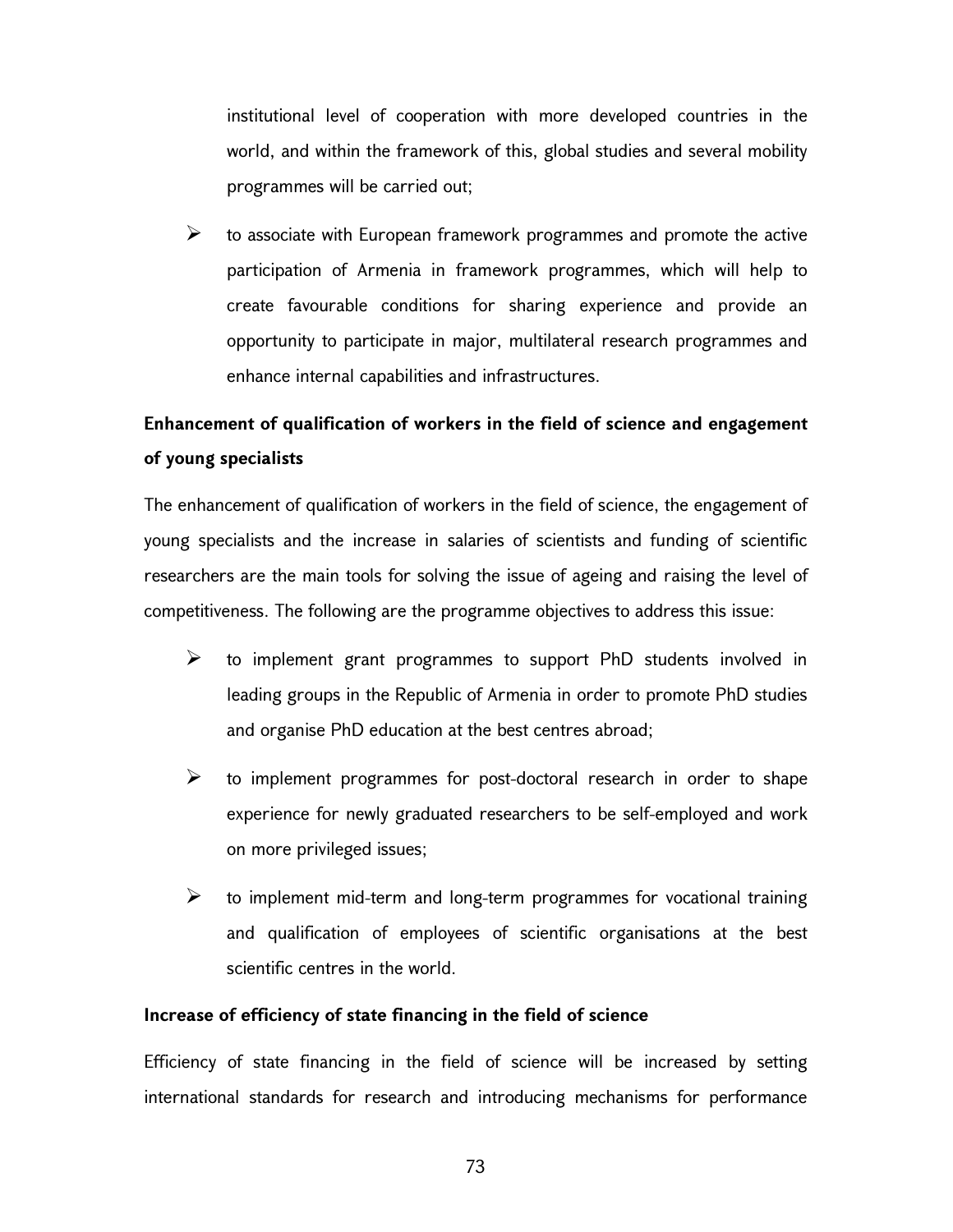evaluation. The programme objectives being implemented for addressing this issue are:

- $\triangleright$  to set the minimum criteria for productivity of scientific personnel according to categories, which will be implemented in late 2021 and will create a ground for conducting nation-wide performance evaluation in 2024;
- $\triangleright$  to conduct nationwide performance evaluation of scientific personnel in order to engage promising and prospective specialists instead of a personnel lacking productivity;
- $\triangleright$  to review the model for baseline financing of scientific organisations by introducing the model of up-to five-year programme financing and to implement bonus plans within organisations with high-level of productivity in order to expand the personnel and create new subdivisions or engage new specialists;
- $\triangleright$  to review the objectives of the programmes implemented through financing via tender and set outcome indicators;
- $\triangleright$  to implement a number of new programmes via tender for more effective engagement of the potential of the Diaspora for resettlement or the establishment of remotely controlled laboratories, with the plan to have nearly 60 scientific and nearly 60 remotely controlled scientific groups having returned to the Republic of Armenia by the year 2026 which will not only conduct modern scientific research, but will also train up specialists who are capable of carrying out creative work in the field of high technology;
- $\triangleright$  to introduce by 2023 a unified electronic platform for management of the field of science, through introduction of a rating system that will provide the opportunity to conduct monitoring of effectiveness at all levels (from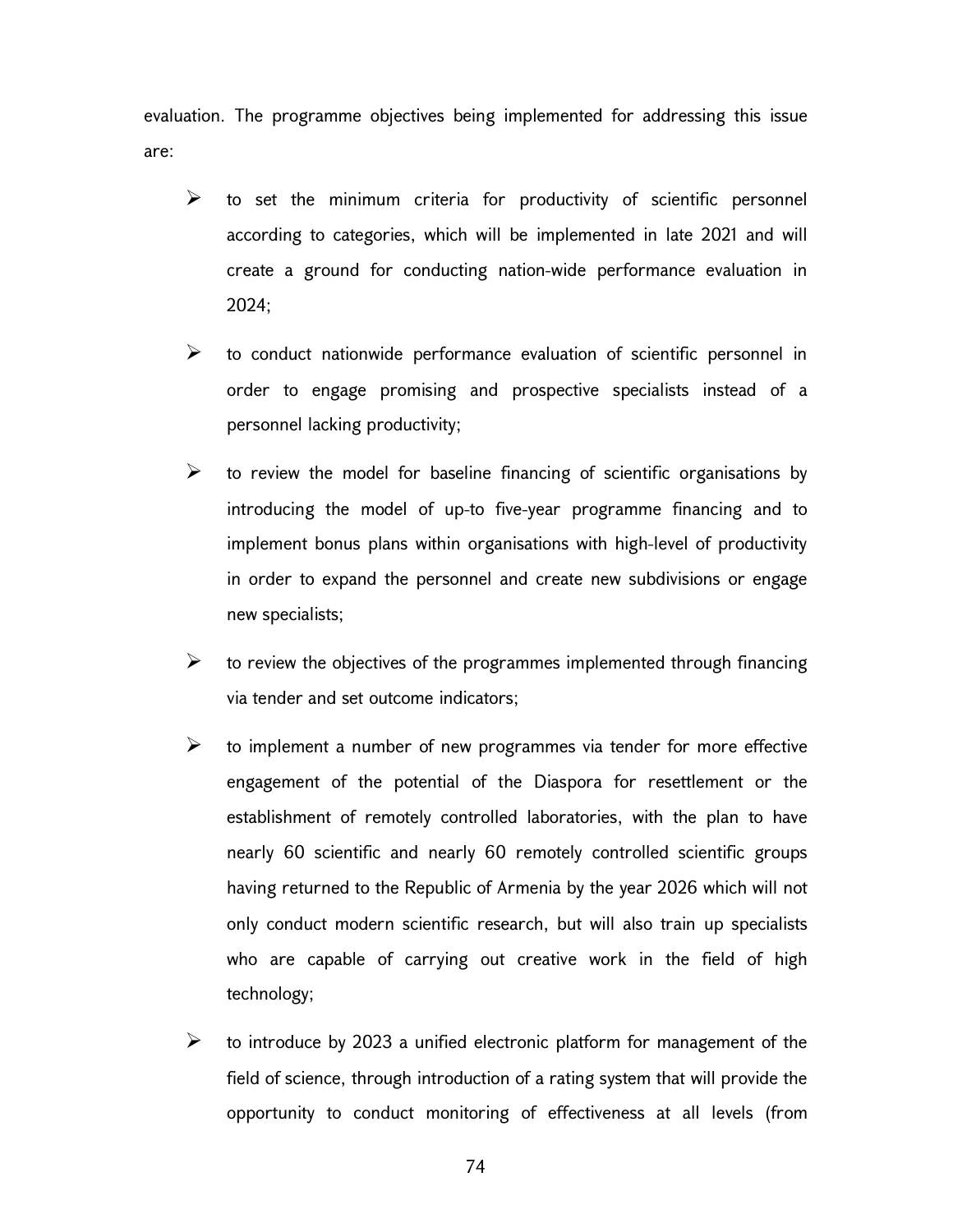individual researcher to scientific organisation) in an online mode and have a toolkit to identify and address problems in a timely way, which will also provide the opportunity to introduce new and multi-layered mechanisms for incentives;

- $\triangleright$  to implement a number of target programmes by ensuring the expected final outcome and the high quality of research in the fields of social science, the humanities and Armenian studies;
- $\triangleright$  to increase the amounts of funds allocated for conducting defence and civic research and the duration of programmes by allocating 3 years instead of 2 years, a part of which will be allocated for converting the results of studies into products;
- $\triangleright$  to provide additional financial resources for the following key directions: data science, artificial intelligence, quantum technologies, smart agriculture, biotechnology, material science, chemistry, physics, mathematics. Research centres of universities, interested groups and organisations will be engaged.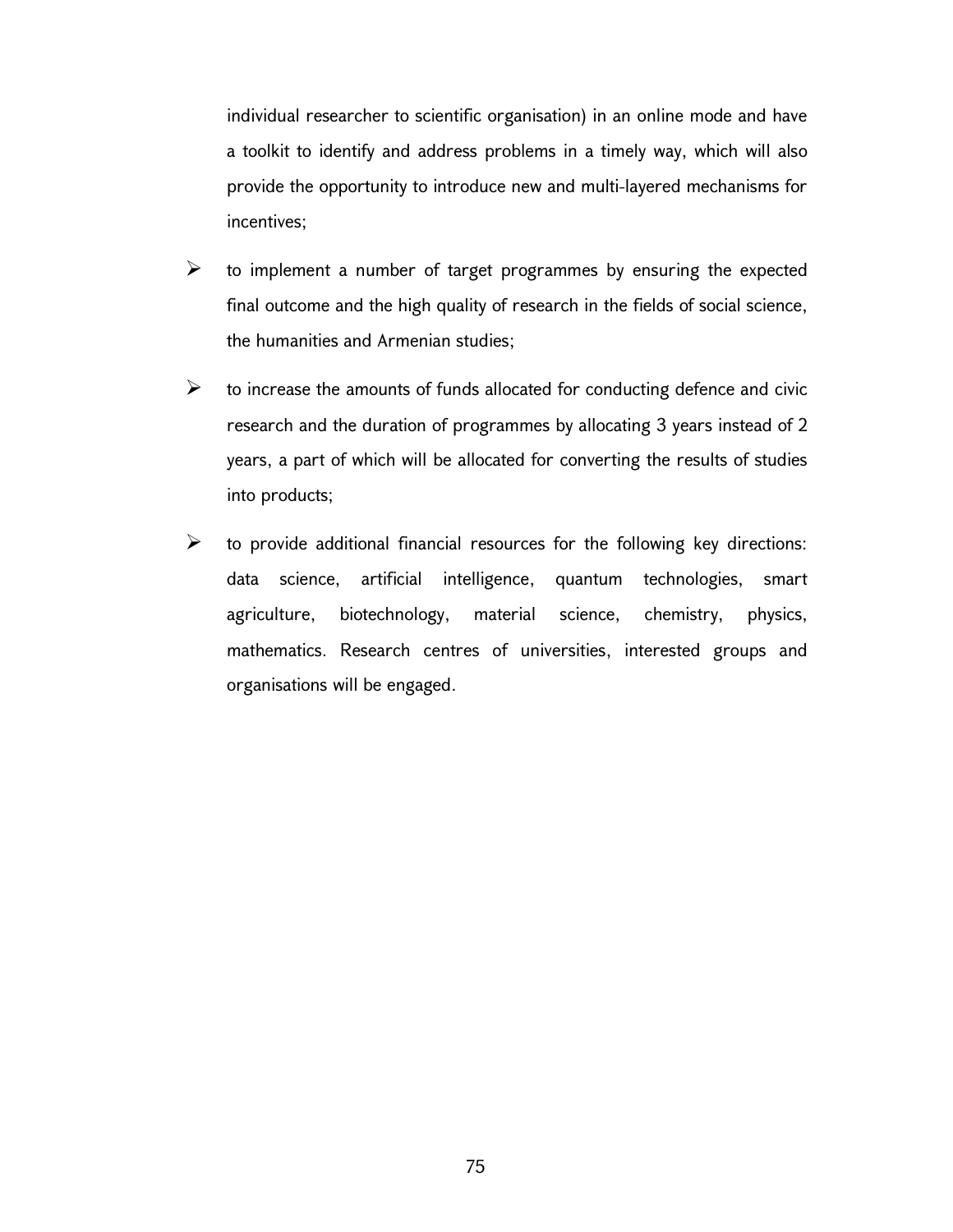# Reform of the legislation regulating the field of science

Reform of the legislation regulating the field of science is important for the sustainable development and smooth operation of the field as well. The following are the programme objectives being implemented to address the issue:

- $\triangleright$  to review the baseline, target and thematic (grant) categories for state financing and bring them into compliance with the existing laws and the requirements of the field specific state policy by particularly creating grounds for the application of a merit-based financing model;
- $\triangleright$  to approve the procedure and standards for qualification (performance evaluation) of scientific workers by setting high requirements for productivity, thanks to which the path for professional growth in the field of science and the standards for personal productivity will be clearly outlined;
- $\triangleright$  to clarify the requirements for scientific organisations and create relevant legislation, which will lay down the requirements for the structure of organisations, and this will provide the opportunity to have infrastructures that will be comprehensive and will fully contribute to scientific activities;
- $\triangleright$  to adapt the minimum conditions for magazines to be included by the Higher Qualification Committee in the list of acceptable periodicals in order to increase competitiveness of scientific periodicals;
- $\triangleright$  to review the procedure for granting scientific degrees and academic ranks and bring them into compliance with the existing and adopted laws.

The reciprocal integration of education, science and economy and the introduction of an active interoperability system are the key components of the vision of the Government for development.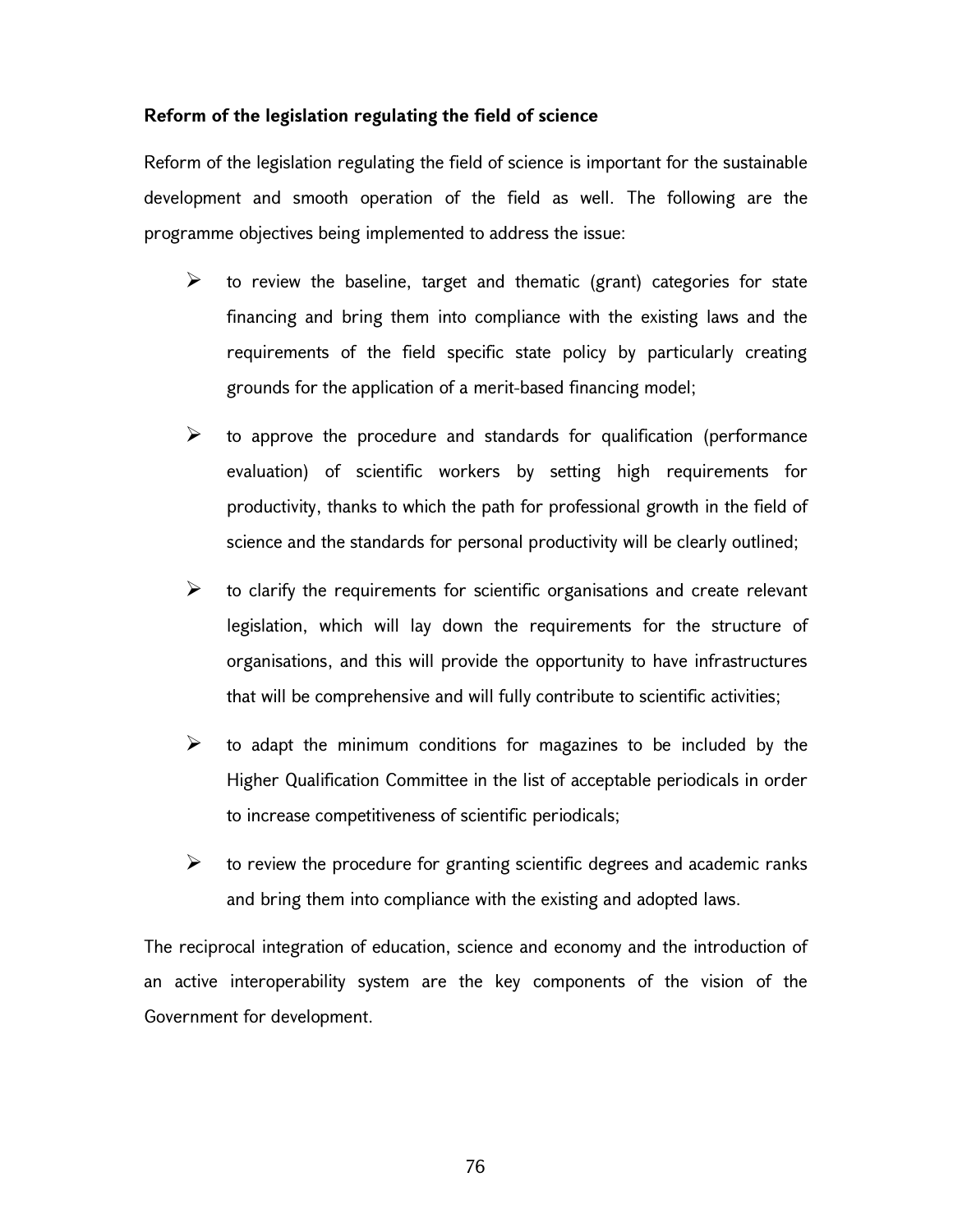### 4.5. HEALTH CARE

The development of the health care sector is one of main priorities of the Government. The policy of the Government will be aimed at maintaining and improving personal and public health, by providing available, modern and high-quality healthcare services.

- To ensure availability and affordability of health care services for citizens, a comprehensive health insurance system will be introduced, which will be aimed at reducing significant expenses for citizens at the moment of receiving health care services. The comprehensive health insurance system will include the package of outpatient medicine, as well as special and hard-to-get diagnostics. Thanks to the introduction of the comprehensive health insurance system, packages for compulsory medical inspections for different risk groups will be included. Mechanisms for the quality control of medical care and services will be introduced, which will contribute to improving health care indicators as well. The Government has set the goal to reduce the ratio of private expenditures in general health care expenditures by 40%.
- For the purpose of maintaining the public health, the development of directions for prevention and early detection of infectious and non-infectious diseases will continue to be viewed as an overriding objective. Within the scope of this objective the policy of the Government and the reforms being implemented for increasing effectiveness of management of the health care sector will be targeted at modernisation, ongoing development and increase of effectiveness of primary medical care, due to the need to provide quality medical services that will be available for the population.
- The focus of the Government will be on the implementation of preventive measures for maintenance and improvement of public health, the prevention of the impact of risk factors, as well as ongoing implementation of the screening programmes in place and the introduction and expansion of new screening programmes for the prevention and early detection of more common noninfectious diseases.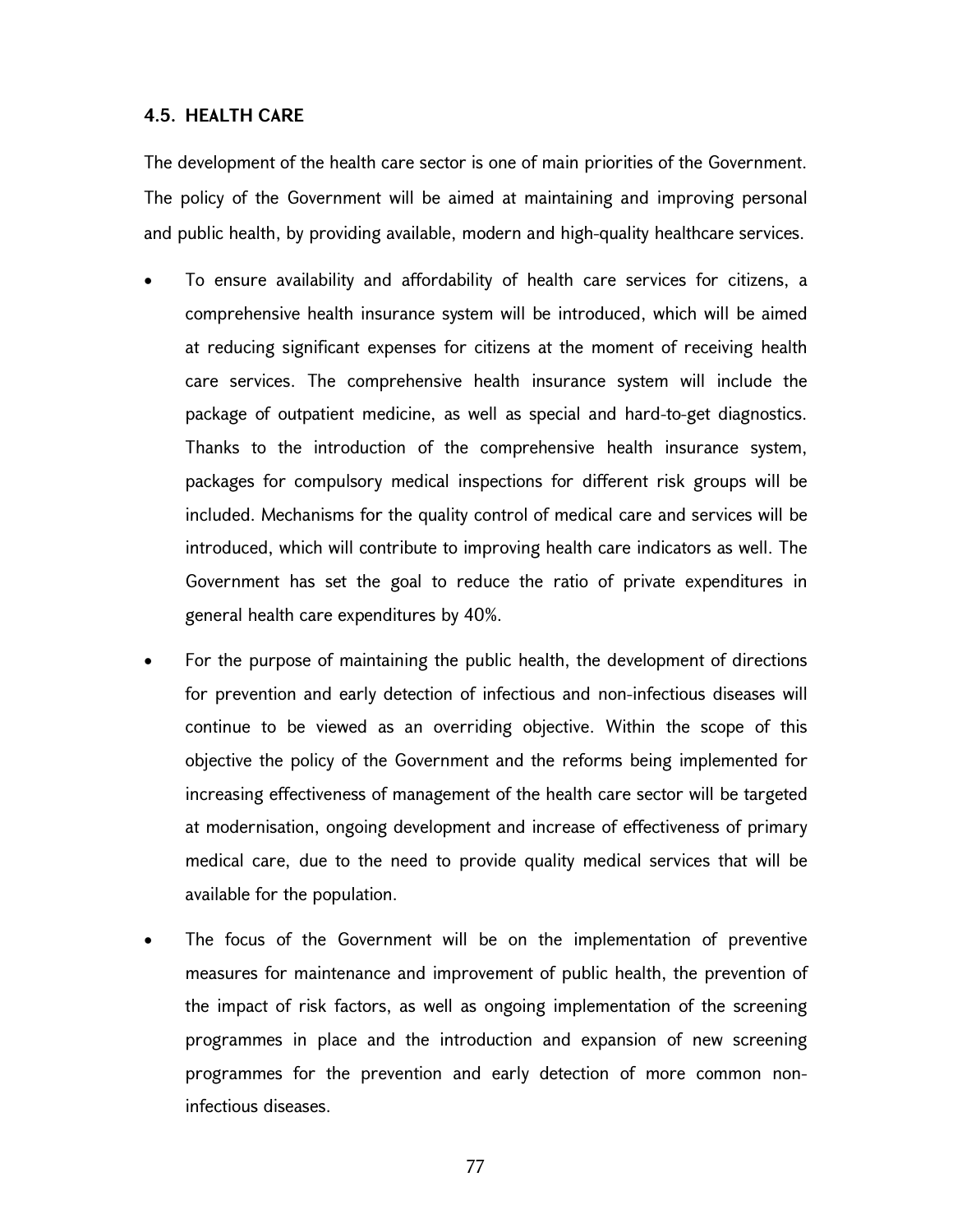In this regard, there will still be importance attached to the creation of opportunities for the provision of quality medical services for the treatment of non-infectious diseases, including breast cancer through modern methods of treatment, as well as the expansion of the number of beneficiaries and the scope of services.

- In cases of mental health problems, malignant neoplasms, pancreatic diabetes and diabetes, epilepsy, chronic diseases, chronic kidney failure (in the cases of kidney transplant and/or programmed hemodialysis), newborn respiratory distress syndrome, viral hepatitis type C and "pituitary dwarfism" symptom, the provision of drugs will continue to be completely free-of-charge.
- By continuing the programmes for expanding availability of drugs for the population, the Government will remain focused on the treatment of diseases that are long-term, and treatment is conducted with the most recent and expensive drugs, particularly the rare diseases among children, adolescents and young people, the timely treatment of which and the use of effective drugs will provide the opportunity to prevent the progress of diseases, as well as the emergence of disability.
- To prevent non-infectious diseases, it will be important for the Government to reduce the impact of risk factors through programmes encouraging healthy lifestyle, by creating an environment for citizens to make informed and behavioural decisions. Programmes promoting healthy lifestyle will be carried out and will be targeted at building up and restricting unhealthy dieting, raising the level of awareness about the impact of risk factors of the emergence of noninfectious diseases, implementing complex measures targeted at the healthy lifestyle of children and adolescents, creating favourable conditions for popularisation of a healthy lifestyle and implementing cross-sectoral cooperation for promoting a healthy lifestyle. The aim of the specified measures is to stabilise premature death from the four more common non-infectious diseases and reduce it by at least 1.5% on an annual basis.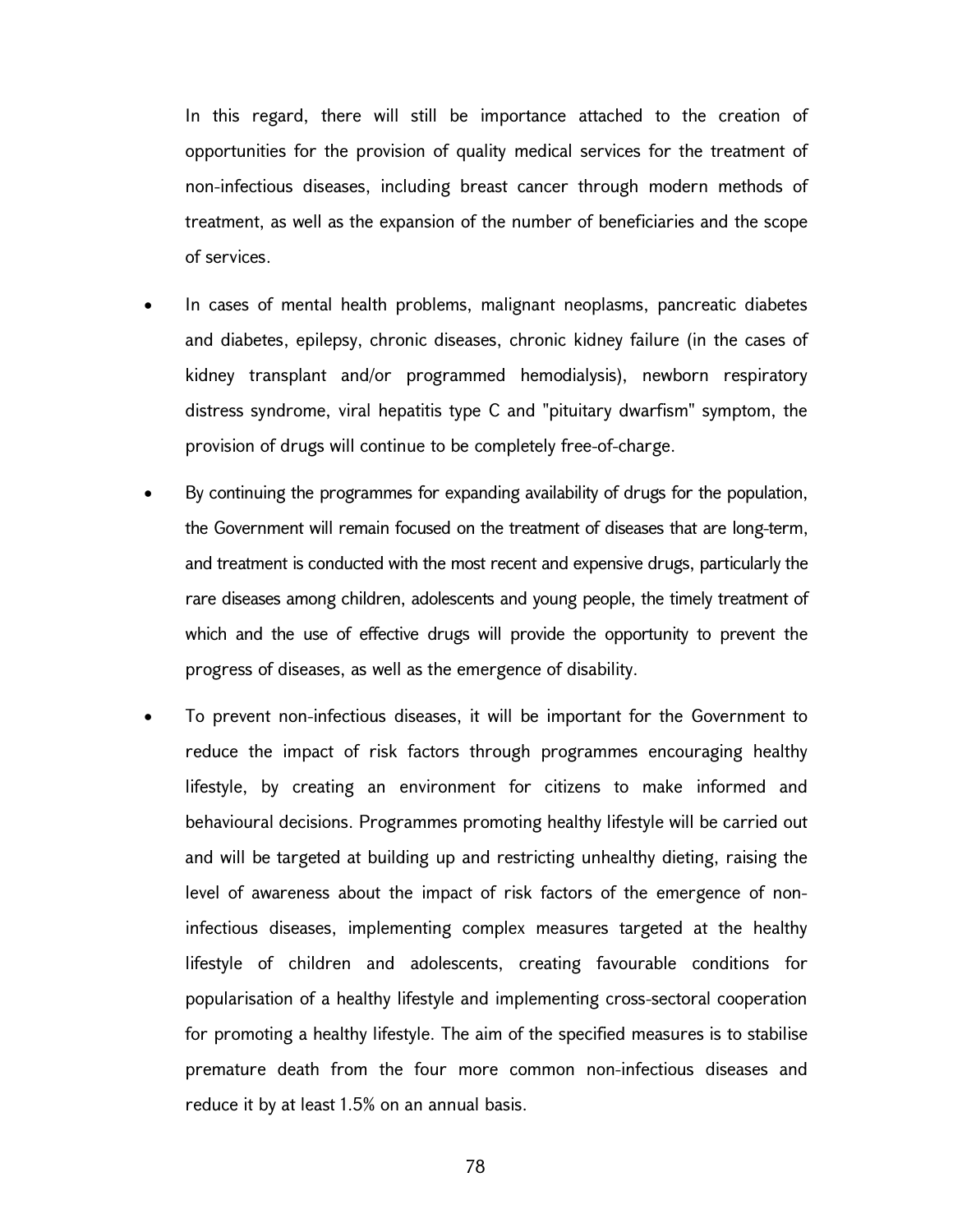- The issues of protection of the health of mother and child, safe motherhood, as well as health-related issues during early childhood and adolescence will particularly be in focus. Measures will be taken for the exercise of the right to reproduction and improvement of health, reduction of perinatal losses, prevention and treatment of infertility. In this regard, free-of-charge preventive medical examinations will be conducted in order to protect the health of mother and child. Free-of-charge screening examinations for detection and treatment of problems with reproductive health among adolescents will also be implemented. Examinations will be carried out for early detection and treatment of infertility. Besides, additional examinations in the early period of pregnancy for identifying the existing problems of mother and child will become free-of-charge, the list of services will be expanded. This will help to ensure reduction of infant mortality under the age of 1 by 15%, in case of maternal mortality (three years)  $-$  by 18%, and the coverage of children under the age of 1 in vaccination programmes will comprise more than 95%.
- The introduction of an integrated electronic health care system remains among the main objectives of the Government; it will help to make the medical data of citizens available on the electronic platform. Through the electronic system, it will be possible to make an online appointment to get outpatient medical services, to receive the prescribed medicine from pharmacies with an electronic prescription, automatically organise the transfer of a sick leave certificate to the employer and receive the standard medical statements of information. It will be possible to use the electronic data of medical examinations while visiting different medical institutions. Thus, high-quality health care services will be provided in an effective way, which will help to reduce the amount of double examinations and, consequently, reduce the expenses incurred for both the State and citizens. The collection of comprehensive health-related data and the conduct of analyses based on those data will be ensured, and this, in its turn, will lead to targeted,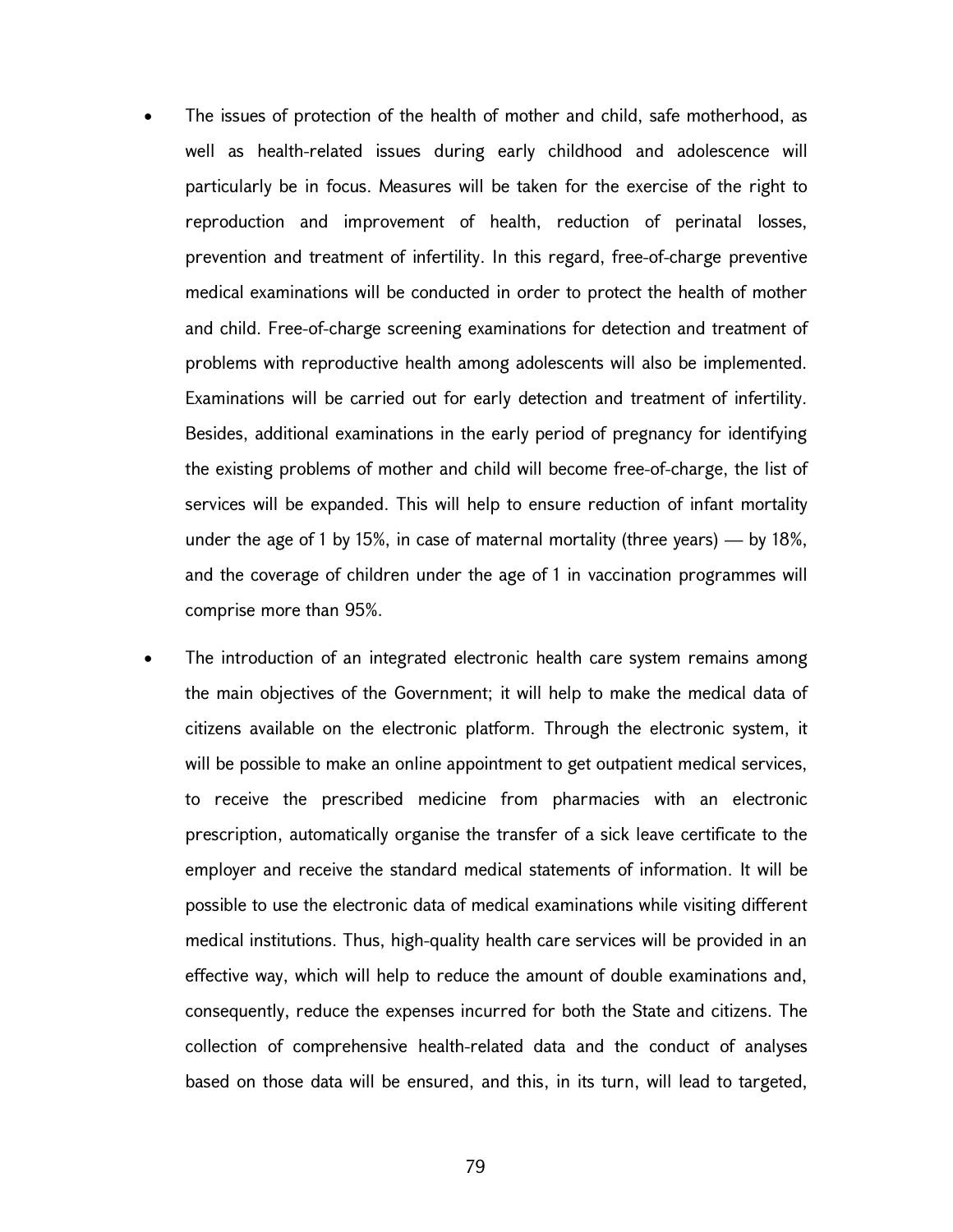effective and transparent distribution of financial resources. The number of licensed organisations carrying out medical and pharmaceutical activities and having joined the electronic health care system will increase by 5 times.

- The policy of the Government will be targeted at the emergency situations in the public health sector, particularly the ensuring of preparedness for and rapid reactions to phenomena that may be an emergency situation of international significance, as well as inter-agency and cross-sectoral cooperation.
- The unimpeded operation of the health care system in emergency situations and in the conditions of martial law is one of the key priorities of the Government policy with regard to reserve material and technical resources, professional potential, necessary skills and the introduction of active mechanisms for capacity building.
- In addition, it is envisaged to implement relevant programmes for identifying the possible dangers of and threats to public health, ensuring laboratory capacitybuilding, launching monitoring and risk reduction system and organising training courses on public health, promoting the implementation of scientific research in the health care sector and the practical application of the outcomes thereof.
- It is also envisaged to improve the system of epidemiological monitoring of infectious diseases, by particularly realising the mistakes made during the coronavirus pandemic, ensuring prevention of the introduction and spread of infectious diseases and immunoprevention in the territory of the country as much as possible, and by ensuring reporting of information on diseases in real time. Thus, a zero indicator of chickenpox, diphtheria and polio will be recorded, laboratory diagnosis of the overriding diseases will be ensured, a register of the potential dangers of and threats to public health will be maintained.
- One of the primary objectives of the Government is to provide medical institutions — through enhancement of human potential, effective planning and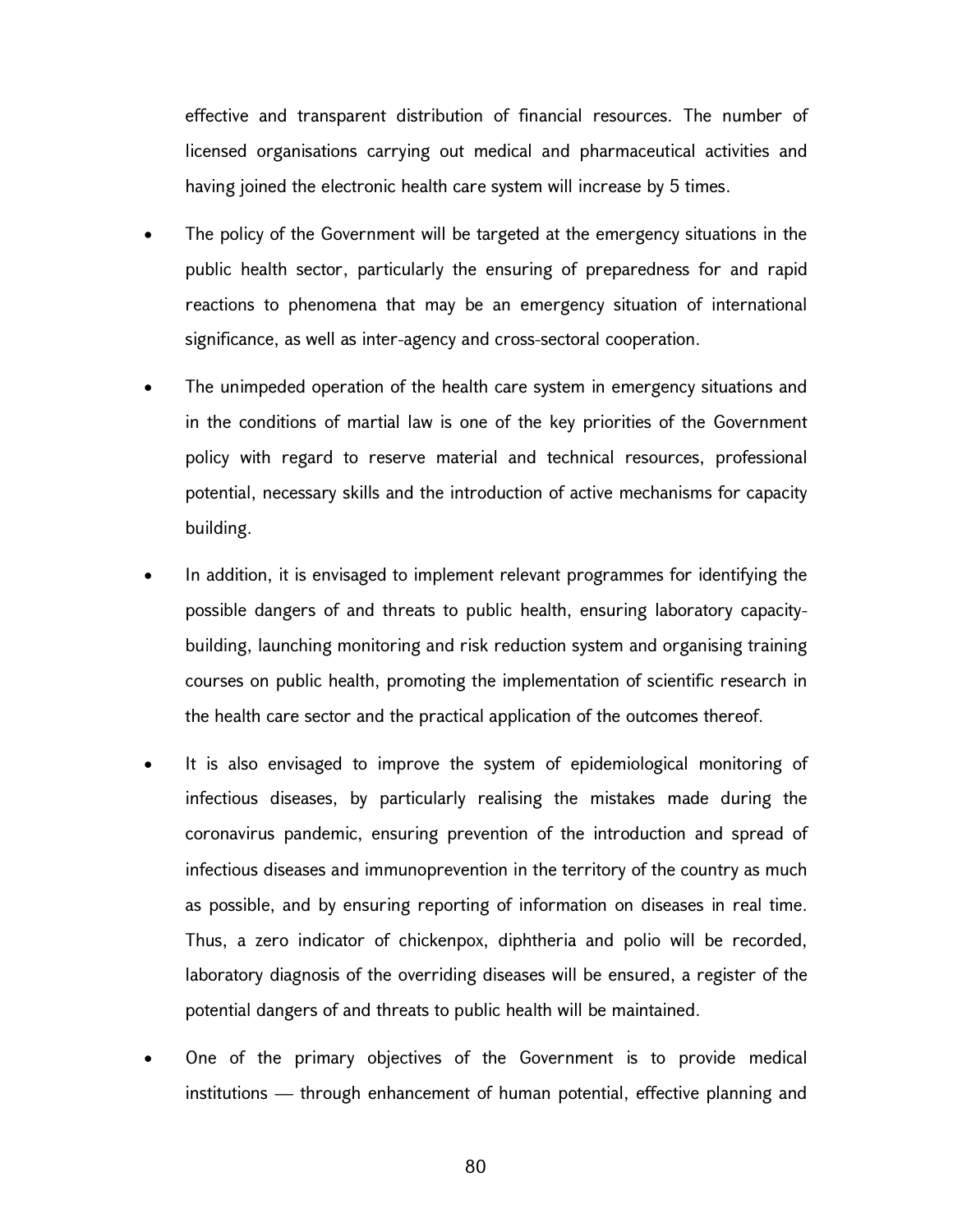management —with quality specialists having higher and post-graduate and secondary vocational education in order to maintain the quality of medical care at a high level. In this regard, importance is attached to the improvement of the quality of medical education, the modernisation of post-graduate medical education, the proper organisation and expansion of ongoing professional development and the introduction of a system for individual licensing of professional activities, which will affirm compliance of the knowledge and skills of health care specialists with professional and educational criteria. At the same time, the salaries of medical workers will continue to be increased proportionate to performance evaluation, proceeding from the indicators recorded during the prevention, early detection and treatment of diseases. It is envisaged to introduce a licensing system for medical workers, as well as a register of senior and mid-level medical workers by the year 2025.

- In the context of proportionate development of marzes, the Government will keep the modernisation of regional medical organisations, particularly the improvement of building conditions and the replenishment with the most recent medical equipments in its focus.
- It is expected to upgrade 50 health care institutions.
- Importance will be attached to the reforms in the sphere of protection of mental health, including availability of quality outpatient and inpatient psychiatric services and the reinforcement of children's psychiatric service.
- The health care institutions involved in the management of and control over epidemiological situations, the prevention and management of infectious diseases will be reinforced and modernised in the marzes and in Yerevan.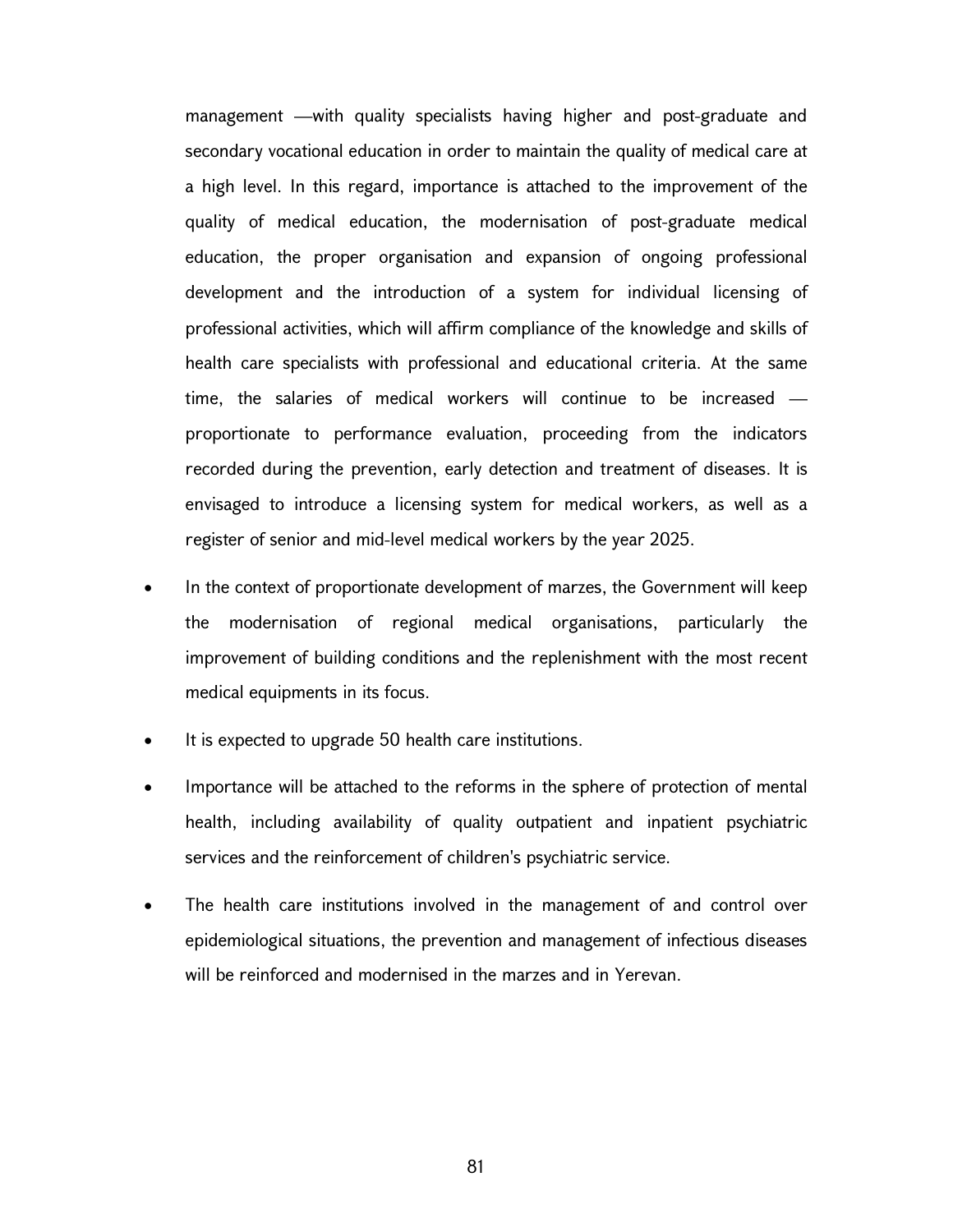### 4.6. LABOUR AND SOCIAL PROTECTION

The state policy in the field of labour and social protection will be implemented on the basis of a complex strategic document addressing sector-specific problems.

By 2026 the Government will take the following steps:

- $\triangleright$  to equal the minimum pension amount and average pension amount to the costs of the food and consumer baskets, respectively;
- $\triangleright$  to set AMD 85 000 as the amount of minimum salary;
- $\triangleright$  to eliminate extreme poverty.
- The policy on social support will be based on social needs assessment and the principle of providing a social service that is proportionate to the assessment, thus boosting the socio-economic potential of a person. Families that turned to be in difficult life situation and in need will get out of poverty through capacitybuilding and development of skills, by providing measures for employment and self-employment and by applying the models for gradually overcoming poverty. It is envisaged to provide social services to more families by increasing the number of self-sufficient, dignified families with own income, gradually eliminating their dependence on government support. Encouraging and stimulating every citizen capable of working and enhancing the skills and potential of the person for this purpose are the axis of the social policy of the State.
- A new system for social security assessment will be introduced, due to which social support programmes will be more addressable. The packages of nonfinancial services offered will be aimed at meeting the primary needs of people in the education, health care and social sectors. A definite format for dealing with social issues will be introduced — starting from detecting the problem and ending with the solution to the problem.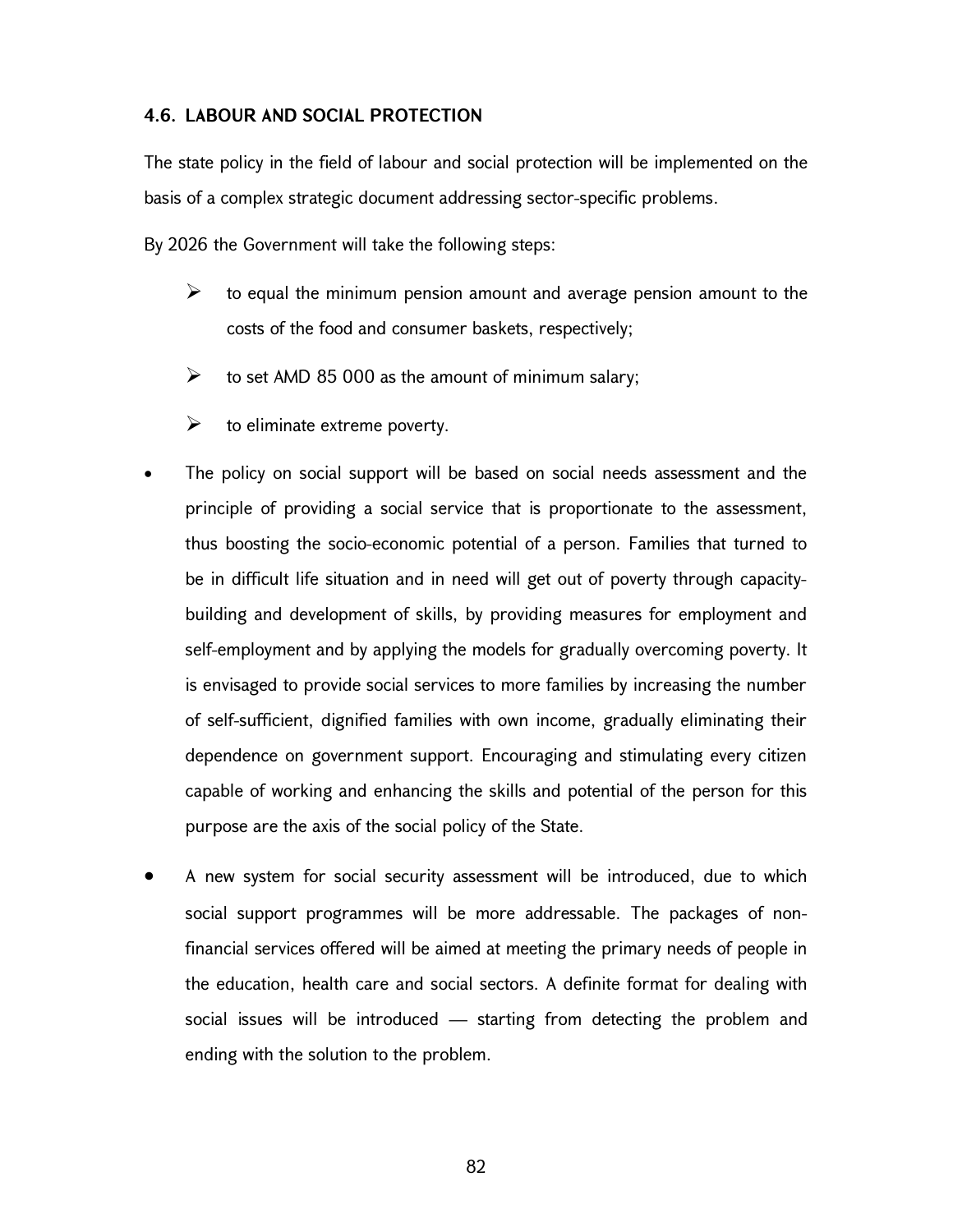- The Government will empower the newly formed Unified Social Service. It will continuously engage in capacity building among professionals of the personnel of structures providing social services. By 2023, 100% of social workers of the Unified Social Service will undergo professional training.
- A unified social policy on housing will be developed for the purpose of providing low-income and needy families and other vulnerable groups with permanent or temporary shelters. Programmes will be carried out in order to solve the housing problem of families that need shelters.
- For the purpose of exercising the right to decent work, the mechanisms for regulation of employment relations will be simplified and improved, bringing them into compliance with the international commitments assumed by the Republic of Armenia.
- The scope of competences of the authorised inspection body carrying out state supervision will be expanded in order to improve the system of protection of the rights of employees. The toolkit for non-state supervision over fulfilment of the requirements of the labour legislation will also be replenished; the scope of powers of trade unions will be reviewed. The labour legislation must promote the enhancement of professional skills and productivity of employees.
- An effective extra-judicial system for settling labour disputes will be introduced, which will also underline the role of social partners.
- The social guarantees for employees of the public sector will be expanded.
- The legislative regulations for the activities of employers and trade unions will be reviewed for the purpose of development and intensification of social partnership at all levels.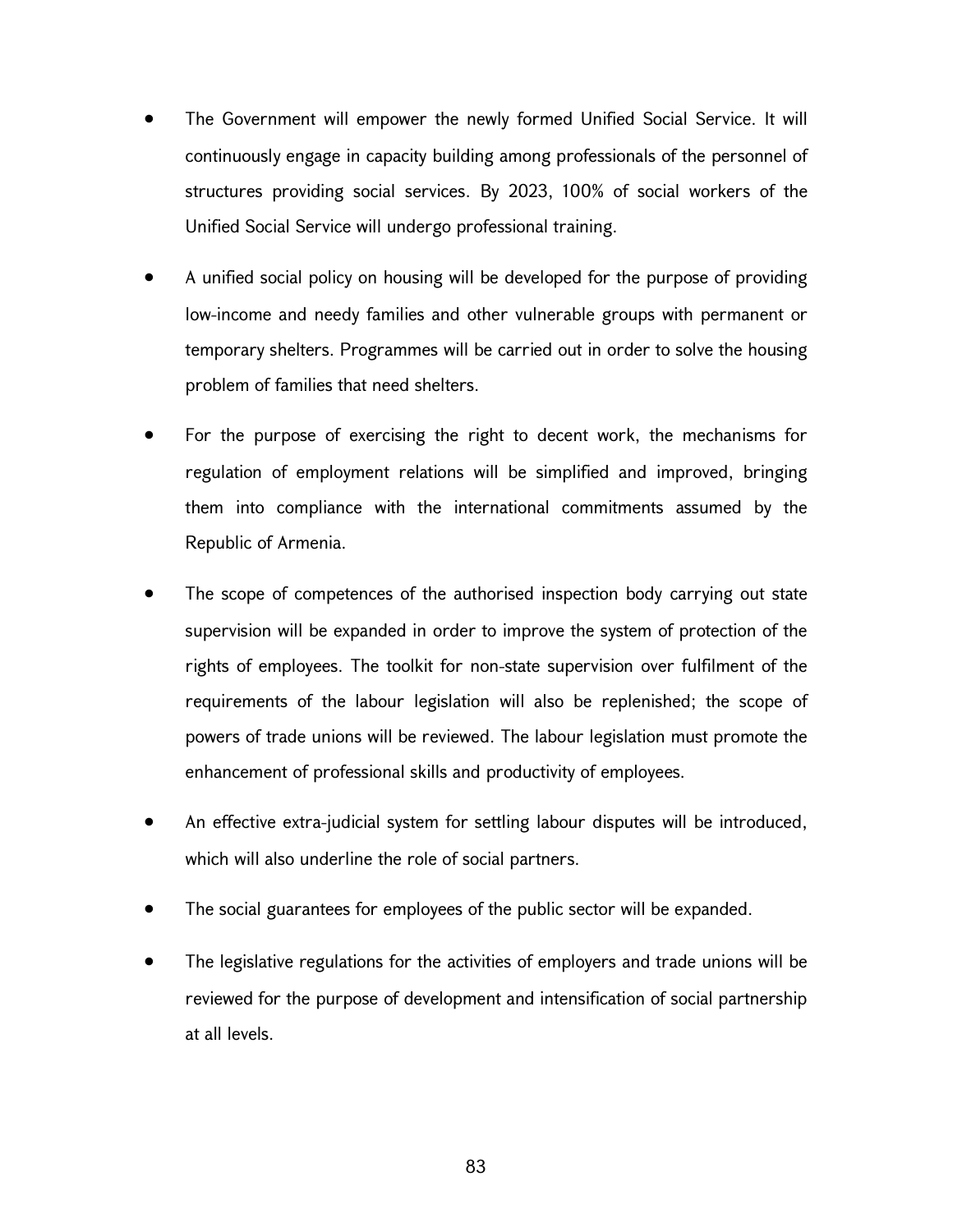- The level of addressability and effectiveness of state programmes for regulation of employment will be raised; new programmes for stimulating competitiveness of the youth, persons with disabilities and women in the labour market and promoting the "education-labour market" relations will be introduced where appropriate. The measures aimed at supporting parents with children to combine work and childcare will continue to be improved.
- For the purpose of disseminating and encouraging the culture of volunteerism, unified legal mechanisms regulating volunteering and volunteer work will be stipulated.
- The Government will continue to grant social guarantees to persons who became disabled during military service. Programmes for ensuring employment for persons who became disabled during military service and especially in consequence of military operations will be developed and continuously improved.
- The activities for the introduction of a universal system for professional orientation and career guidance will continue at all levels of formal education and in the system of social services, based on the demands of the current and future labour market. Professional training programmes will be carried out through cross-sectoral cooperation, by assessing the demands in the labour market.
- The types of support and services provided by centres for support to victims of domestic violence operating in the marzes and Yerevan and the programmes carried out by them will be diversified, with the purpose of introducing new types of support for economic development and empowerment of women.
- Within the scope of the fight against human trafficking and exploitation, the social-psychological rehabilitation services for persons subjected to trafficking, exploitation and sexual abuse — provided by the State — will be improved, the beneficiaries will be provided with needs-based support, the interagency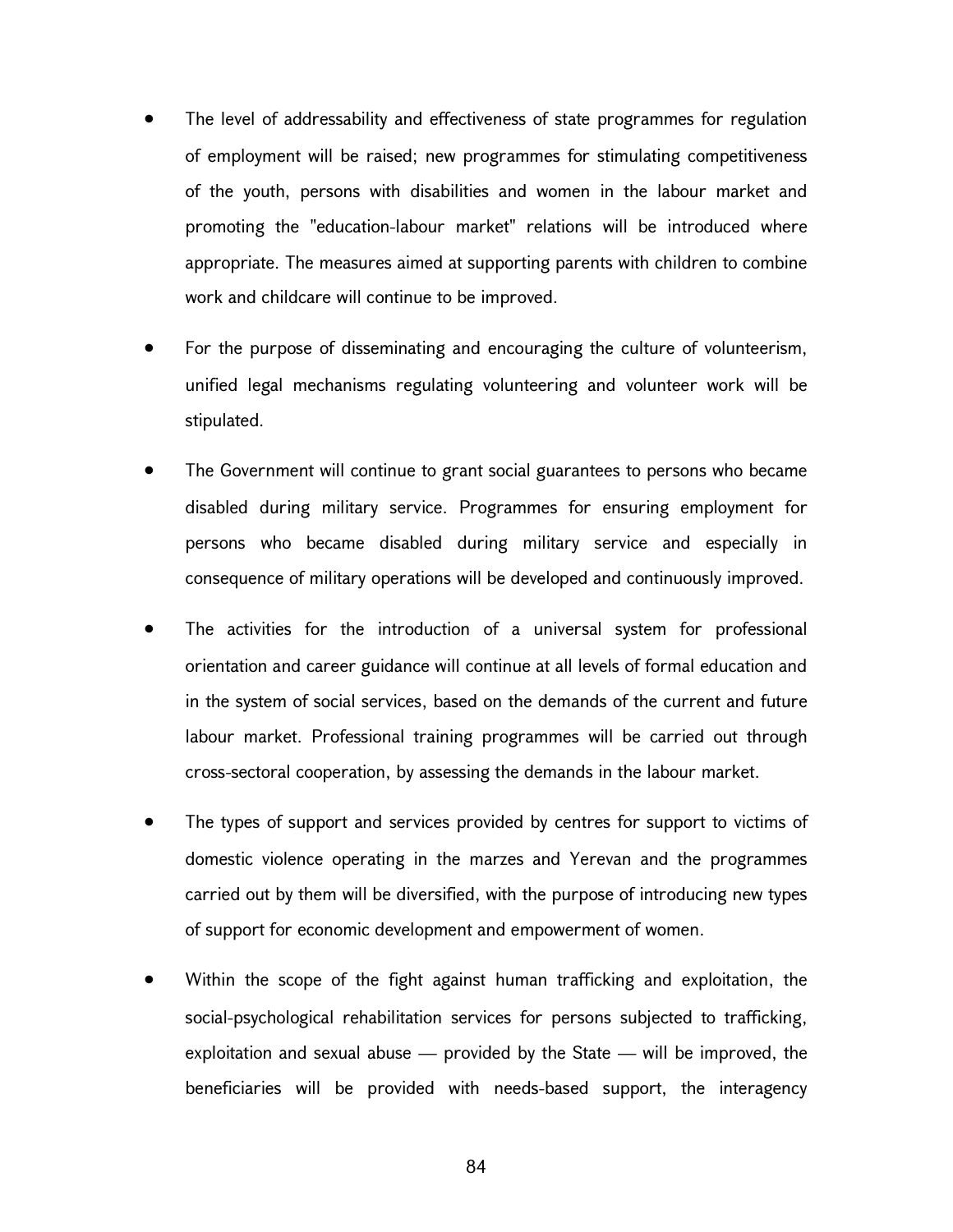cooperation with international and non-governmental organisations will be enhanced. Within the scope of legislative reforms and public awareness-raising measures the activities for detection and identification of the victims of human trafficking and exploitation will be improved.

- State target programmes and measures for ensuring gender equality will be developed and implemented in order to eliminate inequality with respect to the opportunities of women and men in various sectors of public life.
- In the upcoming five years, the creation of favourable conditions for full exercise of the rights of the child by enhancing the mechanisms for the protection of the rights of the child will be considered as pivotal in the sphere of issues of children. The implementation of programmes for preventing the admission of children into social institutions will continue.
- The process of taking children out from day-care institutions and reunifying them with families will continue due to the policy targeted at exercise of the right of the child to live in a family and the right to harmonious development.
- The implementation of the 2020-2023 complex programme for the exercise of the right of the child to live in a family and the right to harmonious development will continue, including by reforming the legislation and ensuring increase of effectiveness in the system of protection of the rights of the child. The provision of targeted and needs-based support will be ensured, by increasing, for this purpose, the effectiveness of the activities of centres for support to children and family.
- New mechanisms for preventing child abandonment and for controlling and improving the process of adopting a child and the life in a foster family will be created by amending the Family Code of the Republic of Armenia, the Law of the Republic of Armenia "On the rights of the child" and other related laws.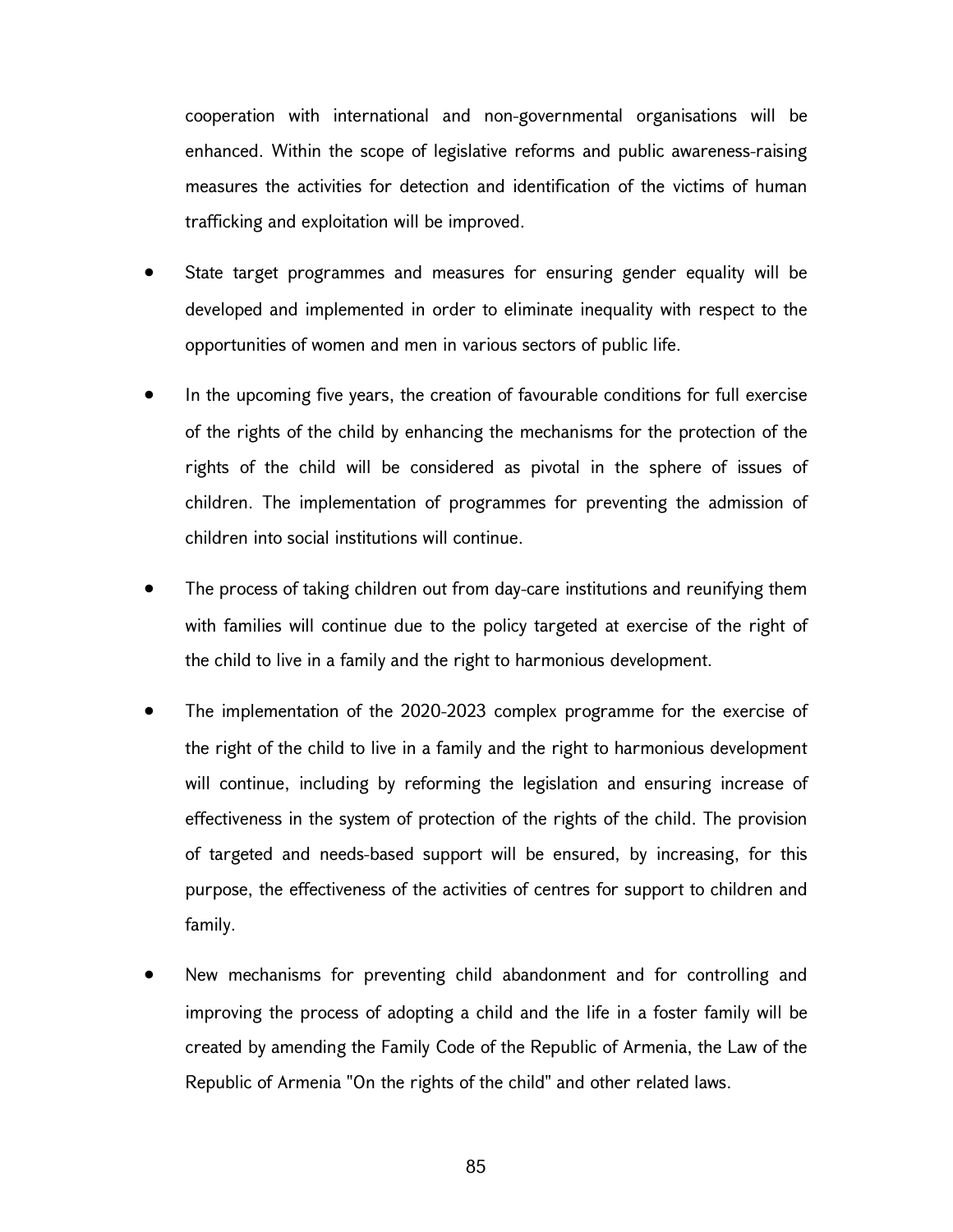- Professional orientation courses will be introduced at institutions providing round-the-clock care and protection of children, enhancing the capabilities and skills of the children.
- Measures will be taken to rule out discrimination on the ground of disability in all spheres of life; exercise of the right of persons with disabilities to live independently and be involved in the community outside special institutions.
- For the purpose of ensuring independent and dignified life of persons with disabilities, the care services will be transformed, new services will be provided, and the already existing programmes will be improved, including the programmes for provision of supporting measures, employment, etc. Reimbursement of expenses conditioned by disability will be ensured.
- A new model for disability assessment will be introduced, based on comprehensive assessment of the needs of the person.
- The social needs of nearly 1000 elderly people under the care of social protection institutions and outside of those institutions will be assessed, day-care centres will be established in all marzes of the Republic of Armenia by the year 2023 — with a calculation of at least 50 visitors at each day-care centre, 3 crisis centres for 60 elders, a home care service will be introduced. The plan for improvement of care services provided to the elderly and the introduction and enhancement of community-based services will be carried out, by reviewing the whole legislation, a dignified, healthy and active lifestyle for the elderly will be ensured, the quality of care will be improved.
- The works for improvement required for ensuring decent and vital conditions for beneficiaries will be carried out at institutions for round-the-clock care and protection and providing day-care services.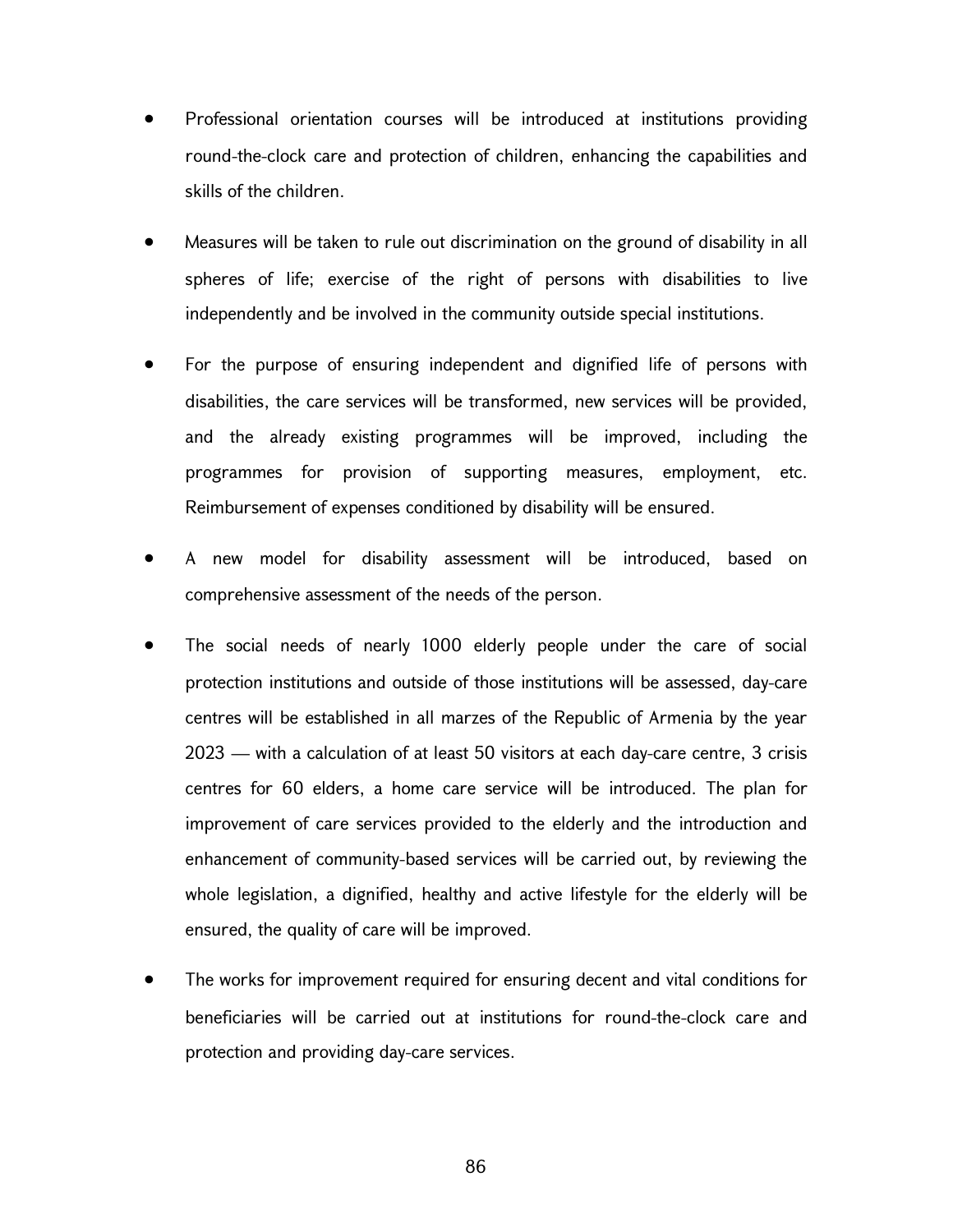For the purpose of improving the quality of services provided to pensioners and persons receiving benefits, as well as improving the processes of designating and paying benefits, the legislation will be improved, and the scope of services provided on-line will be expanded, at the expense of qualitative and quantitative improvement of reception of data included information systems.

# 4.7. YOUTH

The Government attaches importance to the youth sector, as every state has the opportunity for sustainable development, if it is ready to create a legal environment and provide the necessary resources for discovery of the potential of youth, comprehensive development, self-establishment and self-expression of youth. The state policy for youth is aimed at encouraging participation of youth in public life and nation-building, discovering the potential of youth, creating the conditions and promoting the mechanisms required for socialisation, self-realisation, involvement and growth, targeted at the strengthening of national security of the Republic of Armenia, enhancement of socio-economic and cultural life, as well as establishment and realisation of a citizen as a happy person and a person who has a sense of legal consciousness and social responsibility.

The following are the primary steps and objectives of the Government policy in the youth sector:

- to create a legal environment and provide necessary resources for discovering the potential of youth, for comprehensive development, self-establishment and self-expression of youth;
- to help discover and enhance the potential of youth in their places of residence, create opportunities for organising intellectual leisure for the purpose of expressing interests;
- to encourage the establishment and development of youth centres in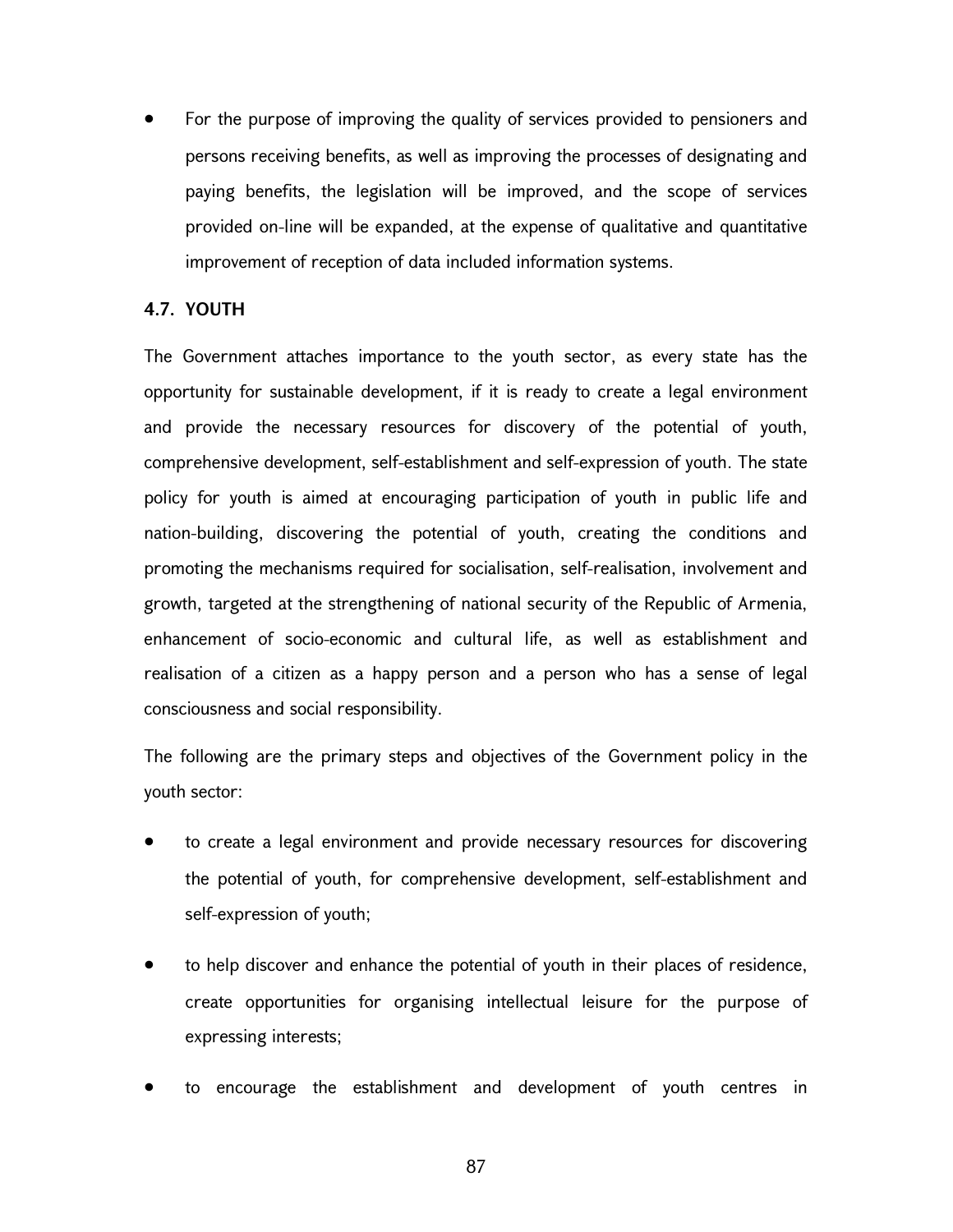communities, encourage informal education, wider recognition and dissemination of youth work and volunteerism;

- to develop the participatory capacities and skills of the councils of pupils and university students, youth centres and youth organisations, as well as support youth organisations operating at the local and national levels, placing emphasis on the development of civic, interpersonal, technological, creative and other capabilities of youth in the marzes;
- to encourage critical thinking among youth, develop their research skills, the ability to take the initiative, have a good command of information technologies and computer literacy;
- to expand the scope of professional orientation projects and introduce new models for gaining future profession-related experience;
- to assist youth in being competitive in the labour market of the 21st century;
- to support the entrepreneurial capacity-building of youth and the establishment of youth enterprises by reforming the legislation on social entrepreneurship and introducing new state programmes for support to businesses;
- to expand the inclusiveness of young persons with disabilities;
- to raise the level of knowledge and skills among youth for civil defence and for taking action in emergency situations;
- to ensure exchange of experience in the youth sector between Armenia and the European Union, the Eurasian Economic Union, the Commonwealth of Independent States and other regional partners, promote partnership and the implementation of joint programmes between the youth organisations and structures of Armenia and the Diaspora.

# 4.8. SPORT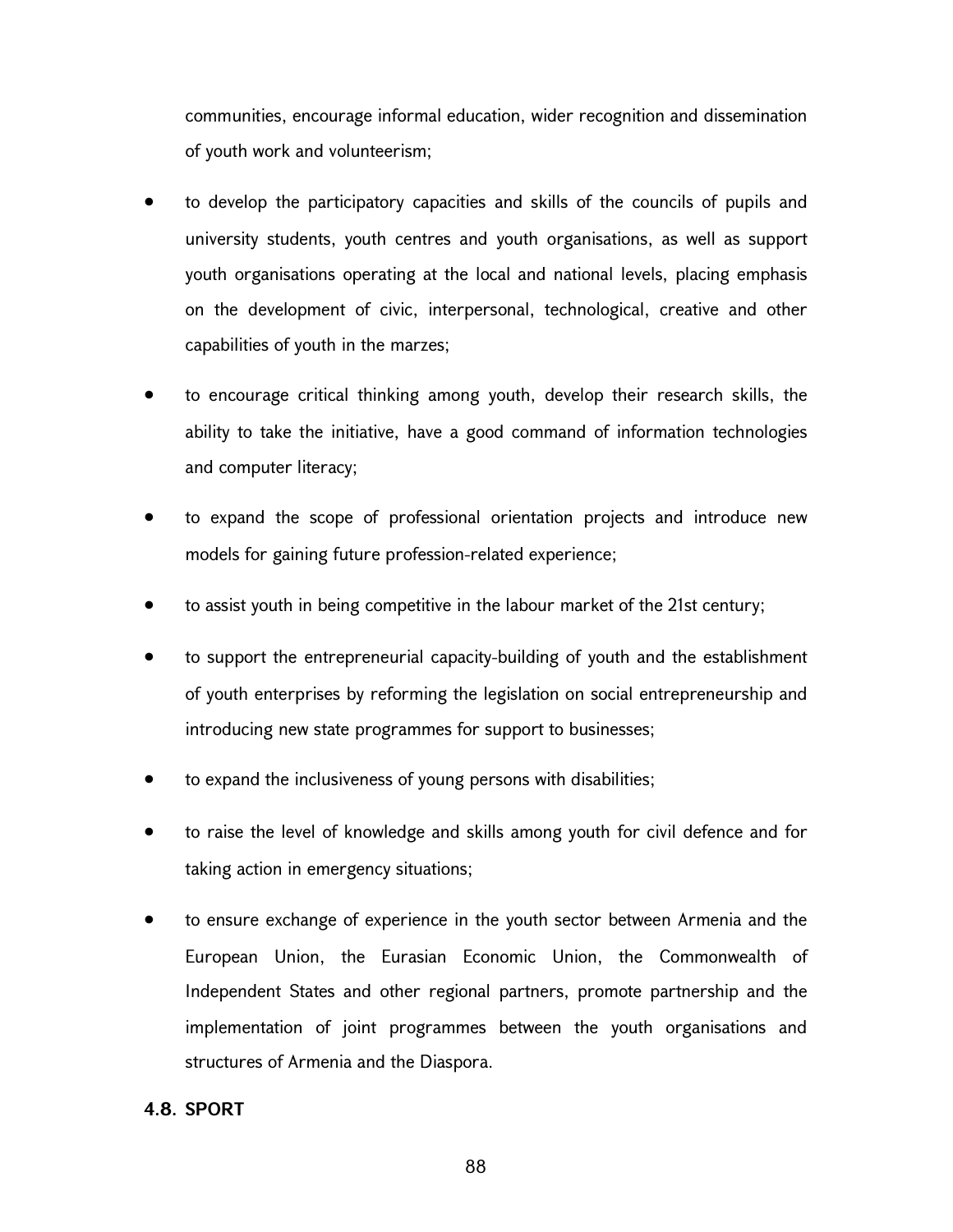The Government will promote the development of physical culture and sport in the Republic of Armenia, by attaching importance to implantation of a healthy lifestyle and active rest among the population, the health promotion of the population through physical culture and sport, longevity, upbringing of generations ready for homeland defence.

- The Government will encourage high results in sports and support the activities of sport federations in order to make achievements in sports at international competitions.
- The Government of the Republic of Armenia will support the participation of athletes of the Republic of Armenia in the Beijing 2022 Winter Olympics, the Krakow 2023 European Games, the Paris 2024 Summer Olympics and the Milan-Cortina d'Ampezzo 2026 Winter Olympics and other international sporting events aimed at increasing the reputation of Armenia in sports.
- Complex steps for introduction and development of club sports, standards for monitoring and evaluation of the activities of federations operating in the areas of physical culture and sport, sport clubs and other non-governmental sport organisations will be developed.
- The Government will promote the development of physical culture and sport according to territories and the popularisation of sports. For this purpose, regular competitions for children's and amateur sports will be organised republican, interregional, inter-community.

# 4.9. CULTURE

Culture plays a primary role in sustainable development of a country, meeting the spiritual needs of people and making them happy, forming a prosperous and educated society, enhancing social consolidation, creating inclusive communities, as well as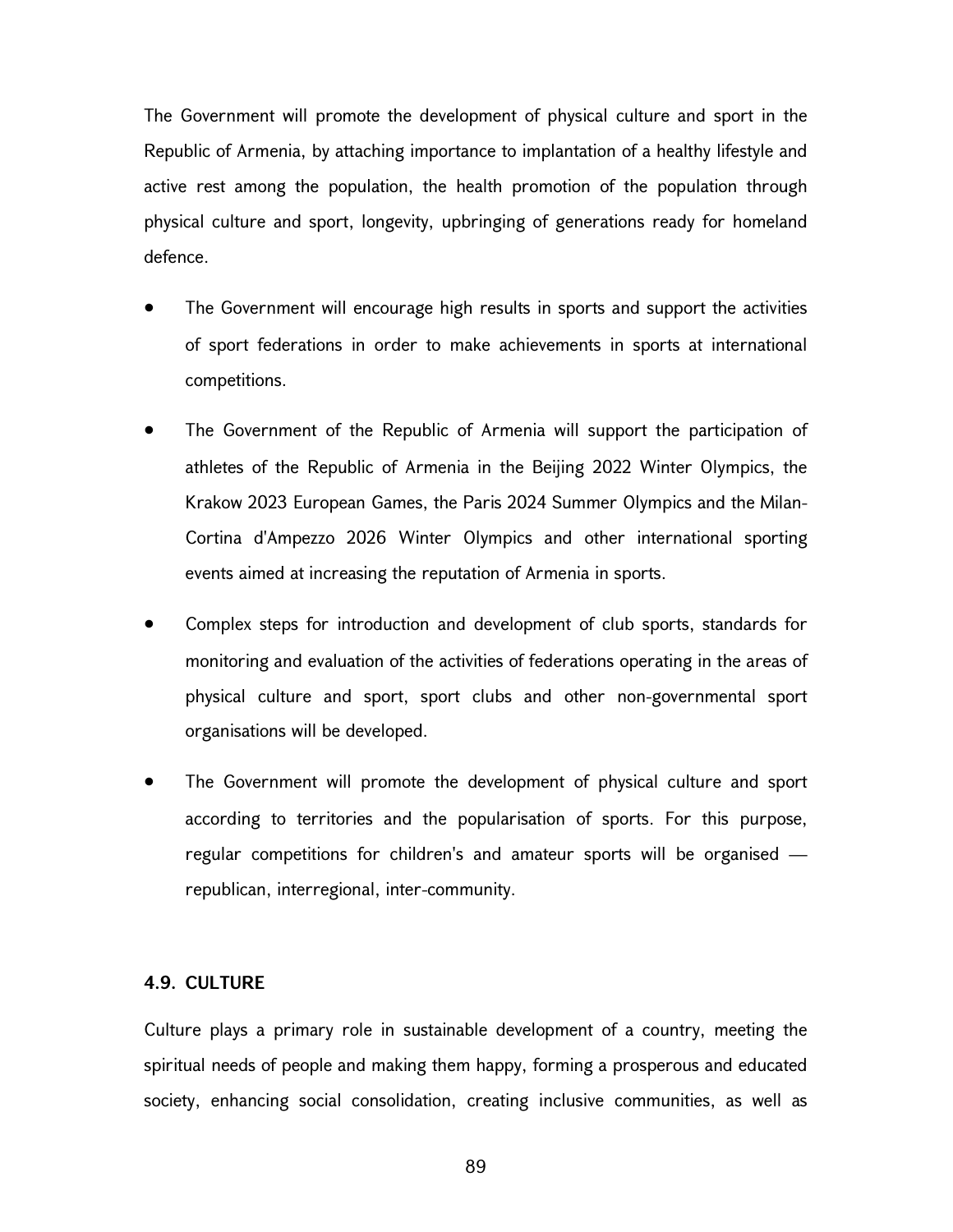shaping identity. The cultural policy of the Government will be targeted at the increase and expansion of the role of culture in the processes of socio-economic development of the country, ensuring participation of the society and active communication in cultural life, engaging communities in the dissemination of the arts and preservation of heritage, raising the level of public liability and revaluing heritage.

- The following will be the main directions for the state policy on cultural heritage:
	- $\triangleright$  ensuring continuity of preservation, study, use and popularisation of Armenian historical-cultural heritage (tangible and intangible);
	- $\triangleright$  improving the legislation;
	- $\triangleright$  expanding and modernising institutional infrastructures;
	- $\triangleright$  promoting mutually beneficial mechanisms for expansion of the publicprivate partnership;
	- $\triangleright$  ensuring community-based preservation, application and transfer of intangible cultural heritage, restoration and viability of local traditions in communities in the context of Armenia's sustainable development goals;
	- $\triangleright$  implementing educational and advocacy programmes for preservation of cultural heritage, engaging communities in the processes of preservation of local heritage;
	- $\triangleright$  implementing programmes for the growth of cultural tourism and making international tourism market available for Armenia;
	- $\triangleright$  establishment of museums and libraries as social-educational institutions, ensuring an environment for informal education and leisure for all layers and groups of society;
	- $\triangleright$  making Armenian cultural heritage widely recognised abroad, publishing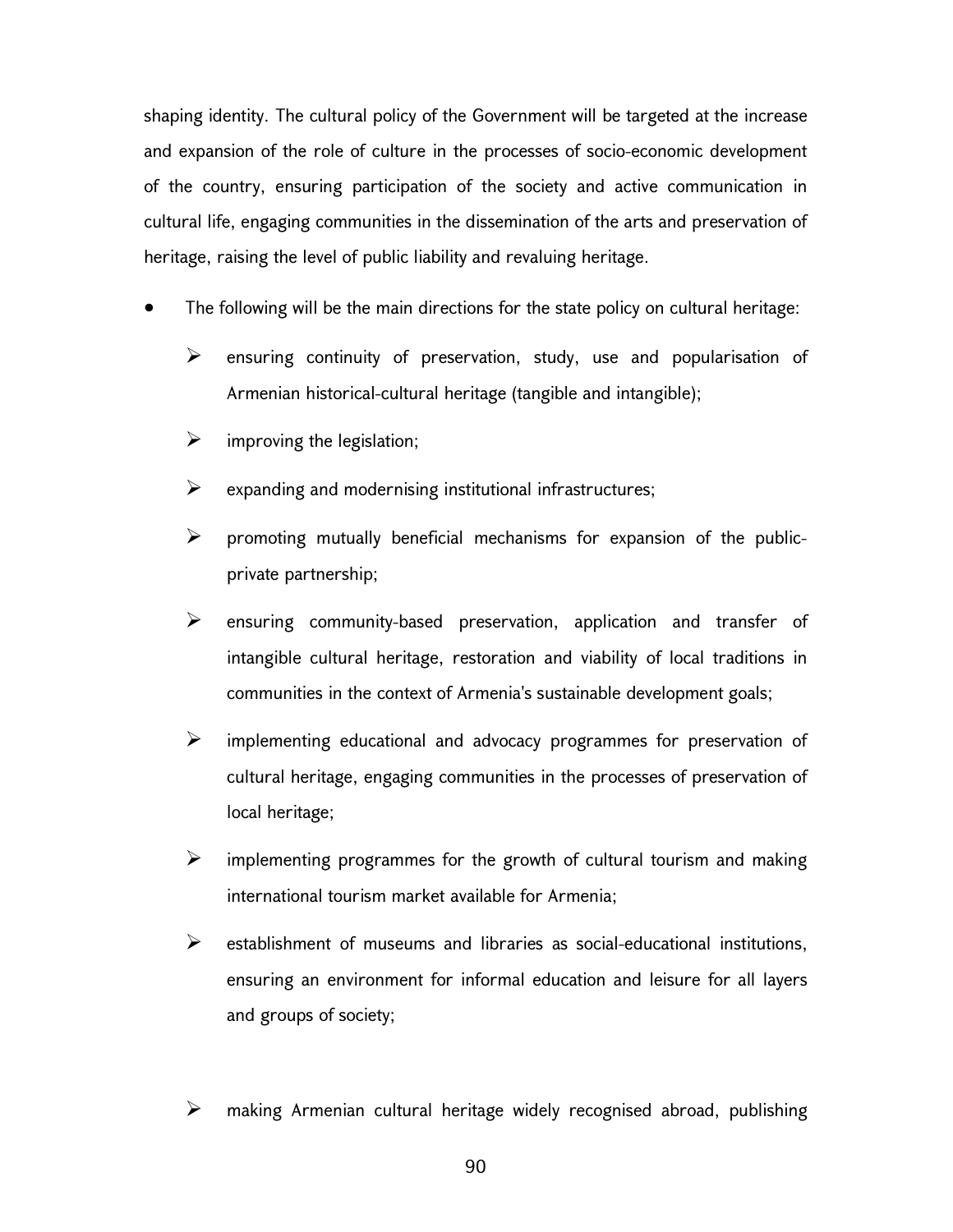Armenian classic and modern literature in other languages abroad, implementing programmes aimed at popularising Armenian literature, as well as replenishing the stock of Armenian studies materials in major libraries abroad;

- $\triangleright$  expanding the use of modern information technologies, digitalising heritage, continuing to enhance databases and unified automatic systems;
- $\triangleright$  establishing a centre that will develop and implement the strategy for preservation, safeguarding, internationalisation of cultural heritage of Armenia, the Diaspora and Artsakh and coordinated dissemination of historical and legal information on the cultural heritage;
- $\triangleright$  establishment of a professional school for restoration of historical-cultural heritage.
- The following will be the main directions of the state policy in the sphere of modern arts:
	- $\triangleright$  forming knowledge of marketing, segmentation, targeting and positioning in sector-specific organisations and the resources;
	- $\triangleright$  creating capacities and mechanisms for procuring funds at cultural institutions;
	- $\triangleright$  optimising state non-commercial organisations, concentrating finances and professional resources, developing the plan and legal acts for professional capacity-building;
	- $\triangleright$  establishing and consolidating the school of producers and directors;
	- $\triangleright$  developing qualitative and quantitative criteria for effectiveness of the activities of organisations;
	- $\triangleright$  forming a loyal and permanent audience;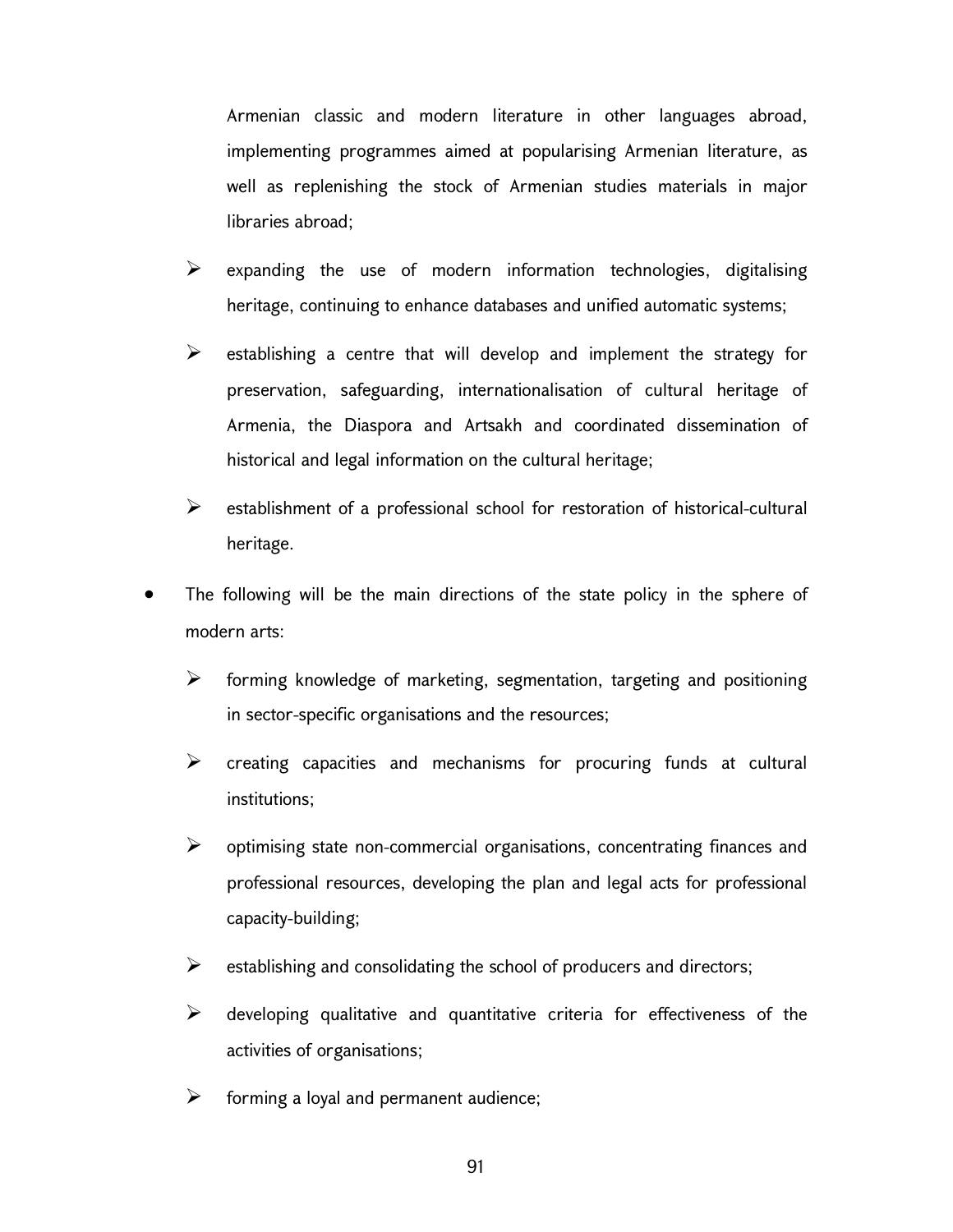- $\triangleright$  forming and intensifying an institution of art critics;
- $\triangleright$  forming an institution for the activities of self-employed (independent) creators (artists), clarifying the legal, socio-economic status and relations;
- $\triangleright$  creating a favourable environment for creative, talented individual artists;
- $\triangleright$  introducing and establishing an institution of patronage to culture, establishment of a sector-specific legislation and legal regulations;
- $\triangleright$  forming a public rating of a patron, the State encouraging of patronage;
- $\triangleright$  improving the property and logistics base of cultural institutions, ensuring highly valuable result (item) of art (light and sound equipment, musical instruments, stage costumes, furnishing of halls and stages, heating, security systems);
- $\triangleright$  analysing and mapping the property resources and professional potential of creative unions.
- The following will be the main directions for the state policy in the cultural education sector:
	- $\triangleright$  ensuring quality of art education and access to aesthetic upbringing;
	- $\triangleright$  preparing, training specialists in the culture sector, improving the system;
	- $\triangleright$  ensuring lifelong education of professionals, upgrading the quality of cultural-educational services;
	- $\triangleright$  implementing value-based and culture-based target programmes contributing to the formation of future citizens of the Republic of Armenia.

The Government views culture as a platform for ongoing increase of the level of education of the public, which has a direct impact on the quality of relations of citizens, public relations and even political relations; moreover, culture also serves as a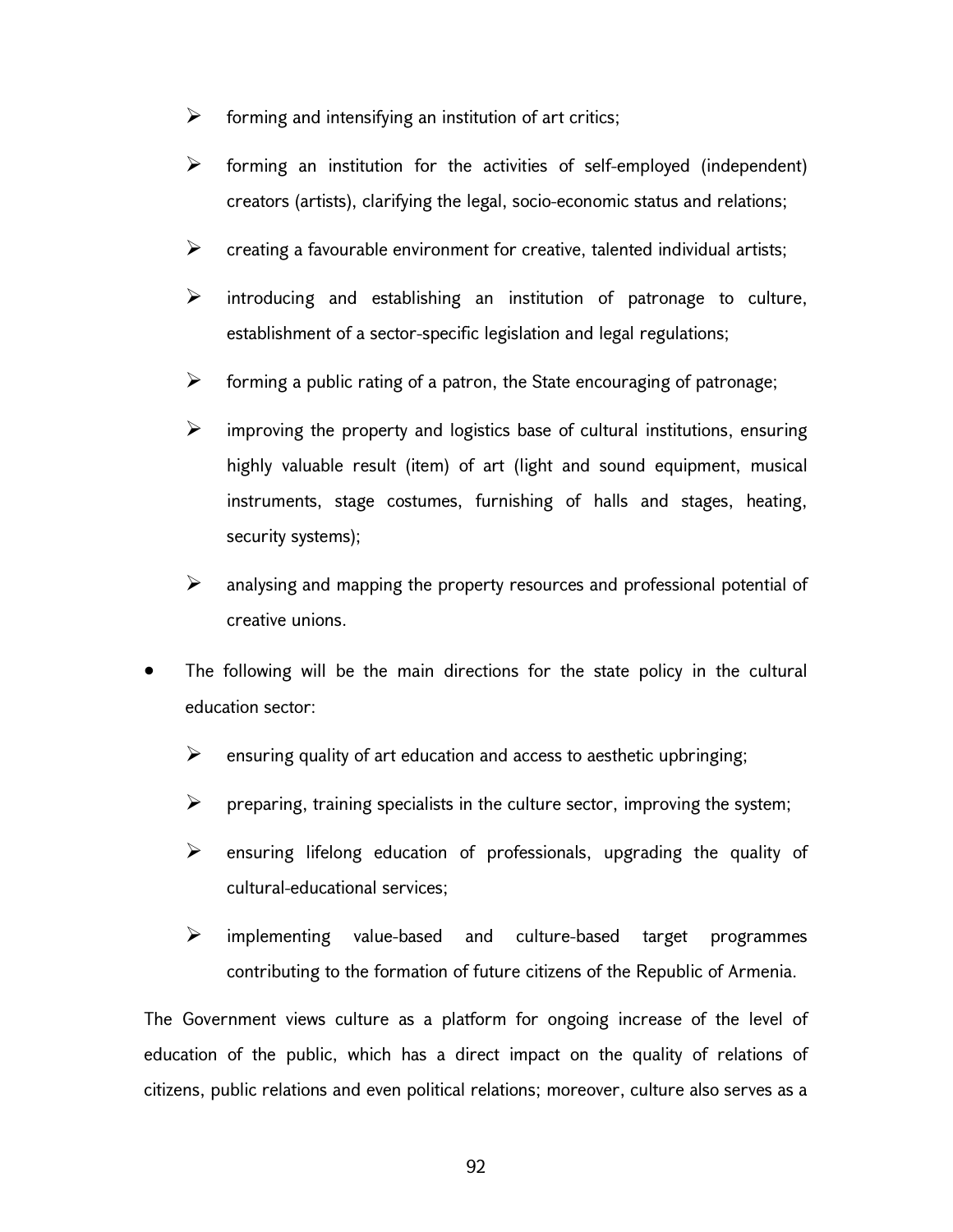key factor ensuring public consolidation, solidarity and harmony.

Cultural organisations, as institutions funded from the State Budget, must care for adding to their own incomes, and the quality assurance of the management of cultural organisations needs to be carried out according to this standard.

#### 4.10. ENVIRONMENTAL PROTECTION

Integrated conservation, improvement, restoration and reasonable management of the environment and natural resources are a major precondition for the harmonious coexistence of a man and nature and a guarantee for sustainable development of a country.

Radical changes of the state of environmental protection in the country are only possible through the implementation of an active policy on nature protection by taking measures to prevent the harmful influences on all components of the environment and overexploitation of natural resources and to reduce this to a minimum. This is possible in case there is an integrated system of actions at all levels of management in the spheres of use of nature and environmental protection and actions ensuring availability of the goals.

The sector-specific policy will fundamentally be aimed at raising the level of resistance of the country to climate change by contributing to the introduction of the best practices of adaptability, actively participating in the global efforts for low carbonic development and properly fulfilling the international commitments assumed with respect to mitigation of climate change.

Based on this, the priority directions for environmental management will be the following:

 introduction of highly effective systems of management for effective use and improvement of quality of water resources, including regulation of the process of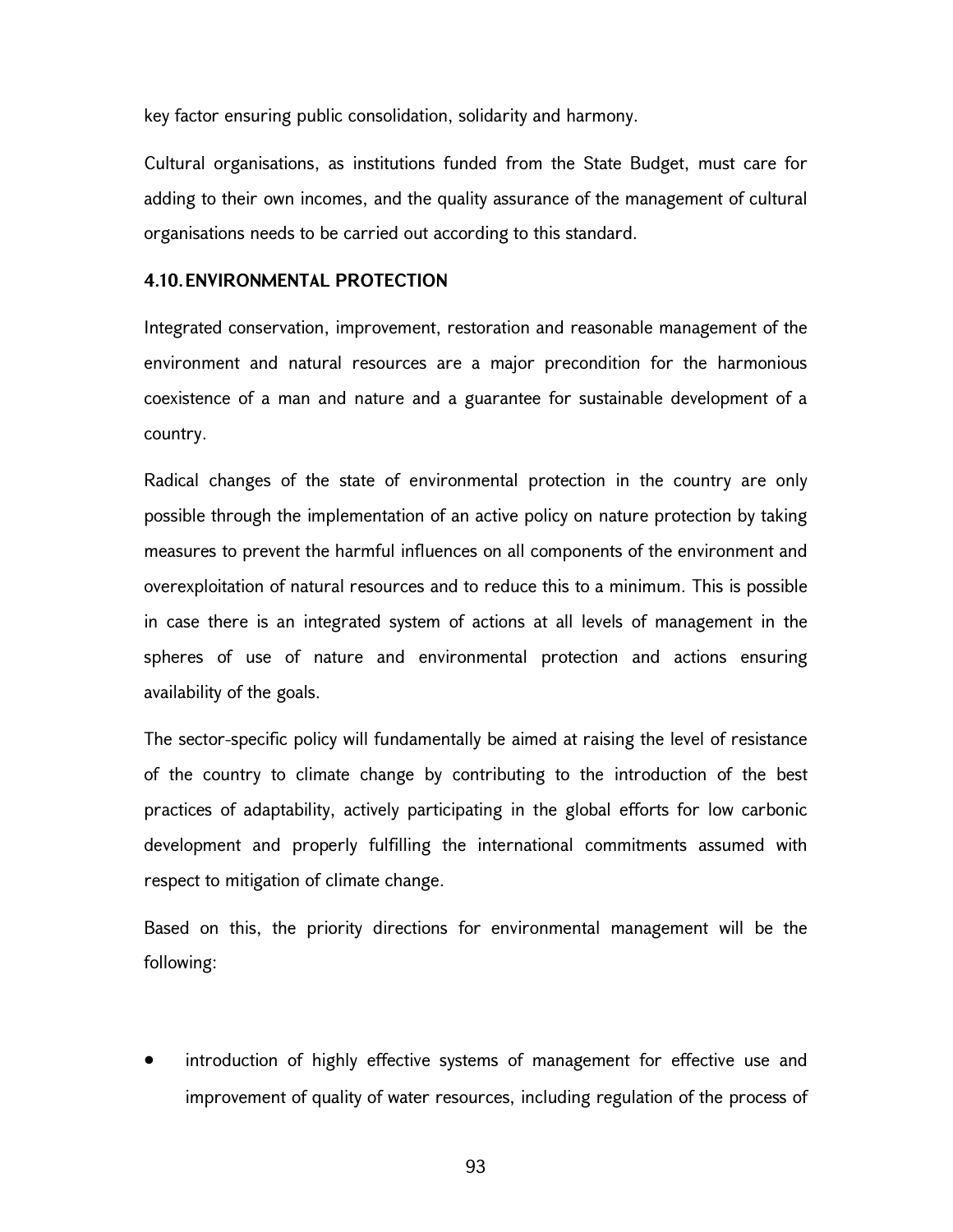water disposal and wastewater treatment, conservation and management of the eco-systems of the Artesian basin of Ararat and rivers;

- maintenance, restoration, reproduction, normal development and reasonable use of the eco-system balance and biodiversity of Lake Sevan;
- sustainable management of forests maintenance, protection, use of forests and expansion of wooded areas through forestation and forest restoration and ongoing strengthening of capacities for the implementation thereof;
- increase of effectiveness of the management regimes and control mechanisms in specially protected nature areas, capacity-building of adjacent settlements;
- conservation of biodiversity and ensuring of biosafety, registration of objects of fauna and flora;
- implementation of actions for adaptability to and mitigation of the consequences of climate change;
- creation of an eco-friendly system of management of chemical substances;
- improvement of the system of waste management (including subsoil use);
- recultivation of abandoned, ownerless areas of territories and waste facilities for subsoil use violated as a result of subsoil use;
- development and implementation of a policy for prevention and reduction of contamination and degradation of lands;
- development of a policy on ambient air maintenance for reduction of and restriction on emissions;
- development and implementation of a policy aimed at promoting the long-term goal for green economy and sustainable development;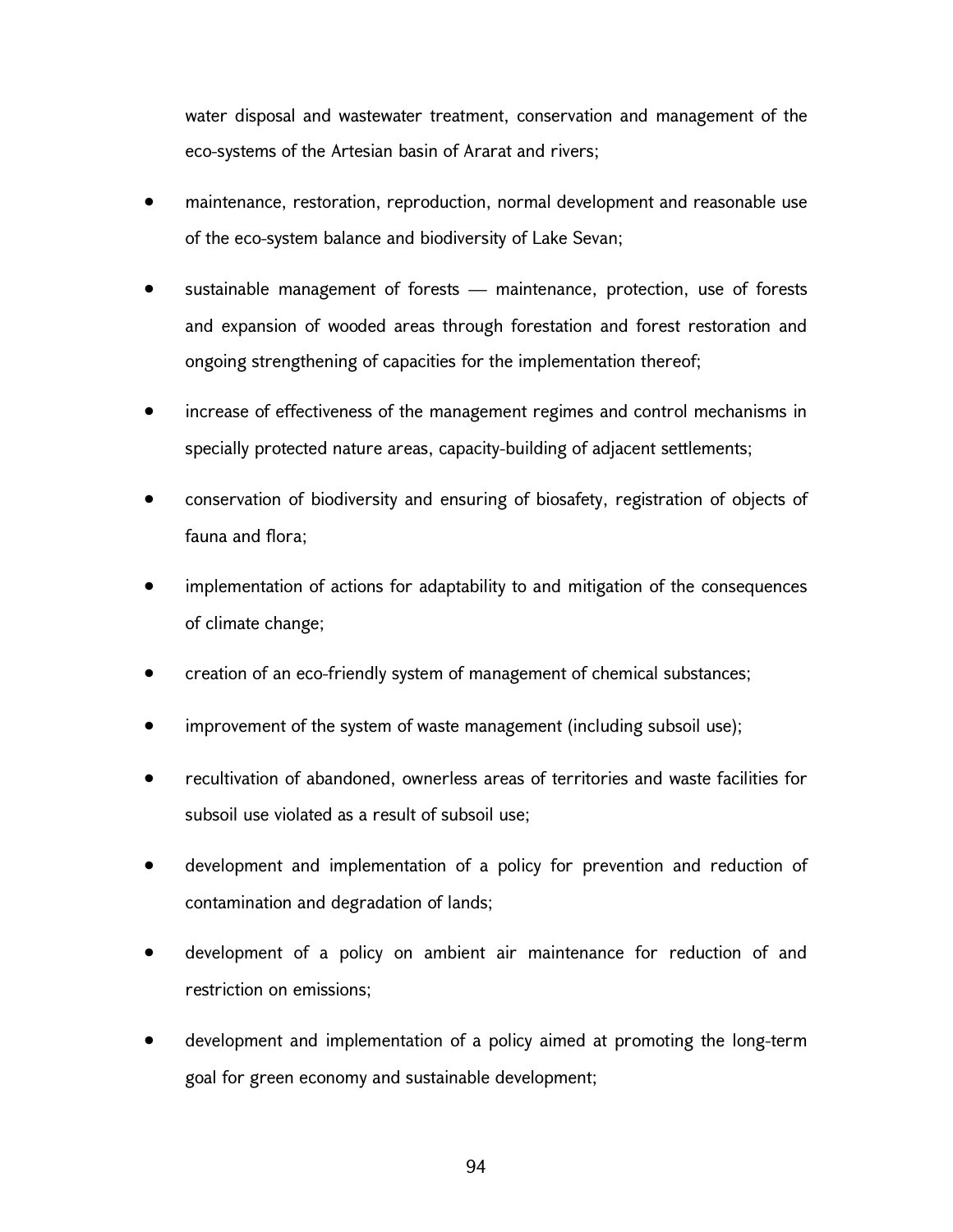- ensuring gradual reduction and limitation of the use of disposable polyethylene products;
- improvement of the unified system for controlling and monitoring environmental protection, introduction of unified and modern systems for permits and licences, coordinated management of primary information, improvement of the system of evaluation and expert examination of environmental impact, based on the principle of prevention, through the introduction of active mechanisms aimed at improving the quality of expert examinations;
- modernisation of the system of hydrometeorology and environmental monitoring through the application of the most recent technologies for monitoring;
- refinement of the active economic mechanisms for environmental protection, through the introduction of the principle of compensation adequate to the damage caused, as well as through the implementation of several legislative and institutional changes for prevention, mitigation and neutralisation thereof;
- harmonisation of the legislation on nature protection with the directives of the Armenia-European Union Comprehensive and Enhanced Partnership Agreement and, in this context, expansion of international cooperation;
- review of the threshold for taxation of metallic mineral resources and reforms in the mechanism for calculation of the capital of environmental protection, by ensuring proper financial resources for making expenses required for closure of the mine and recultivation;
- ongoing cooperation with international structures operating in the field of environmental management, participation in new initiatives;
- raising public awareness about the actions and programmes being implemented in the sphere of environmental protection, implementation of large-scale actions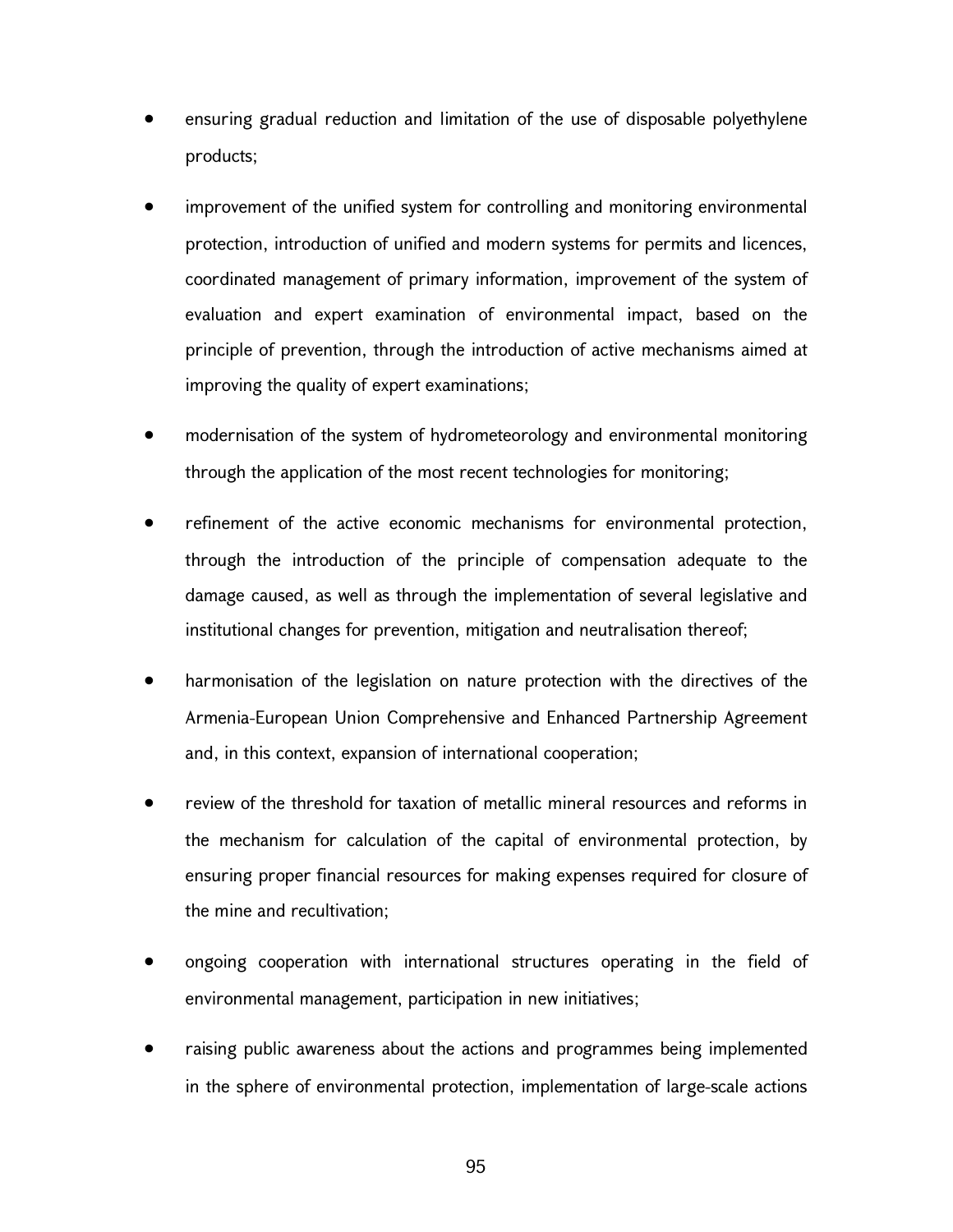for eco-education, culture and upbringing, ensuring of transparency of sectorspecific activities, enhancement of the role of innovative technologies, by ensuring close cooperation with academic and scientific sectors.

#### 5. LAW AND JUSTICE

#### 5.1. ELECTORAL RIGHT: INSTITUTIONAL DEMOCRACY

The 2018 parliamentary elections and the 2021 parliamentary elections showed that free elections are guaranteed in Armenia, the people irreversibly exercise their power guaranteed by the Constitution — through elections and other means of direct democracy.

For the institutional functioning of the system prescribed by the legislation on democratic elections in Armenia, the Government will persistently continue to implement the reforms targeted at effective use of the electoral right and improvement of the electoral process. The legislation ensuring free exercise of the electoral right will be reformed, taking as a basis the issues identified during the 2021 parliamentary elections, as well as the previously existing issues.

Taking into consideration the significant interest of public and political circles, the Government will launch discussions with public and political circles to determine the appropriateness of adoption of a new Constitution or constitutional amendments.

New toolkits for interoperability of specification and effective management of lists of electors, identification of electors and databases will be introduced through legislative reforms and technical capacity and technical rearmament.

### 5.2. HUMAN RIGHTS PROTECTION

The Government views the restoration of the violated rights of persons and, most importantly, the ongoing implementation of the institutional and coordinated policy on guaranteeing and protection of human rights and freedoms as a priority.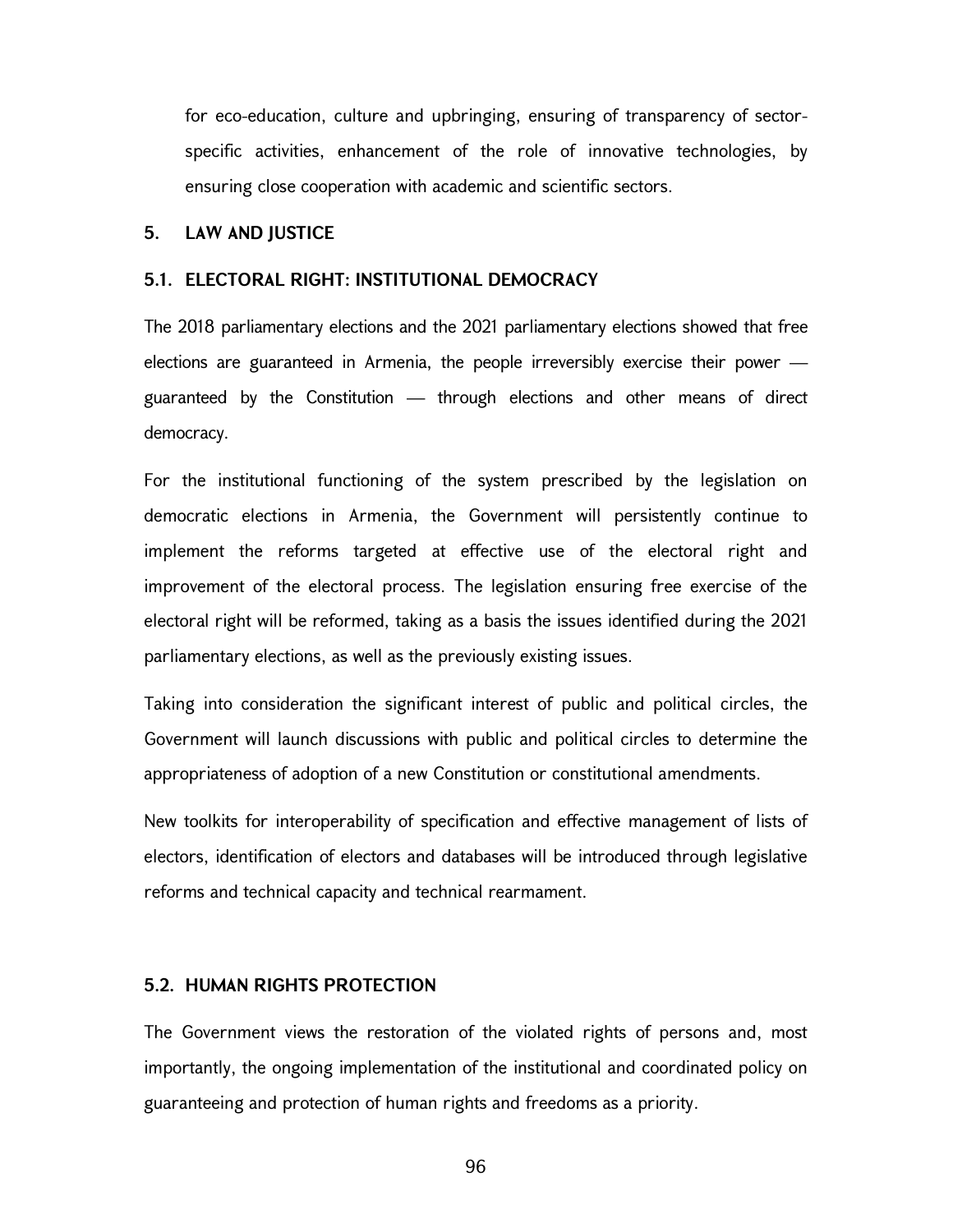Grasping the importance of protecting and ensuring all the rights guaranteed by the Constitution of the Republic of Armenia and international treaties and being consistent with the issue, the policy of the Government will be aimed at providing targeted solutions to the problems existing in various fields of human rights protection, as well as enshrining additional guarantees for protection of the rights of citizens and particularly vulnerable groups.

The Government will continue to improve the legislation in order to prevent the cases of violence, hate speech and hostility and ensure public solidarity. These regulations will not in any way restrict freedom of speech, freedom of expression and freedom of the media.

One of the other major areas of activities of the Government is the issue of guaranteeing that everyone is equal before the law, the prevention of manifestations of discrimination, as well as the ensuring of exercise of rights.

The Government will resolutely continue its policy for preventing and pursuing torture and inhumane and degrading treatment.

The Government will also guarantee the legal and practical conditions required for truly free and unimpeded activities of human rights activists.

The Government attaches great importance to raising public awareness about human rights and the ways to protect them — encouraging officials of state and local selfgovernment bodies, as well as the public and citizens to protect their rights and ensuring the ongoing enhancement of the knowledge of citizens about human rights and the ways to protect them.

The Government has set the goal to develop and introduce — through the involvement and with the participation of the journalistic community — mechanisms for legal regulations of the field of journalism, within the scope of which the journalistic community will set the rules of journalism ethics, and will establish control over observance of those rules.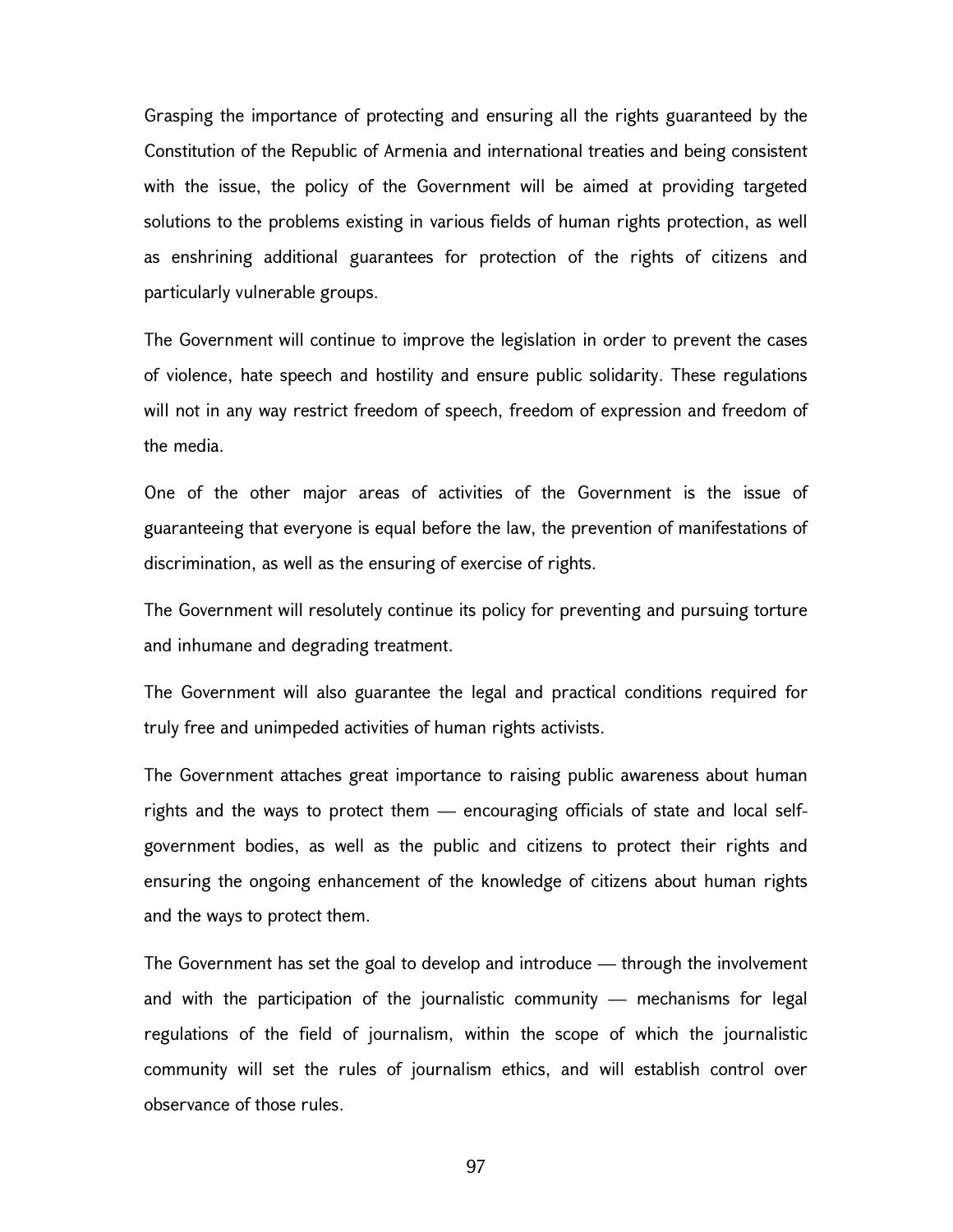#### 5.3. JUDICIAL-LEGAL REFORMS

The Government, reaffirming the trust of the majority of citizens of the Republic of Armenia, will continue to implement the judicial-legal reforms agenda for development of the judicial-legal sector and ensure the effective administration of justice, reviewing the scope of strategic directions upon necessity. The aim of the judicial-legal reforms will be:

- $\triangleright$  to clarify and comprehensively regulate the legal grounds for integrity check of judges by introducing universal mechanisms for assessing and checking the activities, integrity and property status of judges;
- $\triangleright$  to guarantee the effective administration of justice and uniformity of judicial practice, as well as to set a higher bar of legal certainty in the sphere of administration of justice, ensure realisation of the goal of more comprehensive observance of reasonable periods of judicial examination of cases and effective implementation of the principle of economising judiciallegal terms;
- $\triangleright$  to ensure the activity of judges sub-specialised in different sub-sectors of law, through which, more professional examination of cases will be guaranteed on the one hand, particularly when it concerns the examination of cases that require difficult, complex legal relations and narrow professional knowledge, and an opportunity to redistribute the overall workload of the judiciary will be created on the other hand.

The Government will, within the scope of its jurisdiction, continue to take all the necessary steps for the establishment of the institute of judges conducting judicial oversight over pre-trial proceedings and the Anti-Corruption Court. The judicial-legal reforms agenda needs to first and foremost continue to be aimed at consolidating the integrity of judges, with the purpose of ongoing engagement of new and professional specialists in the judiciary, introducing, at the same time, toolkits that are aimed at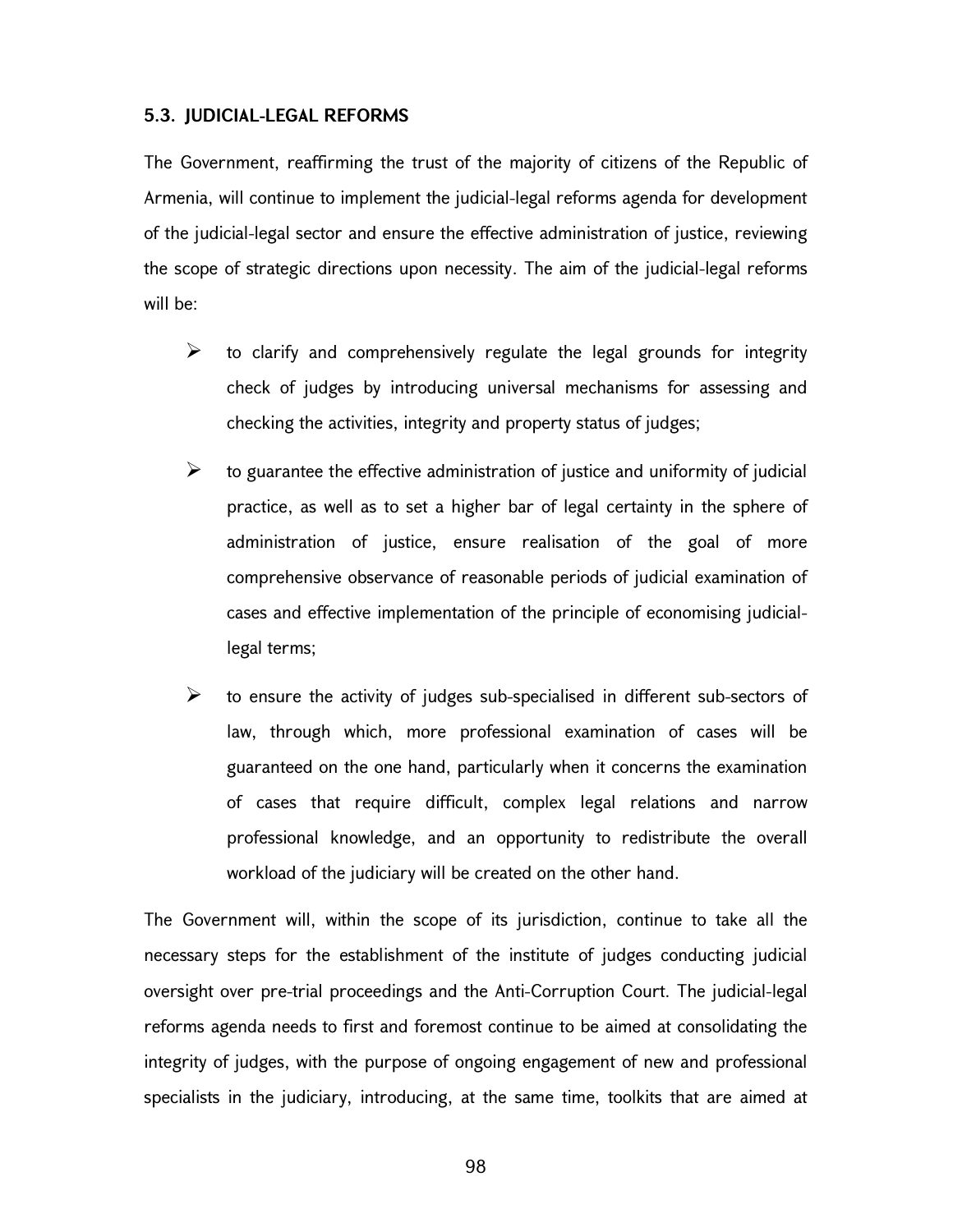increasing attractiveness of the position of judge and promoting the entry of leading and reputable specialists into the judiciary. The need for this may especially become important in case of the need to replenish the judiciary after assessing of the integrity of judges.

The actions for enhancing integrity need to be institutional, having, as the final outcome, the target for the increase and strengthening of public confidence in the judiciary and the establishment of an independent, impartial judiciary that is accountable to the public.

The enhancement of the role of the judicial power and perception of the high mission of the judicial power among the public following reforms will, in its turn, have an impact on all spheres of public life.

The other major direction for sector-specific reforms is the effective administration of justice by easing the workload of courts and reducing the time limits for examining cases in courts. To make this come true, first of all, active works for the introduction of the integrated system of electronic justice will continue, through which conditions will be created for examination of all types of cases (criminal, civil, administrative, bankruptcy), as well as to completely digitise compulsory enforcement proceedings and implement them in shorter periods.

Another major step for enhancing the effective administration of justice is the modernisation of procedural law; first of all, it will be maximally brought into compliance with the peculiarities of the system of electronic justice, necessary mechanisms for rapid and effective examination of judicial cases will be introduced, taking into consideration also the problems that have emerged in law-enforcement practice.

The opportunities for withdrawing certain types of civil cases from courts as much as possible will also be considered for unburdening of courts. In the administrative justice sector, importance will be attached to the identification of the problems of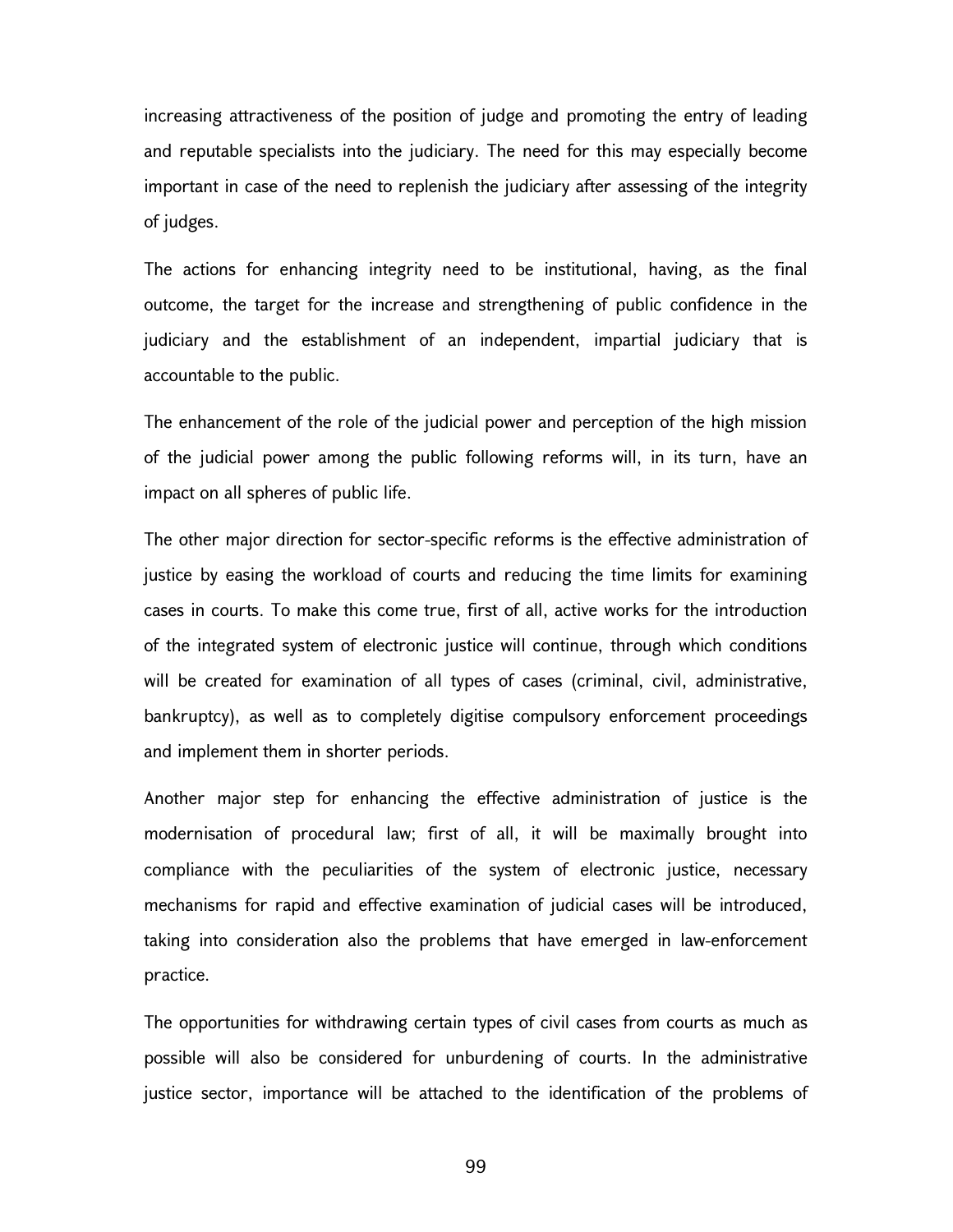administrative procedure and the legislative solutions to those problems for the unburdening of administrative courts and administrative courts of appeal.

To achieve the goal of effective administration of justice, the steps for development of alternative methods for settlement of disputes will continue, including the creation of a new arbitration centre in Armenia and the enhancement of mechanisms in the sphere of conciliation.

To ensure proper administration of justice, importance is attached to improvement of the building conditions and technical capacity of courts, particularly conditioned by the increase in the number of judges. In this regard, the Government will continue to take steps to provide courts with new building conditions and infrastructures.

Within the scope of judicial-legal reforms, the Government will undertake universal reforms in the sphere of compulsory enforcement in order to increase effectiveness of enforcement actions, maximally ensure protection of the lawful interests of participants to enforcement proceedings and to introduce mechanisms for rapid and effective responses to the problems and needs of the participants to enforcement proceedings. The actions to be implemented for achieving the specified goals will be targeted at comprehensive review of the legislation on enforcement proceedings, complete digitisation of compulsory enforcement proceedings and, based on this, the ensuring of effective communication between a citizen and a compulsory enforcement officer.

The Government will also undertake measures for development of the sphere of advocacy, including within the scope of reinterpretation of the mechanisms for training and admission at a school of advocates and transformation of the effectiveness and inclusiveness of management of the Chamber of Advocates. Reforms in the sectors of bankruptcy, compulsory enforcement, registration of civil status acts, the notary and personal data protection will continue.

# 5.4. POLICE REFORMS

The aim of police reforms is to create a new quality for ensuring public safety through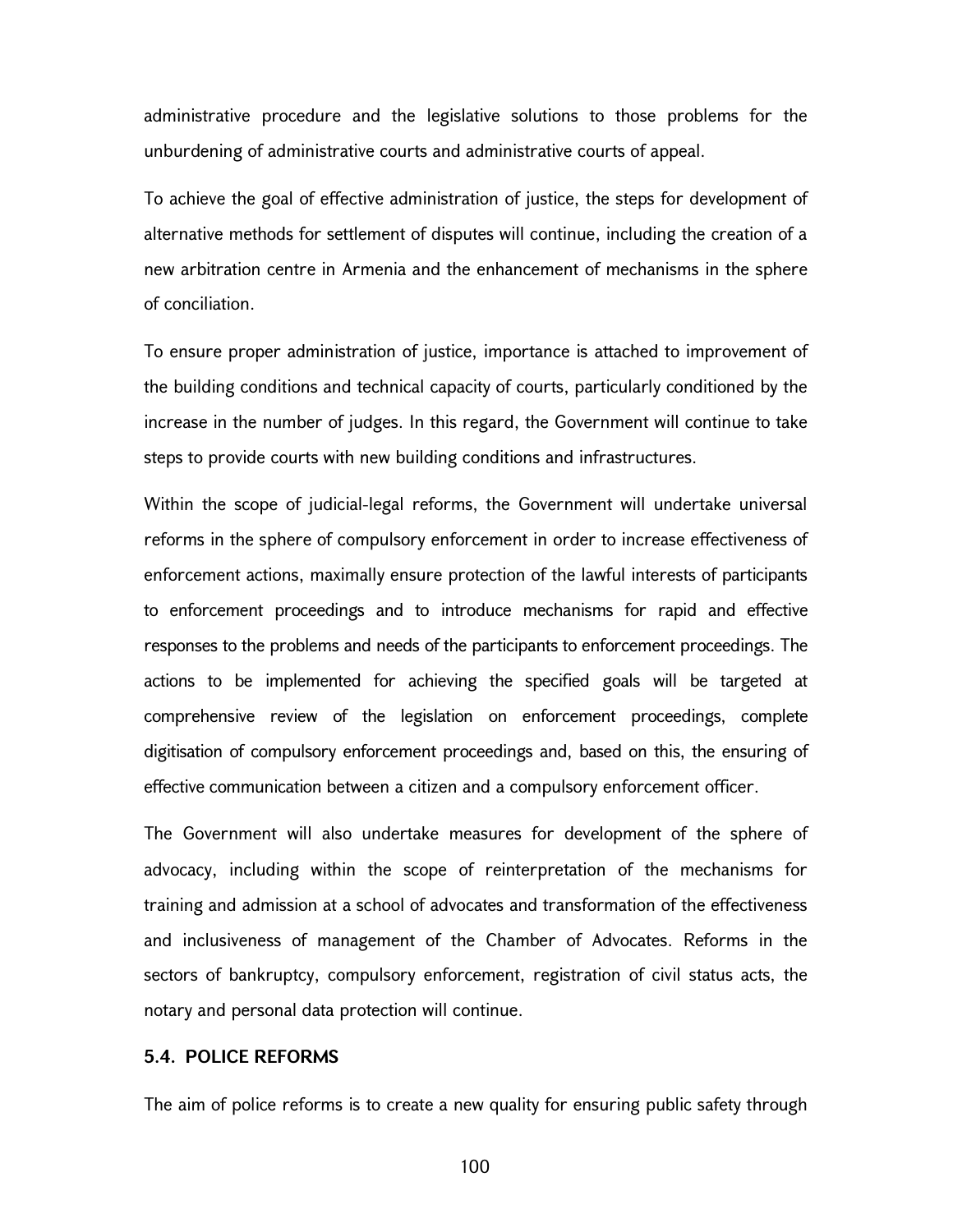transformation of the police that can face the modern challenges, are police of integrity, are specialised and are technically equipped. To achieve this goal, it is necessary to continue the launched systemic reforms in all directions.

On 7 July 2021 the new patrol service was introduced and launched in Yerevan, with the involvement of nearly 700 patrol officers. By observing the reformed procedure for and approaches to selection of personnel and education, the patrol service will be introduced in the whole territory of the Republic of Armenia by the end of 2023.

The Operational Management Centre has also been launched alongside the patrol service. The Operational Management Centre is a centre for receiving alarms from citizens which aims to provide necessary consulting in a matter of minutes, and upon necessity —bring the patrol squad, ensuring provision of support of police officers to persons in a difficult situation in a short period of time.

In the police reforms, what plays a major role is the review of the existing professional education programmes of the police and state education criteria and reforms in the educational environment, which will provide the opportunity to replenish the police units with specialists who have received instruction and undergone training through qualitatively new and progressive educational programmes, which is the major guarantee for the success of the reforms.

For the purpose of increasing attractiveness of service in the police, the issue of remuneration of police officers will be comprehensively reviewed, an amount of decent remuneration will be set which, on the one hand, will make service in the police attractive, and on the other hand, it will serve as a guarantee for keeping officers away from manifestations of corruption as much as possible. The first steps have already been taken in this direction — the salaries of the officers of the newly established patrol service are 30-50% more than the amount of remuneration within the system. In the long run, it is planned to balance the salaries by also considering the issue of prescribing additional guarantees for social security for police officers.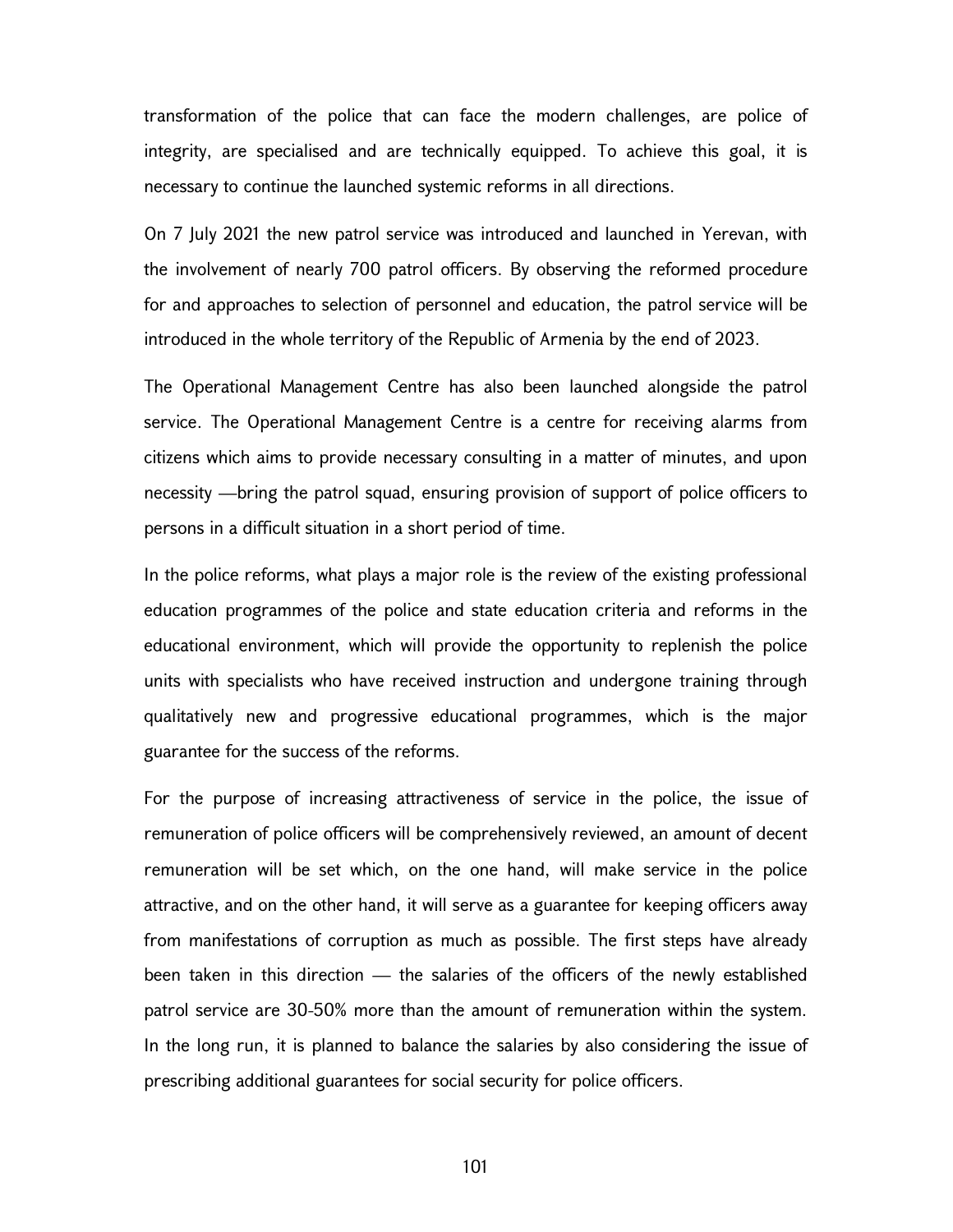The activities for institutional capacity-building of the police in the fight against crime will continue more intensively, especially in terms of increase of the level of technical capacity, study and introduction of the leading practice in the fight against crime, which will provide the opportunity to ensure more sophisticated indicators of revelation of cases of crime, as well as will raise the level of effectiveness of the activities for prevention of crime.

The existence of a responsible body of executive power that develops and implements a unified policy on the police sector is characteristic of a democratic state and social system. According to the approved strategy, it is envisaged to establish a Ministry of Internal Affairs, which will also allow to ensure both parliamentary and civic oversight over the sector, as well as become the one implementing the sector-specific reforms and the one responsible for them.

The reforms in the police troops are the next, upcoming major priority. It is necessary to specify the functions of the troops that are enshrined by legislation; moreover, it is necessary to envisage an effective functional structure, fundamentally transform the programmes for preparation and training of troops, introduce a thought-out and active mechanism for selection, incentives and advancement of the personnel and, of course, enhance the harmonious cooperation of the police troops with the Armed Forces, the Rescue Service and other militarised forces during crises.

#### 5.5. FIGHT AGAINST CORRUPTION

The Government is certain that corruption remains a challenge for the establishment of a secure, economically developed and democratic state of law. Thus, the Government is resolute to lead an unwavering struggle against corruption through the involvement of all interested parties in order to extirpate all manifestations of corruption once and for all.

The Government has sufficient political will to succeed in the anti-corruption processes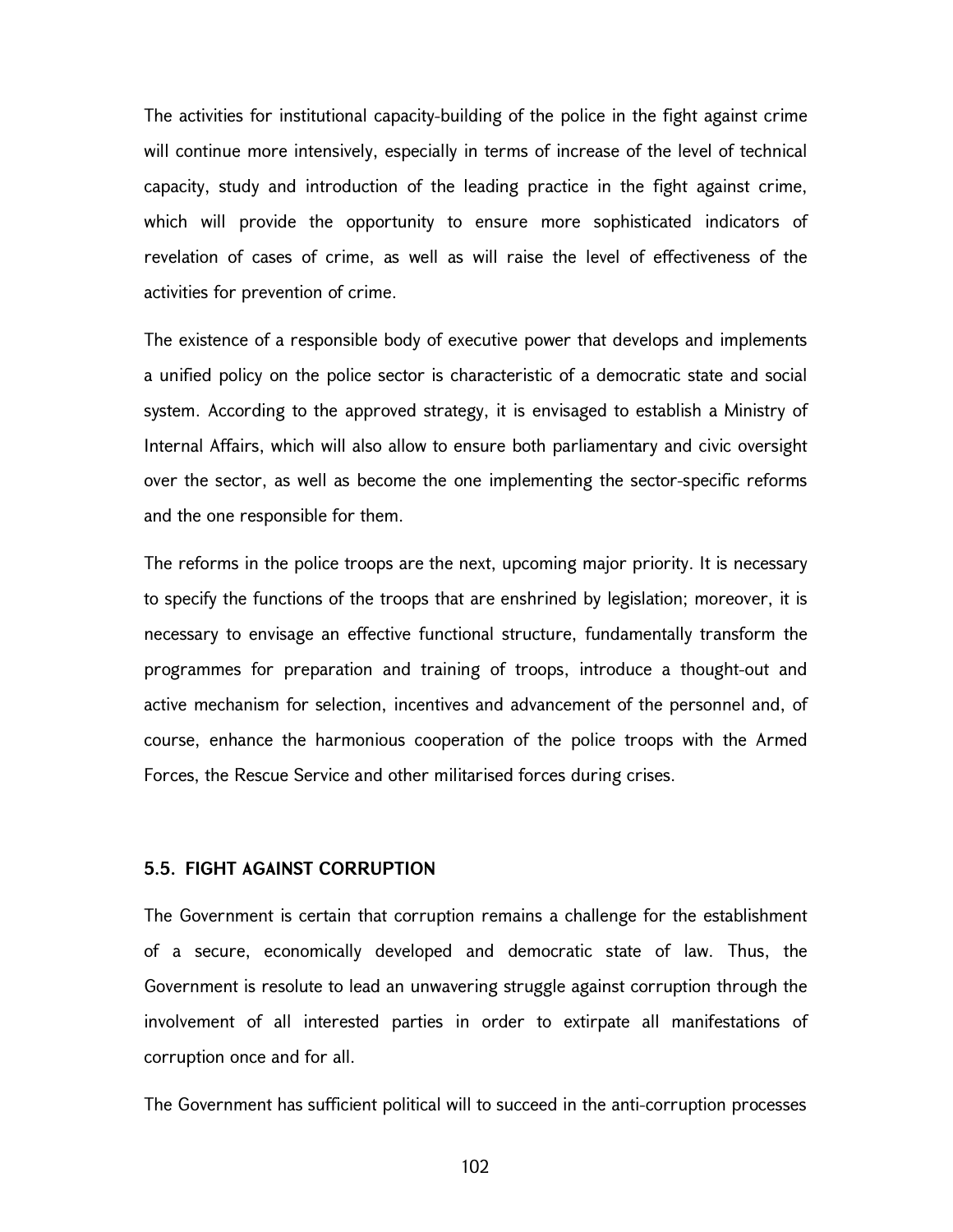and, for the purpose of converting the will to real outcome, will continue to implement the activities required for the establishment and development of an institutional anticorruption system.

The Government will continue to support the Commission for the Prevention of Corruption to carry out its functions effectively, in reforming legislation and meeting the necessary toolkit and logistics requirements.

It is expected to fully launch the activities of the Anti-Corruption Committee and the Anti-Corruption Court as soon as possible. The newly established anti-corruption bodies will be replenished with professionals of integrity selected through merit-based procedures and will be provided with infrastructure and logistics equipment. The activities of the Anti-Corruption Committee and the Anti-Corruption Court will help to increase effectiveness of the revelation of corruption crimes and case examination.

The Government is determined to return illegal assets to the State; thus, it will continue to enhance the mechanisms for civil forfeiture of illegal assets and support effective implementation of the mechanisms in practice.

With respect to overcoming of administrative corruption, the Government attaches importance to the development of a policy based on risks and needs. Moreover, the Government intends to conduct a comprehensive assessment of corruption risks at the state and local levels and develop action plans based on the comprehensive assessment. Corruption risks in the public service sector will be reduced to a minimum. To assess the effectiveness of the implemented programmes and, moreover, to have an evidence-based anti-corruption policy, mechanisms for monitoring anti-corruption programmes will be enhanced.

The Government is well aware of the fact that the main way to cut down administrative corruption is to reduce the "citizen-business-state body" interaction as much as possible. Thus, the Government is committed to simplifying administration, digitalising services and introducing new and effective electronic tools. Moreover, to make public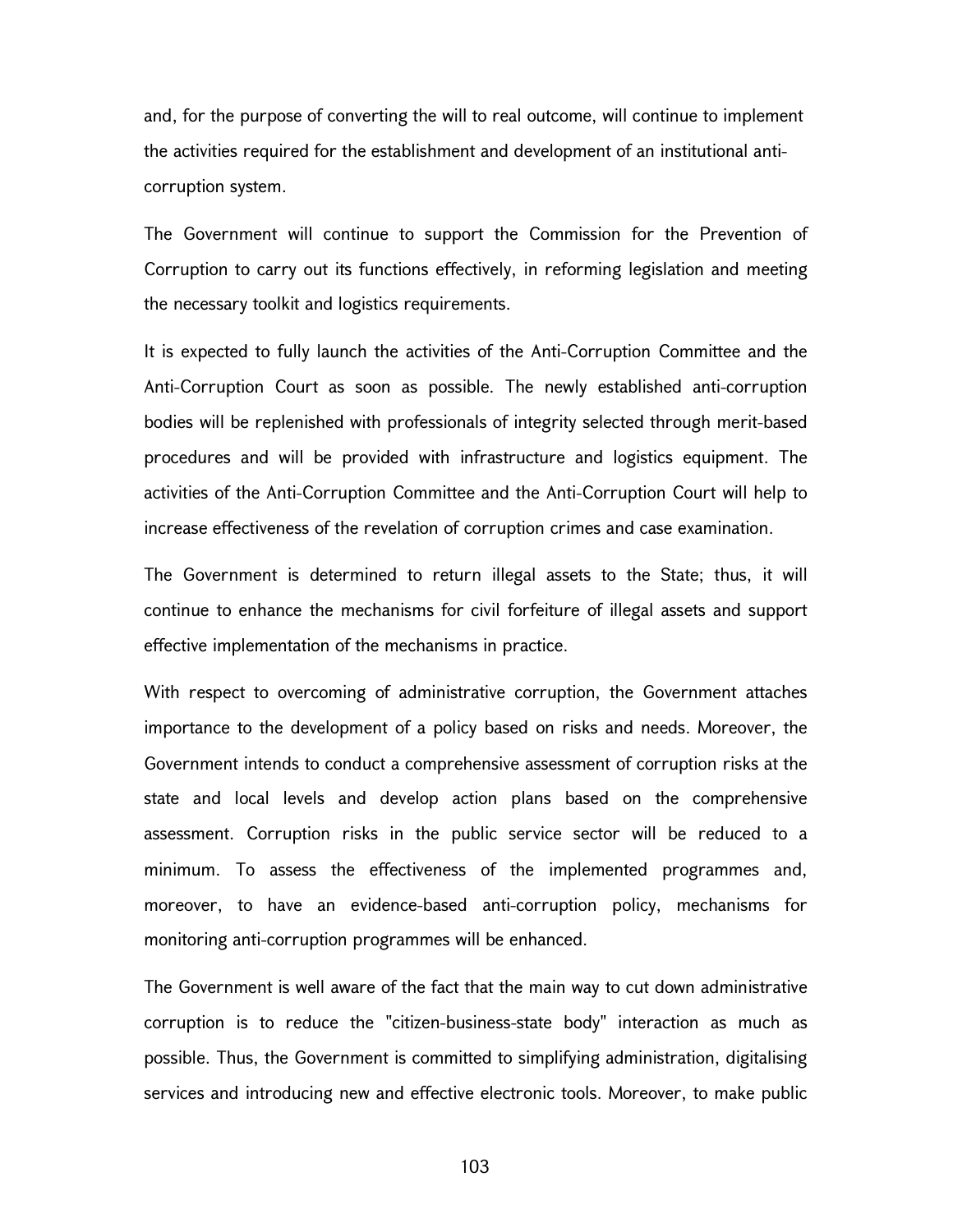services more available and improve the quality of services provided, the Government will continue to digitalise public services through modernisation of the sector-specific legislation, providing the services through a unified electronic platform.

From the perspective of proportionate territorial development, the Government attaches importance to the expansion of unified offices for public services in all marzes. Through these unified offices for public services, in the sphere of provision of public services, citizens in all the marzes of the Republic of Armenia will receive unified, suitable and more accessible services; transparency and speed of the provision of services will be ensured, the quality of service will be improved, the existing corruption risks will be ruled out.

In this regard, the Government will particularly be consistent with the awarenessraising activities to make target groups the addressees of the changes that have been made.

The fight against corruption should become a part of the value system, and a line of conduct of personally rejecting and combating corruption should be formed among citizens. The Government realises that it is necessary to shape a culture of intolerance towards corruption starting from childhood. It is for this very reason that syllabi for anti-corruption education will be introduced in all circles of education.

# 5.6. REFORMS IN THE PENITENTIARY AND PROBATION SECTORS

The Government will remain determined to radicalise the principles of restorative justice; reforms carried out in the field of justice should imply a transition from traditional ideology of imprisonment to the ideology of resocialisation and restorative justice.

The Government needs to continue to take steps for the development and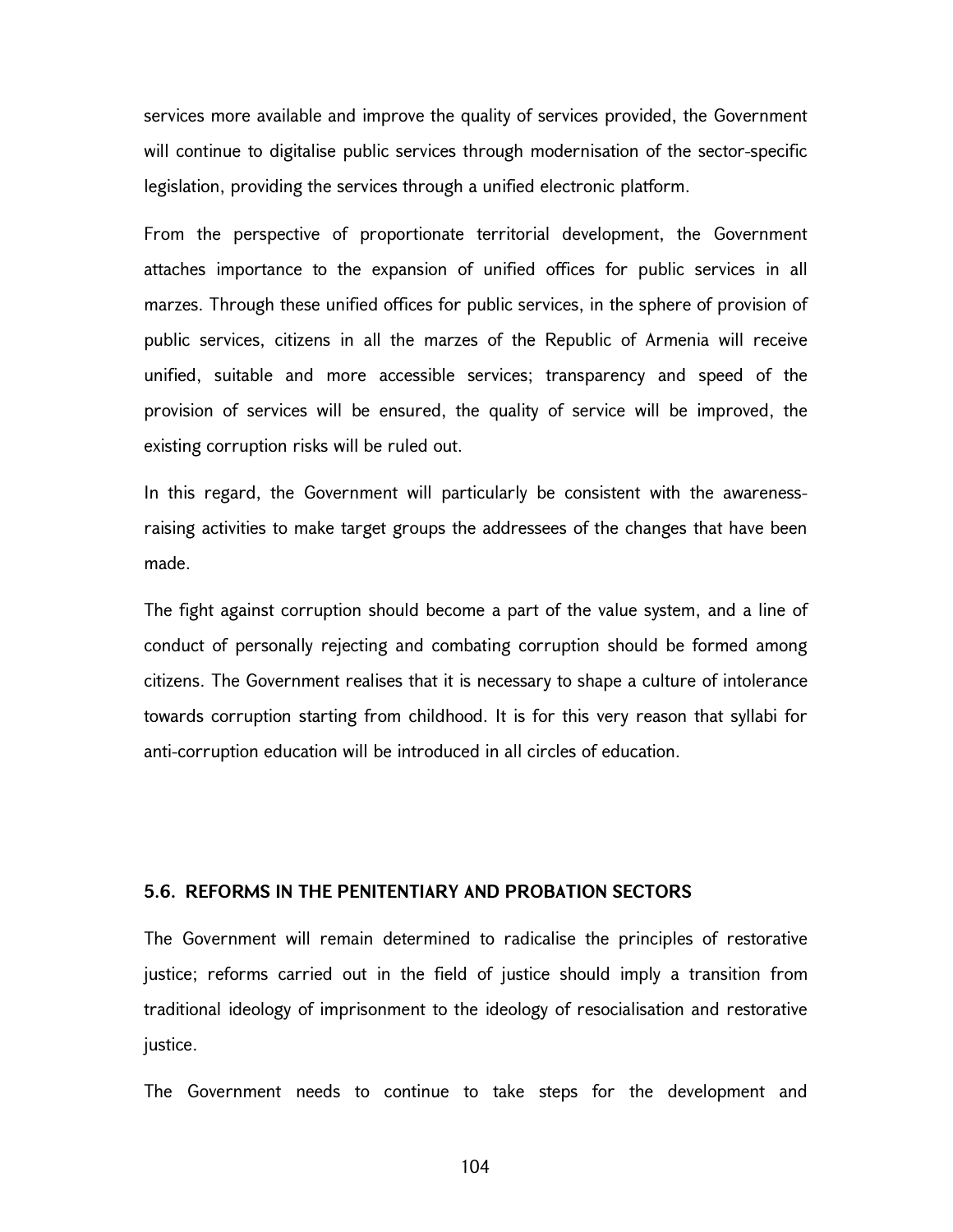improvement of the probation institute. For the purpose of effective application of the new types of punishments and measures of restraint that are alternatives to deprivation of liberty — introduced in the legal system on the basis of the already adopted Criminal Code and Criminal Procedure Code, the Probation Service will be armed with the necessary measures and infrastructures for electronic surveillance.

The Government will consistently continue to ensure decent conditions for keeping persons deprived of liberty and working and living conditions for penitentiary officers.

For guaranteeing the equality of everyone before the law, the prevention of manifestations of discrimination, as well as the exercise of equal rights, the Government will continue to lead an unwavering struggle and demonstrate intolerance towards the criminal sub-culture, excluding the existence of privileged in penitentiary institutions.

Taking as a basis the unimpeded exercise of the rights of persons deprived of liberty, the Government will reinforce the success recorded with regard to the provision of quality medical aid and services to persons deprived of liberty and will guarantee availability of medical aid in the same volume for them, and it is available for every member of society in the national health care system.

To reduce the risks of recidivism and ensure successful social reintegration of persons deprived of liberty, the Government will create new targeted opportunities — based on demand — for acquisition of educational, including professional skills. The opportunities will be available at all penitentiary institutions on a phased basis.

To ensure healthy development of the penitentiary system, the Government will introduce new toolkits for electronic governance, surveillance and operational management, ensuring the practice of personnel of being accountable and transparent, crisis management at penitentiary institutions, as well as reducing corruption risks to a minimum.

#### 6. INSTITUTIONAL DEVELOPMENT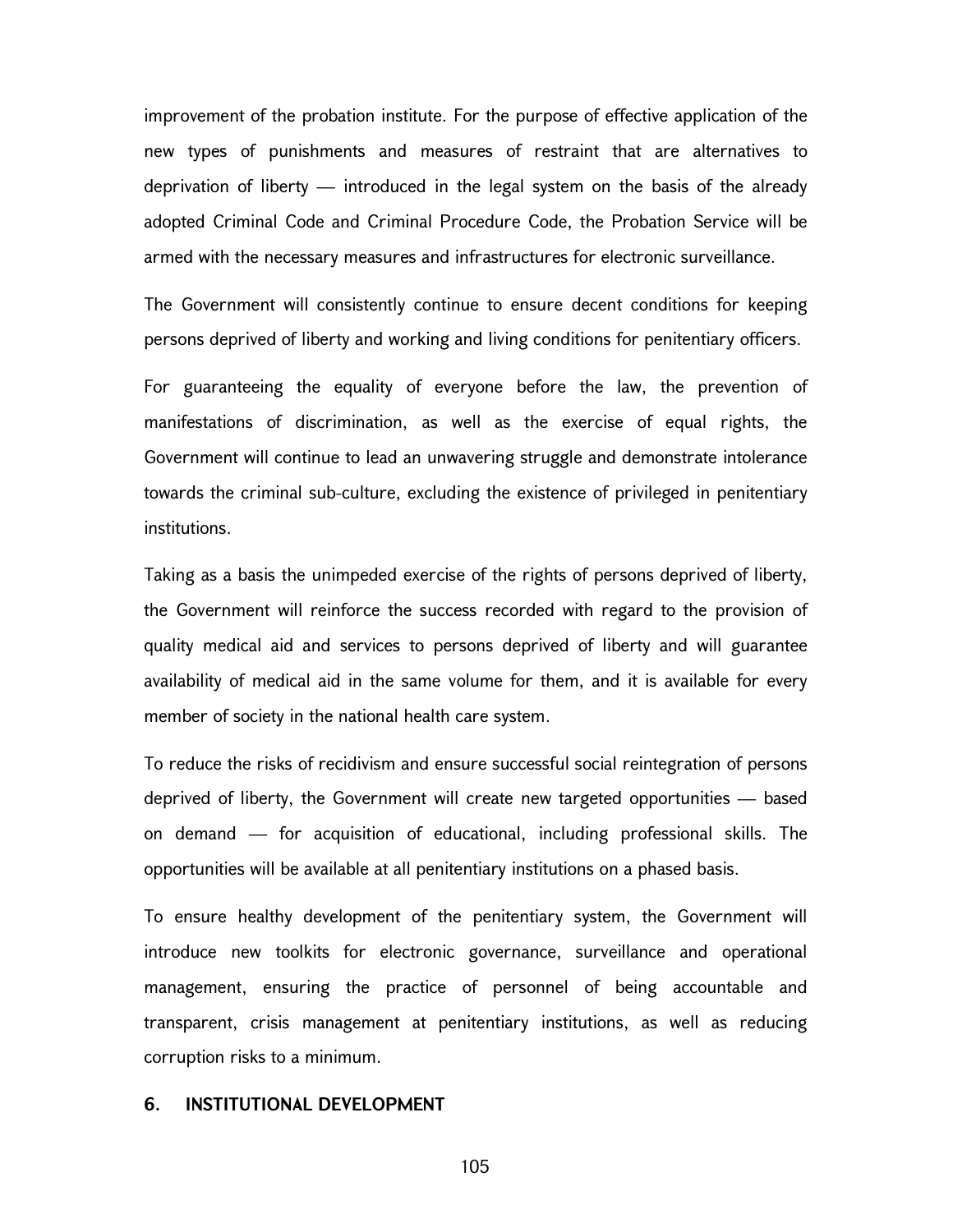In-depth reforms in the public administration system serve as the guarantee for establishing an effective state. Armenia is still in the extremely important stage of establishing democracy. All public administration bodies have major tasks to complete to guide the establishment of an effective state and democracy.

The crisis that our country faced in 2020 — the coronavirus pandemic and the war unleashed against Artsakh — showed the problems and imperfections of our state institutions with more acuteness.

Since 2019, the Government has undertaken the task of shaping and implementing an agenda of all-embracing reforms in the public administration system. A number of major strategies and action plans have been adopted and have begun to be implemented, and among those strategies are the anti-corruption strategy, the strategies on public financial management, digitalisation and judicial-legal reforms. The Government will also adopt the 2030 strategy for public administration reforms.

The Government is committed to consistently and unwaveringly implementing the planned reforms under this strategy. In the long run, this will lead to the achievement of the goal of having a human-centred, sustainable, responsible and dynamically operating state system.

### 6.1. STRATEGIC PLANNING AND POLICY DEVELOPMENT

The Government will take the following steps for strategic planning and policy development:

- Progressive practices for planning and implementing strategies and policies will be introduced, the methodological grounds required for those strategies and policies will be updated.
- Policy development will be fact-based, with sufficient analytical substantiation, operable systems for assessment of regulation impact and professional capacities.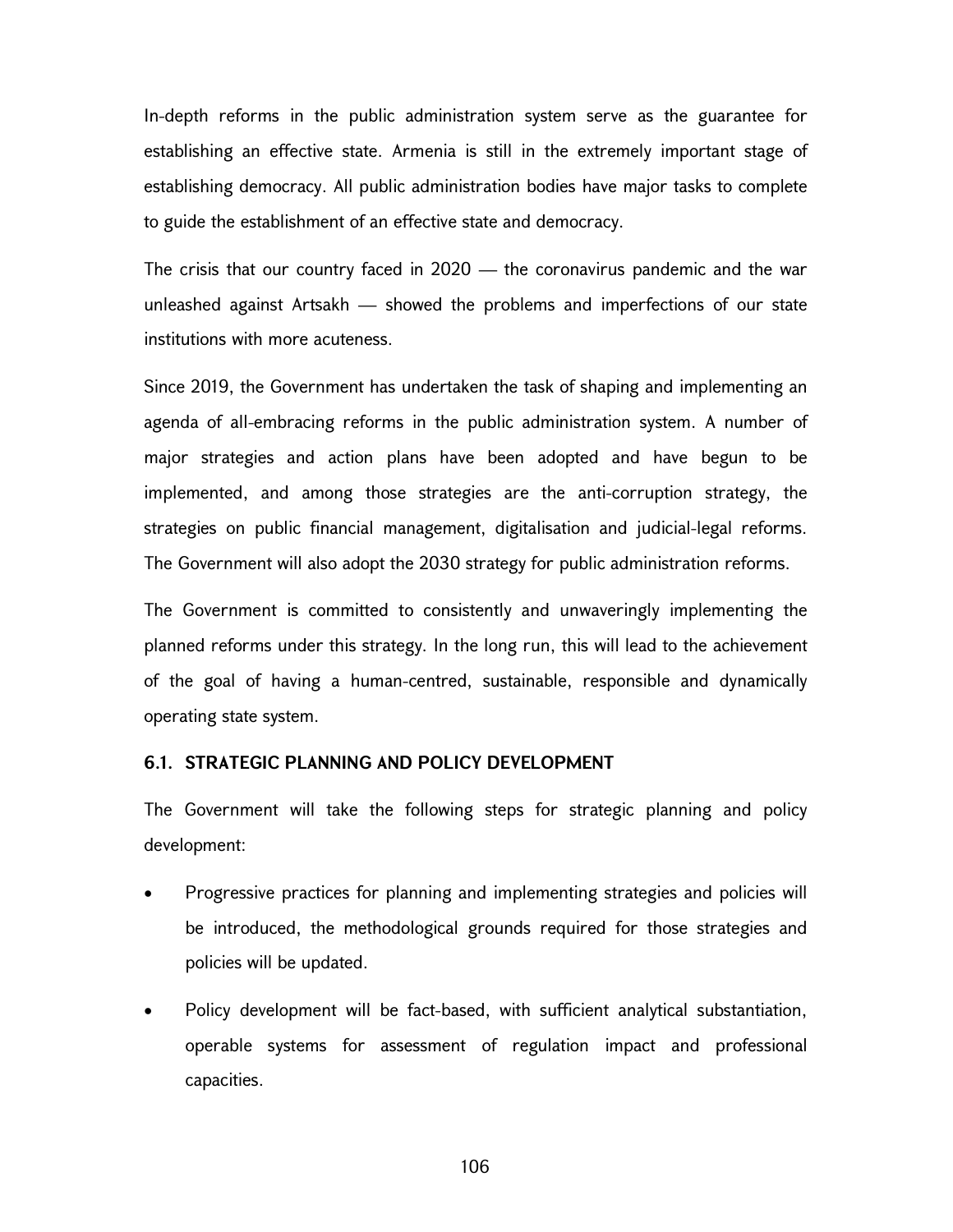- A progressive practice of assessment of the outcomes of policies and public accountability will be introduced, including the institution of institutional and individual liability will be reinforced.
- A policy on unified data will be developed and implemented, and under the policy, the administrative information systems and the capacities of official statistics will be upgraded.
- The capacities for coordination and harmonisation of strategies and policies will be significantly strengthened, including through the engagement of proper human capacities and the introduction of information management systems.

# 6.2. SERVICES PROVIDED BY THE STATE TO THE PUBLIC

The Government will radically change the quality of services provided by the State to the public, making them become citizen-centred and modern, with the basis of progressive technology, with the purpose of mitigating the needless burden and hassle of citizens and the business sector in relations with the State.

The Government will undertake the following steps for the provision of services by the State to the public:

- The data registers for services will be updated, including by ensuring interoperability of the existing digital registers, and the digitalisation and combinability of non-digital registers.
- A unified electronic platform for the provision of digitalised public services will be introduced, and using it will be simple, accessible and quick.
- A modern model of unified offices for services will be developed and introduced in order to ensure universal availability of state services.
- The procedures for outsourcing the provision of state services will be established.
- An operable system for control over the quality of public services will be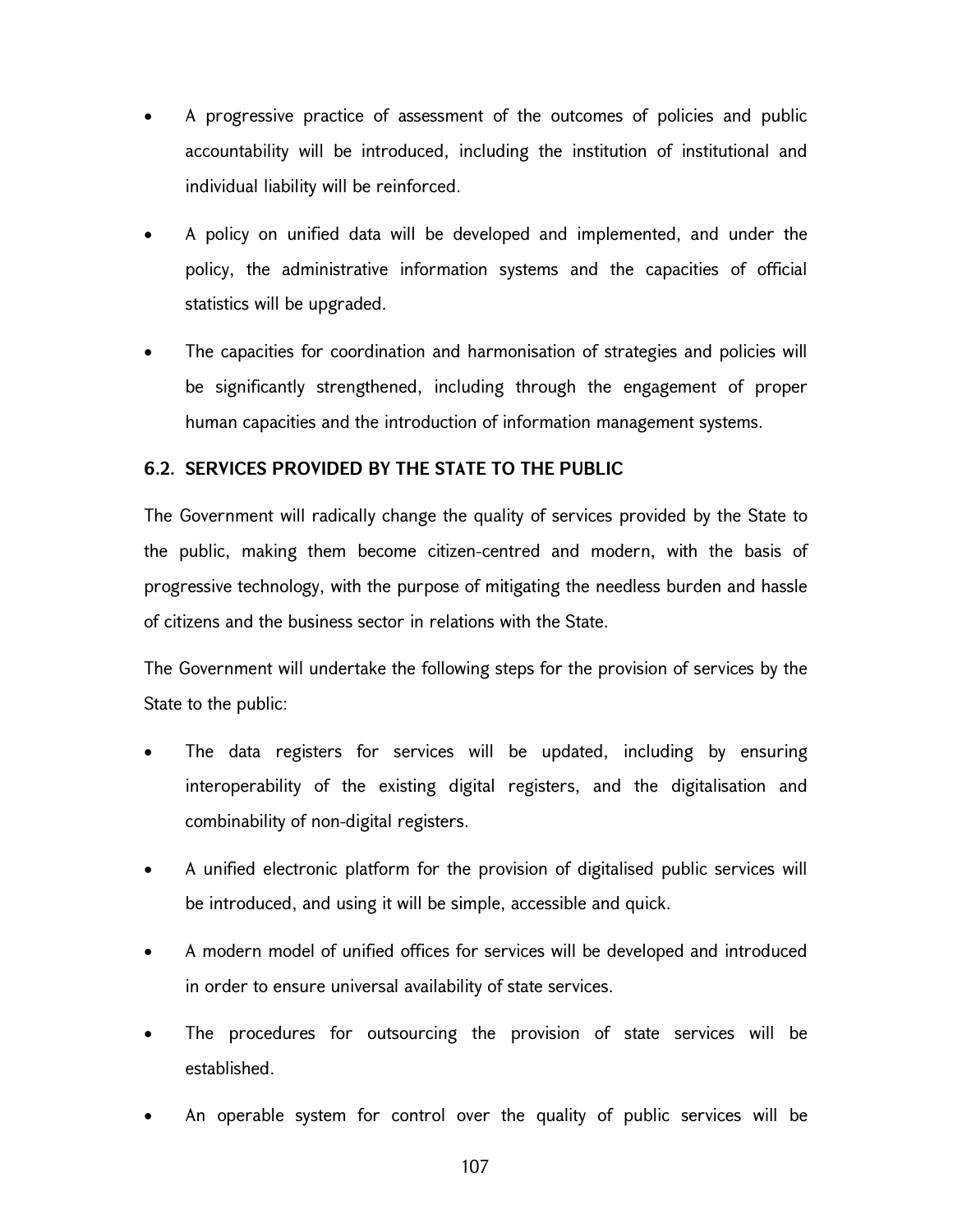introduced.

 Rules of work and ethics for the provision of services to the public will be introduced.

#### 6.3. PUBLIC SERVICE SYSTEM AND HUMAN RESOURCE MANAGEMENT

In the field of public service and human resource management, the Government will take a number of steps:

- The public service system will be reviewed and modernised, ensuring a unified horizontal system, particularly a unified legislation for defining the status of employees in the state system, for classification of positions, recruitment and dismissal from work, for performance evaluation, for training, for organising tasks and for regulating other relations.
- A senior executive corps will be established in the public service system as a group of professional servants holding management positions at the highest level, and the civil servants included in the composition of the group may, on a competitive basis, hold positions, the functions of which include the development and implementation of policies, consulting, operational management and provision of collective services.
- Key reforms will be implemented in order to increase attractiveness of public service, including review of the systems of remuneration and rewards, ensuring of horizontal mobility, formation of a working environment that increases attractiveness and introduction of conditions.
- A system of decent remuneration in the state service system will be fully introduced; at the same time, it will be based on the adequacy to the amount of responsibility and competences, as well as the postulates for ensuring competitiveness with the private sector. Nevertheless, the reform of remuneration also needs to run parallel with the actions aimed at increasing effectiveness of the institutional and functional field in the state system or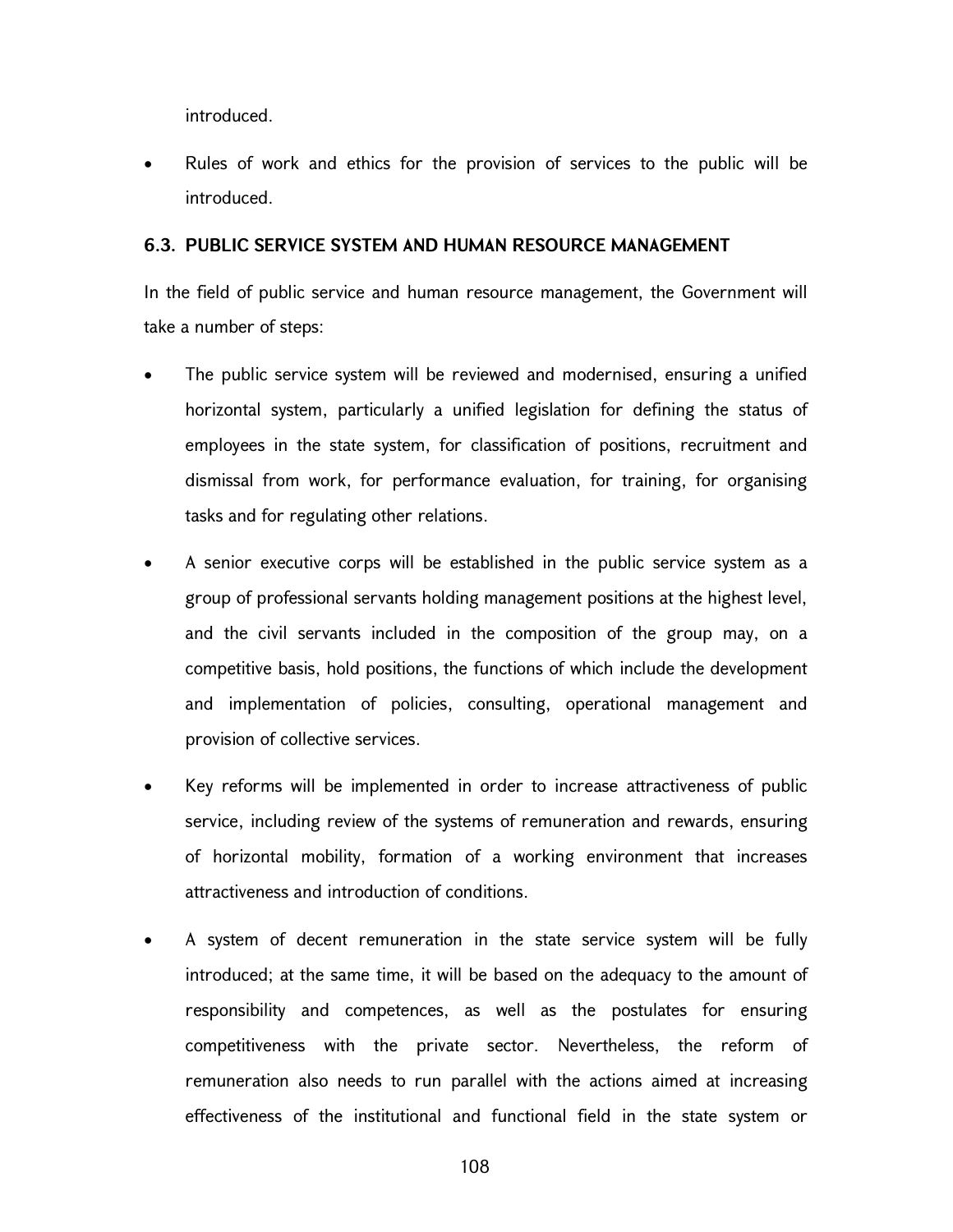succeed them and at least not cause an additional financial burden for the State in the first stage of reforms.

- The system of performance evaluation will be modernized, and the institute of rewards and incentives will operate on the basis of merit-based principles, rewards need to be distinguished from remuneration.
- The existing system of education, training and retraining of state servants will be radically reviewed, training opportunities with progressive technological solutions will be introduced, the policy on capacity-building and the advancement of knowledge will be reviewed for the enhancement of human capital and the engagement and maintenance of talents in the public sector.
- Flexible systems for recruitment of personnel in the public sector will be ensured in order to engage highly professional potential and talents, including by intensifying the efforts for engagement of the potential of the Diaspora.

# 6.4. MODERNISATION OF INSTITUTIONS AND FUNCTIONS

The Government will take the following steps to modernise institutions:

- The Government will establish a structure for coordination of public management reforms in order to ensure implementation and continuity of the reforms.
- The Government will conduct an in-depth functional and institutional analysis in order to identify all the inefficiencies in the public sector and carry out activities for adequate revision.
- The Government will ensure unified and optimal mechanisms for the functions of the bodies of the executive power.
- The Government will develop a concept paper on the modernisation of state infrastructures and implement the actions arising from the concept paper on a phased basis, providing state institutions that ensure a resource-efficient and modern working environment.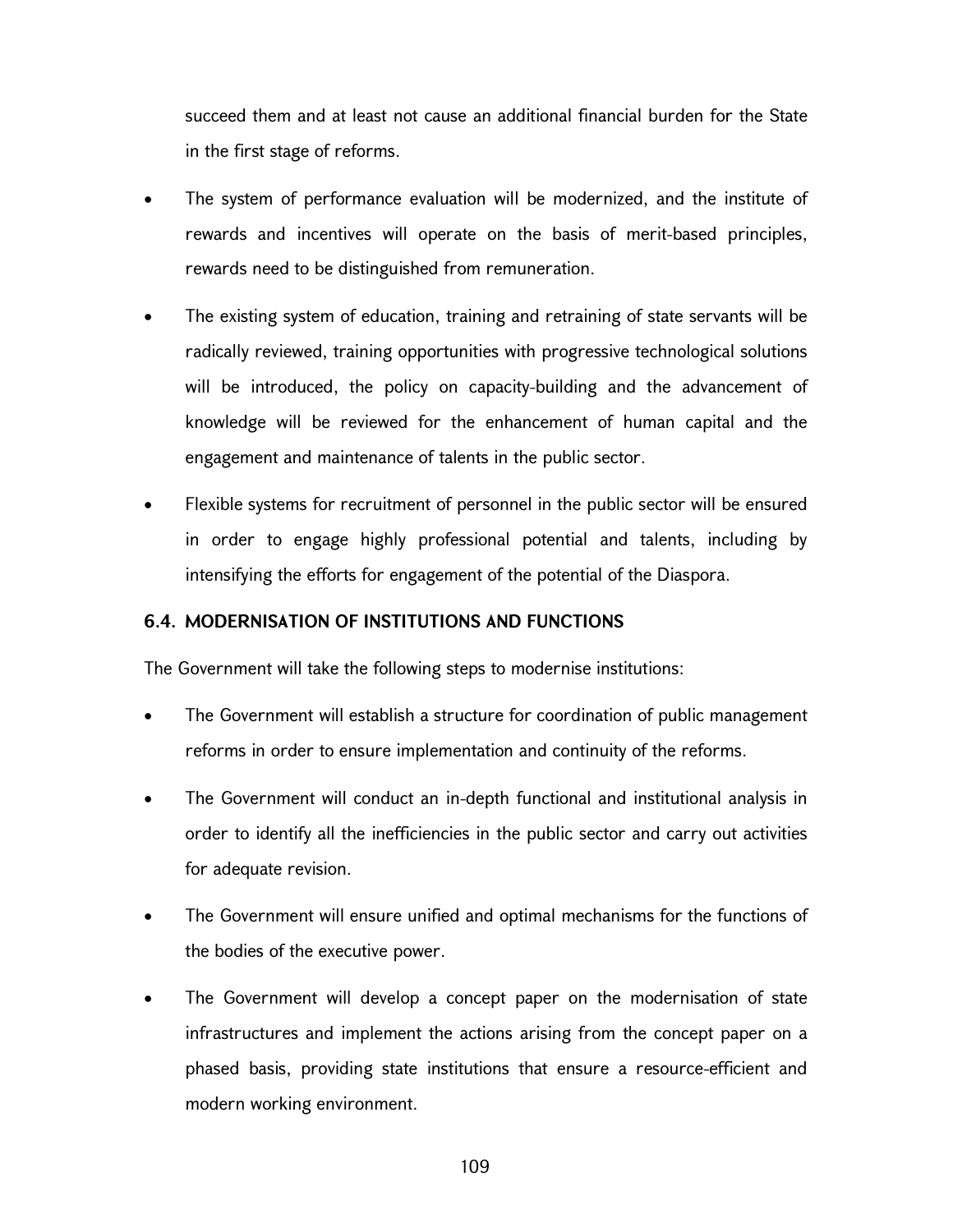# 6.5. NATIONAL SPATIAL DATA INFRASTRUCTURE

The spatial data infrastructure is a system of technologies, legal regulations, standards, human resources and related actions, which is necessary to make the generation, gathering, maintenance, processing, dissemination and use of spatial data effective and flexible.

The Government plans to create a unified national spatial data infrastructure and introduce it in the process of management, raising the level of effectiveness of decision-making.

The following steps will be taken in this direction:

- creating a database of sector-specific cadastres;
- launching a national geoportal and defining a hierarchy of availability of the geoportal;
- integrating relevant sector-specific cadastres into one unified platform.

## 6.6. TERRITORIAL ADMINISTRATION AND LOCAL SELF-GOVERNANCE

The Government will continue to make efforts towards the following targets:

- Integration of the processes of administrative-territorial reforms and territorial development — socio-economic development and formation of strong cooperation with respect to local and territorial priorities, capacity-building of territorial and local role-players:
	- $\triangleright$  the process of consolidating communities will continue;
	- $\triangleright$  a uniform structure and functions of territorial administration bodies will be established;
	- $\triangleright$  the activities for introduction of information systems for management in consolidated multi-settlement communities, offices for provision of services to citizens under the "one-stop shop" principle will continue;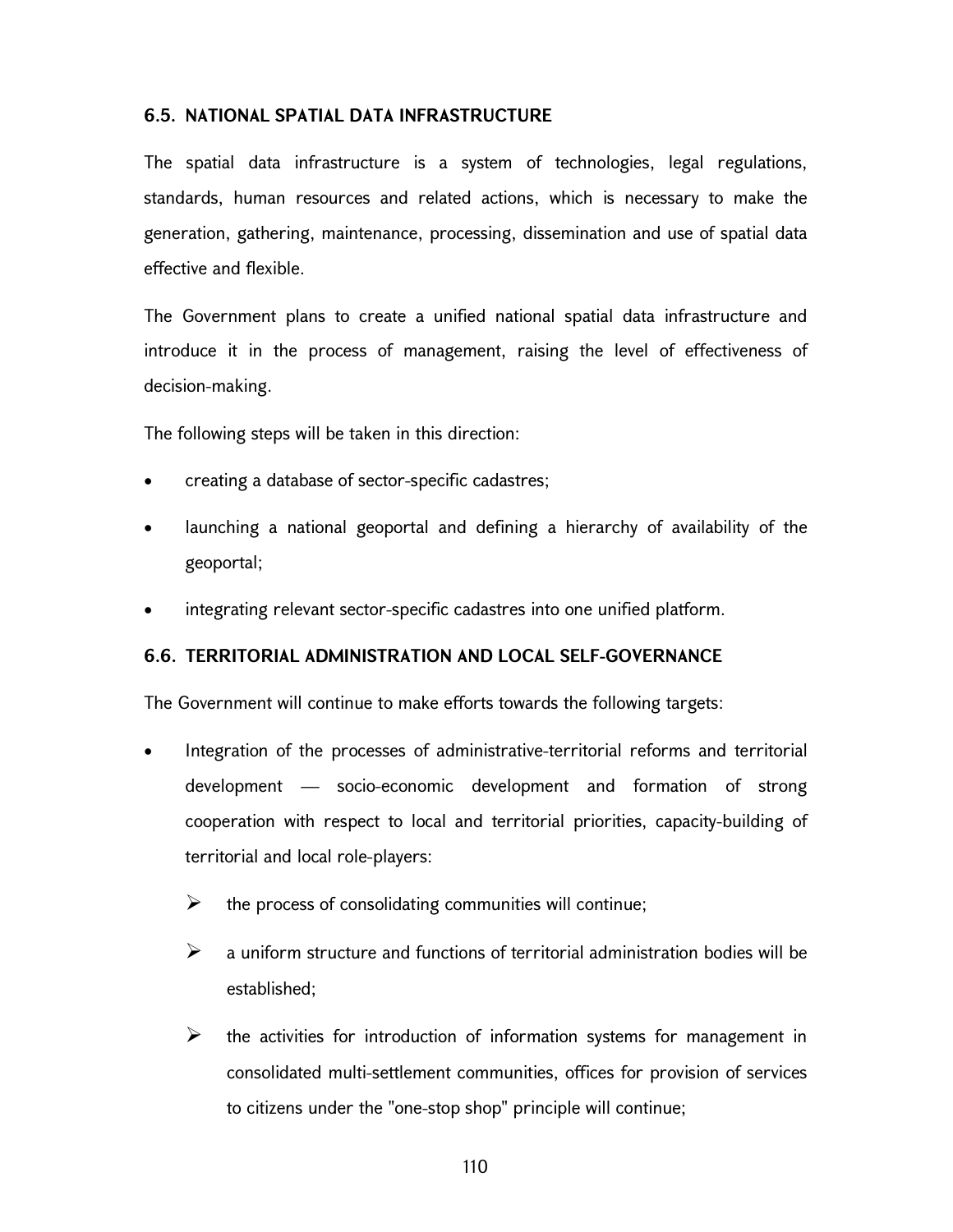- $\triangleright$  investment programmes will be carried out in order to improve the infrastructures of consolidated communities;
- $\triangleright$  activities will be carried out to introduce different forms of inter-community cooperation, including establishment of inter-community units;
- $\triangleright$  measures for decentralisation of powers will be taken, particularly in the spheres of primary health care, inter-community and inter-settlement road maintenance and exploitation, maintenance and exploitation of the buildings of general education schools, organising and implementation of complex social services.
- Improving and ensuring of continuation of the process of granting subventions for the development of economic and social infrastructures of communities in order to ensure proportionate and sustainable development, improve the welfare of the population in all settlements of the Republic of Armenia, make the settlements an environment for living and working more comfortably, as well as create a favourable environment for doing business and making investments.
- Ensuring comfortable and ecologically safe conditions for the population, reducing the negative (dangerous) impact of solid household waste on human health and environment:
	- $\triangleright$  an institutional basis required for introduction of a garbage disposal system that complies with international standards will be introduced in the Republic;
	- $\triangleright$  actions for properly collecting garbage accumulating in settlements, as well as for preventing the emergence of garbage will be carried out in the whole territory of the Republic of Armenia;
	- $\triangleright$  programmes for disposal and processing of waste in the field of garbage disposal will be carried out through the cooperation with international organisations;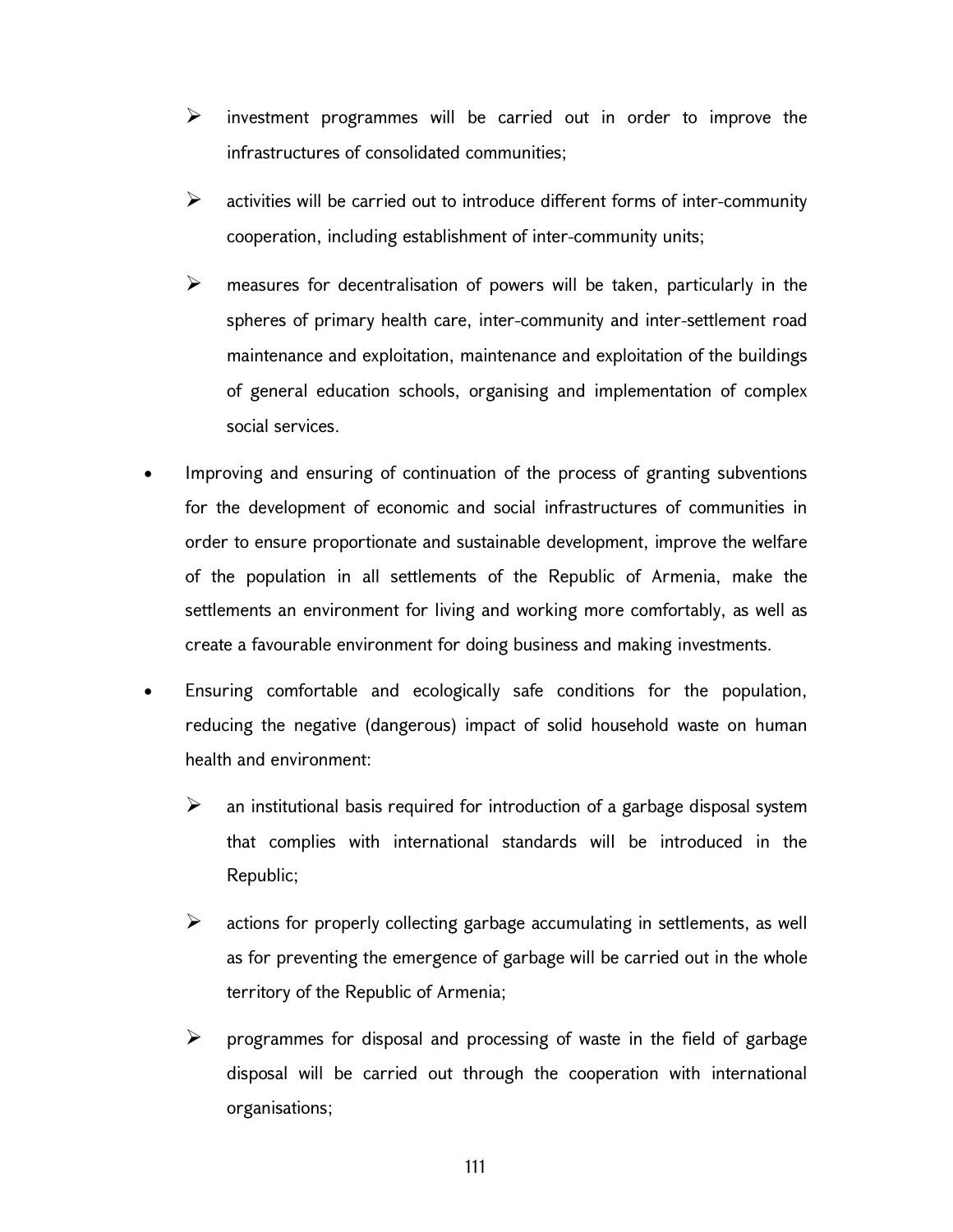$\triangleright$  a system for collection of sorted solid household wastes will be introduced.

- Implementation of processes targeted at the assessment of risks with a new toolkit and new criteria, the reduction of vulnerability and capacity-building for the purpose of raising the level of resistance of communities to disasters:
	- $\triangleright$  activities for assessment of the seismic vulnerability of multi-apartment buildings will be carried out in order to ensure safety of buildings;
	- $\triangleright$  conditions for safe education will be ensured in the territory of the Republic of Armenia through the renovation of schools with seismic vulnerability or the construction of new schools.
- Ensuring a high level of territorial cohesion by paying special attention to borderline territories, making a transition from social support mechanisms to the introduction of mechanisms for economic development.
- Implementation of institutional and legislative reforms in the sphere of community service in order to enhance the role of the institution of community service and raise the level of effectiveness of the work of the local selfgovernment system.

### 6.7. EFFECTIVE STATE PROPERTY MANAGEMENT

Currently, the effectiveness of the use of state property remains at a low level; at the same time, effective use of the existing property units may play a key role from the perspective of increase of investment attractiveness in the Republic of Armenia.

It is envisaged to use the existing property units in order to promote the implementation of investment programmes in the Republic of Armenia that are integrated in international value chains and shape institutional knowledge. For effective management of state property, it is envisaged to take the following steps:

 On a unified base of electronic registration of state property, a new toolkit for monitoring, analysis of the condition in which state property is used and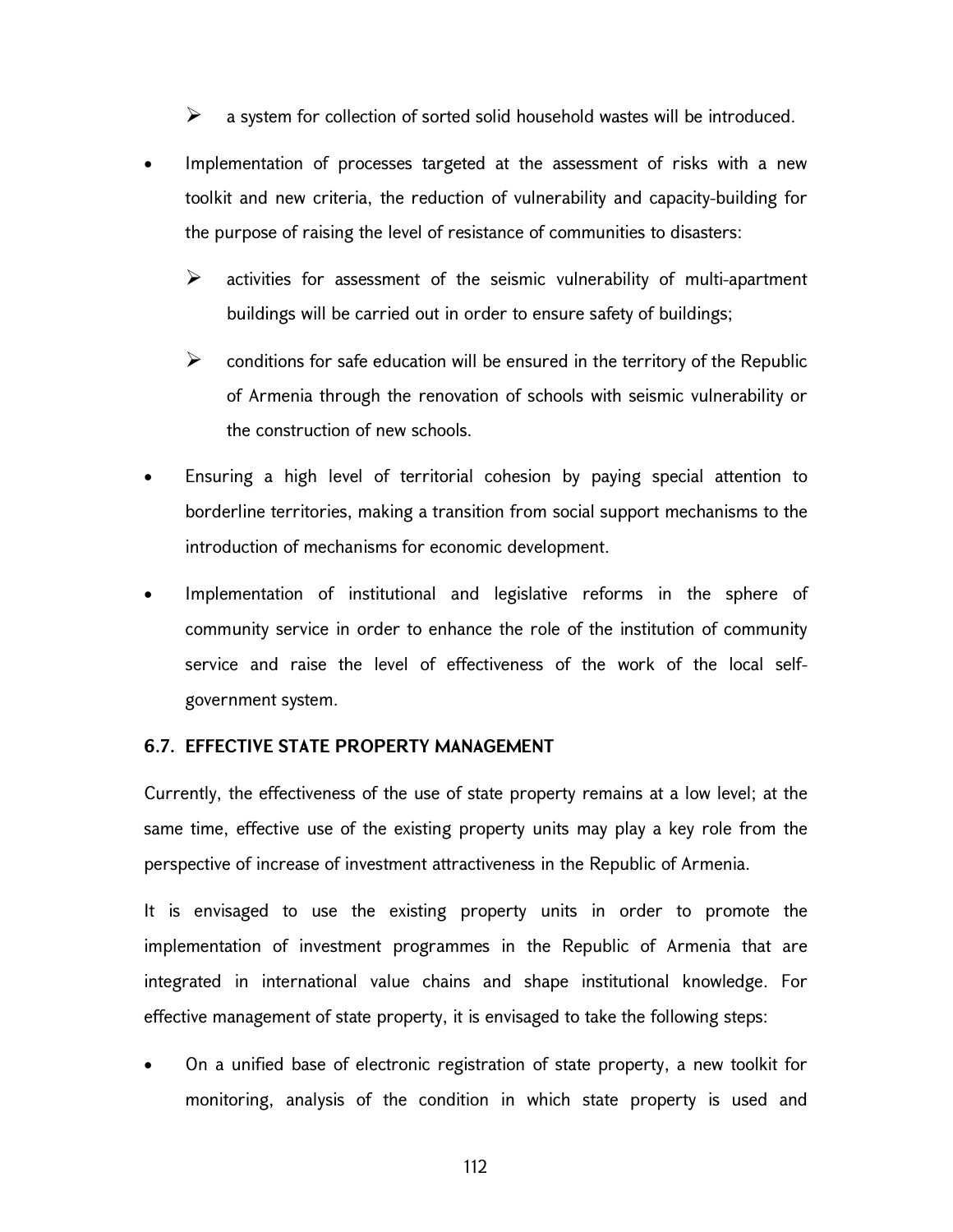assessment of the level of effectiveness will be introduced, and the deviations from, violations of the requirements of the legal acts regulating the use of state property and the damage caused to state property, as well as the level of effectiveness of use and the tendencies will be identified, recommendations will be submitted with regard to increase of effectiveness of the use of state property.

- The composition and the preferable structure of immovable property not subject to alienation and required for implementation of the functions of the State will be prescribed, and for the purpose of reducing expenses, the replacement of territories used by public administration bodies and state organisations at the expense of the funds of the State Budget of the Republic of Armenia and not deemed to be owned by the State with corresponding territories deemed to be state property will be ensured.
- To shape a favourable investment climate and engage investments, state immovable property that has relatively high level of liquidity and is currently used or used ineffectively will be distinguished, and large-scale social-economic investment programmes will be carried out by organising of sales.
- A toolkit will be created for the purpose of increasing effectiveness of the process of alienation of state non-profile property, including by means of outsourcing to specialised structures.
- For shaping a favourable investment climate and for the establishment of securities market, the implementation of a process of privatisation of commercial organisations with a relatively high level of profitability and with state participation will be prepared and will be organised through the stock exchange.
- The composition and structure of commercial organisations with state participation and not subject to privatisation will be optimised, the number of those organisations will be specifically defined according to branches, and the distinction of organisations that suffer losses, are ineffective and have no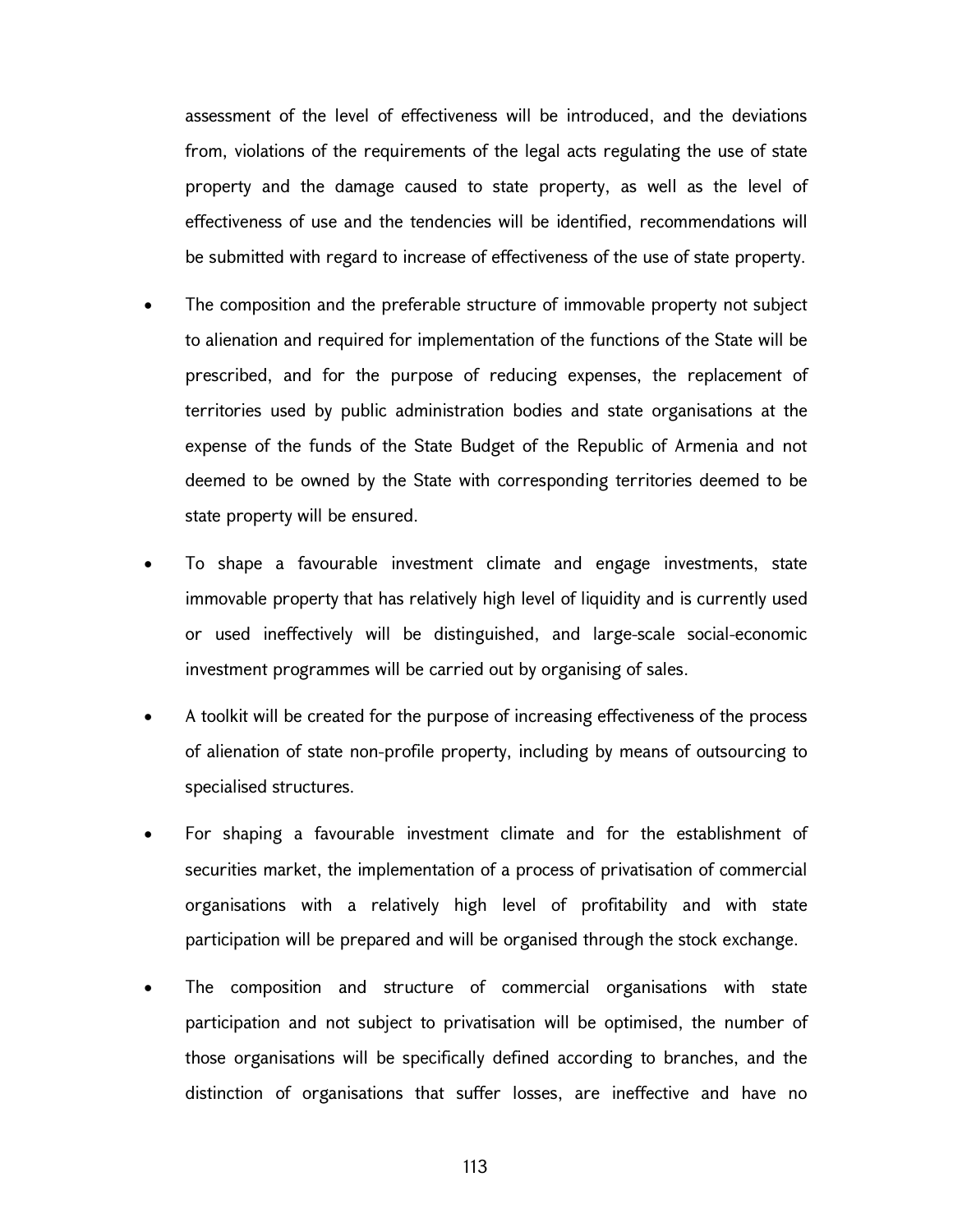prospect for development and the inclusion of those organisations in the plan for privatisation will be ensured.

- The donation and privatisation of territories of dormitories deemed to be stateowned will be completed in order to solve the socio-economic issues of the population.
- For the purpose of increasing effectiveness of organisations with state participation, the existing system of monitoring and analysis of the activities of those organisations will be radically reformed, making the system applicable, thanks to which the quality of management of commercial organisations will be improved.
- For the purpose of increasing effectiveness of state property management, property in need of improvement, not subject to alienation in the future and protected as state-owned property will be distinguished, and the capital renovation and reconstruction of the property concerned will be ensured through long-term lease and provision for gratuitous use in exchange of implementation of certain investment programmes.
- For the development of SMEs in the field of State-communities partnership in the marzes, property not used or not used effectively, as well as property that was previously presented for alienation, but was not sold, will be distinguished, and socio-economic investment programmes of economic significance will be implemented through that property in different formats (long-term lease, provision for gratuitous use, alienation under favourable conditions).

### 6.8. FISCAL POLICY

The main objective of the fiscal policy is to increase effectiveness of the public finance system. To make it come true, the Government will continue reforms of the tax policy that will help to increase competitiveness of the business environment and secure tax revenues prescribed by the State Budget. Tax administration will be continuously

114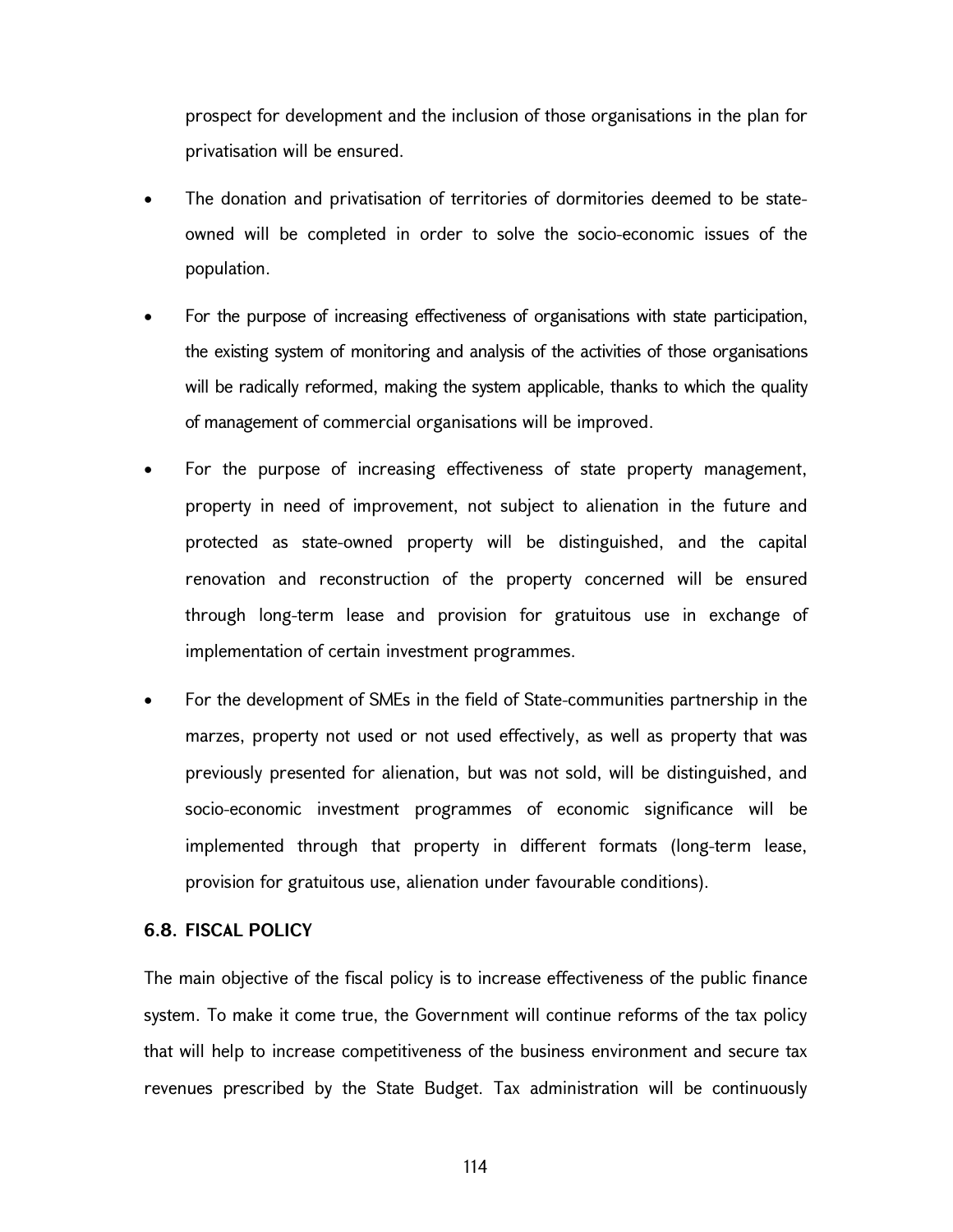improved, the shadow economy will be significantly cut down, ensuring equal conditions for all participants of economic life. The effectiveness of the expenditure policy will be increased. The deficit of the State Budget will be maintained at an acceptable low level, guaranteeing manageability and stability of the public debt.

To guarantee mid-term fiscal stability, the Government will place emphasis on increase of the potential of the economy and reduction of the burden of debt at the expense of economic growth. For the purpose of adding to economic potential, the Government will give priority to the increase of the level of capital expenditures geared towards infrastructures and the solution to the main issues existing in the stages of planning and implementation of capital expenditures in the State Budget.

To foster stability of public finance, the Government will seek to ensure larger financing of the deficit of the State Budget at the expense of loans in the Armenian Dram. This will allow to minimise sensitivity of debt with regard to currency fluctuations, as well as increase availability of funds which are necessary to bring the capacities of the Government to a new level in terms of resisting various kinds of shocks.

As a result of these policies, the Government aims to ensure improvement of the tax/GDP indicator by at least 2.6 percentage point, by making the taxes/GDP indicator reach at least 25% in 2026, as well as reduction of the debt/GDP indicator of the Government, ensuring a target less than 60% by the year 2026, as well as ensure the return to complete observance of the "golden rules" of public finance set under fiscal rules.

 The tax policy led by the Government will be aimed at increasing investment attractiveness in the economy and improving the level of economic activity, creating, with this, stable preconditions for export and long-term economic growth, for redistribution of public good and for fostering fiscal stability. Through improvement of the tax legislation for implementation of these goals,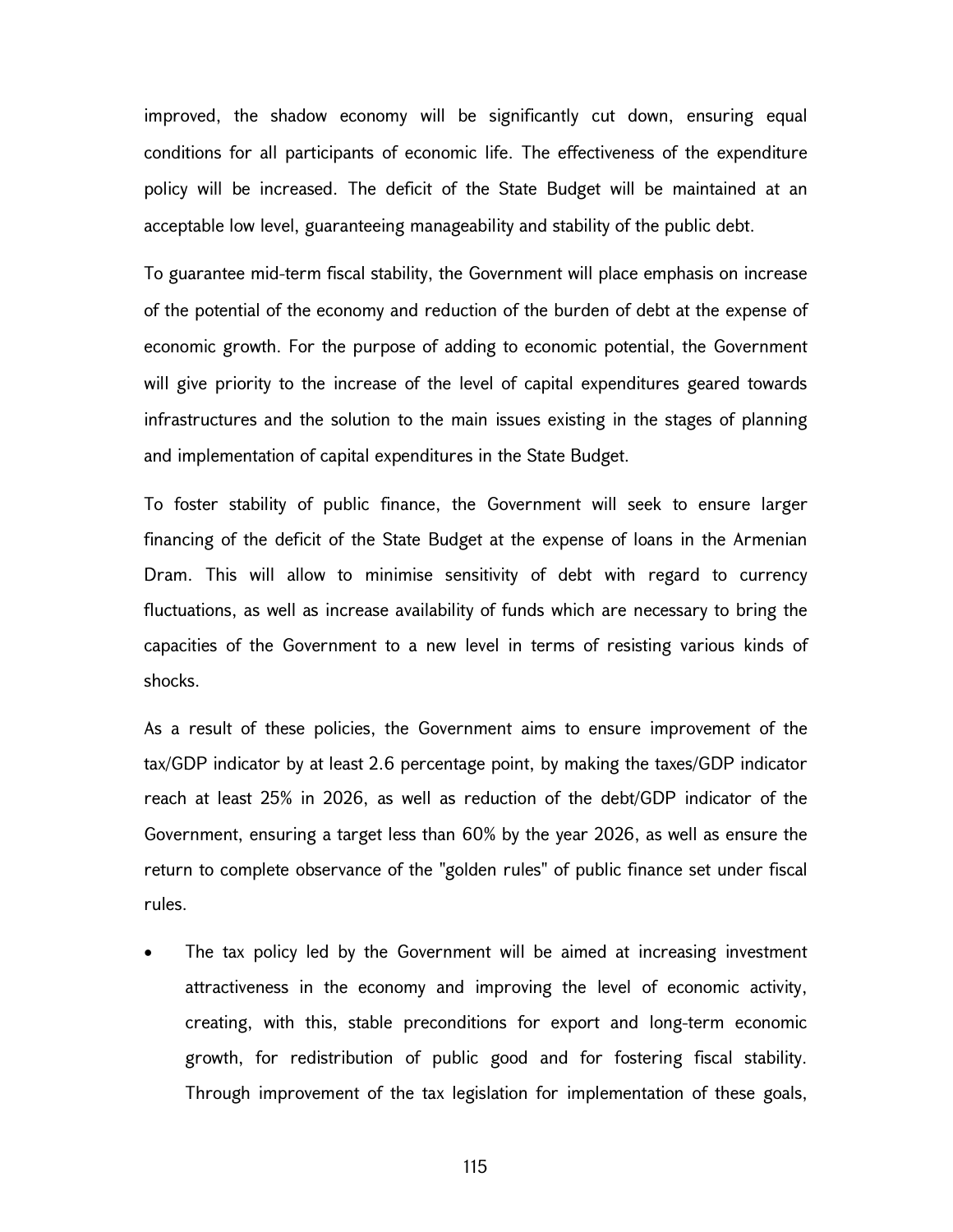importance will be attached to the formation of a fair, perceptible and predictable environment for investors.

- The levying of VAT for imported goods will be gradually lifted for VAT payers, thanks to which there will be additional free liquidation for economic operators.
- Steps will be taken to expand tax revenues in order to increase effectiveness and addressability of public resource management and spend the resources on publicly beneficial and nationwide programmes, as well as ensure fiscal stability. Unaddressed or ineffective tax privileges will be cut down, the privileges will be applied and their effectiveness will be assessed within the scope of complex stimuli and actions.
- A comparable and fair tax burden will be set between different tax systems in order to ensure fair and equal distribution of the tax burden in the taxation system, as well as to minimise the risks of artificially fitting in tax systems at the lower level and evading payment of taxes in this way and undermining the integrity of the chain of tax planning and documenting of transactions through the implementation of artificial transactions between different tax systems. This will also serve as a serious stimulus for growth of transparency and development of business and the capital market.
- To contribute to the development of the capital market, the possibilities of reviewing the tax regulations in the capital market will be considered in order to eliminate the regulations obstructing development of the capital market. At the same time, the level of predictability of tax regulations applicable for revenues from securities and corporate profit will be raised for potential issuers and investors. The differences between tax mechanisms for dividends and interest incomes will be studied, and changes will be proposed upon necessity.
- A comprehensive policy on promoting the growth of amounts of non-cash payments and reduction of cash circulation will be implemented.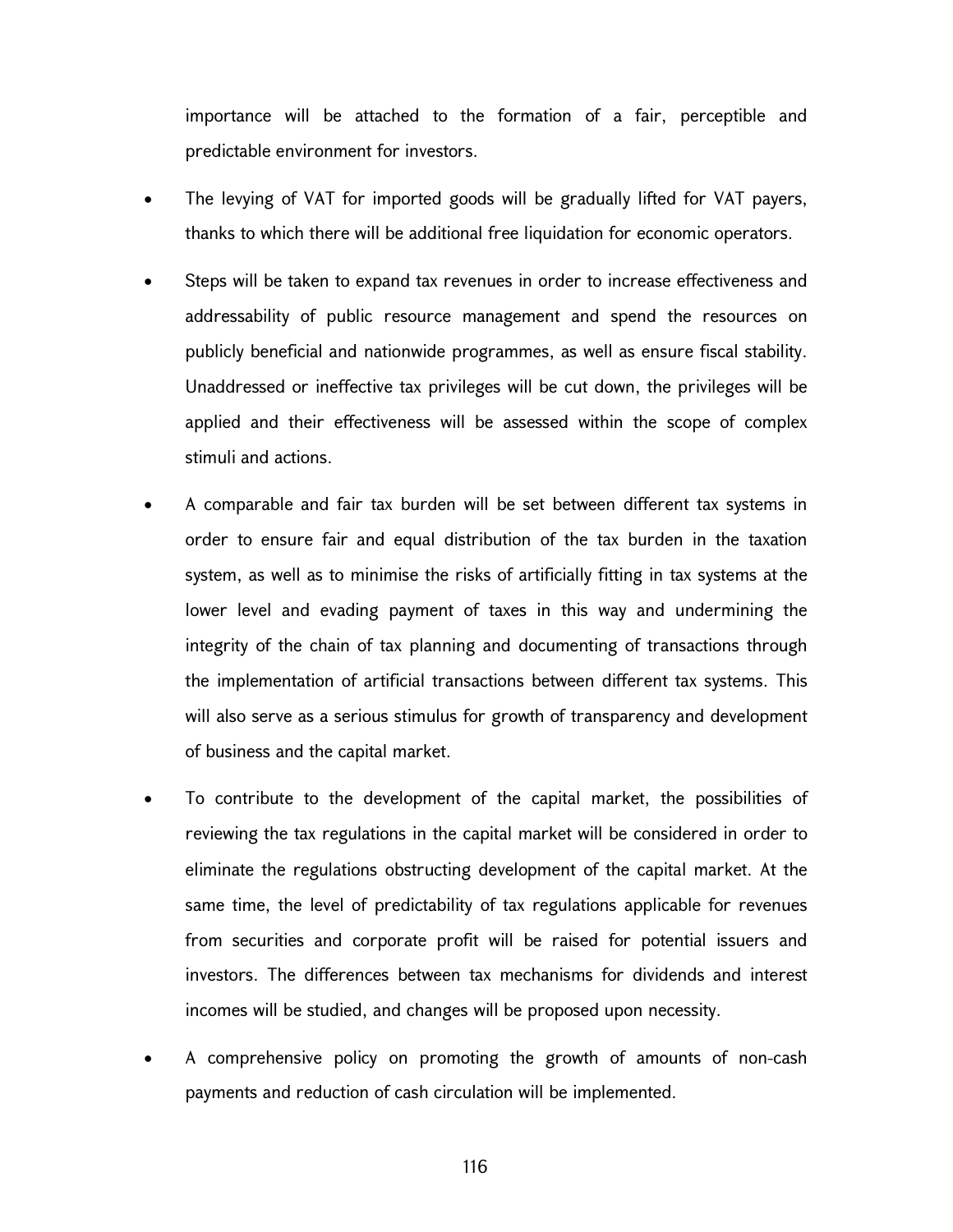- An operable system of declaration of incomes of natural persons will be introduced, which will also contribute to the introduction of the "social credits" system that is widely applied in international practice. This will be another serious stimulus for the growth of transparency of the general economy and will help to make accessible funds available.
- The system for return of income tax in the amount of interests of the mortgage loan will be launched, and it will be significant in terms of proportionate territorial development and more notable social impact. The return of income tax with respect to apartments in newly built buildings in the city of Yerevan will be gradually suspended, promoting more construction in the marzes and ensuring proportionate development.
- Tax regulations impeding development of the agriculture sector will be lifted.
- For the purpose of enhancing international trade-economic relations, the Government will take active steps to expand the geography of agreements that rule out double taxation. This will particularly be important for guaranteeing the maximum favourable environment for foreign investments.
- The Government will continue to deepen cooperation with all partners (donors) for the development of Armenia, including the International Monetary Fund, the World Bank, the Asian Development Bank, the European Bank for Reconstruction and Development, the European Investment Bank and the Eurasian Development Bank, taking as a basis the jointly developed and approved cooperation programmes.
- Rules for preventing misuse of tax planning will be introduced in accordance with the international practice. Regulations related to tax abuses will be set (provisions for prevention of the application of tax planning schemes), with the purpose of ruling out the cases when the opportunities provided by the tax legislation are used in order to minimise the tax base and receive tax benefits.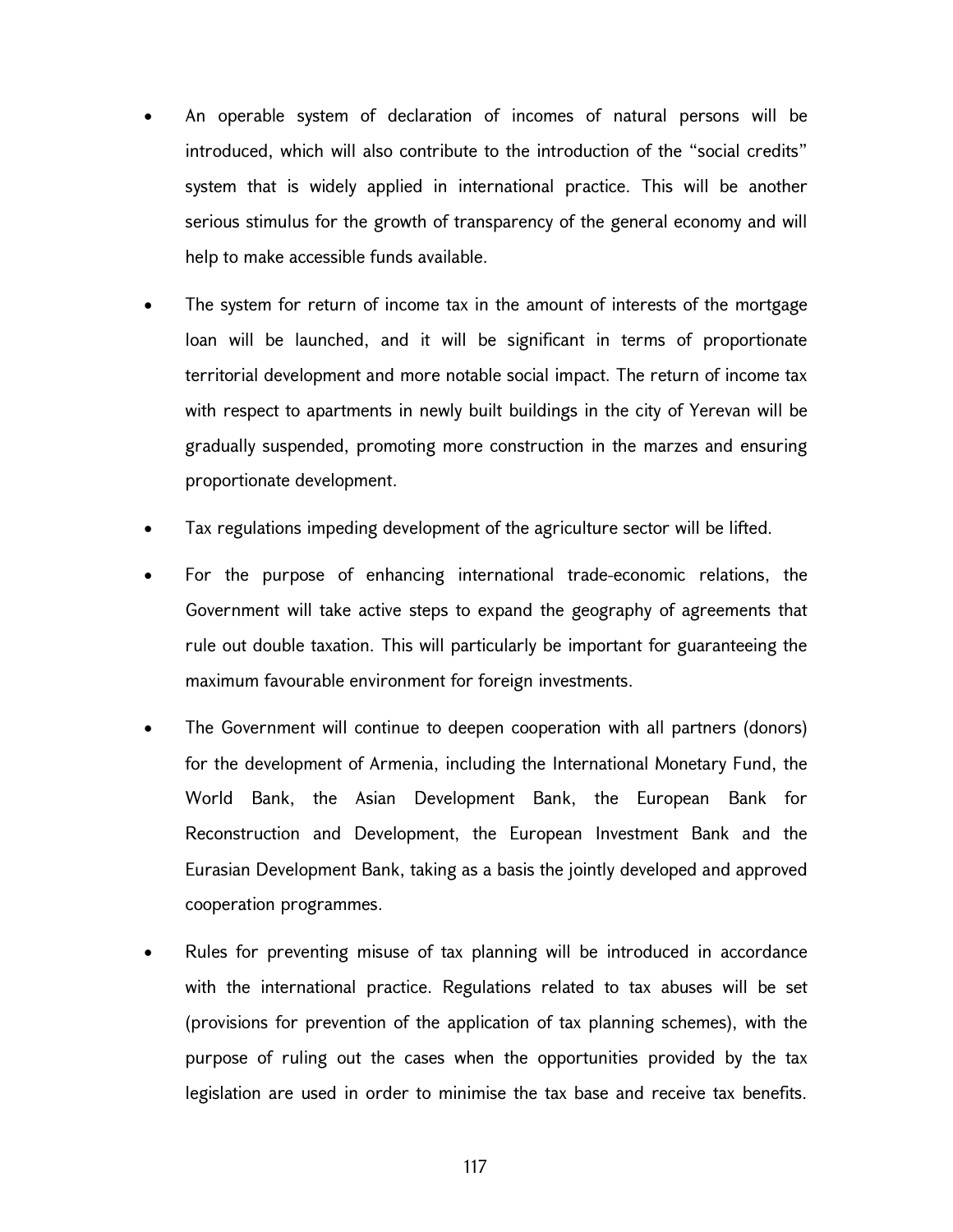The application of different schemes of tax abuse create unequal conditions for competition for economic operators operating in the same markets, and the stipulation of this principle and its application during administration should help to ensure equal competition, by adding to the revenues of the State Budget.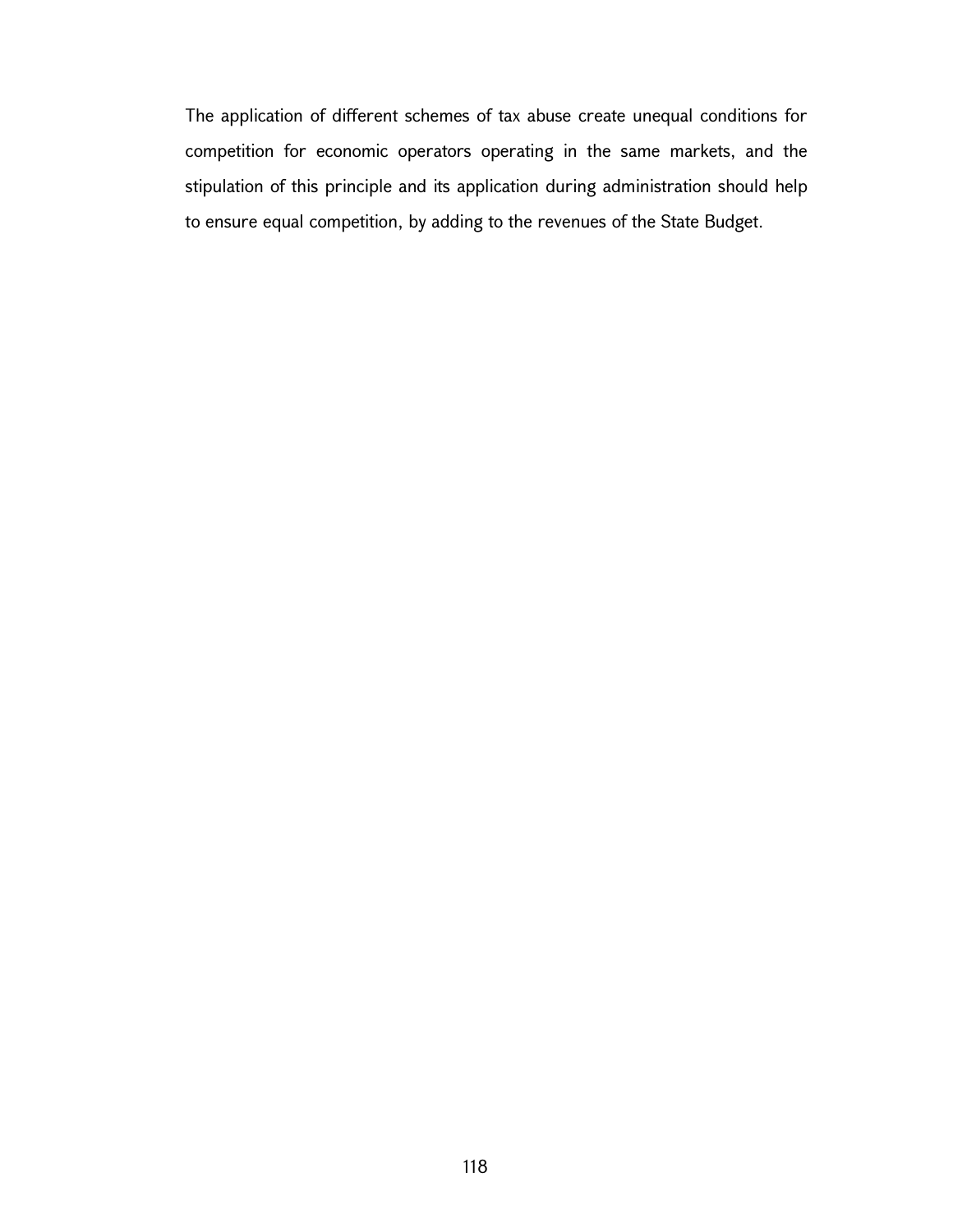#### 6.9. TAX AND CUSTOMS ADMINISTRATION

The Government will reduce shadow economy to a minimum and guarantee equal conditions for the activities of economic operators by simplifying the tax and customs administration and increasing effectiveness of tax and customs administration.

To achieve these goals, the Government will set perceptible and predictable tax rules that will help to increase predictability of the decisions that economic operators make in the processes of management of investment programmes. The proportionality of tax and customs administration will be the basis of effectiveness of administration; it will increase voluntariness to pay taxes and create a universal perception of equal conditions for economic activities.

There will be solutions of the best application of simple administration for the customs legislation and law-enforcement practice in the Republic of Armenia, as well as the organisational-managerial approaches to the customs system, in accordance with the regulations of the Eurasian Economic Union.

To enhance the international trade-economic relations in the tax and customs sectors, the Government will take active steps to expand international cooperation in the sector of administration.

- At the same time, it is envisaged to advance the application of regulations for pricing of transfers and the systems of information exchange for taxation, which will help to raise the level of protection of taxation bases that are being formed within the country.
- The strategy for improvement of the tax and customs administration will be aimed at having a more effective system through modernisation of infrastructures. The quality of service for taxpayers will be improved within the scope of administration reforms.
- Tax administration should be aimed at ensuring full-scale declaration and execution of tax liabilities by the taxpayer in a timely manner. The fight against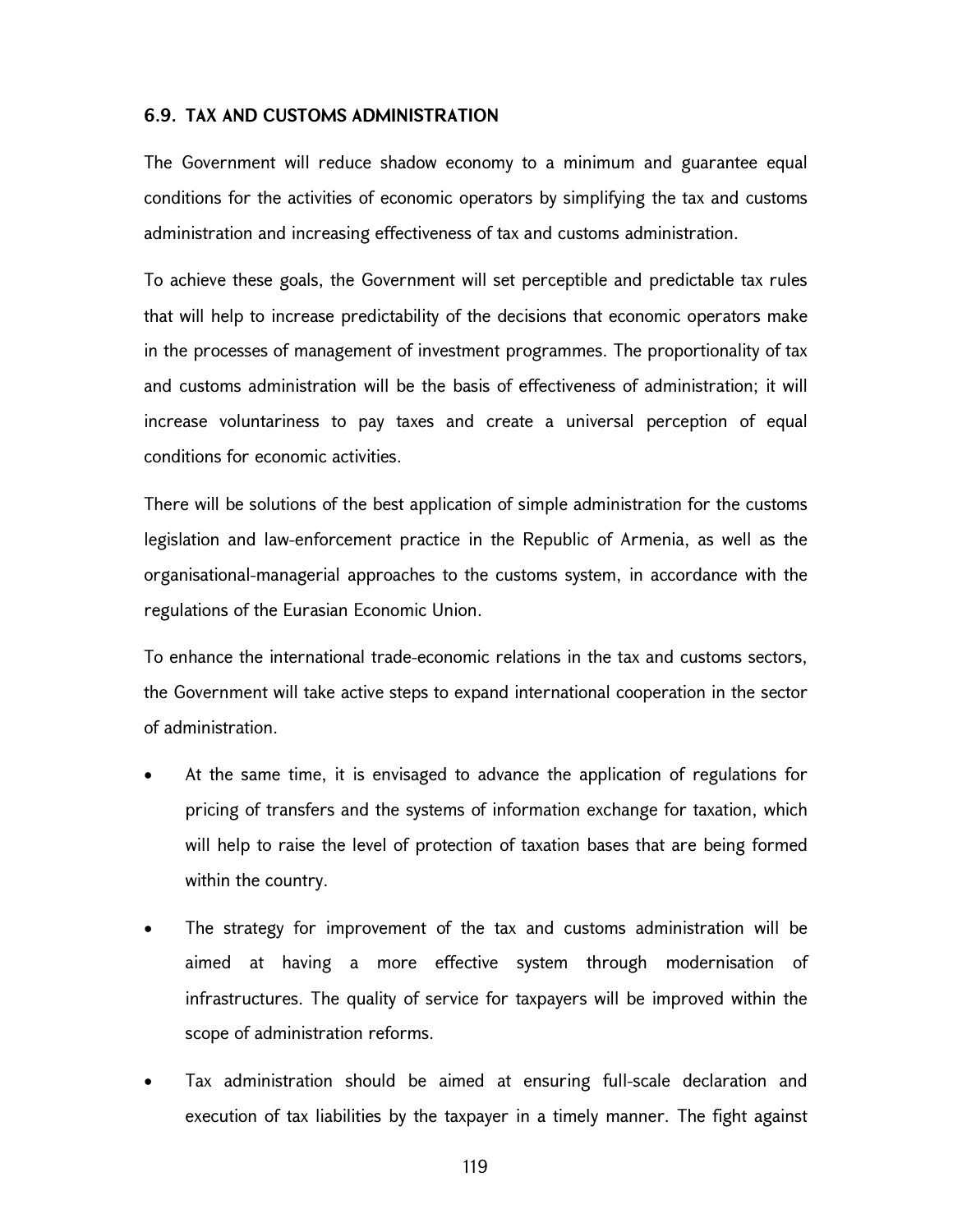tax offences, the administration aimed at reducing shadow economy and increasing tax discipline will continue to be the major objectives of the taxation body in the coming years.

- At the same time, the tax authority will act in such a way that taxpayers will not be able to and will not seek to conceal their taxes. To achieve this goal, the opportunities for receiving and effectively using information contributing to tax and customs control will be expanded, the analytical and control tools of the tax authority will be improved and modernised on a regular basis.
- Attractive conditions for international trade flows will be established through simplification of customs administration. The process of crossing the customs border will be simplified as much as possible and the time required for crossing the border will be reduced in order to increase investment attractiveness.
- Tax and customs authorities will reduce administrative interference in the activities of law-abiding taxpayers to a minimum.

In line with the aforementioned approaches, the following will be the major directions for development of tax and customs authorities in the coming years:

- $\triangleright$  introducing and expanding simplified tax and customs procedures for bona fide economic entities, by ensuring, among taxpayers, the implantation of the principle to voluntarily fulfil tax obligations and the further enhancement of the State-taxpayer partnering relations;
- $\triangleright$  improving the electronic management systems of tax and customs authorities, which will help to improve the quality of services provided to economic entities, expand the amount of information exchanged and make it more secure, as well as reduce the time for service provision;
- $\triangleright$  increasing effectiveness of tax and customs control by ensuring classification of economic entities and targeted control through improvement of risk management systems;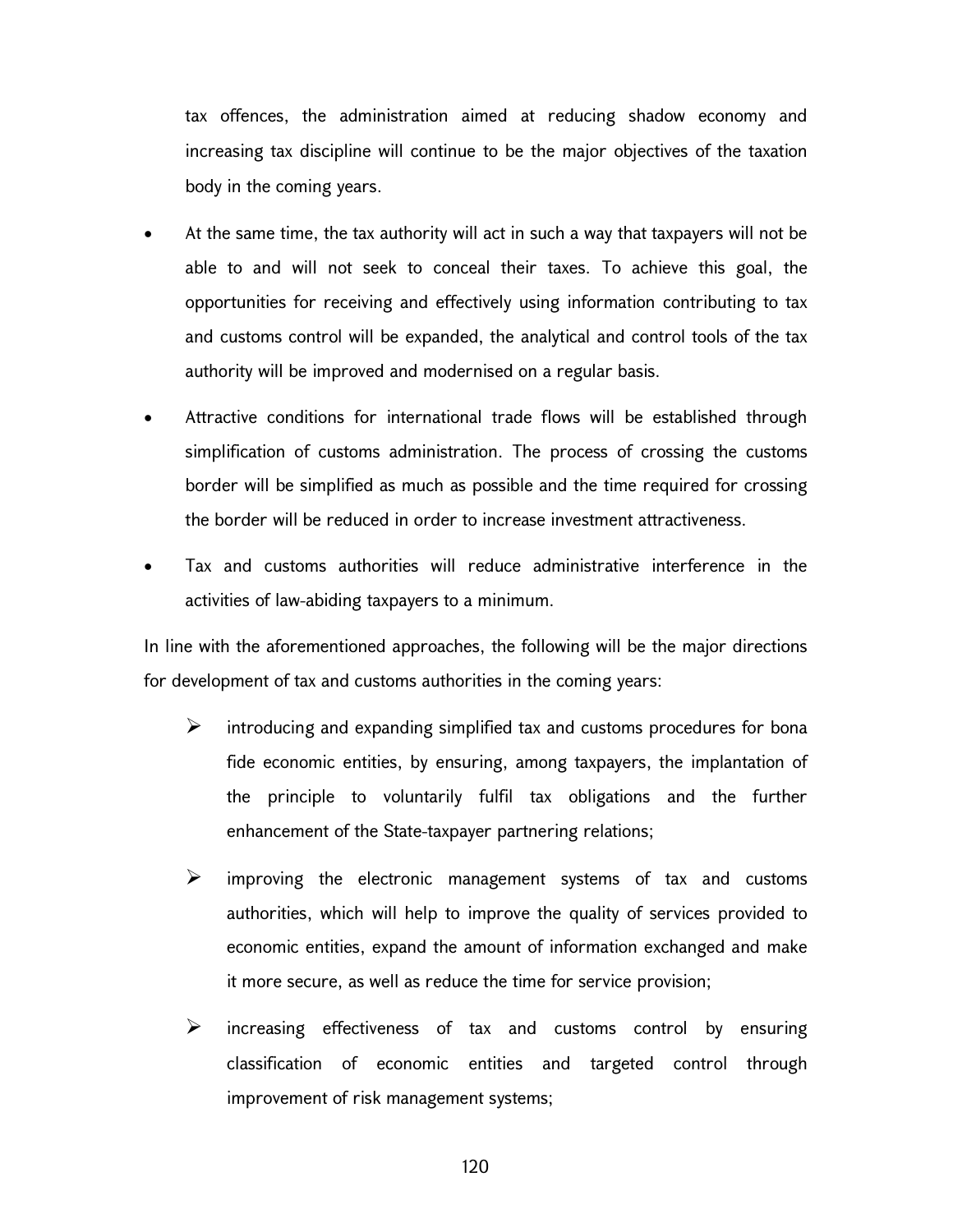- $\triangleright$  ensuring simplified tax administration for small and medium-sized businesses and regulating document circulation;
- $\triangleright$  ensuring full documenting of all transactions in the economy in order to reduce shadow turnovers, which will provide the opportunity to guarantee the formation of an environment for equal competition;
- $\triangleright$  creating mobile apps for all existing electronic systems and electronic systems being developed and integrating them with the existing systems of state bodies — as further development of electronic systems. This will essentially facilitate the opportunities for interaction of economic entities, natural persons and state bodies, and will provide them with modern and suitable electronic tools for receiving electronic services and exchanging information.
- The electronic systems for acceptance of documents by the customs authority and payment of customs fees will be improved in order to make the functions related to customs formulation more effective, optimise customs procedures (by cutting the amount of time and operations), increase satisfaction of declarants (customs representatives) and accelerate the process of queuing. The proposed changes will provide the opportunity to communicate with the customs authority on-line, will reduce the direct contact between declarants (customs representatives) and employees of the customs authority to a minimum, which will help to minimise corruption risks and reduce the time for release of goods and the potential accumulations.
- Within the scope of improvement of customs administration, the "one-stop shop" system will be fully introduced; through the "one-stop shop" system, the time for crossing the border will be reduced, and control measures will be implemented under the "one-stop shop" principle. Through the introduction of the "one-stop shop" system, the information about foreign trade will be completely presented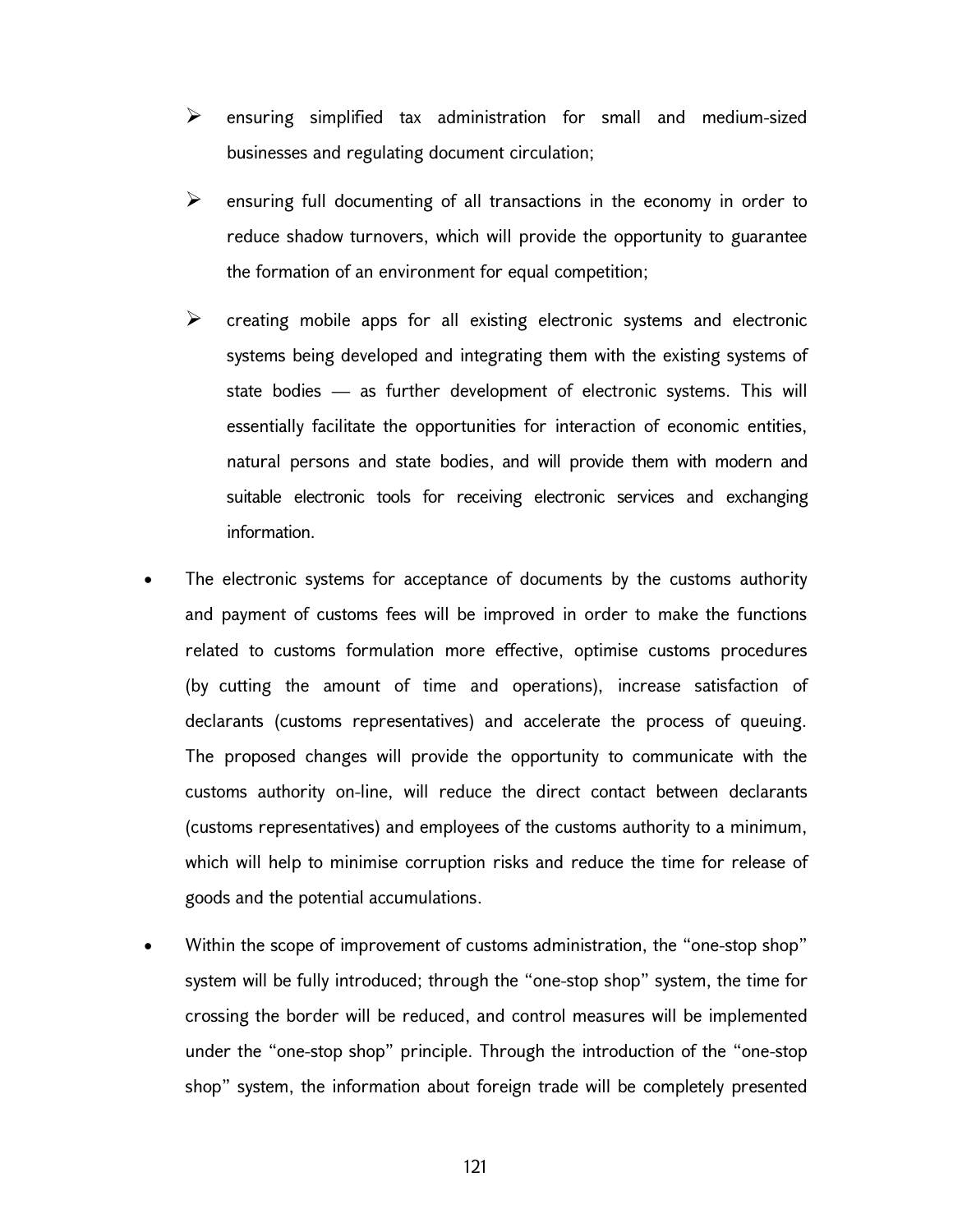electronically, and the information that is already available in the system will not be required for the functions performed by other state bodies. The business community will always be informed about the reforms in the customs sector electronically or through other alert systems.

 At the same time, the application of the principle of transparency and accountability will be expanded in the practice of tax and customs systems, relevant capacities will be introduced for reduction of shadow economy, the systems will become internationally competitive, and this will help to improve the business environment. From this perspective, it is also strictly necessary that the taxpayer feels the attitude and assistance of the State in the fulfilment of tax obligations.

#### 6.10. STATE EXPENDITURES

The strategic objectives of reforms in the system of public finance management will be aimed at showing the best result of the public management system and providing quality public services to the society, as well as create an effective environment for implementation of the programme policies for improving public life.

 The effectiveness of the public administration system is directly linked to efficient spending of public funds. From the perspective of increase of effectiveness of the policy on expenditures, the Government will continue to attach importance to the targeted, economical and effective use of public finance. To ensure this, the Government will introduce a modern toolkit with the aim to create added value, which will allow to advance the operation of the target-based budgeting system by setting qualitative indicators in the system of public finance management. The Government will continue to adopt an approach through which it will impartially track effective and addressable implementation of state expenditures. The function-authority-responsibility-outcome-evaluation chain, which is a logical chain, will be clearly enshrined in the public administration system; the principle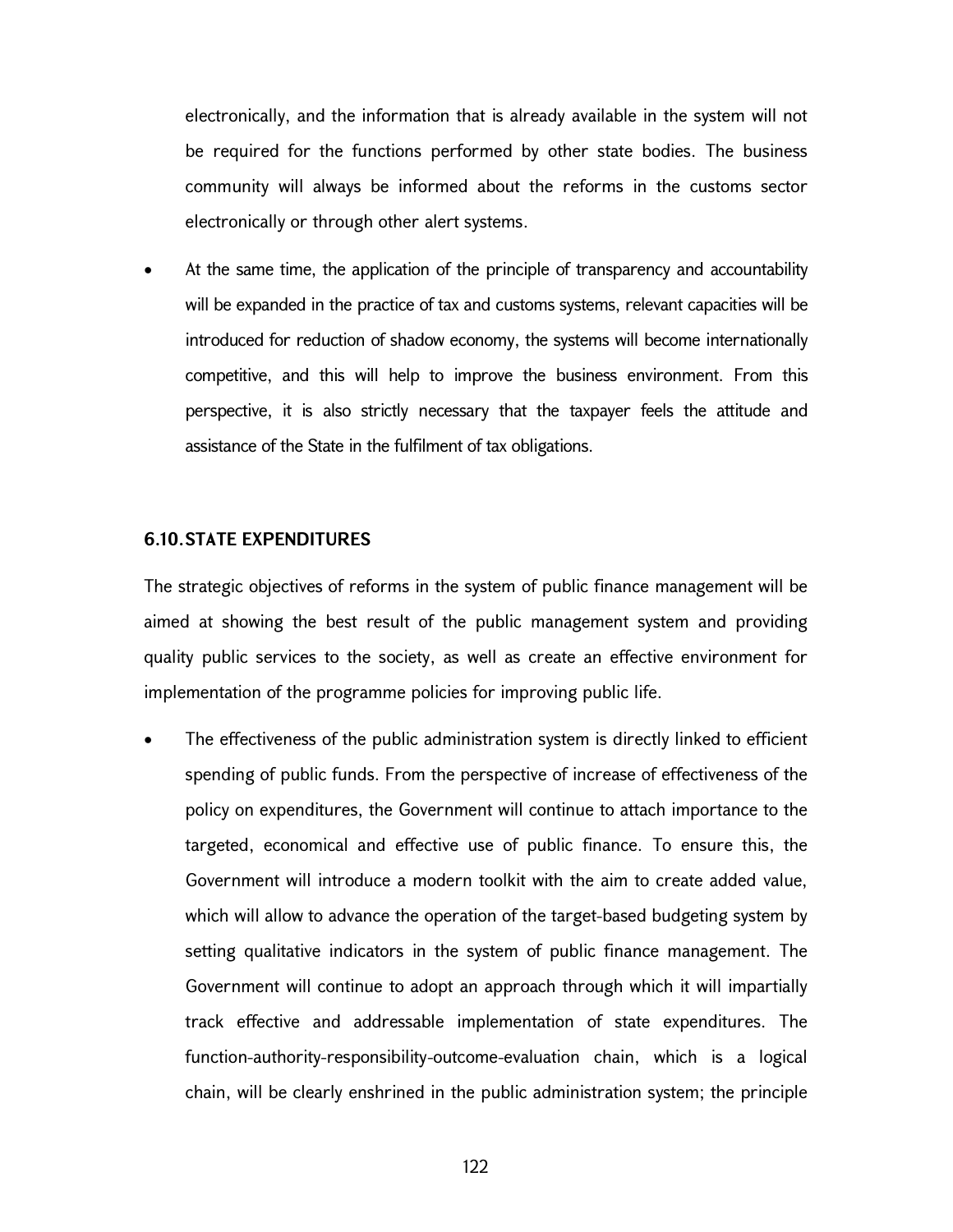of universal, standardised and objective approaches and cost-efficient solutions will be characteristic of the public administration system.

- In terms of making expenditures more relevant, transition will be made to strategic planning, the existing strategies will be reviewed as well, the latter and all the strategic documents to be developed will be combined with the five-year programmes, mid-term expenditure programmes and annual budget programme of the Government.
- In order to increase effectiveness and usefulness of the programme, a regular process of assessment of budget programmes will be introduced, the absence of which restricts the opportunities of the Government to assess the outcomes and impact of budget programmes, as well as to review and improve budget programmes.
- To assess the specific impact of the use of public funds, the standards of assessment of budget programmes and standards of accountability that will be introduced will be the standards that will allow to improve effectiveness of spending of resources and financial discipline.
- In the coming years, the expenditure policy will highlight the priority of accumulation, development and realisation of human and physical capital, as well as promotion of inclusive growth and balanced territorial development. These steps will help to gradually increase the specific weight of expenditures geared towards human capital and infrastructures in the structure of expenses made from the State Budget.
- Infrastructures generating added value will be continuously improved for development of physical capital, and this, in its turn, will contribute to proportionate territorial development. An electronic platform will be developed and introduced for monitoring of funds geared towards infrastructures, and this will allow to receive, at any moment, information about the state of programmes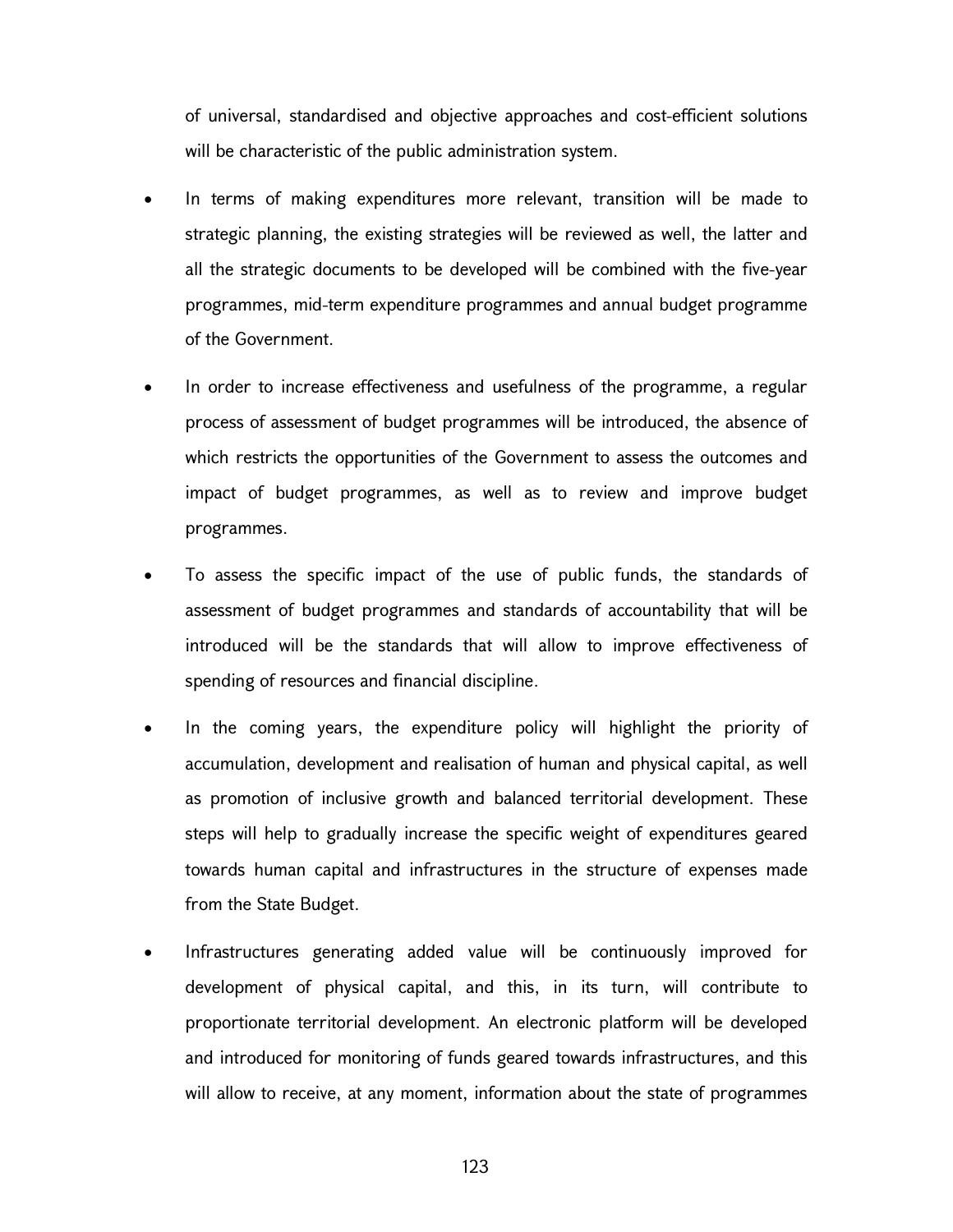under implementation. Through these steps, it is expected that the specific weight of expenditures geared towards human capital and infrastructures will gradually grow in the structure of expenses made from the State Budget of the Republic of Armenia, whenever possible.

 To increase effectiveness of the organising of procurement procedures, it is planned to introduce a new system of electronic procurement complying with modern functional requirements by the year 2025, and this will raise the level of transparency and effectiveness of the system.

#### System of management of public investments

The Government attaches importance to effective disposal of public resources. In regard to the solution to this problem, targeted use of public investment funds for the creation and enhancement of quality infrastructures and effective management of programmes will be a priority. In this sense, the Government has set the goal to establish a bank for Public Investment Programmes (PIP). Simultaneously, to solve the public issues, there will be more opportunities to use the resources, including the innovative ideas and management capacities of the private sector through the publicprivate partnership (PPP) system.

The following actions will be implemented:

- $\triangleright$  the field for regulation of the PPP will be completed, ensuring selection of the best programmes and the private partners that will implement them;
- $\triangleright$  a database of Public Investment Programmes will be formed, which will increase predictability for the public and the business community;
- $\triangleright$  the system of monitoring and evaluation of programmes will be improved, and will be brought into compliance with the current capacities and requirements.

124